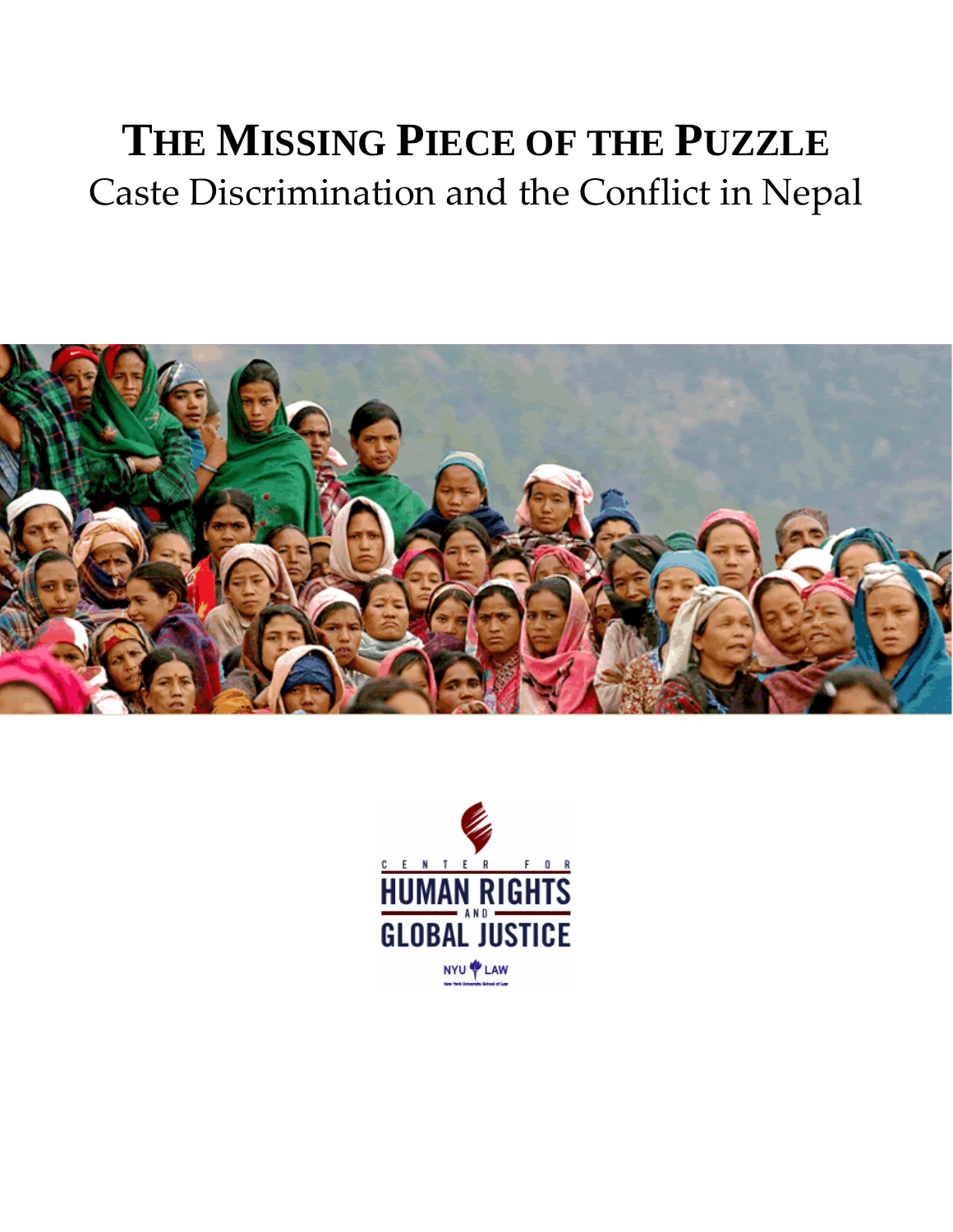# © 2005 Center for Human Rights and Global Justice

The Center for Human Rights and Global Justice (CHRGJ) at NYU School of Law (http://www.chrgj.org) focuses on issues related to "global justice," and aims to advance human rights and respect for the rule of law through cutting-edge advocacy and scholarship. The CHRGJ promotes human rights research, education and training, and encourages interdisciplinary research on emerging issues in international human rights and humanitarian law. Philip Alston is the Center's Faculty Director; Smita Narula is Executive Director; Margaret Satterthwaite is Research Director; Patricia Armstrong is Fellowship Coordinator; and Angelina Fisher is Assistant Research Scholar.

### Cover photo © 2005 Ami Vitale

Tila village, Rolpa district, March 14, 2005: Hundreds watch a traditional dance performance during a Maoist "cultural program." Maoists hold programs several times a month, gathering villagers from miles around to educate them about the "People's War." Maoist campaigns also include public humiliation and punishment schemes against those who practice caste and gender discrimination. The Maoists particularly target Dalits (so-called untouchables) and women for indoctrination and recruitment.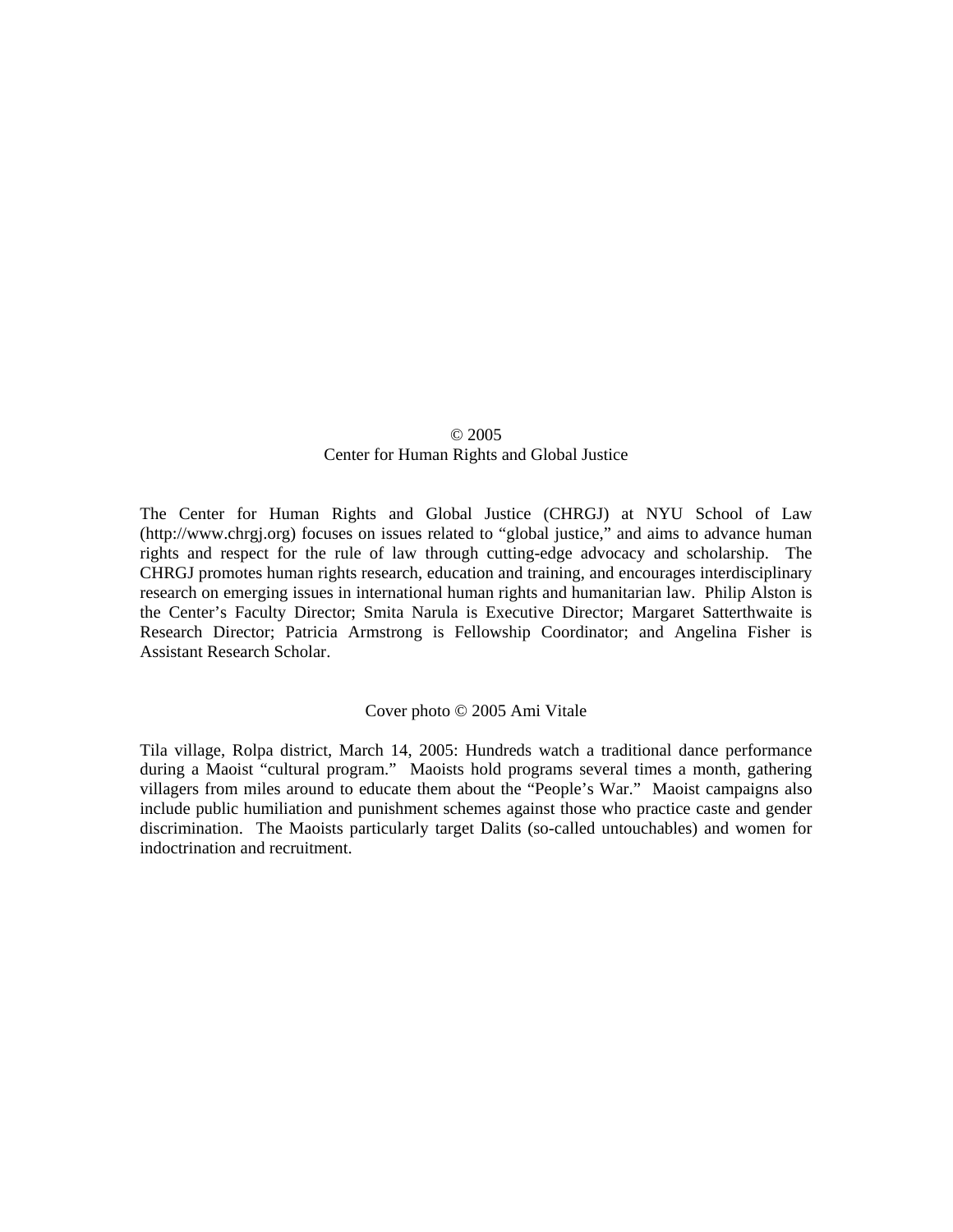#### **ACKNOWLEDGMENTS**

The Center for Human Rights and Global Justice at NYU School of Law thanks the following people for their work and/or assistance in the preparation of this Report:

Project Director:

Smita Narula, Center for Human Rights and Global Justice, NYU School of Law

Principal authors and researchers:

This report was researched by Rajeev Goyal as part of the International Human Rights Clinic at NYU School of Law. The report was written by Rajeev Goyal, Puja Dhawan, and Smita Narula.

Research and writing assistance was provided by: Mehtab K. Brar Angelina Fisher Jayne Huckerby Miranda Johnson Aimée Schultz Ellen VanScoyoc

Production assistance was provided by: Vilas Dhar Krista Minteer Kumar Rao Elisabeth Yap Fauzia Dawood Anurag Gupta

#### Substantive review and comment on the Report was provided by:

Rikke Nőhrlind, Coordinator, International Dalit Solidarity Network, as well as a number of human rights defenders in Nepal who, for safety reasons, cannot be named—an unfortunate indicator of the state of insecurity in Nepal today. We are profoundly grateful for their support and courage.

Copyediting: Miranda Johnson Ellen VanScoyoc Jayne Huckerby

Report photos: Ami Vitale

The Center for Human Rights and Global Justice would also like to thank Tim Gill, Richard Green, Maia Ingvardson, Meg Satterthwaite, Urmi Shah, and Atsuko Tanaka for their advice and assistance related to the Report.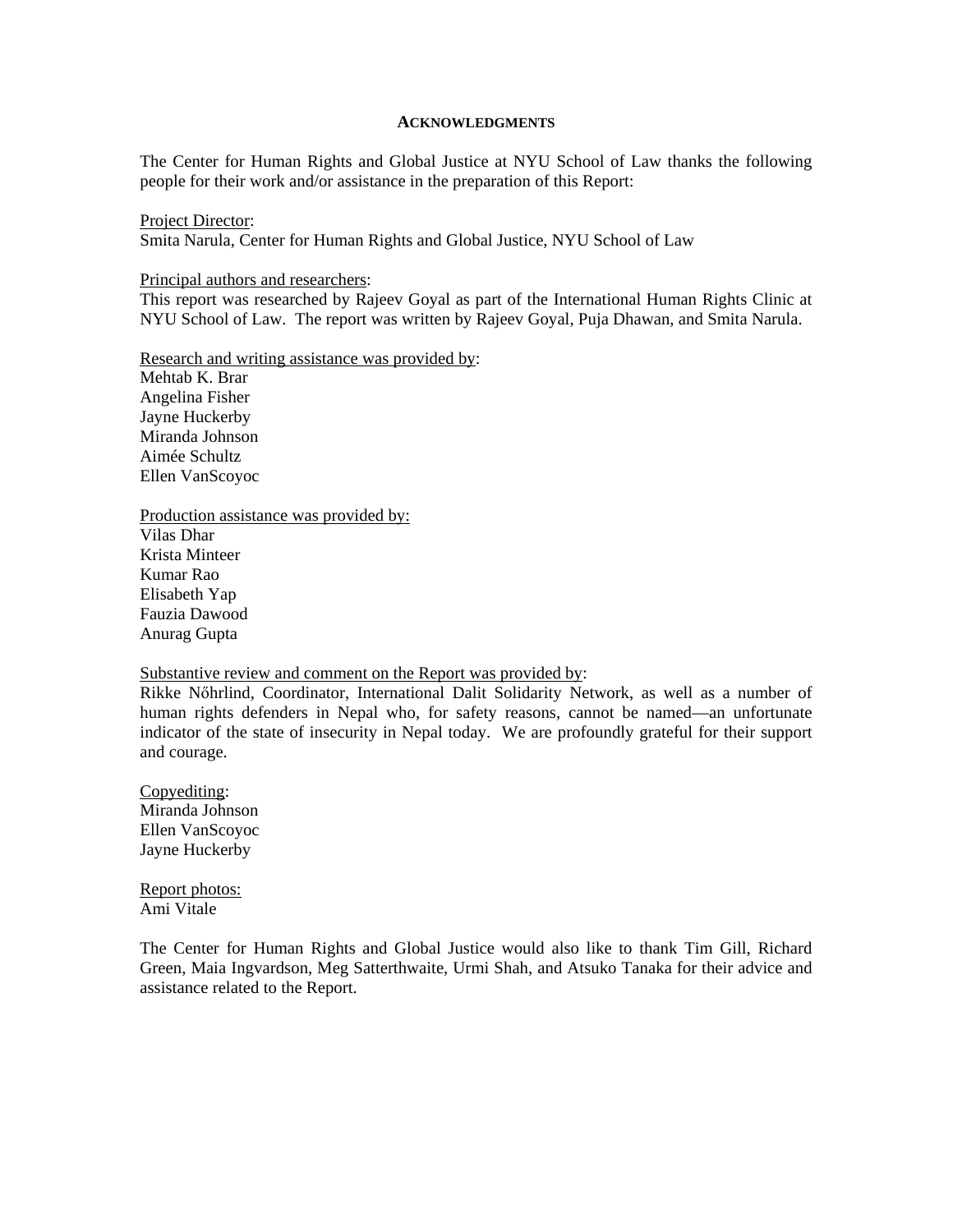| DALIT WOMEN AND GIRLS: THE DOUBLE BURDEN OF CASTE AND GENDER DISCRIMINATION 12 |  |
|--------------------------------------------------------------------------------|--|
|                                                                                |  |
|                                                                                |  |
|                                                                                |  |
|                                                                                |  |
|                                                                                |  |
|                                                                                |  |
|                                                                                |  |
|                                                                                |  |
|                                                                                |  |
|                                                                                |  |
|                                                                                |  |
|                                                                                |  |
|                                                                                |  |
|                                                                                |  |
|                                                                                |  |
|                                                                                |  |
|                                                                                |  |
|                                                                                |  |
|                                                                                |  |
|                                                                                |  |
|                                                                                |  |
|                                                                                |  |
| ATTACKS BY GOVERNMENT-SPONSORED MILITIAS: THE VILLAGE DEFENSE COMMITTEES  36   |  |
|                                                                                |  |
|                                                                                |  |
|                                                                                |  |
|                                                                                |  |
|                                                                                |  |
|                                                                                |  |
|                                                                                |  |
|                                                                                |  |
|                                                                                |  |
|                                                                                |  |
|                                                                                |  |
|                                                                                |  |

# **TABLE OF CONTENTS**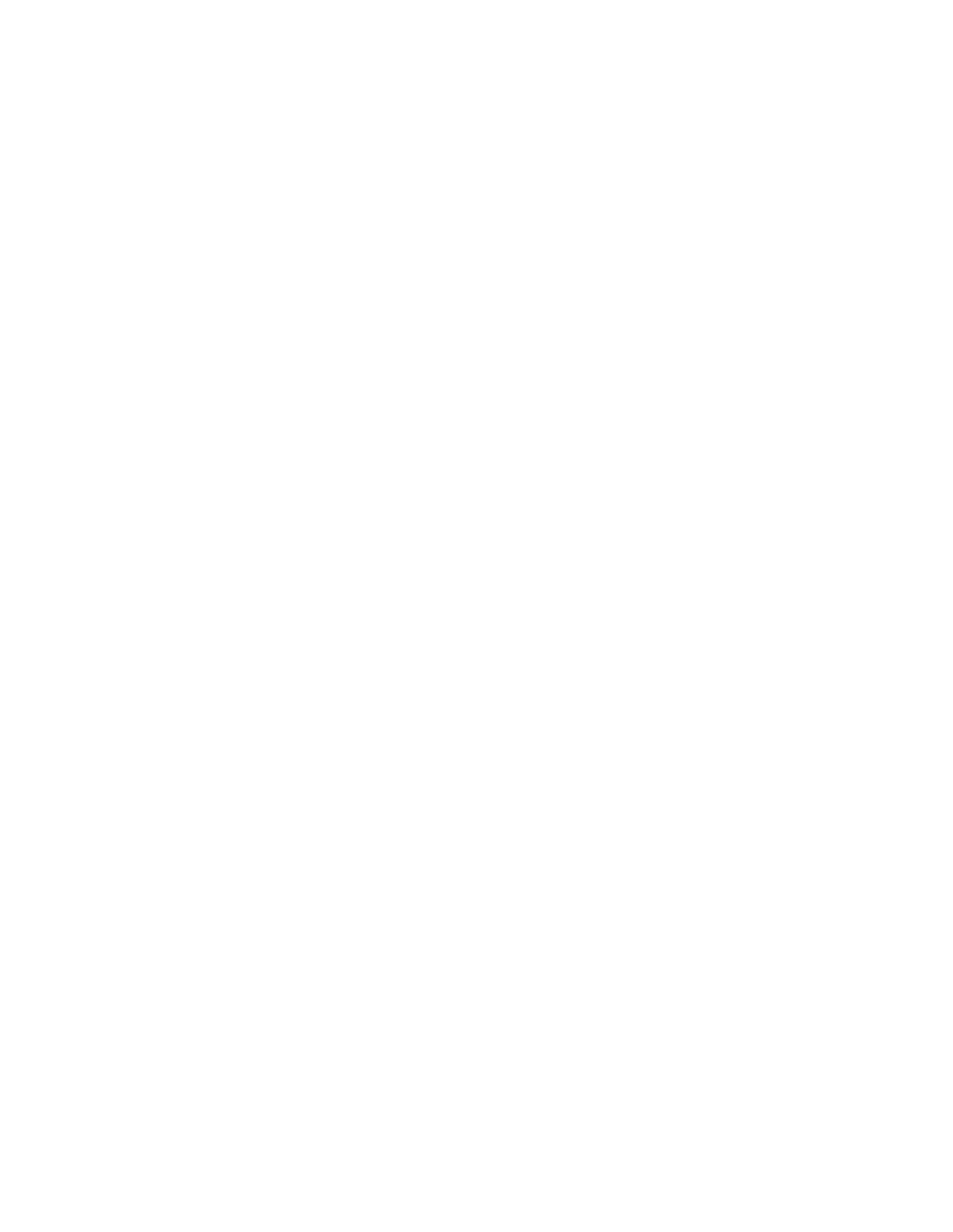$\overline{a}$ 

#### **I. SUMMARY**

On February 1, 2005 King Gyanendra declared a state of emergency in Nepal and vested all executive authority in the monarchy. In a televised address the King cited the former government's poor handling of the Maoist insurgency as an impetus for the takeover. Hundreds of journalists, students, and activists have since been detained. Though the state of emergency has been formally lifted, severe restrictions on the media and civil society remain in place. The royal takeover has ushered in unprecedented international attention to the conflict in Nepal. Through the ongoing efforts of international human rights non-governmental organizations (NGOs), the United Nations (U.N.), and the European Union (EU), Nepal is increasingly under scrutiny for egregious human rights violations committed by state security forces and Maoist insurgents. The international community's response, however, has failed to address caste discrimination as both a root cause and an insidious consequence of the conflict. The caste-based dimension of the conflict is the missing piece of the puzzle. This report highlights the victimization of Dalits or so-called untouchables by the State and by Maoist insurgents in Nepal's decade-old civil war. This focus on caste is not intended to detract from the human rights violations committed against ethnic groups who have been disproportionately impacted by the conflict<sup>1</sup> due to entrenched ethnic discrimination in Nepal.<sup>2</sup>

 $^{\rm 1}$  See International Crisis Group, Nepal's Maoists: Their Aims, Structure and Strategy 15 (2005) *available at* http://www.crisisgroup.org (noting that despite the Maoist platform of addressing caste and ethnic discrimination, members of these groups are not involved in high-level decision making processes; and recording accusations that young minority persons are being "used as little more than cannon-fodder") and *Report of the United Nations High Commissioner for Human Rights on the human rights situation and the activities of her Office, including technical cooperation, in Nepal, Note by the Secretary General*, United Nations General Assembly, 60<sup>th</sup> session, Agenda Item 73(c), at 14, U.N. Doc. A/60/359 (2005) [hereinafter *Report of the United Nations High Commissioner for Human Rights*] (observing that "In the context of long-standing caste and ethnic discrimination…, Dalits and members of indigenous nationalities experience disproportionately victimization and harassment by State authorities and CPN (Maoist), with the former suspecting the groups to be sympathetic to the insurgency and the latter trying to coerce members of the groups to join or support them. As a result, those who have no such affiliation fall under the suspicion of the security forces and are liable to be particular targets of conflictrelated human rights violations"). For information on the role of ethnic discrimination in the causes of the conflict, *see* JAN HOLLANTS VAN LOOCK & LIZ PHILIPSON, NEPAL: REPORT OF THE EC CONFLICT PREVENTION ASSESSMENT MISSION 4 (2002) (identifying ethnic and caste inequalities as one of a series of "complex interactions" lying at the root of the conflict) *available at* 

http://europa.eu.int/comm/external\_relations/cpcm/mission/nepal02.htm; INTERNATIONAL CRISIS GROUP, TOWARDS A LASTING PEACE IN NEPAL: THE CONSTITUTIONAL ISSUES 5, 12, 15, 25 (2005) [hereinafter TOWARDS A LASTING PEACE IN NEPAL] *available at* http://www.crisisgroup.org (identifying the challenging of exclusion on the basis of gender, ethnicity and caste as one of three "mutually reinforcing" "interlocking elements" that explains the conflict; and outlining the means by which Maoists have mobilized support through a platform to address grievances of ethnic and caste groups, including through demands for regional autonomy for the former); S. MANSOOB MURSHED & SCOTT GATES, SPATIAL-HORIZONTAL INEQUALITY AND THE MAOIST INSURGENCY IN NEPAL 3,6,8,10 (2003) (describing the ethnic and caste elements of "horizontal inequality" and arguing that there is a key link between inequality and the conflict) *available at* http://www.wider.unu.edu/conference/conference-2003-1/conference-2003-1 papers/s%20mansoob%20murshed%20-%20scott%20gates.pdf.

<sup>2</sup> *See* INTERNATIONAL CRISIS GROUP, TOWARDS A LASTING PEACE IN NEPAL, *supra* note 1, at 13 (outlining the general nature of political and social marginalization of low caste and ethnic groups). *See also Report of the United Nations High Commissioner for Human Rights*, *supra* note 1, at 65 (noting the exclusion of these groups from decision-making processes). This inequality derives from several factors, including constitutional arrangements: *see* INTERNATIONAL CRISIS GROUP, TOWARDS A LASTING PEACE IN NEPAL *supra* note 1, at 14, 18 (discussing the lack of constitutional recognition of inequality and the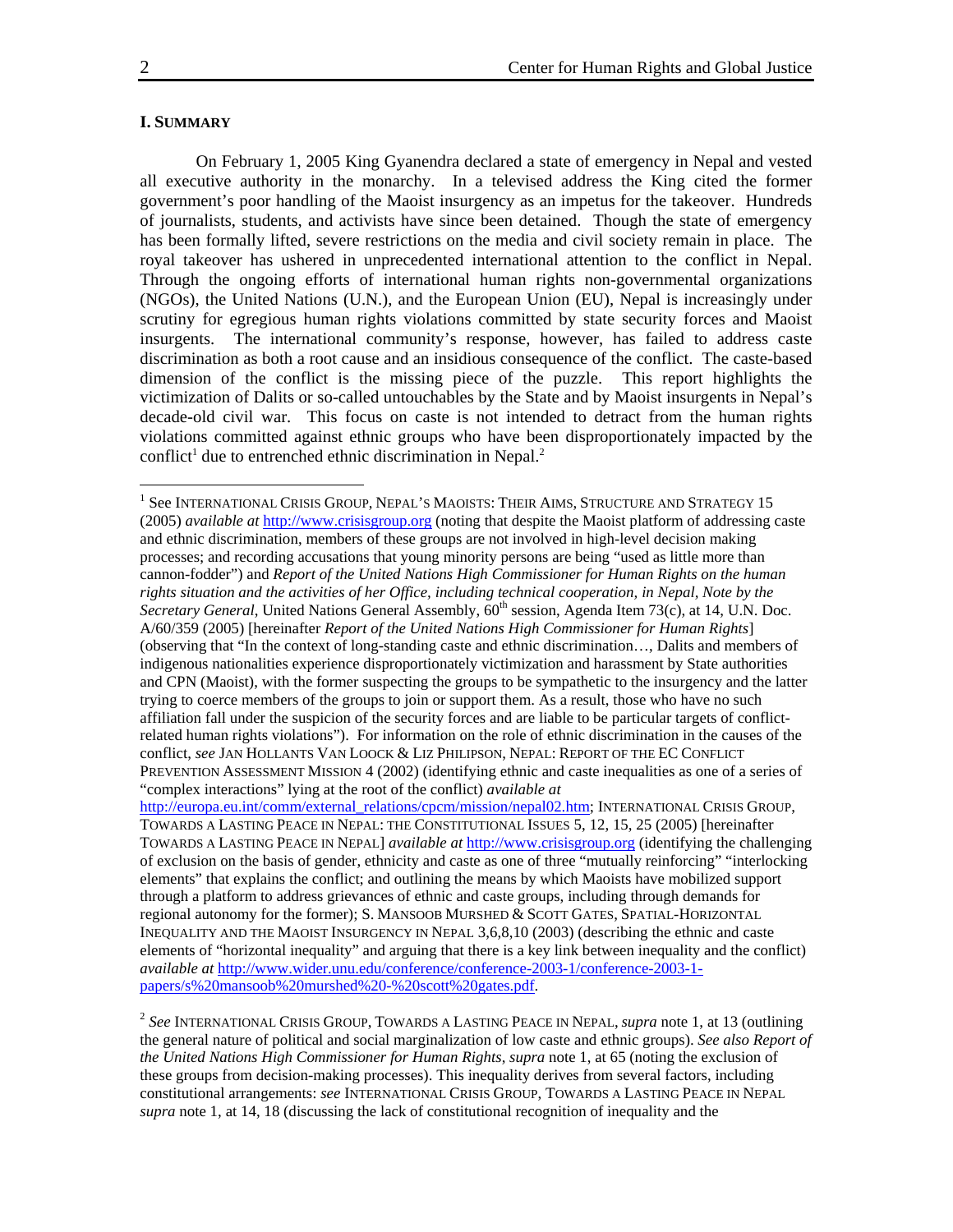#### **The Maoist Insurgency**

l

The civil war in Nepal is marked by widespread insecurity, overt forms of violence and repression, and a systematic curtailment of fundamental liberties. The conflict began as a popular, armed movement amongst CPN-Maoist rebels in the country's western region. The Maoists formally declared the beginning of their "People's War" on February 13, 1996, and formulated their initial goals around moving Nepal away from a Hindu kingdom and towards a more secular republic that committed itself to the principles of gender and caste equality and to addressing centuries-old exploitation of Dalits.

With a population of 4.5 million people, Dalits comprise over 20 percent of Nepal's population. Collectively, Dalits represent 80 percent of the "ultra poor" in Nepal, dramatically increasing their vulnerability to bonded labor, slavery, trafficking, and other forms of extreme exploitation. "Upper-caste" community members force Dalits to live in segregated communities, prevent them from entering public spaces, deny them access to food, water, and land, and relegate Dalits into caste-based occupations considered too "ritually impure" for "higher castes." Dalit women and girls endure the double burden of caste and gender discrimination. They bear the brunt of exploitation and violence and are routinely forced into sex work. Defiance of the proscribed social order is consistently met with punitive violence and social ostracism.

The unchanging plight of Dalits in Nepal is in part a consequence of their lack of representation in Nepal's political landscape. Though they comprise over one-fifth of the population, Dalits are extremely underrepresented in local and national government bodies. In occupying this position of marginalization and disempowerment, Dalits were quickly identified as a base of ready support for the Maoist insurgency; Maoist insurgents have capitalized on caste and gender discrimination in Nepal as a means of legitimizing their armed "revolution."

Early Maoist campaigns included public humiliation and punishment schemes against those who practiced caste and gender discrimination. Maoists punished "upper-caste" community members who prevented Dalits from entering temples, selling their goods, drawing water from public wells, or otherwise subjected them to humiliation or abuse. As one Dalit put it, "They will not allow us to be humiliated. If a [upper-caste] Brahmin abuses us, the Maoists will beat him… The Maoists speak to equality between men. We can go to temple." The insurgency also thrived on government failures. Rampant sexual abuse and exploitation of women by the police, and the subsequent mistrust and distaste for the government amongst rural communities, fueled early support for the Maoist movement in far- and mid-western Nepal.

Armed with the popular support of rural and underrepresented communities, the Maoists began targeting police installations in guerilla-style attacks in order to dismantle the existing, albeit weak, police force and amass a supply of weapons and ammunition. With armed control of the region came extensive political power. In Maoist-controlled districts local government structures were replaced with "people's governments" that assumed state functions. In response to the government's refusal to yield to their demands for a secular government, Maoists dismantled educational and business facilities throughout Nepal. They imposed *bandhs*, or strikes, forcing the closure of schools, roads and businesses; and used homemade socket and

<sup>&</sup>quot;disfavor[ing]" of ethnic identity via Article 113(3) which bans the registration of parties organized "on the basis of religion, caste, tribe, language or sex").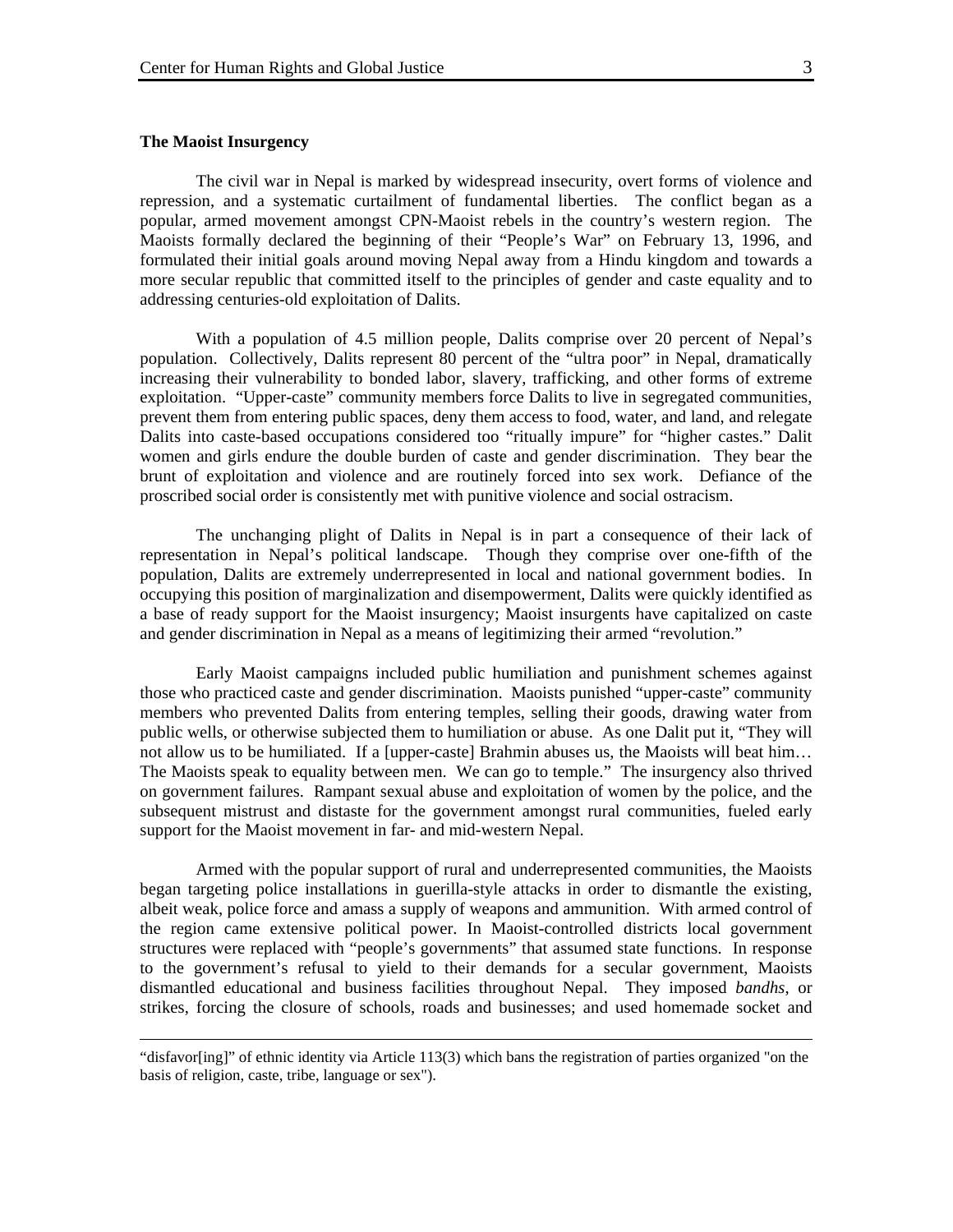"pressure cooker" bombs to ravage basic infrastructure, including roads, transmission towers, government offices, power plants, and bridges.

As the Maoists expanded their territorial reach, they were also able to realize the most important component of their insurgency: a "People's Militia" comprised of thousands of armed fighters. The Maoists once again capitalized on caste and gender discrimination in Nepal by heavily recruiting Dalits and women for their militia. Reports indicate that Maoist indoctrination often included a special emphasis on societal discrimination and oppression of the "lower castes," as well as the Maoists' alleged role in liberating them. By some estimates, Dalit women make up 50 percent of the Maoist cadres' lower ranks. The dismantling of the educational system also has fed large numbers of children into the militia. The mere promise of food is sometimes enough to attract a young Dalit child to join the Maoist army.

Although the Maoists claim political empowerment of Dalits and women as a central tenet of their agenda, their leadership is dominated by upper-caste men; Dalits are relegated to the lower ranks. In effect, Dalits are literally taking the bullets for the Maoist insurgency. The absence of Dalit leaders has also fostered the belief that the Maoist leadership is adopting the same upper-caste dominated leadership model used by mainstream political parties. Coupled with reports that the practice of "untouchability" and sexual abuse against Dalit women persists even within the ranks of the Maoist movement, some speculate that Dalits have begun to feel extremely alienated and underserved by the very movement that purports to liberate them. Dalit civilians also face discrimination and egregious abuses at the hands of Maoists. Maoists openly murder and publicly torture those individuals they have deemed to be adversaries of the "People's War," and have ravaged the civilian population throughout the countryside with tactics that include sexual assault and forced overnight stays in Dalit homes.

#### **"War on Terror"**

On November 26, 2001, the Nepalese government declared its first state of emergency. Following the announcement, the government deployed 54,000 soldiers from the Royal Nepalese Army (RNA) throughout the country and began to characterize its intensified struggle against the Maoist insurgency as part of the "global war on terror." Armed with sophisticated weapons acquired through military aid from the U.S., U.K., India, and other countries, and equipped with new antiterrorism legislation that gave them extraordinary powers of arrest and detention, security forces began operating under an unofficial policy of killing all individuals suspected of taking part in the Maoist insurgency. According to Nepal's National Human Rights Commission, government security forces have engineered more than 2,000 extrajudicial killings since 2001. According to the U.N., Nepal also had the highest number of reported new "disappearances" in the world in both 2003 and 2004.

The militarization of the conflict has exacerbated caste dynamics and the resulting abuses against Dalits in Nepal. The overwhelming majority of senior officers in the RNA continue to hail from "upper-caste" communities. While individual Dalit men and women have actively joined Maoist forces, Dalit communities as a whole are collectively and summarily punished by State agents, even when there is no evidence of their involvement in the insurgency. Caste-based profiling is also a common occurrence at security check posts and during village interrogation round-ups. The burgeoning presence of the police and army in the villages has led to even greater sexual abuse and exploitation of Dalit women. The State has also armed upper-caste village militias—or village defense committees—whose members abuse their power to settle personal scores and target Dalits and religious minorities.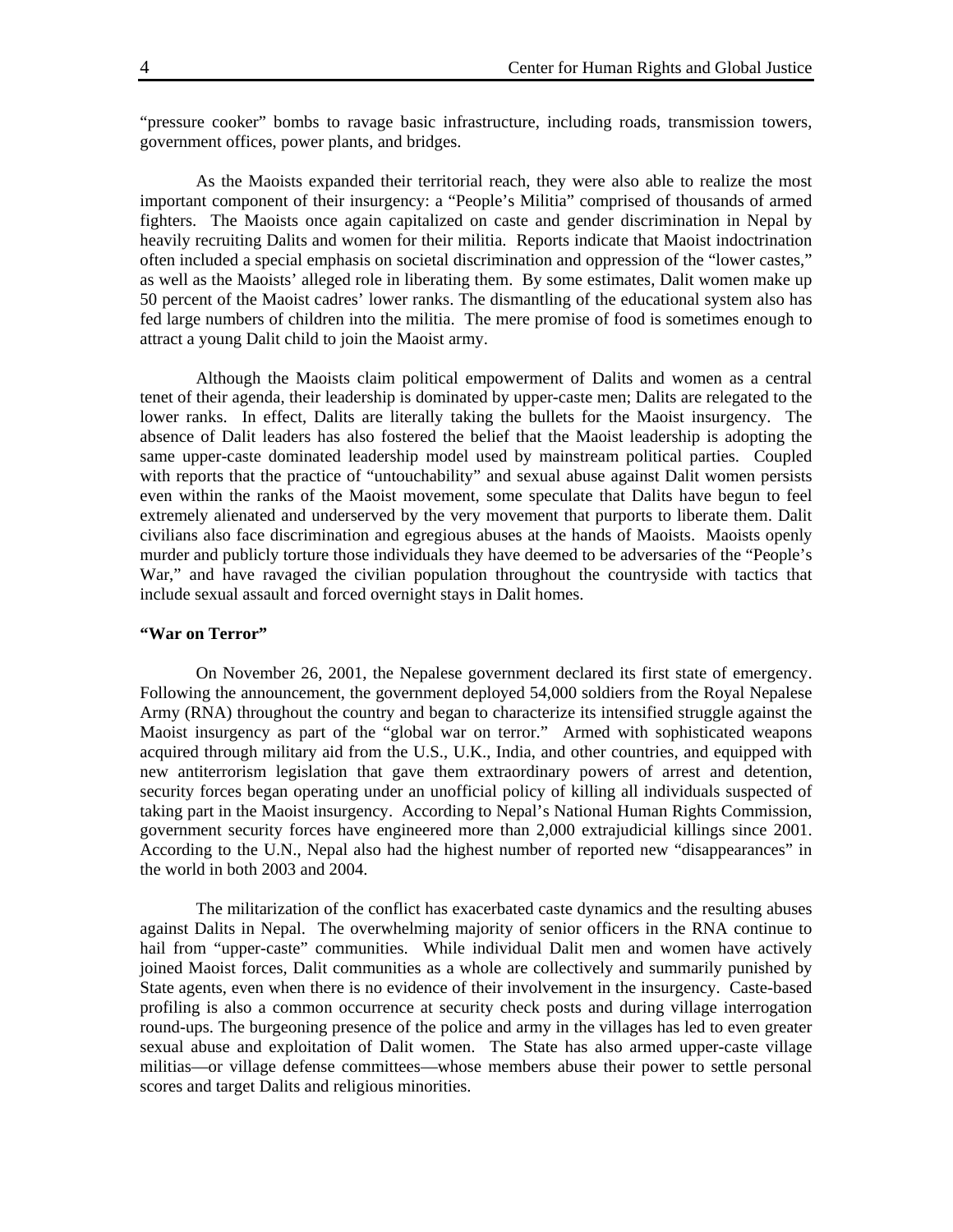Ultimately, and tragically, the "People's War" has turned on the very people it purported to empower; Dalits have been victimized by both State forces and Maoists. As a result, the conflict in Nepal has crippled Dalit communities into a state of constant fear and economic deterioration. Already living on the brink of starvation and destitution, Dalit community members have been pushed further into grinding poverty.

In the face of a spiraling human rights crisis in Nepal, international human rights NGOs and the U.N. Commission on Human Rights have issued numerous recommendations addressed to the government of Nepal and the CPN-Maoist leadership to observe and uphold international human rights and humanitarian law. These recommendations must be heeded by all parties to the conflict. In addition, it is imperative that the Nepalese government fulfill its human rights obligations to end caste-based discrimination. The CPN-Maoist must also undertake to respect applicable international standards regarding protection of Dalit human rights. In the absence of such commitments, the conflict will remain unresolved. Meaningful and lasting reform cannot be sustained in the absence of the rule of law and real democratic governance. The Nepalese government must also move quickly to restore all fundamental rights.

#### **Note on Methodology**

This report is based on primary research conducted in Nepal over a cumulative period of two-and-a-half years between July 2001 and May 2005. While in Nepal, the researcher visited nearly thirty districts, including those parts of the country most affected by the conflict.<sup>3</sup> Through interviews conducted during these visits, as well as informal conversations and observations, the researcher was able to gather information on daily caste-based abuses and on the unique experience of the Dalit community in the conflict in Nepal. The researcher's findings have been substantiated and corroborated by NGO and media reports, secondary resources, and by reputable human rights activists and experts in Nepal who have been documenting and investigating castebased abuses in the country for a number of years.

l

<sup>&</sup>lt;sup>3</sup> Districts visited include Baitadi, Dadeldhura, Kanchanpur, Doti, Kailali, Bardia, Banke, Dang, Kapilvastu, Rupandehi, Palpa, Syangja, Kaski, Nawalparasi, Chitwan, Parsa, Bara, Rautahat, Sarlahi, Mohattari, Dhanusha, Siraha, Saptari, Sunsari, Dhankuta, Morang, Jhapa, and Ilam, as well as the capital city, Kathmandu.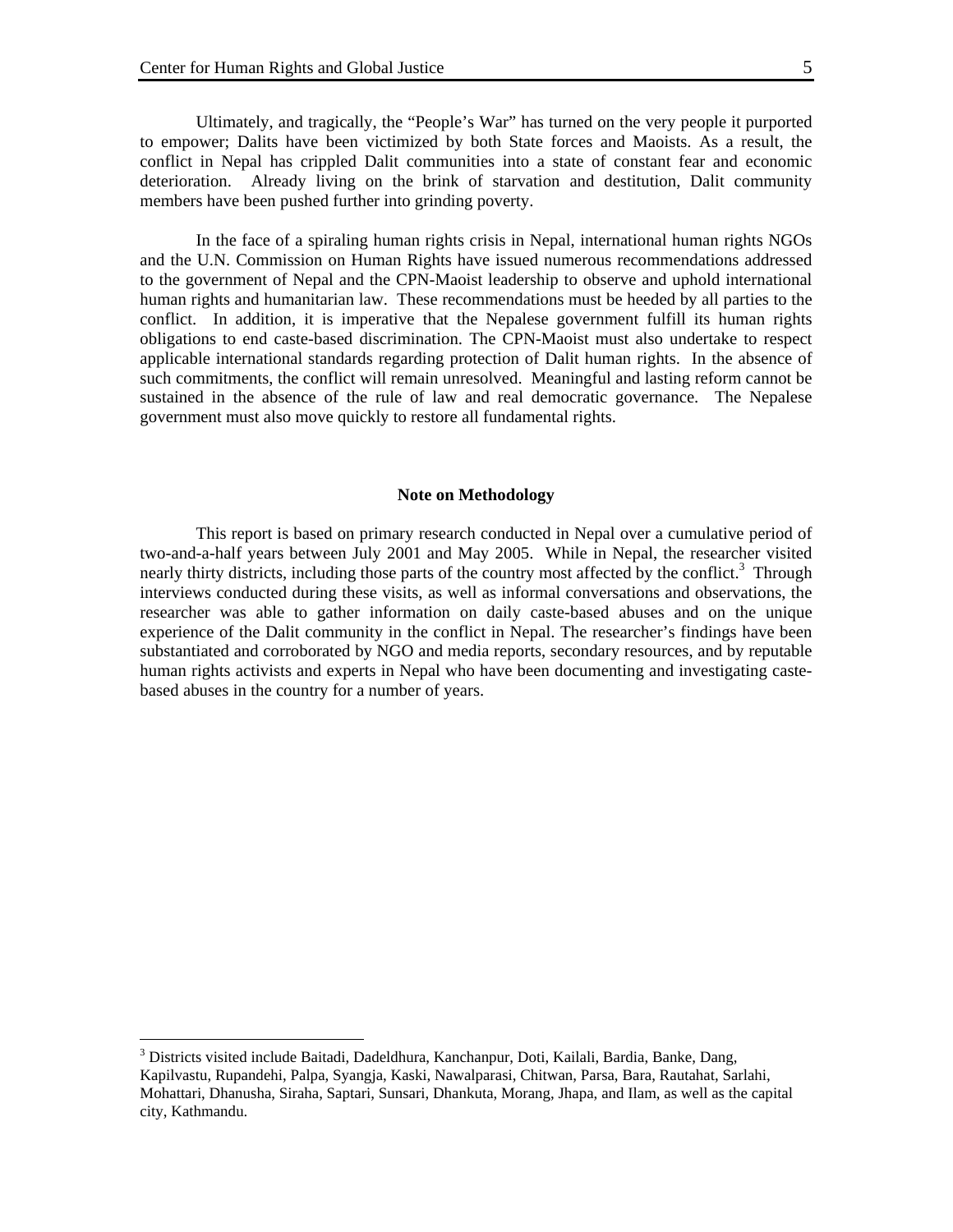#### **II. CASTE-BASED DISCRIMINATION IN NEPAL**

Over 2,000 years old, the caste system is perhaps the oldest surviving social hierarchy in the world.<sup>4</sup> Though most closely associated with India and with Hinduism, the caste system permeates, to varying degrees, all major religions in the Indian subcontinent and orders persons into caste categories or *varnas* on the basis of ritual purity.<sup>5</sup> The traditional hierarchy places *Brahmins* (priests and teachers) at the top, followed by *Chetris* (rulers and soldiers) and *Vaisyas* (merchants and traders). *Dalits* or "untouchables" (laborers, cobblers, and manual scavengers) occupy the lowest position within the caste hierarchy.<sup>6</sup> One's caste is determined by one's birth into a particular social group. It is therefore not possible to change one's caste or move between caste categories.<sup>7</sup> Caste divisions prevail in housing, employment, marriage, and general social interaction. These divisions are preserved and reinforced through the practice and threat of social ostracism or physical violence.<sup>8</sup>

Because one's caste can be determinative of one's occupation, caste discrimination is also referred to as discrimination on the basis of "work and descent."<sup>9</sup> Dalits are typically restricted to tasks and occupations that are deemed too "filthy" or "polluting" for "upper-caste" communities. Unlike discrimination on the basis of ethnicity or race, there are almost no physical characteristics that distinguish one caste from another.<sup>10</sup> One's surname may however give away his or her caste status.<sup>11</sup> Where a person presents an unfamiliar last name, he or she may be questioned about his or her caste before further social interaction is possible. Misrepresenting one's caste may also subject an individual to reprisals.<sup>12</sup>

# **"Untouchability" and Segregation**

The hallmark of the caste system and discrimination against Dalits is the practice of "untouchability." Based on the belief that Dalits are "polluted," Dalits are segregated from

<sup>4</sup> For an overview of caste discrimination in the Indian context, see HUMAN RIGHTS WATCH, BROKEN PEOPLE: CASTE VIOLENCE AGAINST INDIA'S 'UNTOUCHABLES' 23-41 (1999).

<sup>5</sup> *See generally* HUMAN RIGHTS WATCH, CASTE DISCRIMINATION: A GLOBAL CONCERN 22-24 (2001) [hereinafter HRW, CASTE DISCRIMINATION], *available at* 

http://www.hrw.org/reports/2001/globalcaste/index.htm#TopOfPage.

<sup>6</sup> In the Indian context, Dalits occupy the "fifth" category, falling outside of the four *varnas*. *Id.* at 5-6. In Nepal, there are only four broad categories, with the fourth category being Dalit or "untouchable." RUDRA GAUTAM & UMESH UPADHYAYA, GARBAGE CLEANING COMMUNITY AND CHILD LABOUR IN NEPAL (2001), *available at* http://www.gefont.org/research/sweeper/html/chapter1.htm. Within the major caste categories there are 25 identified sub-caste groups. HRW, CASTE DISCRIMINATION, *supra* note 5, at 7 (2001). 7 HRW, CASTE DISCRIMINATION, *supra* note 5, at 2 (2001).

<sup>8</sup> *Id.* at 2.

<sup>&</sup>lt;sup>9</sup> See infra note 385 and accompanying text.

 $10$  Although caste discrimination in Nepal resembles caste discrimination in India, the prevalence of northern tribes or "janjatis" is unique to Nepal. Janjatis, who tend to have more Tibetan or Chinese features are considered *Vaisya*, the third *varna* category. While they face discrimination, unlike Dalits they are not considered "untouchable." RAJENDRA PRADHAN & AVA SHRESTHA, ETHNIC AND CASTE DIVERSITY: IMPLICATIONS FOR DEVELOPMENT 3 (Asian Development Bank, Nepal Resident Mission Working Paper No. 4, 2005), *available at* http://www.adb.org/Documents/Papers/NRM/wp4.pdf.

<sup>&</sup>lt;sup>11</sup> Occasionally, upper-caste and Dalit last names overlap. SHADOW REPORT ON FIFTEENTH AND SIXTEENTH PERIODIC REPORT OF GOVERNMENT ON ICERD 10-11 (Bal Krishna Kattel & Kamdev Khanal, eds., 2004), *available at* http://www.idsn.org/HRTMCC.doc.

 $12$  Center for Human Rights and Global Justice communication with Kathmandu-based expert on caste discrimination [name withheld] (July 2005).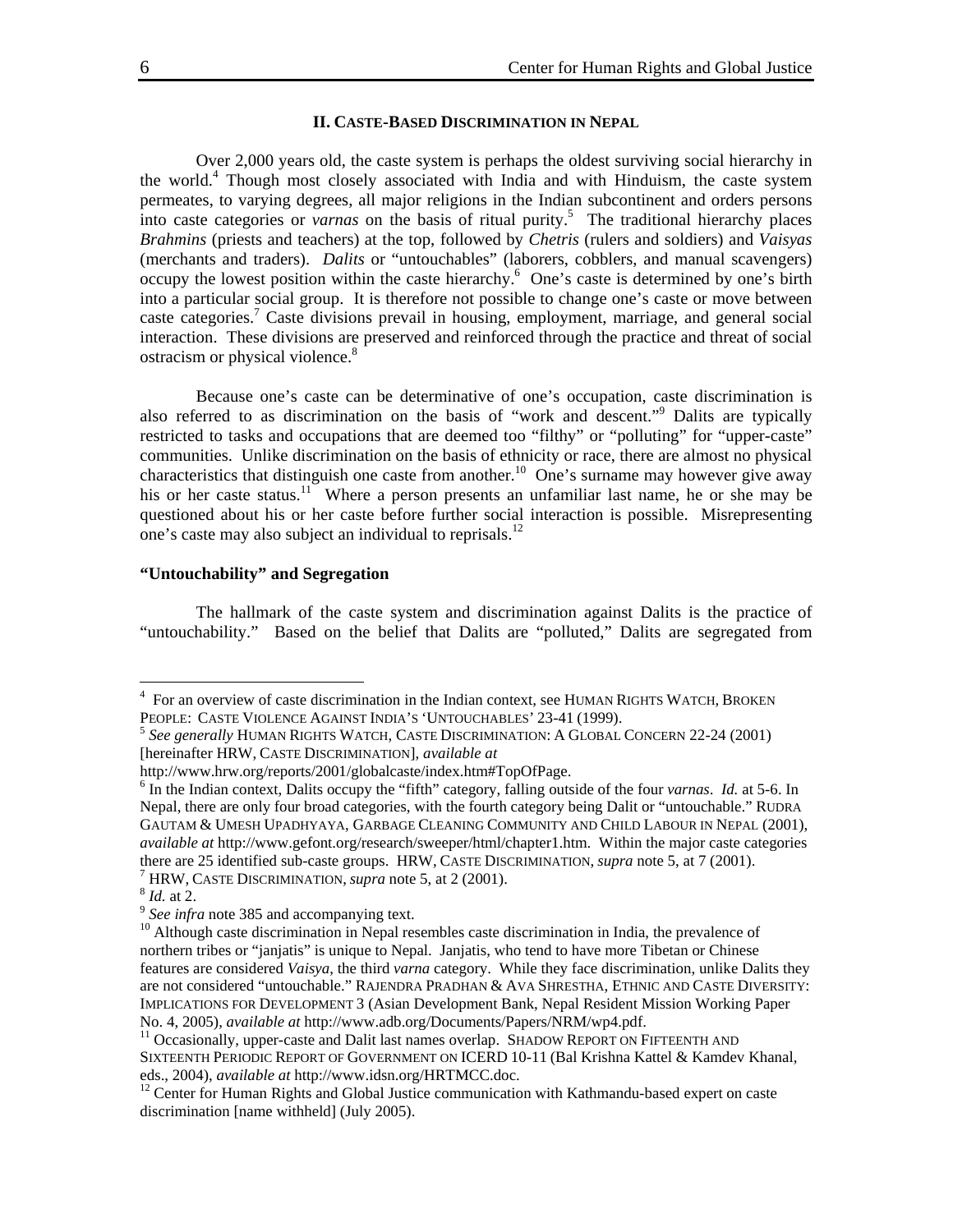members of other castes<sup>13</sup> and are prohibited from touching non-Dalits and their possessions.<sup>14</sup> Dalits are also denied entry into public places, such as hotels, shops, and restaurants.<sup>15</sup> When they are able to enter public restaurants, they are made to drink water from separate glasses, tea from separate tumblers, and eat *daal bhat*<sup>16</sup> from separate plates.<sup>17</sup>

The exclusion of Dalits extends to the religious sphere; they are routinely denied entry into "upper-caste" temples.<sup>18</sup> On December 5, 2004, for example, Dalits were beaten by police officers with *lathis*<sup>19</sup> for entering the "upper-caste" Laxmi Banketesh Temple in Bharatpur.<sup>20</sup> The Nepalese Constitution, while purporting to abolish caste discrimination, explicitly permits discrimination against Dalits in religious contexts.<sup>21</sup> The non-discrimination provisions of the Nepal Civil Code also contain an exemption for places of religious practice.<sup>22</sup>

Defiance of the proscribed social order is consistently met with punitive violence and social ostracism. In Sindhupalchowk District on May 29, 1999, two Dalits were beaten and forced to pay a total of NRs. 40,000 (\$569.23) in damages after refusing to wash their own dishes at a local tea stall.<sup>23</sup> Strict prohibition on inter-caste marriage, particularly between Dalits and non-Dalits, also helps preserve caste hierarchies.<sup>24</sup> These prohibitions are sometimes enforced by punishing entire communities. On January 27, 2004, for example, a young inter-caste married couple was kidnapped by the wife's "upper-caste" relatives. A mob of 200 "upper-caste" persons then attacked the husband's Dalit village, destroying all property and forcing all 80 members of

<sup>16</sup> Rice and lentils, a staple of the Nepalese diet.

<sup>&</sup>lt;sup>13</sup> JANA UTTHAN PRATISTHAN (JUP), DALIT IN NEPAL AND ALTERNATIVE REPORT FOR WCAR 1-2 (2001).

<sup>&</sup>lt;sup>14</sup> In Nepal's rural areas, upper-caste individuals may engage in ritual bathing in order to purify themselves following contact with a Dalit or a Dalit's belongings. The sprinkling of drops of water on impure objects or individuals is also practiced. Center for Human Rights and Global Justice communication with Kathmandu-based expert on caste discrimination [name withheld] (July 2005).

<sup>&</sup>lt;sup>15</sup> HRW, CASTE DISCRIMINATION, *supra* note 5, at 12 (2001). Dalits are even excluded from cowsheds and face obstacles selling milk from cows they raise based on a belief that they will pollute the milk. *Id.* at 12 (citing D.B. "SAGAR" BISHWAKARMA, GENERAL COMMENTS OF COUNTRY REPORT FOR THE UNITED NATIONS CONVENTION FOR ELIMINATION OF ALL FORMS OF RACIAL DISCRIMINATION (Paper prepared by the Academy for Public Upliftment for the Ad Hoc Working Group on the Preparation of NGO Country Report Under the U.N. International Convention on the Elimination of All Forms of Racial Discrimination)).

<sup>&</sup>lt;sup>17</sup> Center for Human Rights and Global Justice communication with Kathmandu-based expert on caste discrimination [name withheld] (July 2005).

<sup>18</sup> Laurie Ann Vasily, *Dalits not Allowed*, NEPALI TIMES No. 255, Dec. 10-16, 2004, *available at* http:// www.nepalitimes.com/issue225/nation\_2.htm.

<sup>&</sup>lt;sup>19</sup> Batons.

<sup>20</sup> Vasily, *supra* note 18.

<sup>&</sup>lt;sup>21</sup> Article 19 of the Constitution provides that "Every person shall have the freedom to profess and practise his own religion as handed down to him from ancient times having due regard to traditional practices." CONST. OF THE KINGDOM OF NEPAL 2047 (1990) art. 19(1).

<sup>&</sup>lt;sup>22</sup> HUMAN RIGHTS WATCH, DISCRIMINATION AGAINST DALITS IN NEPAL 1 (2004) [hereinafter HRW, DISCRIMINATION AGAINST DALITS], *available at* http://hrw.org/english/docs/2004/02/09/nepal7322.htm. <sup>23</sup> JANA UTTHAN PRATISTHAN, *supra* note 13, at 27.

 $^{24}$  Dalits who marry outside their caste have reportedly been imprisoned by local authorities after members of the upper-caste families filed false cases against them. HRW, CASTE DISCRIMINATION, *supra* note 5, at 11 (2001) (citing D.B. "SAGAR" BISHWAKARMA, GENERAL COMMENTS OF COUNTRY REPORT FOR THE UNITED NATIONS CONVENTION FOR ELIMINATION OF ALL FORMS OF RACIAL DISCRIMINATION (Paper prepared by the Academy for Public Upliftment for the Ad Hoc Working Group on the Preparation of NGO Country Report Under the U.N. International Convention on the Elimination of All Forms of Racial Discrimination)).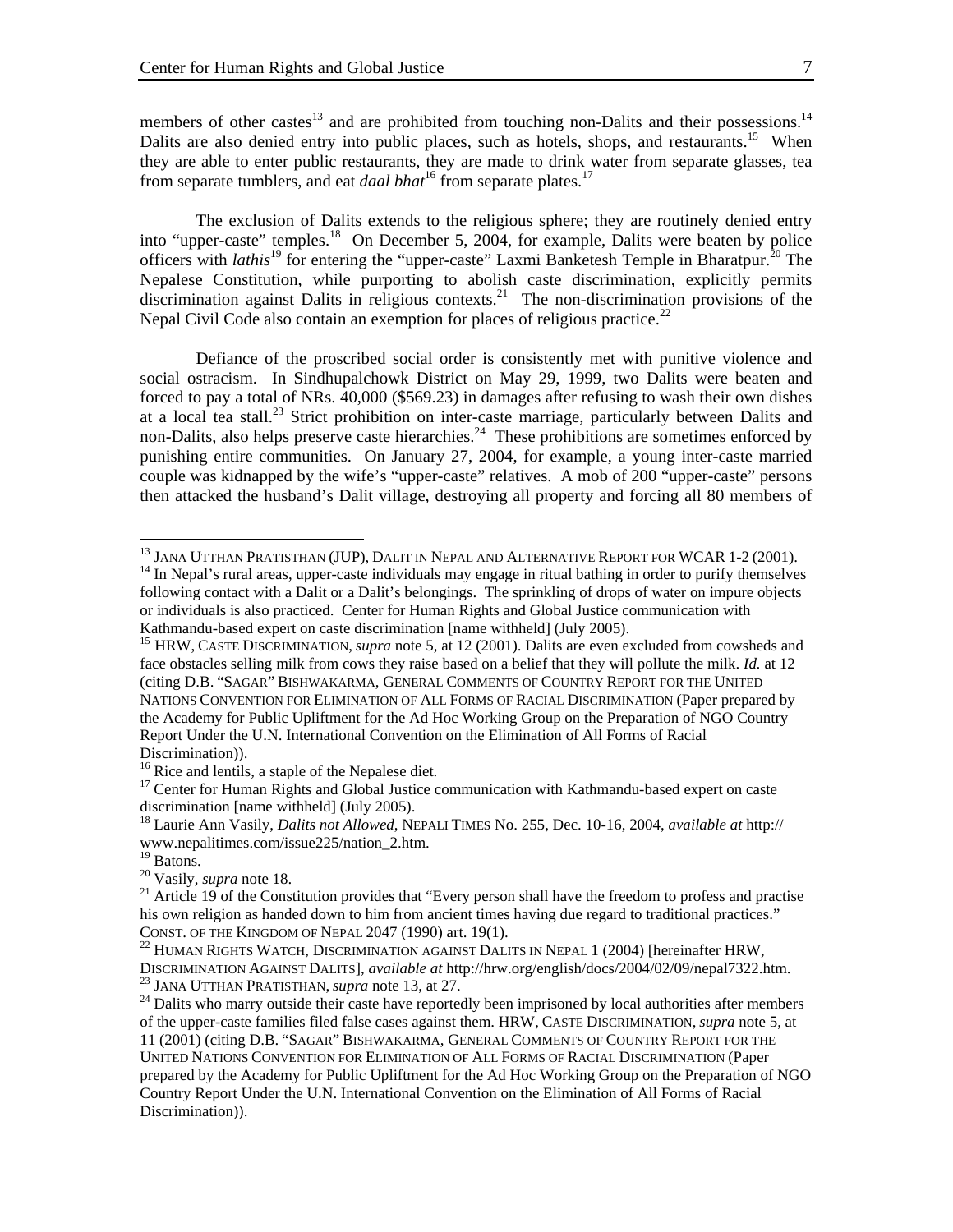the community to leave the village.<sup>25</sup> Such reprisals against Dalit community members are not uncommon, and perpetrators often operate with total impunity. Politicians too have been implicated in violence against Dalits. On October 21, 2003, a member of parliament from Saptari District, along with other "upper-caste" individuals, allegedly beat an 11-year-old Dalit youth and his mother, claiming that their animals were eating his crops.<sup>26</sup>

# **Economic Marginalization**

Though they comprise over twenty percent of Nepal's population,  $27$  Dalits possess only one percent of the nation's wealth.<sup>28</sup> Collectively, Dalits represent 80 percent of the "ultra poor" in Nepal, dramatically increasing their vulnerability to bonded labor, slavery, trafficking, and other forms of extreme exploitation. The practice of "untouchability" relegates Dalits into work considered to be "ritually impure," such as manual scavenging or leather work. Because these professions require the handling of dead animals or human waste, often with one's bare hands, they further exacerbate restrictions on Dalits' ability to enter public spaces. Chamar Dalits who live in the Terai region<sup>29</sup> of Nepal, for example, are predominantly manual scavengers.<sup>30</sup> They are excluded from entry into temples, restaurants, hostels, and milk cooperatives because they are considered impure from handling animal remains. Dalits are also denied adequate compensation for this work, resulting in severe and disproportionate economic vulnerability.<sup>31</sup>

# *Landlessness and Bonded Labor*

 Caste discrimination has denied Dalits land ownership and usage. While a great number of Nepal's agricultural laborers are Dalit, very few of them can claim ownership of land. Together, Dalits own just one percent of Nepal's arable land, while only three percent of Dalits own more than a hectare of land.<sup>32</sup> As a result, squatter colony inhabitants and landless bonded laborers are overwhelmingly Dalit. In the mid-western and far western hills, bonded agricultural laborers, or *Haliyas*, hail mainly from "untouchable" castes. Dalits are charged much higher interest rates on loans from landlords than are their "upper-caste" counterparts. Such discrimination is intentionally designed to keep alive a system of debt bondage and free farmhands for cultivation of "upper-caste" lands.<sup>3</sup>

<sup>28</sup> JANA UTTHAN PRATISTHAN, *supra* note 13, at 8.

http://www.kmtnc.org.np/aboutus.htm (last visited July 31, 2005).

 $25$  Press Release (Urgent Appeal), Asian Human Rights Commission, The Dalit Community in Saptari District was Attacked Due to an Inter-caste Marriage and the Couple was Kidnapped (Feb. 13, 2004), *at*  http://www.ahrchk.net/ua/mainfile.php/2004/613/.

<sup>26</sup> HRW, DISCRIMINATION AGAINST DALITS, *supra* note 22, at 6.

 $27$  The list of Dalit groups is still provisional as there remains some controversy over whether to include some groups into the Dalit category. Dalit NGOs have claimed that the Dalits comprise between 20 and 25 percent of the population. The government census of 2001, in contrast, has estimated the Dalit population at 13 percent—an inaccuracy cited by Dalit activists as a further example of the government's

discrimination against the Dalit community. Center for Human Rights and Global Justice communication with Kathmandu-based expert on caste discrimination [name withheld] (July 2005).

<sup>&</sup>lt;sup>29</sup> The Terai refers to Nepal's lush flatlands which comprise approximately 17 percent of the total surface area of the country. King Mahendra Trust for Nature Conservation, *About Us*, *at* 

<sup>30</sup> Manvi Shrivastav & Keshav Gautam, *Reflect: A Forum for Dalits to Organize for their Rights in Nepal*, EDUCATION ACTION No. 14, April 2001, *available at* 

http://217.206.205.24/resources/publications/EA14Eng/dalit.htm.

<sup>&</sup>lt;sup>31</sup> HRW, CASTE DISCRIMINATION, *supra* note 5, at 16-17 (2001).

<sup>32</sup> *Id.* at 18.

<sup>33</sup> *Id.* at 15.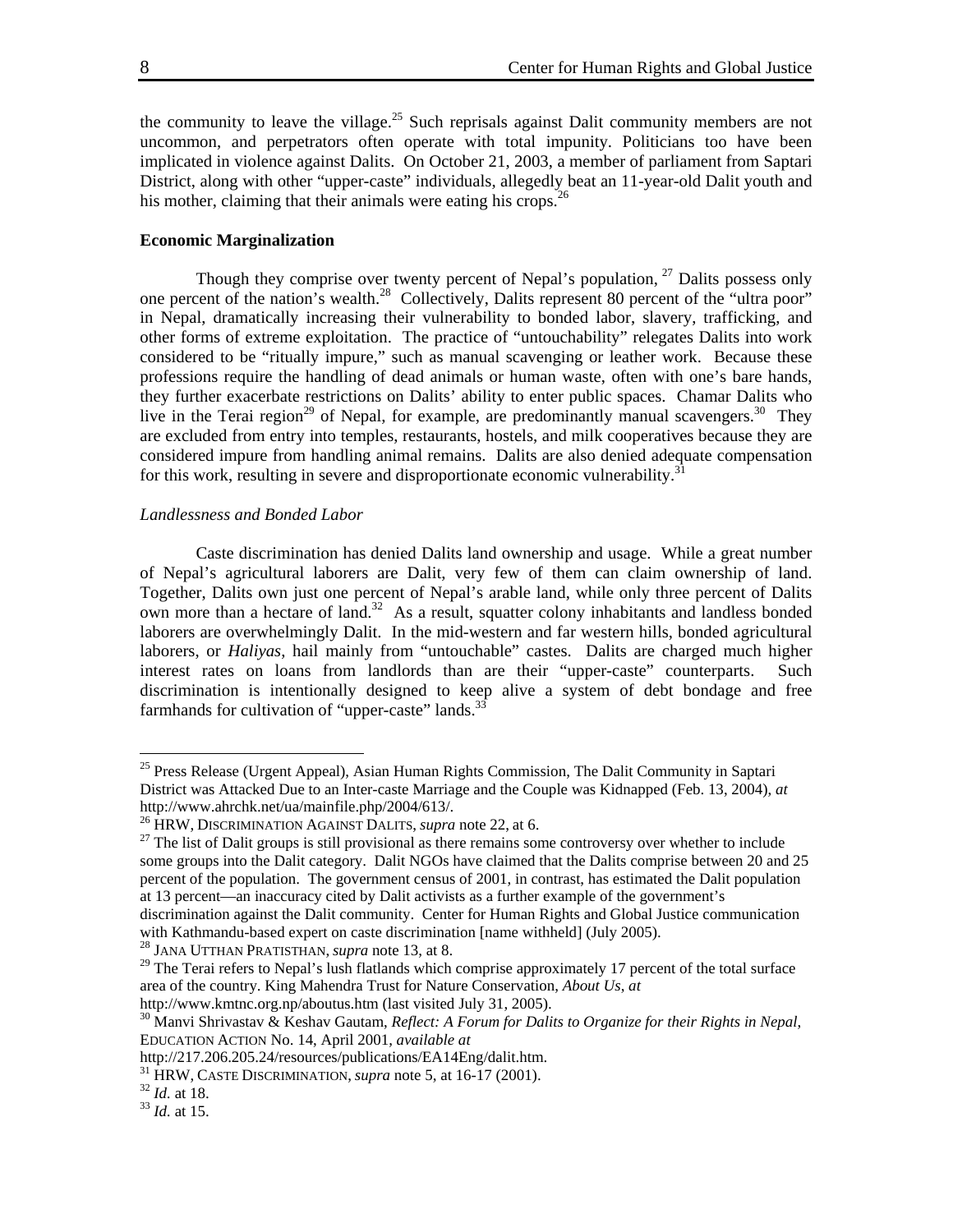$\overline{a}$ 

While the Land Reform Act of 1964 sought to curb excessive landholdings by conferring tenancy rights upon landless individuals, in a bid to avoid conferring these rights onto Dalit community members, powerful landlords dislodged Dalit tenants, compelling them to work as agricultural laborers if they wanted to remain on the land. As a result, a large number of Dalits became landless.<sup>34</sup> This mass expulsion from their land, when combined with Nepal's repressive citizenship laws, placed evicted Dalits in a double bind. As ownership of property was a precondition for Nepali citizenship, Dalits who lost their land were also forced to forfeit their citizenship papers.<sup>35</sup> As possession of citizenship papers is a precondition for purchasing land,<sup>36</sup> evicted Dalits were unable to acquire new land.

The few Dalits fortunate enough to have evaded such restrictions and retained or acquired land are often isolated into one section of a community. The segregation of Dalit land puts Dalits at a significant disadvantage, as does the lack of adequate facilities and resources. In contrast, non-Dalits, who are not subject to this type of segregation, can purchase various plots of land in different parts of the community.<sup>37</sup> Erosion, arsenic poisoning, soil quality depletion, and deforestation also disproportionately impact segregated Dalit communities. Non-Dalits, who have diverse landholdings, are not as seriously affected. Additionally, most Dalit families live without toilets and running water.<sup>38</sup> As a result, human waste pollutes Dalit land to an extent not experienced by non-Dalits.

<sup>34</sup> Vidya Bir Singh Kansakar, *Nepal-India Open Border: Prospects, Problems and Challenges*, ¶ 21, *at* http://www.nepaldemocracy.org/documents/treaties\_agreements/nep\_india\_open\_border.htm (last visited July 31, 2005).

<sup>&</sup>lt;sup>35</sup>*Id.* at ¶ 21. The government changed its policy in 1996 to make it easier for Dalits to acquire citizenship papers without owning land, but many Dalits still lack a certificate. Tek Tamrakar, *Existing Pro-Dalit Policies in Nepal*, WEEKLY TELEGRAPH, Nov. 17, 2004, *available at* 

http://www.nepalnews.com.np/contents/englishweekly/telegraph/2004/nov/nov17/national.htm. Land ownership also continues to be a pre-requisite for access to basic services, including water, electricity, bank loans, school admission and birth registration. Jagat Basnet, *Land First to Fight Poverty*, KATHMANDU POST, June 9, 2004 (stating that poor people cannot get citizenship certificates), *available at* 

http://www.kantipuronline.com/kolnews.php?&nid=12795; *Valley's Slum Dwellers in Vicious Trap*, KATHMANDU POST, July 11, 2005, *available at* http://www.kantipuronline.com/kolnews.php?&nid=45481*.* The government has also proposed a "Land Bank" to assist Dalits and others who are landless. The proposal has yet to implemented. *Land Bank: Good Concept Awaiting Implementation*, THE RISING NEPAL, Apr. 17, 2005, *available at* 

http://www.gorkhapatra.org.np/pageloader.php?file=2005/04/18/topstories/main12.

<sup>36</sup> Friedrich-Ebert-Stiftung (FES)-Nepal, *Report on Gender Experience Idea-Exchange Programme* (Sept. 26, 2003) (reporting Dr. Krishna Bahadur Bhattachan's explanation that "[o]ne has to have [a] citizenship certificate to own land and vice versa"), *at*

http://www.fesnepal.org/reports/2003/seminar\_reports/fes\_gender\_report.htm; *see also* CONST. OF THE KINGDOM OF NEPAL 2047 (1990) art. 17(1); Pawan Kumar Ojha, *A Bird's Eye View on the Status of Nepalese Law for Non Resident Nepalese and Their Right to Property Holding in Nepal*, *at* http://www.nrn.org.np/speeches/pkojha.html (last visited July 29, 2005).

<sup>&</sup>lt;sup>37</sup> Center for Human Rights and Global Justice communication with Kathmandu-based expert on caste discrimination [name withheld] (July 2005).

<sup>&</sup>lt;sup>38</sup> Jit B. Gurung, Jit B, Institutional Contexts of Sustainable Agriculture in Three Agro-Ecological Zones in a District in West-Central Nepal: A Sociological Analysis 379-80 (unpublished Ph.D. dissertation, University of the Phillipines, Quezon City, Manila); TEAM CONSULT, THE CONDITIONS OF DALITS (UNTOUCHABLES) IN NEPAL: ASSESSMENT OF THE IMPACT OF VARIOUS DEVELOPMENT INTERVENTIONS 173, 197, 237-238 (1999) (research report submitted to the UNDP in Nepal).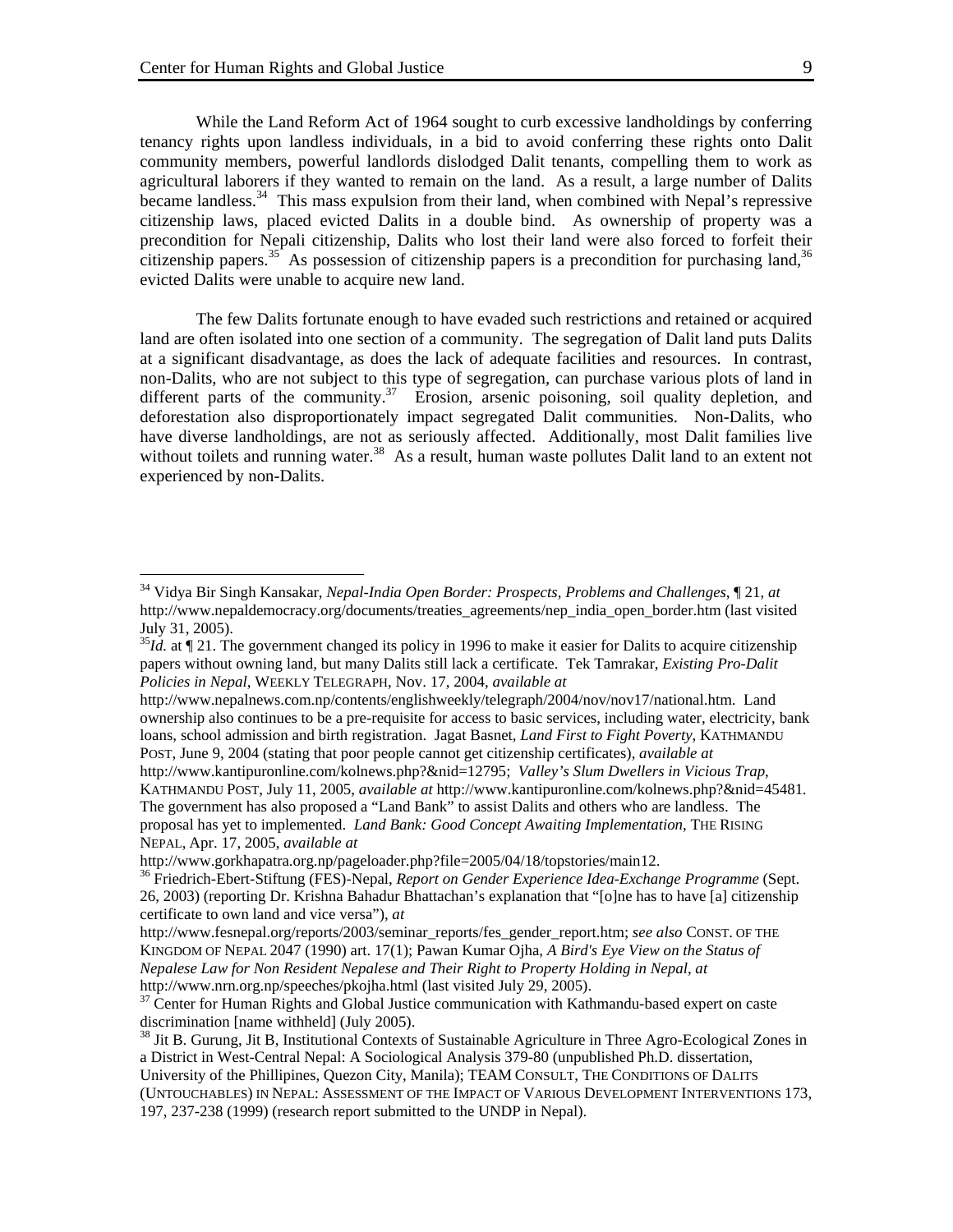#### *Employment Discrimination*

Rampant employment discrimination makes it difficult for Dalits to enter into, much less excel in, non-caste-based occupations. Because Nepal's government is the country's largest employer,<sup>39</sup> discrimination in the workplace directly implicates the government. In an International Labor Organization (ILO) study on Nepal, approximately 48 percent of the surveyed Dalits claimed that they would be denied employment due to their caste status even if job openings were available. Twenty-one percent of the respondents reported that they had been refused jobs based on their caste status.<sup>40</sup> In addition, approximately 71 percent of individuals reported that they are paid lower wages and salaries in both the private and informal sectors.<sup>41</sup> At the time of the study, Dalits received an average of NRs. 96 (about US \$1.23) for a day's work. The mean wage for a female worker was approximately NRs. 78 (about US \$1) while the mean wage for a male worker was approximately NRs.  $99<sup>.42</sup>$  By contrast, the mean market wage rate for the same kind of job in the general population was around NRs. 105, with women receiving an average of NRs. 88 and men receiving NRs. 111.<sup>43</sup>

 Without viable economic options at home, many Dalits migrate to other countries, particularly India, in search of better employment.<sup>44</sup> While some are able to send money to their families back home, many Dalits return with even more debt, handicapped by the high interest loans obtained from non-Dalit lenders in the community to fund the overhead expenses of foreign employment. Meanwhile, Dalit women experience aggravated caste discrimination, enslavement and sexual exploitation when Dalit men go abroad,<sup>45</sup> and Dalits working overseas may continue to experience economic and social discrimination even in the diaspora.<sup>46</sup>

#### *Educational Impediments*

 Segregation by caste has also compromised the quality and availability of education for Dalit children. In rural areas, Dalits are often made to sit in the back of the classroom and are treated as "untouchable" even by their teachers. Dalit teachers are themselves socially segregated from their non-Dalit colleagues.<sup> $47$ </sup> While the average literacy rate for Nepal's general population

<sup>39</sup> INTERNATIONAL LABOR ORGANIZATION, DISCRIMINATION AND FORCED LABOUR OF OCCUPATIONAL CASTES IN NEPAL 72 (undated) [hereinafter ILO, DISCRIMINATION AND FORCED LABOUR], *available at*  http://www.idsn.org/ILONepal.doc (last visited July 31, 2005).

<sup>40</sup> *Id.* at 72.

 $^{41}$  *Id.* at 72.

<sup>42</sup> *Id.* at 73.

<sup>43</sup> *Id.* at 73.

<sup>44</sup> Berit Madsen, *The Life of the Lower Castes in the Western Part of Nepal*, MS NEPAL (undated), *at*  http://www.msnepal.org/stories\_articles/dalits/berit\_stories/story\_2.htm (last visited July 23, 2005); s*ee also* DEPARTMENT FOR INTERNATIONAL DEVELOPMENT, IMPLEMENTING THE RURAL ACCESS PROGRAMME NEPAL, LOCAL COMMUNITY PROFILE IN THE RAJPUR-CHAWARACHAUTARA DISTRICT ROAD CORRIDOR, DOTI 4 (May 2003); GERARD J. GILL, SEASONAL LABOUR MIGRATION IN RURAL NEPAL: A PRELIMINARY OVERVIEW 26 (Overseas Development Institute Working Paper 218, May 2003).

<sup>&</sup>lt;sup>45</sup> Center for Human Rights and Global Justice communication with Kathmandu-based expert on caste discrimination [name withheld] (July 2005).

 $46$  For information on caste discrimination within the Indian diaspora community, see HRW, CASTE DISCRIMINATION, *supra* note 5, at 22-24 (2001).

<sup>&</sup>lt;sup>47</sup>Center for Human Rights and Global Justice communication with Kathmandu-based expert on caste discrimination [name withheld] (July 2005).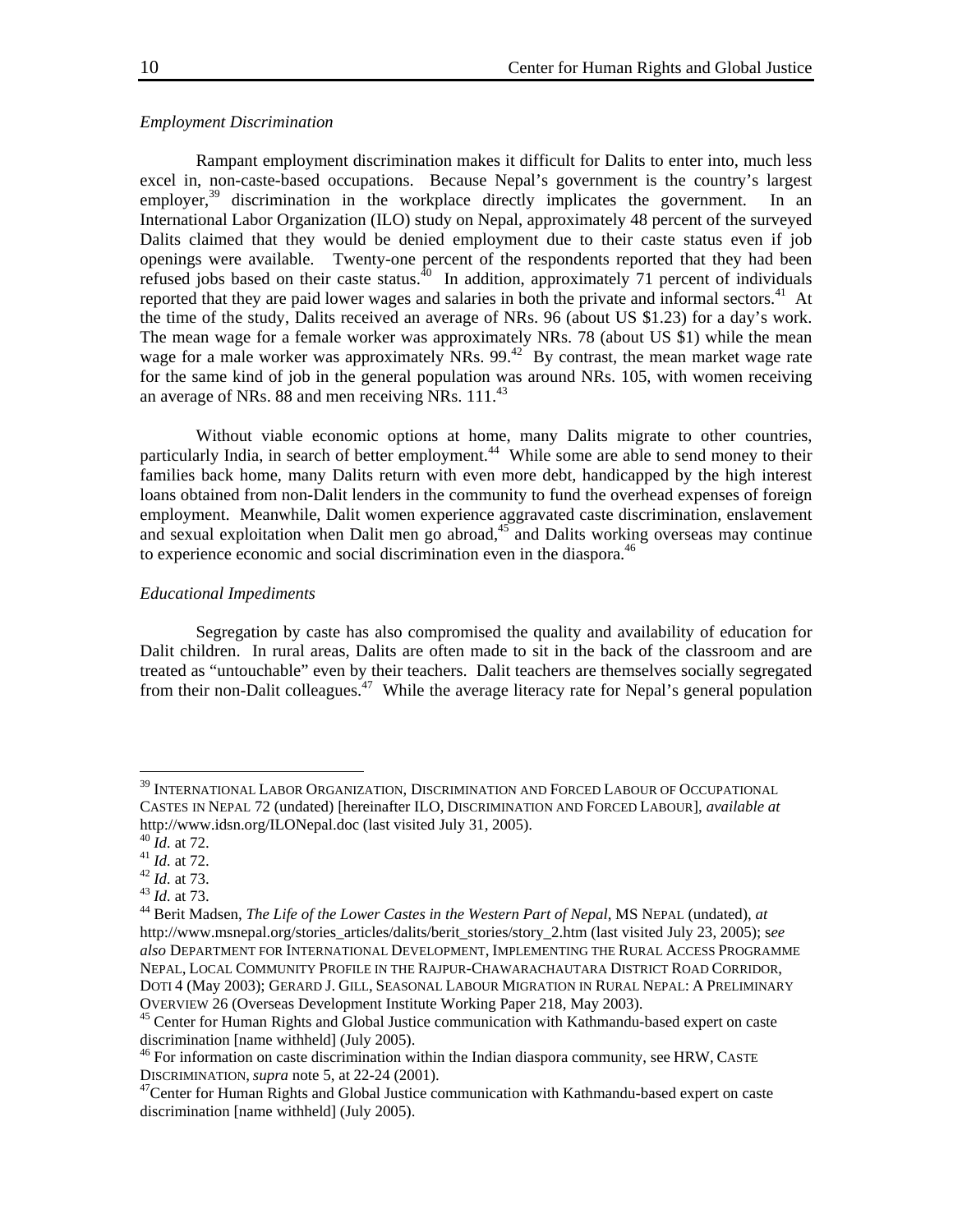#### **Lack of Access to Water, Food, and Healthcare**

A lack of access to adequate water supplies is a common casualty of the caste system. Though water scarcity affects many parts of the country, Dalit communities suffer disproportionately because they are denied access to communal water sources for fear that they will "pollute" the water supply. Dalit women and girls are often forced to fetch water from springs located hours away.<sup>53</sup> Attempts by Dalits to access non-Dalit natural springs, wells, and hand-pumps are met with ostracism and punitive violence. According to a 2000 report on Dalit children in Nepal, a three-year-old Dalit girl was bitten and thrown into a well for drinking from an "upper-caste" community's water supply in Sindupalchowk district.<sup>54</sup> In September 2003, a Dalit was attacked and severely beaten by members of an "upper-caste" family for taking water from a community spring.<sup>55</sup>

Schools, particularly in western Nepal, maintain separate wells for Dalit and non-Dalit children. Dalit students found drinking from non-Dalit water taps may face disciplinary sanctions, including corporal punishment, by their teachers, particularly in rural areas.<sup>56</sup> Development projects may also reinforce caste hierarchies. Drinking water projects often serve non-Dalit communities before reaching the Dalit community, and development plans to increase water access for Dalits are rarely realized.<sup>57</sup> In part, this is due to a lack of Dalit representation in Village Development Committees.<sup>58</sup> In 2005 the Supreme Court of Nepal found that the State was promoting the distribution of separate taps for Dalits and non-Dalits and ordered the

<sup>48</sup> UNESCO INSTITUTE OF STATISTICS, YOUTH (15-24) AND ADULT (15+) LITERACY RATES BY COUNTRY AND BY GENDER FOR 2000-2004," (Sept. 2004), *available at*

http://www.uis.unesco.org/TEMPLATE/html/Exceltables/education/Literacy\_National\_Sept04.xls.

<sup>49</sup> SUSHAN ACHARYA, DEMOCRACY, GENDER EQUALITY AND WOMEN'S LITERACY: EXPERIENCE FROM NEPAL 12, tbl.1 (UNESCO Kathmandu Series of Monographs and Working Papers No. 1, 2004), *available at* http://unesdoc.unesco.org/images/0013/001386/138638e.pdf.

<sup>50</sup> Hira Vishwakarma, *Reservations for Nepal's Dalits*, KATHMANDU POST REV. OF BOOKS, July 27, 1997, *available at* http://www.asianstudies.emory.edu/sinhas/kprb0207.html.

<sup>51</sup> ILO, DISCRIMINATION AND FORCED LABOUR, *supra* note 39, at 55.

<sup>&</sup>lt;sup>52</sup> As of 1999, only one Dalit held a leadership position in the Nepal's Teachers' Association and none held such positions in the Nepal College Teachers' Association, the Nepal National Teachers' Organization, or in any civil society organizations including the Nepal Bar Association or the Nepal Federation of Journalists. As of 2002, no Dalit held a leadership position in the Nepal Medical Association, Nepal Engineering Association, Nepal Nursing Association, or the Society of Nepalese Architects. *Id.* at 55. <sup>53</sup> *See* JANA UTTHAN PRATISTHAN, *supra* note 13, at 24.

<sup>54</sup> Padma Lal Bishwakarma, Concern Nepal, Bal Adhikar ra Dalit Balbalika [Child Rights and the Rights of the Dalit Children] (2000), *cited in* JANA UTTHAN PRATISTHAN, *supra* note 13, at 25.

<sup>55</sup> HRW, DISCRIMINATION AGAINST DALITS, *supra* note 22, at 3.

<sup>&</sup>lt;sup>56</sup> Center for Human Rights and Global Justice communication with Kathmandu-based expert on caste discrimination [name withheld] (July 2005).

<sup>&</sup>lt;sup>57</sup> Center for Human Rights and Global Justice communication with Kathmandu-based expert on caste discrimination [name withheld] (July 2005).

<sup>58</sup> *See infra* notes 87-94 and accompanying text.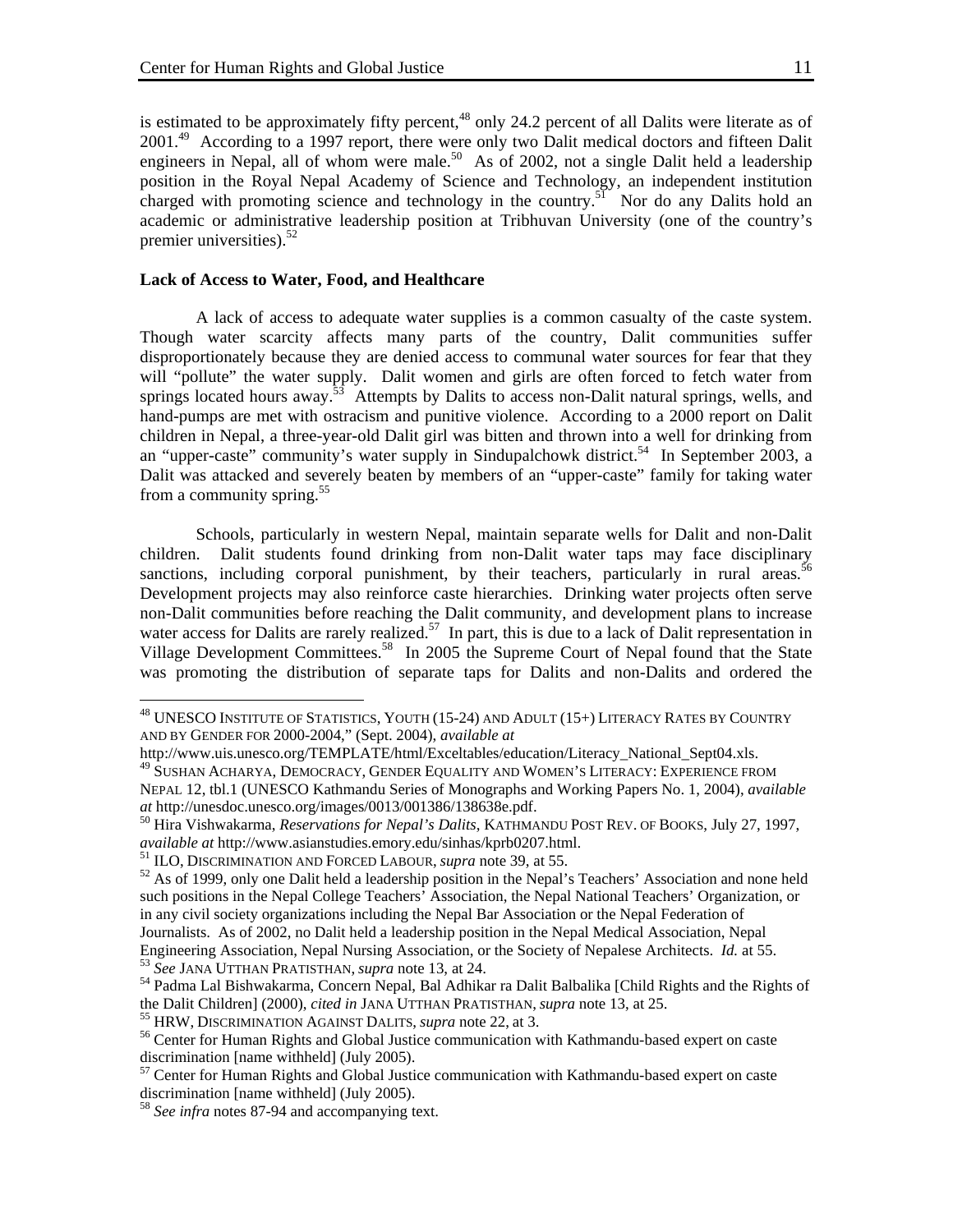defendants "not to discriminate in distribution of drinking water and to increase awareness against caste discrimination."<sup>59</sup>

 Dalits in Nepal are disproportionately malnourished as compared to the rest of the population. As a consequence of being denied water and land, they are unable to produce sufficient or nutritious food. In rural areas in particular, even those with adequate purchasing power often encounter problems buying higher quality foods from "upper-caste" community members who practice caste discrimination at vegetable markets, meat shops, and dairy cooperatives. Shopkeepers may even refuse to handle money from Dalits or force Dalits to cup their hands in a deferential posture to receive their change without being touched.<sup>60</sup>

 The health of Dalits is also consistently compromised by a lack of access to healthcare and by the relegation of Dalits into professions that involve handling human excrement and animal flesh, resulting in greater exposure to disease-causing agents. In addition to occupational hazards, sexual violence against  $\tilde{\text{D}}$ alit women<sup>61</sup> and punitive social rituals seeking to "pollute" Dalits also have detrimental consequences on Dalits' mental and physical health. In some villages, Dalits have been forced to eat human excrement as a form of punishment and humiliation. On April 8, 2003, in Dhanghadi, western Nepal, an upper-caste couple attacked a Dalit neighbor who they claimed was a witch. They held her down, beat her, and force-fed her a paste made of human excrement and chili powder while her children watched. With the assistance of a Dalit NGO, she was later taken to a local hospital where she remained for ten days.<sup>62</sup>

#### **Dalit Women and Girls: The Double Burden of Caste and Gender Discrimination**

 Dalit women and girls in Nepal endure the double burden of caste and gender discrimination.<sup>63</sup> Dalit women lag far behind Dalit men and "upper-caste" women in terms of healthcare, education, and remuneration for their labor. Dalit women also bear the brunt of exploitation and violence in the country and are largely perceived as being "sexually available" to "upper-caste" men. As a means of crushing political dissent, Dalit women are targeted with impunity by landlords, the police and the army.

According to Durga Sob, President of the Feminist Dalit Organization, Nepal, "Dalit women's disproportionate and extreme poverty stems from illiteracy, untouchability, physical violence and lack of empowerment. The social scenario has confined them to the lowest paid jobs. Since Dalit women have no economic power in the family, they end up working as labourers but barely earn enough to feed themselves or their families."<sup>64</sup> Economic vulnerability,

<sup>59</sup> Ratna Bahadur Bagchand, *Important Non-discrimination Case Won*, International Nepal Solidarity Network, *at* http://insn.org/?p=1097 (May 17, 2005). The case was filed by the Lawyers' Campaign Against Untouchability (LANCAU-Nepal) against a number of state entities at the national and local level. *Id*.

<sup>&</sup>lt;sup>60</sup> Center for Human Rights and Global Justice communication with Kathmandu-based expert on caste discrimination [name withheld] (July 2005).

<sup>61</sup> *See infra* notes 63-86 and accompanying text.

<sup>62</sup> Dalit Feminist Organization, *Story of Caste Discrimination: Forced to Eat Human Feces*, MANAV ASTITWA Vol. 1, No. 2, Oct. 23, 2003, *available at* http://www.ahrchk.net/ma/mainfile.php/0102/36/.

<sup>63</sup> *See generally* DURGA SOB, FEMINIST DALIT ORGANIZATION (FEDO), DALIT WOMEN IN NEPAL: ISSUES AND CHALLENGES 3 (Working Paper Presented at International Consultation on Caste based

Discrimination, Nov. 29-Dec. 1, 2004) [hereinafter DURGA SOB, DALIT WOMEN], *at*  www.idsn.org/c\_Sob.pdf. 64 *Id.* at 3.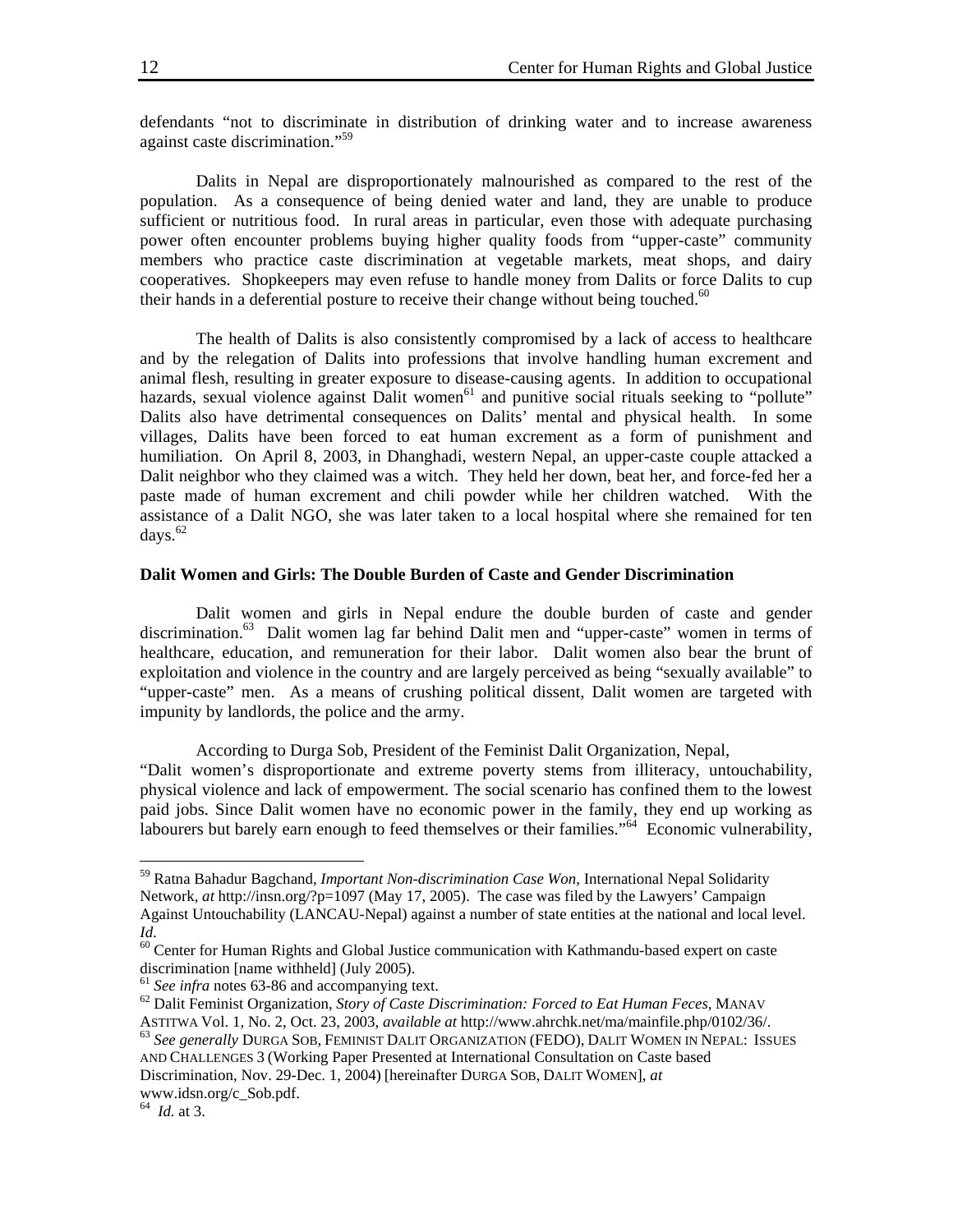including widespread debt bondage, has also forced Dalit women into prostitution, exposing them to sexual violence and the ensuing health risks.<sup>65</sup> According to a 1999 Human Rights Watch report:

In *Nepal*, Dalit women are economically marginalized and exploited, both within and outside their families. As the largest group of those engaged in manual labor and agricultural production, their jobs often include waste disposal, clearing carcasses, and doing leatherwork. Despite their grueling tasks and long hours, exploitative wages ensure that Dalit women are unable to earn a subsistence living. In some rural areas Dalit women scarcely earn ten to twenty kilograms of food grain a year, barely enough to sustain a family. Many have been driven to prostitution. One caste in particular, known as *[B]adis,* is viewed as a prostitution caste. Many Dalit women and girls, including those from the *[B]adi* caste, are trafficked into sex work in Indian brothels.<sup>66</sup>

 Dalit women are often forced into sex work with truckers, policemen, members of the army, and the general public. As a result, they are particularly vulnerable to contracting HIV/AIDS and other sexually transmitted diseases. The marginalization of Badi women into prostitution was also self-perpetuating due to Nepali laws that until recently<sup>67</sup> conferred citizenship solely through a father. As Badi-Dalit girls are often born as a result of prostitution, they are unable to identify their fathers and were effectively rendered stateless under these laws. Without citizenship, these girls were neither able participate in the School Leaving Certificate  $(SLC)$  exam required for high school graduation nor pursue formal employment.<sup>68</sup>

Dalit women also lag far behind in socio-economic indicators. Literacy rates for Dalit women are substantially below the national literacy rates for women in Nepal. According to a UNESCO report, in 2001, the overall literacy rate for Nepalese women was estimated at 42.5 percent, and only 24.2 percent for Dalit women.<sup>69</sup> In the Mushahar community, one of the poorest Dalit communities in Nepal, only nine percent of Dalit women were literate.<sup>70</sup> The

<sup>65</sup> HRW, CASTE DISCRIMINATION, *supra* note 5, at 21 (2001).

<sup>66</sup> *Id.* at 21.

 $67$  On September 15, 2005, the Supreme Court ordered the government to provide citizenship to children whose fathers are unknown. The Court held that under the Nepalese Constitution, citizenship must be guaranteed to all children in the country, even if he or she was born as a result of rape: see Bhagirath Yogi, *Court ruling for Nepal children*, BBC NEWS, Sept. 16, 2005, *at*  http://news.bbc.co.uk/2/hi/south\_asia/4251674.stm. To that end, the Court ordered the government to delete a provision from the Birth and Death Certificate Act that only permitted male guardians to register the birth or death of their children and found that this provision violated Article 11 of the Nepalese Constitution providing for a right to equality: *SC order on citizenship*, THE RISING NEPAL, Sept. 15, 2005, at http://www.gorkhapatra.org.np/pageloader.php?file=2005/09/16//topstories/main12. The Supreme Court also instructed the government to: guarantee the rights (including the rights to health and education) of Badi women and their children; and implement the report of a government committee that was formed (on previous court order) to investigate the situation of Badi women and their children: see *SC order on citizenship*, THE RISING NEPAL, Sept. 15, 2005, *at*  http://www.gorkhapatra.org.np/pageloader.php?file=2005/09/16//topstories/main12.

<sup>&</sup>lt;sup>68</sup>Center for Human Rights and Global Justice communication with Kathmandu-based expert on caste discrimination [name withheld] (July 2005). Also known as the "iron gate", the SLC is an exam taken at the end of  $10<sup>th</sup>$  grade to move on to higher education. After SLC.com, What After SLC?, *at* http://www.afterslc.com/whatafterslc.htm (last viewed Aug. 2, 2005).

<sup>69</sup> ACHARYA, *supra* note 49, at 12, tbl. 1.

<sup>70</sup> DURGA SOB, DALIT WOMEN, *supra* note 63, at 4.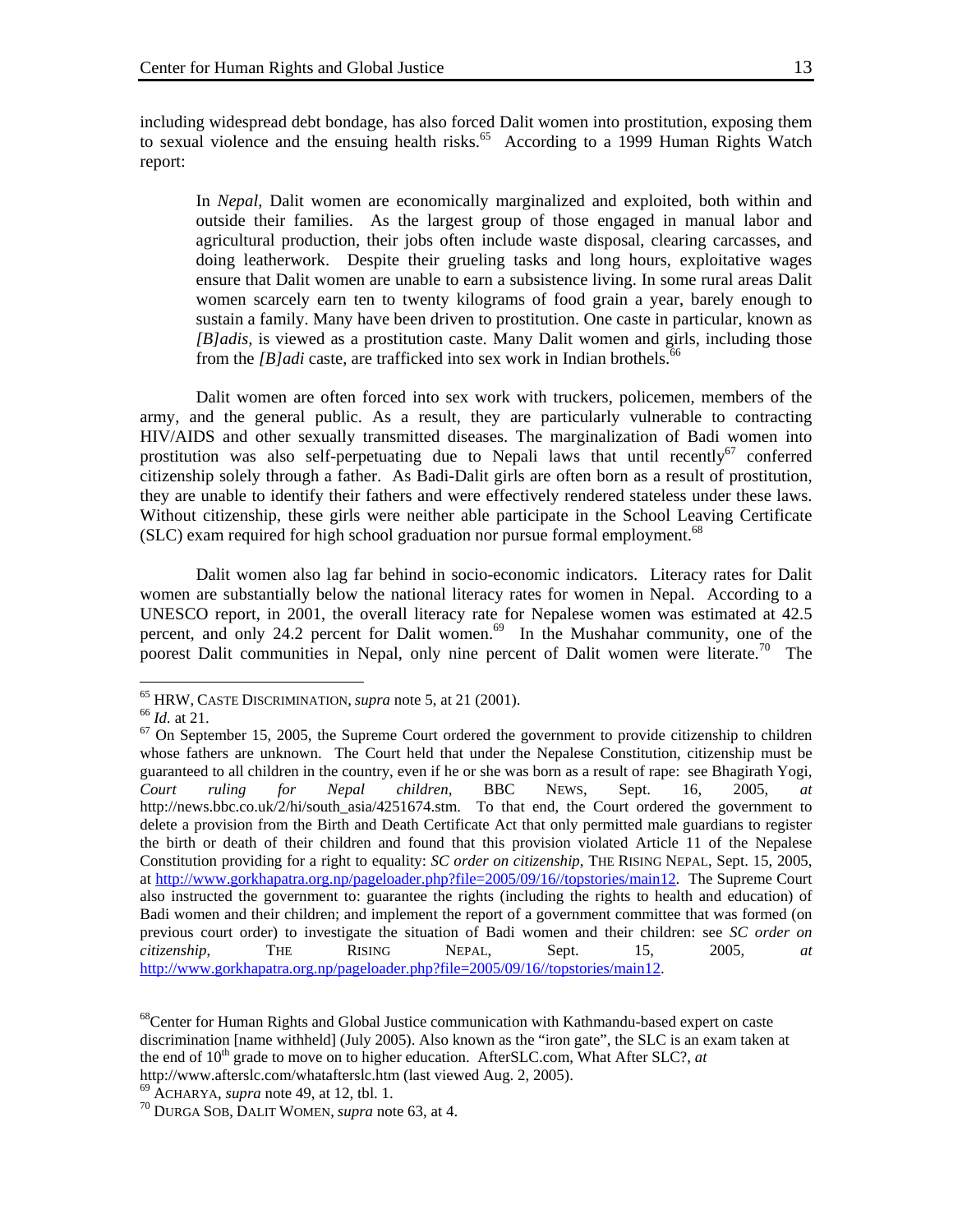growth in literacy rates has also been much slower for Dalit women. From 1991 to 2001, literacy among "upper-caste" women increased by 19.2 percent, from 36.7 percent to 55.9 percent. During the same time period, Dalit women experienced only a 12.2 percent increase, from 12 percent to 24.2 percent. Literacy among the Terai Dalit women increased by an even smaller margin of 7.5 percent, rising from four percent to 11.5 percent.<sup>71</sup> According to one estimate, out of a total population of two million Dalit women, only ten to fifteen have a graduate or postgraduate degree.<sup>72</sup>

Dalit women's health is considerably compromised by high maternal mortality rates, malnutrition, and poor healthcare associated with extreme poverty.<sup>73</sup> The average life expectancy for a Dalit woman is five years lower than the corresponding average for a non-Dalit woman,<sup> $74$ </sup> and Dalit women are at significantly increased risk of suffering from prolapsed uteruses because of a lack of clean drinking water or toilet facilities in their communities.<sup>75</sup>

Gender development programs and positive discrimination policies rarely work to enhance Dalit women's opportunities. Section Four of the Constitution provides for directive policies that promote women's education and socio-economic standing, while Nepal's Tenth Five-Year Plan includes several policies specifically designed for the economic upliftment of Dalit women. In practice, Dalit women are regularly denied the benefits of these incentives. No Dalit women were represented in the House of Representatives or in the National Assembly, despite constitutional requirements that women constitute a minimum of five percent of all political party candidates<sup>76</sup> and that three seats on the National Assembly be reserved for women.<sup>77</sup> Similar levels of exclusion are observed in the education sector: the Ninth Five-Year Plan made it mandatory for each school to have one female teacher,<sup>78</sup> but Dalit women have not benefited from this requirement.<sup>79</sup>

# *Discriminatory Laws*

Although Nepal ratified the Convention on the Elimination of All Forms of Discrimination against Women (CEDAW) in 1991 without reservation, $80$  a study conducted in the year 2000 by the Forum for Women, Law and Development (a Kathmandu-based NGO) identified a total of 118 provisions in Nepalese laws, regulations, and its Constitution that

<sup>71</sup> ACHARYA, *supra* note,49 at 12, tbl. 1.

<sup>72</sup> Durga Sob, *Caste and Gender Discrimination against Dalit women in Nepal*, *in* JANA UTTHAN PRATISTHAN, *supra* note 13, at 54.

<sup>73</sup> DURGA SOB, DALIT WOMEN, *supra* note 63, at 7.

<sup>74</sup> *Id.* at 7.

<sup>75</sup> *Id.* at 7.

<sup>76</sup> CONST. OF THE KINGDOM OF NEPAL 2047 (1990) art. 114.

 $^{77}$  CONST. OF THE KINGDOM OF NEPAL 2047 (1990) art. 46(1)(b).

<sup>&</sup>lt;sup>78</sup> MINISTRY OF EDUCATION (NEPAL), EDUCATION FOR ALL YEAR 2000 ASSESSMENT: NEPAL COUNTRY REPORT (2000), *available at* http://www2.unesco.org/wef/countryreports/nepal/rapport\_1\_1.htm.

<sup>79</sup> DURGA SOB, DALIT WOMEN, *supra* note 63, at 3. Only "high-caste" women have benefited from measures intended to advance the status of women in Nepal. *Id.* According to the ILO, upper-caste parents often refuse to send their children to schools with Dalit teachers. As a result, Dalits face enormous obstacles in obtaining teaching positions. ILO, DISCRIMINATION AND FORCED LABOUR, *supra* note 39, at 106.

<sup>80</sup> Convention on the Elimination of All Forms of Discrimination Against Women, *opened for signature* Mar. 1, 1980, 1249 U.N.T.S. 14 (ratified by Nepal May 22, 1991).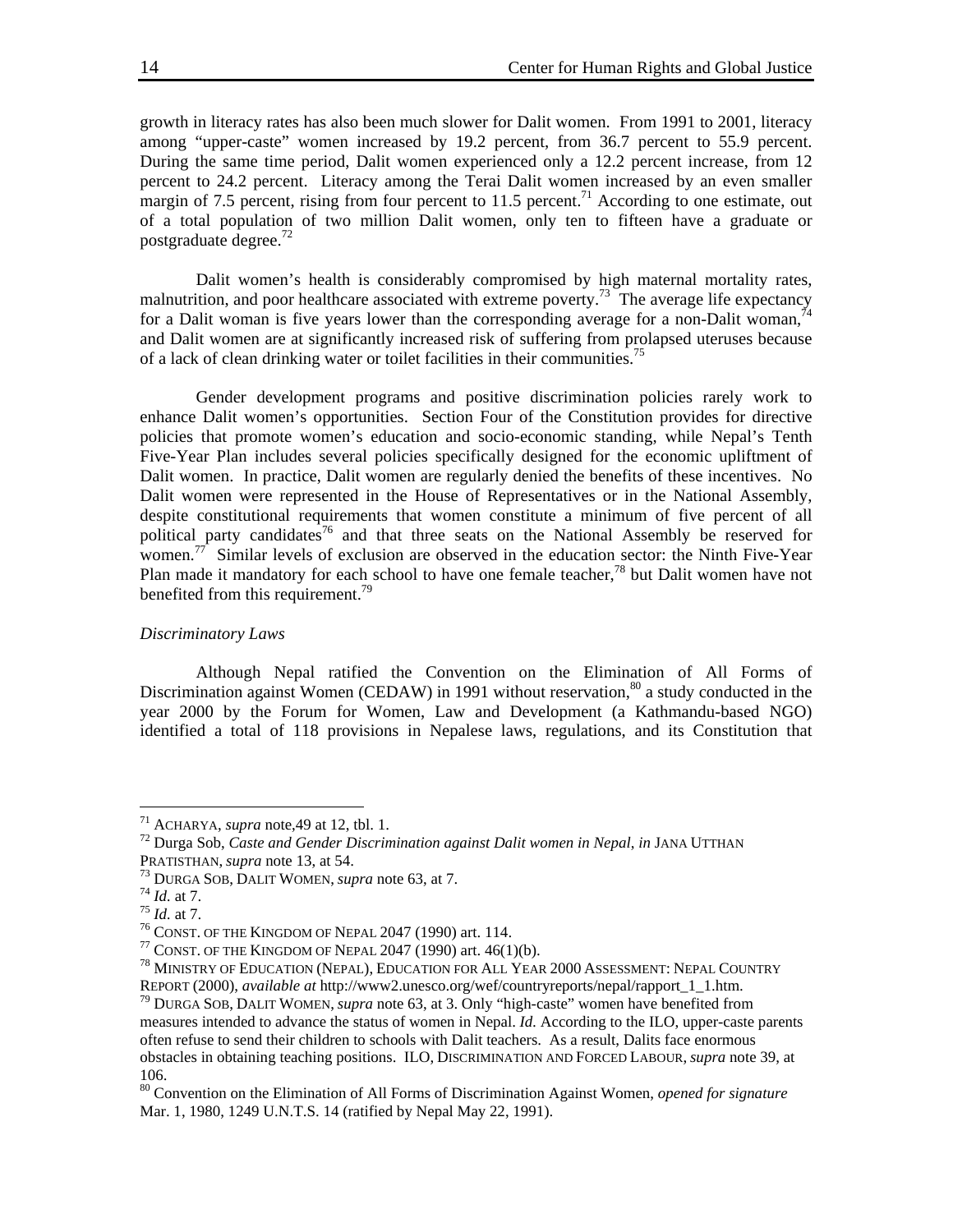discriminate against women in the areas of social, economic, political and family life, including citizenship, inheritance, marriage, adoption, and domestic and foreign employment.<sup>81</sup>

Until the Eleventh Amendment of Nepal's Country  $Code^{82}$  became law after receiving royal assent on September 26, 2002, parents only had a legal duty to care for their sons.<sup>83</sup> The Eleventh Amendment also granted conditional abortion rights and repealed a number of provisions in Nepalese law that discriminated against women, particularly with regard to inheritance and property rights. $84$  Most other discriminatory provisions remain on the books. For instance, the Country Code does not criminalize marital rape<sup>85</sup> and limits property inheritance to women who are unmarried and over the age of thirty-five. Men have unconditional inheritance rights.<sup>86</sup> Article 5 of the Constitution allows for a father to vest citizenship onto his children, but does not confer similar rights to a mother.

Even where the law otherwise protects women from discrimination and abuse, women are rarely able to secure adequate legal redress. Women who experience sexual and physical abuse are hobbled by the social stigma associated with bringing cases against family or community members, and as a consequence do not report such incidents or bring them to court. Perpetrators of abuse are seldom punished.

#### **A Lack of Political Representation**

 $\overline{a}$ 

The unchanging plight of Dalits in Nepal is in part a consequence of their lack of representation in Nepal's political landscape. Though they comprise over one-fifth of the

 $^{\rm 81}$  Forum for Women, Law and Development, Discriminatory Laws in Nepal and their Impact on WOMEN: A REVIEW OF THE CURRENT SITUATION AND PROPOSALS FOR CHANGE (2000), *available at*  http://www.fwld.org.np/dl.html.

 $82$  The Country Code (known as Muluki Ain) contains chapters on substantive criminal and civil law in Nepal.

<sup>83</sup> Forum for Women, Law and Development, *Reforms incorporated in the Country Code (Eleventh Amendment) Law* (2002), *available at* http://www.fwld.org.np/11amend.html (last visited July 20, 2005); s*ee also* Sanjaya Dhakal, *New Beginning*, NEPALNEWS.COM, Mar. 22-28, 2002, *at*

http://www.nepalnews.com.np/contents/englishweekly/spotlight/2002/mar/mar22/national3.htm. <sup>84</sup> Women Living Under Muslim Laws, *Nepal: Country Code (eleventh amendment) bill and women's rights* (Mar. 20, 2002), *at* http://www.wluml.org/english/newsfulltxt.shtml?cmd%5B157%5D=x-157-3355. For more information on efforts to pass the Eleventh Amendment to the Country Code, *see* Legal Aid and Consultancy Center, *Eleventh Amendment of Country Code (Muluki Ain) on Women's Rights* (2002), *available at* http://www.laccnepal.com/eleventh\_amendment.html (last viewed July 20, 2005). The amendment was in response to a 1995 Supreme Court ruling directing the government to amend property laws that discriminated against women. *Id.* 

<sup>&</sup>lt;sup>85</sup> According to the Supreme Court of Nepal, Provision No. 1 of the Chapter on Rape in the Country Code 1963 defines rape as "the act of having sexual intercourse with a girl, widow or other's wife not attaining the age of sixteen years with or without her consent in whatsoever manner or attaining the age of sixteen years without her consent in whatsoever manner either exerting threat, pressure or coercion or with undue influence." *Forum for Women, Law and Development v. His Majesty's Government*, Writ No. 55 of the year 2058 BS (Supreme Court of Nepal 2002), *available at* http://www.fwld.org.np/marrape.html. While the Supreme Court declared this provision unconstitutional in May 2002 and ordered Parliament to change the provision, the law cannot be changed until the Nepalese Parliament is reinstated. *See* Rajeev Goyal, *The Landmark Struggle to End Marital Rape in Nepal*, FORUM FOR WOMEN, LAW AND DEVELOPMENT, 2004. *See also* Ramyata Limbu, *Marital Rape Outlawed by Nepal's Supreme Court*, PANOS-NEPAL, Oct. 1, 2002, *available at* http://www.panos.org.uk/newsfeatures/featuredetails.asp?id=1062.

<sup>86</sup> *Challenging Nepal's Inheritance Law*, WPRN NEWSLETTER, Jul.-Oct. 1997, *available at*  http://www.aworc.org/bpfa/pub/sec\_f/eco00001.html.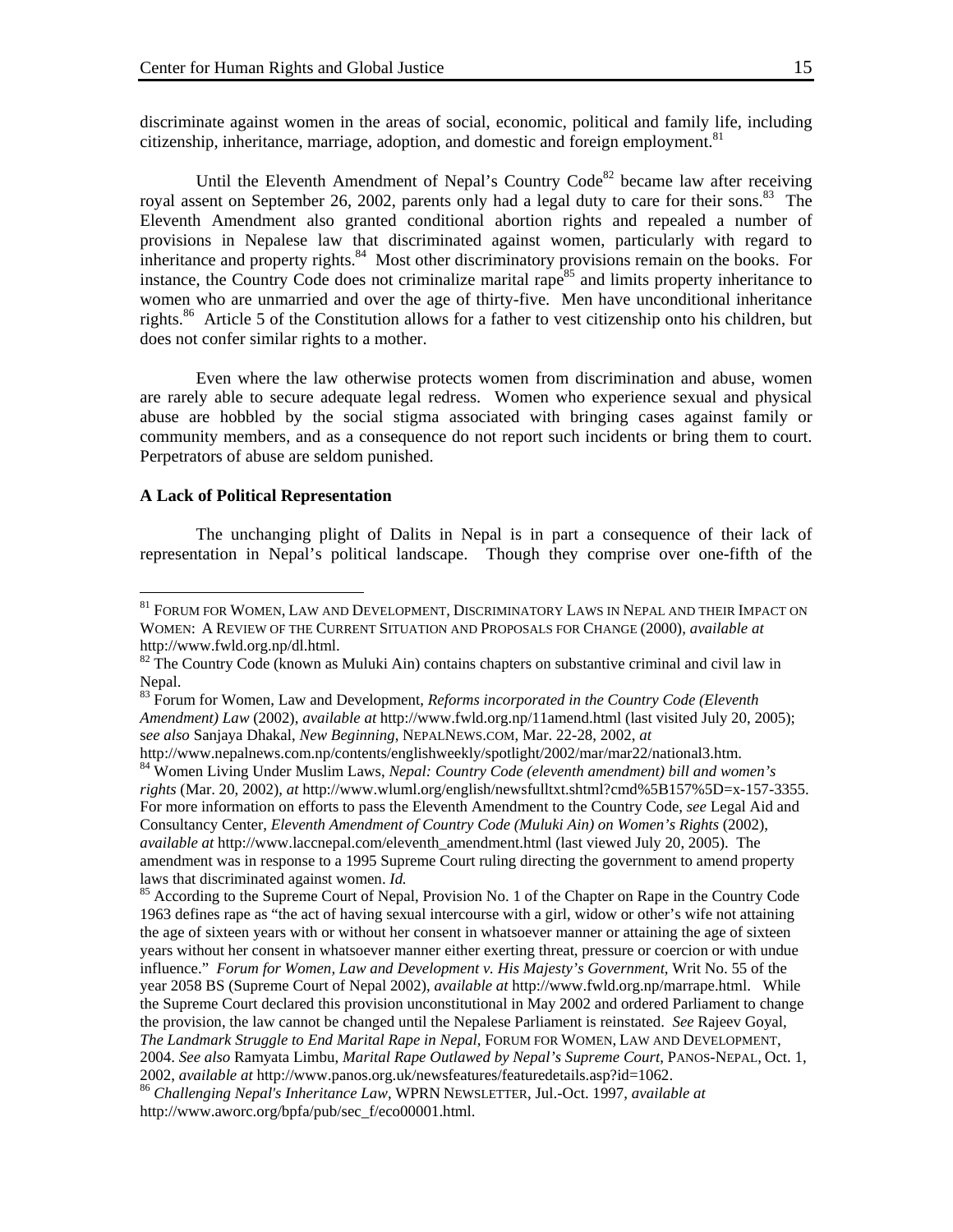population, Dalits are extremely underrepresented in government. Since 1958, only fourteen Dalits in Nepal have become members of parliament (upper house), all of them men. Only one Dalit has been elected to the House of Representatives.<sup>87</sup> At the time of its dissolution in May 2002, not a single member of the House of Representatives was a Dalit.<sup>88</sup> Dalits are also absent from Nepal's administrative and judicial system. An 1854 survey revealed that 98 percent of all civil service posts were held by "upper-caste" *Brahmins* and *Chetris*. Not much has changed well over a century later. A 1991 survey indicates that 93 percent of these posts are still held by upper-caste *Brahmins* and *Chetris*. <sup>89</sup> Over a 137-year period, there was only a five percent increase in Nepal's political diversity.

According to a 2001 study, while *Brahmins* constitute only 16 percent of the population, they represent 57 percent of parliament and 89 percent of the judiciary.<sup>90</sup> Discrimination also persists in the  $RNA^{91}$ . This pattern of exclusion is repeated at the local government level, where Dalits are severely underrepresented in the administrative system:  $92^\circ$  of the more than 3,000 Village Development Committee chairmen, only a handful are Dalits.<sup>93</sup>

Pervasive control of local and national leadership posts by "upper-caste" members has resulted in wholesale disregard for Dalit issues, while attempts at building effective Dalit political movements are met with punitive violence.<sup>94</sup> In occupying this position of marginalization and disempowerment, Dalits were quickly identified as a base of ready support for the Maoist insurgency. As detailed in the section below, Maoist insurgents have capitalized on caste and gender discrimination in Nepal as a means of legitimizing and recruiting for their armed revolution.

## **III. ANATOMY OF THE CONFLICT: 1996-2005**

Nepal's civil war began as a grassroots, armed movement amongst CPN-Maoist rebels in the country's western region. The Maoists formally declared the beginning of their "People's

<sup>&</sup>lt;sup>87</sup> Padmalal Bishwakarma, Society for the Liberation of Oppressed Dalit Castes, Caste Discrimination and Untouchability Against Dalits in Nepal (2001) (paper prepared for the Global Conference on Caste Discrimination, New Delhi, Mar. 1-4, 2001) (on file with author). More recently, a Dalit was appointed as Zonal Administrator, and three Dalits were appointed to various Assistant Minister posts—two by the former government and one by the present government. Center for Human Rights and Global Justice email communication with Rikke Nohrlind, Coordinator, International Dalit Solidarity Network (August 2005).

<sup>88</sup> Center for Human Rights and Global Justice communication with Kathmandu-based expert on caste discrimination [name withheld] (July 2005).

<sup>89</sup> JANA UTTHAN PRATISTHAN, *supra* note 13, at 48.

<sup>&</sup>lt;sup>90</sup> Dalit NGO Federation (Nepal), Nepal Alternative Country Report 2001 (paper submitted to United Nations Committee for the Elimination of Racial Discrimination for Asian Regional Preparatory Meetings on the Occasion of the World Conference Against Racial Discrimination 2001, Teheran, Iran, Feb. 17-21, 2001) (on file with author).

<sup>&</sup>lt;sup>91</sup> See infra notes 255-257 and accompanying text.

<sup>&</sup>lt;sup>92</sup> HRW, CASTE DISCRIMINATION, *supra* note 5, at 19 (2001).

<sup>93</sup> JANA UTTHAN PRATISTHAN, *supra* note 13, at 36. According to an ILO study, an analysis of the 1997 election results from 735 village development committees revealed that "54.42%, 39.86% of the VDC Chairpersons were from the *Bahun*/*Chhetri* and *Janajati* categories respectively. The Dalits constituted only 1.63% of the 735 VDC Chairpersons. The caste/ethnic composition of the VDC Vice-Chairpersons followed similar proportions (*Bahun*/*Chhetri*: 52.11%; *Janajat*i:37.82%) except that the proportion of the Dalit Vice Chairpersons constitutes 3.95% of the 735 Vice Chairpersons." ILO, DISCRIMINATION AND FORCED LABOUR, *supra* note 39, at 53.

<sup>94</sup> JANA UTTHAN PRATISTHAN, *supra* note 13, at 27.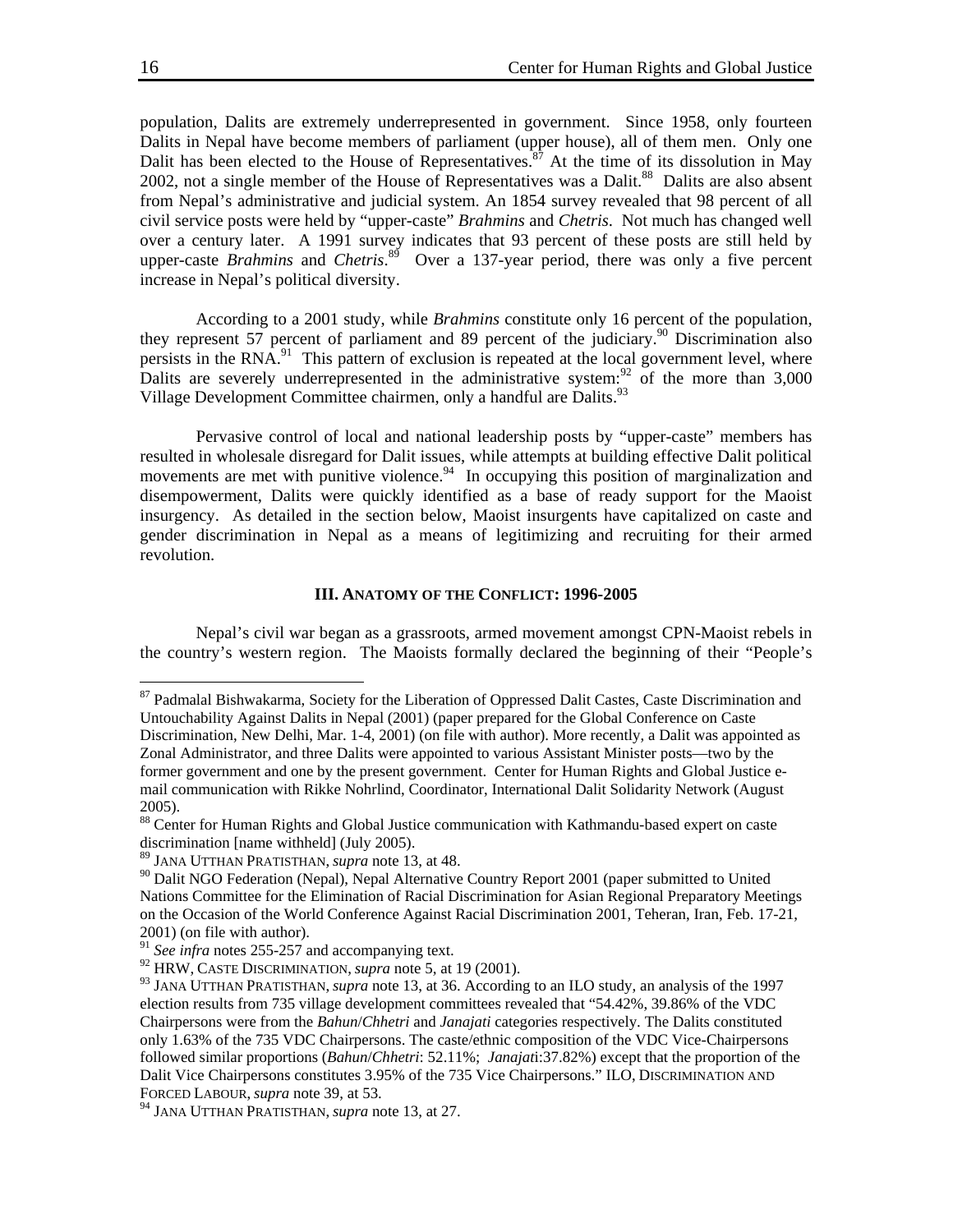$\overline{a}$ 

War" on February 13, 1996, $95$  and centered their initial vision around moving Nepal away from a Hindu kingdom and towards a more secular republic that committed itself to the principles of gender and caste equality. Their formal agenda was articulated in a "Forty Point Plan."<sup>96</sup> Many of the demands, including greater inheritance rights for women,  $97$  ending racial and caste discrimination,<sup>98</sup> and allowing for local autonomy where indigenous groups predominate,<sup>99</sup> echo the unfulfilled promises set out by the 1990 Nepal Constitution.<sup>100</sup> Other demands, however, far exceed constitutional pronouncements and would, if implemented, fully abolish Nepal's more than 200-year-old monarchy.<sup>101</sup>

# **Building a Base: Early Support for the Maoist Movement**

With their promise to bring autonomous rule for tribal groups, $102$  the rebels were initially able to garner political and popular support amongst villagers in the rural hillside in mid-western Nepal—specifically amongst the *Magar* tribal group<sup>103</sup> in Rolpa district.<sup>104</sup> They also built considerable support amongst Dalits and women, as their campaign included public humiliation and punishment schemes against those who practiced caste and gender discrimination. Men who committed sexual abuses against women, squandered money in card games, or behaved like drunkards were humiliated in public view.<sup>105</sup> Similarly, the Maoists punished "upper-caste" community members who prevented Dalits from entering temples, selling their goods, drawing

<sup>&</sup>lt;sup>95</sup> DEEPAK THAPA, KINGDOM UNDER SIEGE: NEPAL'S MAOIST INSURGENCY 1996-2003, at 43 (2003).

<sup>&</sup>lt;sup>96</sup> The Forty-Point Plan contains the Maoists' initial core demands. The first nine points demand an end to foreign economic exploitation, depletion of water resources by India, and unregulated movement across the porous India-Nepal border. Points 10 through 26 relate to ending the monarchy and establishing a secular republic in the country, free from social, religious, political, and economic exploitation. The last fourteen points concern livelihood issues, including corruption, debt bondage, and agricultural support for farmers in the country. The Forty-Point Demand of the United People's Front (Feb. 1996), *reprinted in* HIMALAYAN PEOPLE'S WAR: NEPAL'S MAOIST REBELLION app. A, at 285-87 (Michael Hutt ed., 2004) [hereinafter HIMALAYAN PEOPLE'S WAR].

 $97$  Point 19: "Patriarchal exploitation and discrimination against women should be stopped. Daughters should be allowed access to paternal property." The Forty-Point Demand of the United People's Front pnt. 19 (Feb. 1996), *reprinted in* HIMALAYAN PEOPLE'S WAR,*supra* note 96, at 286, App. A.

<sup>&</sup>lt;sup>98</sup> Point 21: "Discrimination against backward and downtrodden people should be stopped. The system of Untouchability should be eliminated." The Forty-Point Demand of the United People's Front pnt. 21 (Feb. 1996), *reprinted in* HIMALAYAN PEOPLE'S WAR, *supra* note 96, at 286, App. A.

<sup>&</sup>lt;sup>99</sup> Point 20: "All racial exploitation and suppression should be stopped. Where ethnic communities are in the majority, they should be allowed to form their own autonomous governments." The Forty-Point Demand of the United People's Front pnt. 20 (Feb. 1996), *reprinted in* HIMALAYAN PEOPLE'S WAR, *supra*  note 96, at 286, App. A.

<sup>&</sup>lt;sup>100</sup> HUMAN RIGHTS WATCH, BETWEEN A ROCK AND A HARD PLACE: CIVILIANS STRUGGLE TO SURVIVE IN NEPAL'S CIVIL WAR 11 n.18 (2004) [hereinafter BETWEEN A ROCK AND A HARD PLACE], *available at* http://www.hrw.org/reports/2004/nepal1004/index.htm.

<sup>&</sup>lt;sup>101</sup> *Id.* at 9 (citing *The Historic Initiation and After*, THE WORKER, No. 2 (June 1996)).

<sup>&</sup>lt;sup>102</sup> Marie Lecomte-Tilouine, *Ethnic Demands within Maoism: Questions of Magar Territorial Autonomy, Nationality, and Class*, *in* HIMALAYAN PEOPLE'S WAR, *supra* note 96, at 116.

<sup>&</sup>lt;sup>103</sup> Though Magars also belong to a traditionally disadvantaged group in Nepal, they are not considered "untouchable." Magars are one of 59 *janjati* (tribal minority) groups. Like Dalits, they lag behind politically, socially, and economically.

<sup>&</sup>lt;sup>104</sup> Marie Lecomte-Tilouine, *Ethnic Demands within Maoism: Questions of Magar Territorial Autonomy, Nationality, and Class*, *in* HIMALAYAN PEOPLE'S WAR, *supra* note 96, at 116.

<sup>&</sup>lt;sup>105</sup> See Mandira Sharma & Dinesh Prasain, Gender Dimensions of the People's War: Some Reflections on the Experiences of Rural Women, *in* HIMALAYAN PEOPLE'S WAR, *supra* note 96, at 156-157.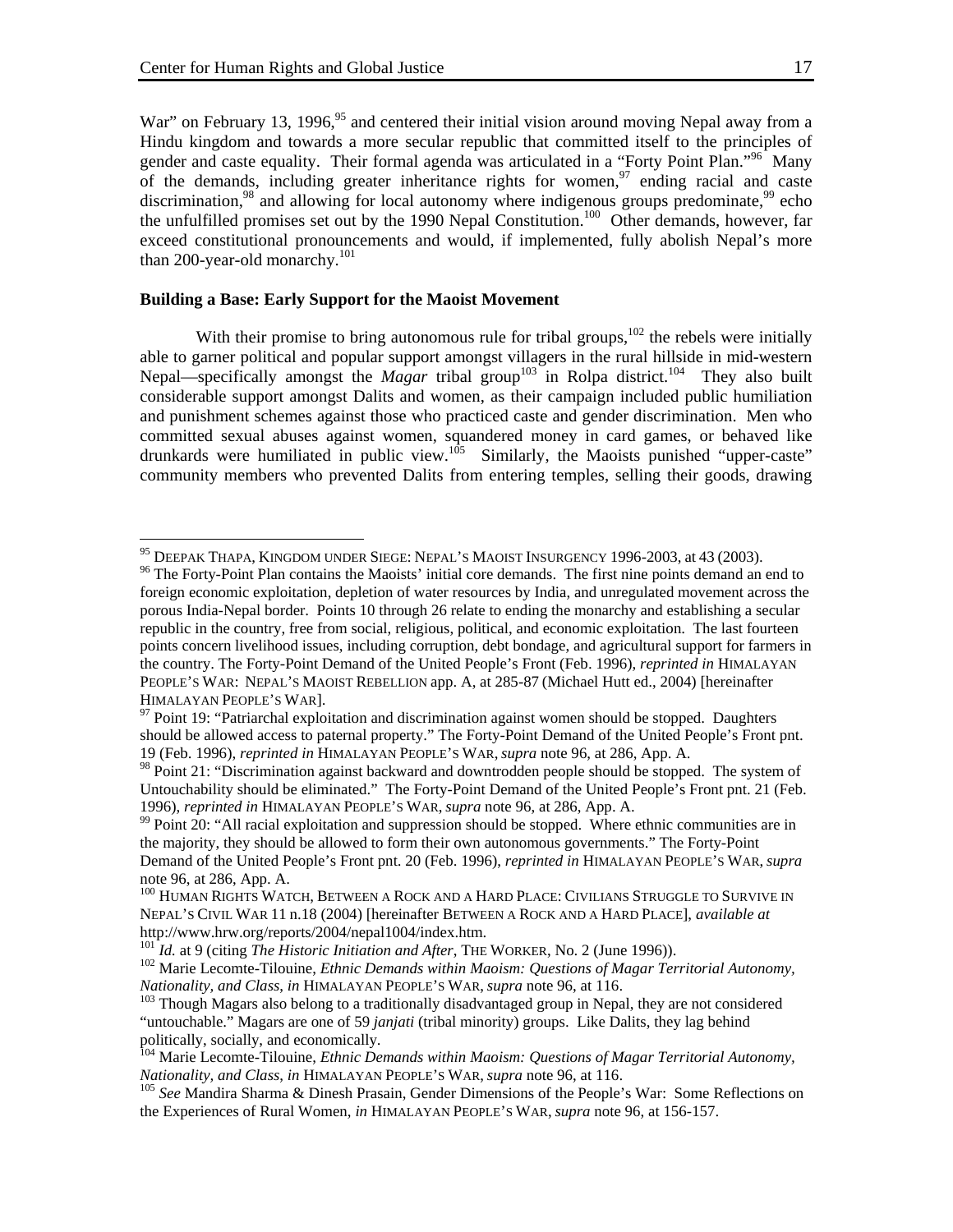water from public wells, or otherwise subjected them to humiliation or abuse.<sup>106</sup> As one Dalit put it, "They will not allow us to be humiliated. If a Brahmin abuses us, the Maoists will beat him… The Maoists speak to equality between men. We can go to temple.<sup> $107$ </sup> The Maoists are also known to give free literacy courses to children and adults, teaching them to read, write and count, so that they are not swindled by merchants.<sup>108</sup>

The insurgency has thrived on government failures. As one commentator stated, "The Maoists are the direct result of State corruption and incompetence."<sup>109</sup> Rampant sexual abuse and exploitation of women by the police, and the subsequent mistrust and distaste for the government amongst rural communities, fueled support for the Maoist movement in far- and mid-western Nepal as well.<sup>110</sup> Under the cover of targeting criminal activity, the government launched Operation Romeo in November 1995.<sup>111</sup> The Operation's actual agenda, however, was to dislodge the growing foothold of the Maoist movement in the west and resulted in extensive human rights violations against rural populations, including summary executions, forced "disappearances," and rapes.<sup>112</sup> Instead of suppressing the Maoist movement, the Operation's abusive nature had the opposite effect: it equipped the rebels with a self generating reason for the rural population to disfavor the government and support the insurgency.<sup>113</sup>

#### **Taking Control: Maoist Activities in Western Nepal, 1996-2001**

Armed with the popular support of rural and underrepresented communities, the Maoists began to exercise political control by targeting police installations and members of the rival Nepali Congress.<sup>114</sup> In guerilla-style attacks, the Maoists launched a series of raids on vulnerable police posts in western Nepal in order to dismantle the existing, albeit weak, police force and  $\frac{1}{4}$  amass a supply of weapons and ammunition.<sup>115</sup> In turn, police officers, who lacked adequate counter-insurgency training, began abandoning their posts at night for fear of further attack.<sup>116</sup>

External factors also disfavored the police: secluded geographical terrain and a lack of infrastructure for remote communication allowed Maoists to retreat into forests and jungles

<sup>106</sup> Cédric Gouverneur, *Social Inequality, Grinding Poverty, and State Negligence: Nepal, Old-style Maoist Revolution*, THE BLANKET: A JOURNAL OF PROTEST AND DISSENT, Mar. 21, 2004, *at* http://lark.phoblacht.net/cgnepal.html.

 $107$  *Id.* 

 $108 \, \mu$ <sup>108</sup>

<sup>109</sup> *Id.*

<sup>110</sup> ROBERT GERSONY, MERCY CORPS INT'L, SOWING THE WIND: HISTORY AND DYNAMICS OF THE MAOIST REVOLT IN NEPAL'S RAPTI HILLS (Oct. 2003) [hereinafter SOWING THE WIND].

<sup>111</sup> BETWEEN A ROCK AND A HARD PLACE, *supra* note 100, at 10.

<sup>112</sup> *Id.* at 10.

<sup>113</sup> *Id.* at 10-11.

<sup>114</sup> Roka, Hari, *The Emergency and Nepal's Political Future*, *in* HIMALAYAN PEOPLE'S WAR, *supra* note 96, at 255.

<sup>&</sup>lt;sup>115</sup> For a typical example of attacks and reprisals between the Maoists and security forces, see B. RAMAN, MAOISTS OFFENSIVE IN NEPAL (South Asia Analysis Group Paper No. 274, Jul. 8, 2001), *available at* http://www.saag.org/papers3/paper274.html.

<sup>116</sup> Alex Perry, *A Kingdom in Chaos*, TIME ASIA, Jan. 26, 2004, *available at*

http://www.time.com/time/asia/2004/nepal\_king/story.html ("police have abandoned 895 stations"); David Rohde, *Youth Ensnared in Nepal's War With Maoists*, N.Y. TIMES, Dec. 9, 2004, at A1 (observing that Maoists grew by "storming isolated police stations" and seizing abandoned weapons); *Army starts patrolling in Lamjung*, KATHMANDU POST, July 14, 2001 (reporting that all 59 policemen at an isolated post abandoned the station after Maoist threats), *available at*

http://www.nepalnews.com.np/contents/englishdaily/ktmpost/2001/jul/jul14/local.htm.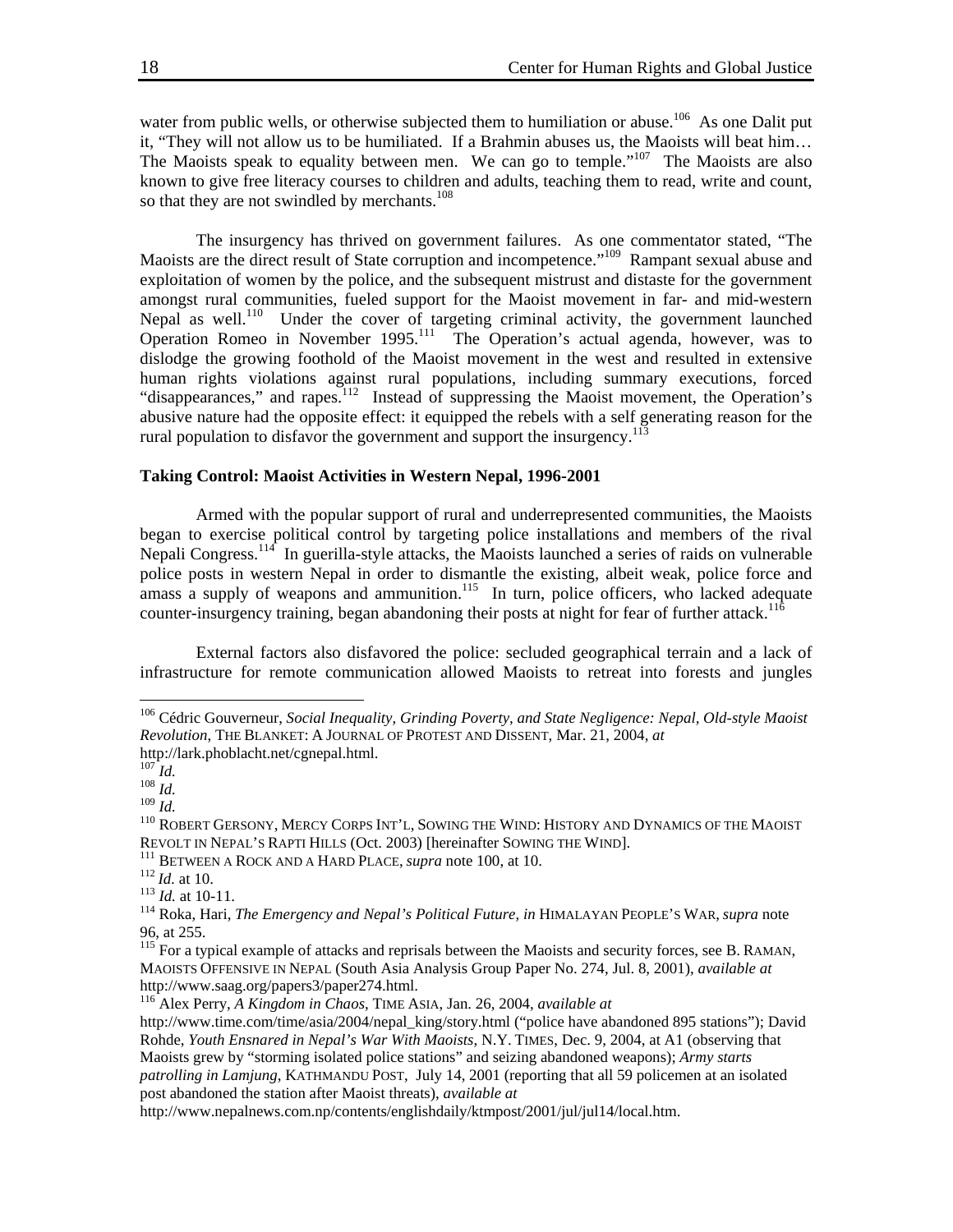without police surveillance. In the absence of effective government resistance, and with a growing arsenal of weaponry, the Maoists were quickly able to devastate the government's security system and take control of the western countryside surrounding the district headquarters. It is estimated that between 1996 and 2001, Maoist rebels killed more than five hundred policemen, including a senior superintendent of police (SSP), a district superintendent of police (DSP), and eight inspectors. $117$ 

With armed control of the region came extensive political power. A Maoist-imposed boycott of the 1997 elections resulted in a political void in eighty-three Village Development Committees<sup>118</sup> in the districts of Rolpa, Rukum, Salyan, and Jajarkot.<sup>119</sup> By 2001, the Maoists effectively controlled twenty-two of the seventy-five districts in Nepal.<sup>120</sup> In Maoist-controlled districts local government structures were replaced with the "people's governments" that assumed State functions.<sup>121</sup> Parallel judicial systems began hearing cases and passing sentences.<sup>122</sup> At the same time, Maoists took control of existing educational and health facilities and levied "people's taxes."<sup>123</sup> As the Maoists built effective government structures, they were also able to realize the most important component of their insurgency: a "People's Militia" comprised of thousands of armed fighters. The Maoists once again capitalized on caste and gender discrimination in Nepal by heavily recruiting Dalits and women for their "People's Militia."<sup>124</sup>

## **The Conflict Escalates: 2001**

#### *The Royal Massacre*

In June 2001, Prince Gyanendra Bir Bikram Shah Dev took power, succeeding his brother King Birendra Bikram Shah Dev, under difficult and unusual circumstances. On June 1 Crown Prince Dipendra Bir Bikram Shah Dev, allegedly seized by a drunken rage, massacred most of the royal family, including King Birendra and Queen Aishwarya Rajya Laxmi Devi Shah.<sup>125</sup> Dipendra then turned the gun on himself<sup>126</sup> and succumbed to his injuries a few days

<sup>117</sup> Sudheer Sharma, *The Maoist Movement: An Evolutionary Perspective*, *in* HIMALAYAN PEOPLE'S WAR, *supra* note 96, at 50.

Nepal is divided into 3,913 Village Development Committees. The Committees are the local arm of the government, responsible for all administrative activity. U.S. DEPT. OF STATE, BUREAU OF SOUTH ASIAN AFFAIRS, BACKGROUND NOTE: NEPAL (2005), *available at* http://www.state.gov/r/pa/ei/bgn/5283.htm.

<sup>119</sup> Sudheer Sharma, *The Maoist Movement: An Evolutionary Perspective*, *in* HIMALAYAN PEOPLE'S WAR, *supra* note 96, at 49.

<sup>&</sup>lt;sup>120</sup> BETWEEN A ROCK AND A HARD PLACE, *supra* note100, at 11-12.

<sup>121</sup> *Id.* at 10-11.

<sup>122</sup> Sudheer Sharma, *The Maoist Movement: An Evolutionary Perspective*, *in* HIMALAYAN PEOPLE'S WAR, *supra* note 96, at 47.

<sup>123</sup> BETWEEN A ROCK AND A HARD PLACE, *supra* note 100, at 12.

<sup>124</sup> Rita Manchanda, *Through Maoist Country*, FRONTLINE, Aug. 31-Sept. 13, 2002, *available at* http://www.frontlineonnet.com/fl1918/19180640.htm. *See also infra* notes 2977-301, 335-354 and accompanying text.

<sup>125</sup> BBC News, Timeline: Nepal, *at* http://news.bbc.co.uk/1/hi/world/south\_asia/1166516.stm (last modified July 26, 2005); *Nepal's Royal Family Slain in Palace 'Massacre,'* CNN.COM, June 2, 2001, *at*  http://archives.cnn.com/2001/WORLD/asiapcf/south/06/01/nepal.palace.shooting.03/.

<sup>&</sup>lt;sup>126</sup> BBC News, Timeline: Nepal, *at* http://news.bbc.co.uk/1/hi/world/south\_asia/1166516.stm (last modified July 26, 2005); *Nepal's Royal Family Slain in Palace 'Massacre,'* CNN.COM, June 2, 2001, *at*  http://archives.cnn.com/2001/WORLD/asiapcf/south/06/01/nepal.palace.shooting.03/.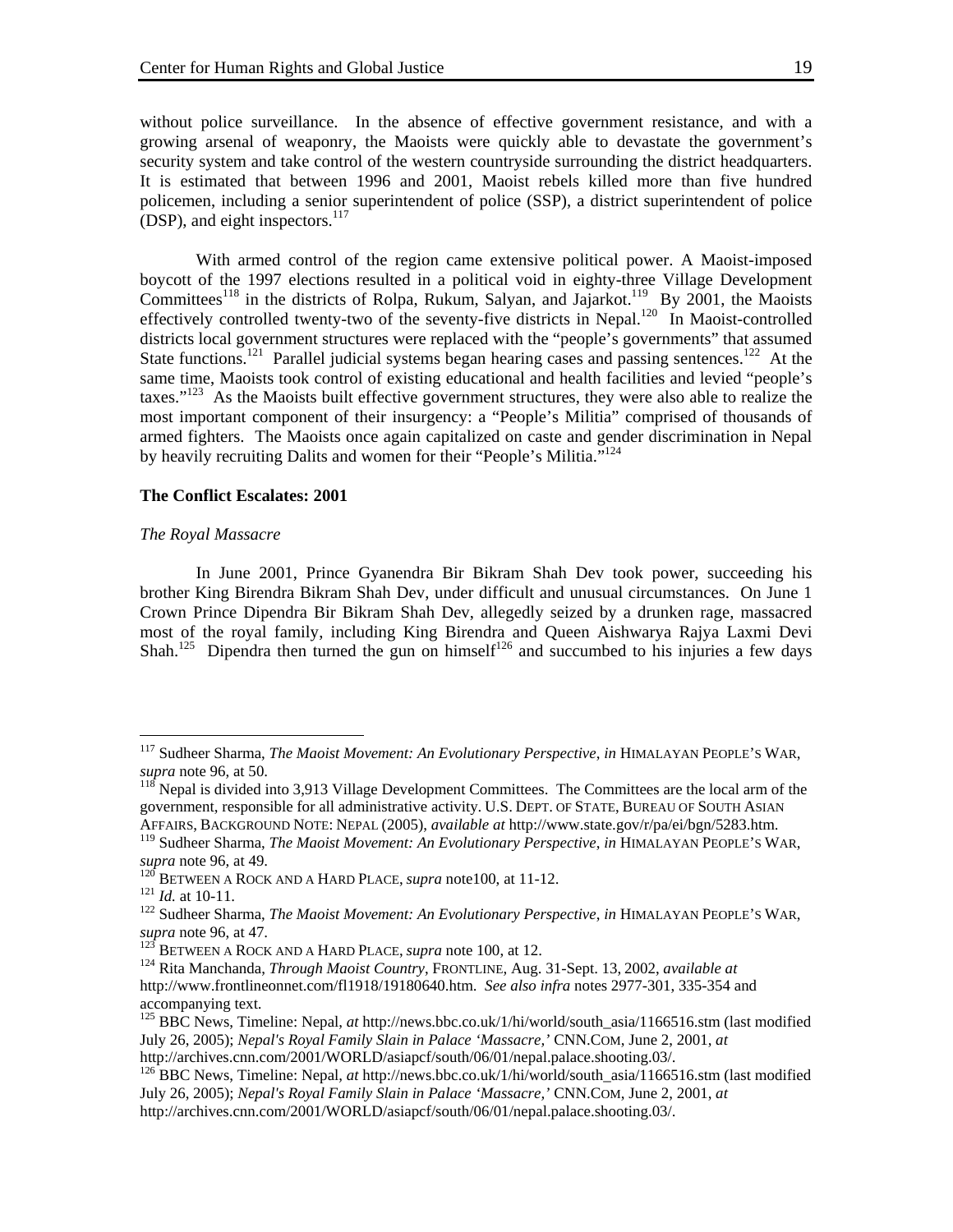later.<sup>127</sup> On June 4 Prince Gyanendra, the sole surviving royal, acceded to throne.<sup>128</sup> Soon after his accession, rumors began to circulate that Prince Gyanendra engineered the mass murders in a bid to grab power.<sup>129</sup>

# *The Maoist Offensive*

The Maoists capitalized on the increasingly fragile political situation in Kathmandu and the public's shaken confidence in the government.<sup>130</sup> As their hold and popularity extended throughout the west, the Maoists began strategizing to gain control in the more developed eastern region and Terai and, ultimately, to capture Kathmandu. The conflict quickly escalated from the initial weapons raids on remote and abandoned police posts in the western part of the country to a highly organized, wide-scale insurgency affecting life in the entire nation.<sup>131</sup>

In response to the government's refusal to yield to their demands for a secular government, Maoists dismantled educational and business facilities throughout Nepal's seventyfive districts.<sup>132</sup> They imposed *bandhs*,<sup>133</sup> or strikes, forcing the closure of schools, roads and businesses, and used homemade socket and "pressure cooker" bombs to ravage basic infrastructure, including roads, transmission towers, government offices, power plants, and bridges.<sup>134</sup> Those who violated the strikes experienced fatal reprisals by the Maoists, as did civilians suspected of being informers or political opponents.<sup>135</sup> Where Maoists garnered almost exclusive control over the district, they engaged in public acts of humiliation and torture against those believed to oppose their insurgency, crushing dissent with virtual impunity. Emboldened

http://archives.cnn.com/2001/WORLD/asiapcf/south/06/01/nepal.palace.shooting.03/.

http://archives.cnn.com/2001/WORLD/asiapcf/south/06/01/nepal.palace.shooting.03/.

<sup>130</sup> AMNESTY INTERNATIONAL, REPORT 2002: NEPAL 1 (2002), *available at*  http://web.amnesty.org/web/ar2002.nsf/asa/nepal?Open.

<sup>127</sup> BBC News, Timeline: Nepal, *at* http://news.bbc.co.uk/1/hi/world/south\_asia/1166516.stm (last modified July 26, 2005); *Nepal's Royal Family Slain in Palace 'Massacre,'* CNN.COM, June 2, 2001, *at* 

<sup>128</sup> BBC News, Timeline: Nepal, *at* http://news.bbc.co.uk/1/hi/world/south\_asia/1166516.stm (last modified July 26, 2005); *Nepal's Royal Family Slain in Palace 'Massacre,'* CNN.COM, June 2, 2001, *at* 

<sup>&</sup>lt;sup>129</sup> For an interesting analysis of the royal massacre in Nepal, see generally AMY WILLESEE & MARK WHITTAKER, LOVE AND DEATH IN KATHMANDU: A STRANGE TALE OF ROYAL MURDER (2003); *see also*  JONATHAN GREGSON, MASSACRE AT THE PALACE: THE DOOMED ROYAL DYNASTY OF NEPAL (2002).

<sup>131</sup> Sudheer Sharma, *The Maoist Movement: An Evolutionary Perspective*, *in* HIMALAYAN PEOPLE'S WAR, *supra* note 96, at 39-40, 42. *See also infra* notes 3166-3344 and accompanying text.

<sup>132</sup> *See* Sarahana, *Children in Conflict*, SAMUDAYA.ORG, Mar. 2005 (discussing the film *Schools in the Crossfire*, written by Deepak Thapa, forthcoming in 2005, focusing on the effect that the civil war has had on poor rural children, their schools, and their teachers, and the role that each has played in the civil war), *at* http://samudaya.org/articles/archives/2005/03/children\_in\_con.php.

<sup>&</sup>lt;sup>133</sup> A "bandh" is a strike closing schools, roads, buses, and businesses. Bandhs can be regional or national. Sometimes bandhs are called to target particular groups or institutions.

<sup>134</sup> Navin Singh Khadka, *This Land is Mined Land*, NEPALI TIMES, Nov. 21-27, 2003, *available at* http://www.nepalnews.com/ntimes/issue171/headline2.htm; Moti Lal Paudel, *Destitute Children's Home Comes Under Maoist Attack*, KATHMANDU POST, May 19, 2002, *available at* 

http://www.kantipuronline.com/archive/kpost/2002-5-19/kp\_frontpg.htm; S. CHANDRASEKHARAN, PM DEUBA'S VISIT TO INDIA: TIME TO TAKE STOCK OF THE SITUATION IN NEPAL (South Asia Analysis Group Note No. 238, Sept. 8, 2004), *available at* http://www.saag.org/notes3/note238.html; *see also* Sarahana, *Children in Conflict*, SAMUDAYA.ORG, Mar. 2005 (discussing the film *Schools in the Crossfire*, written by Deepak Thapa, forthcoming in 2005, focusing on the effect that the civil war has had on poor rural children, their schools, and their teachers, and the role that each has played in the civil war), *at*  http://samudaya.org/articles/archives/2005/03/children\_in\_con.php.

<sup>135</sup> BETWEEN A ROCK AND A HARD PLACE, *supra* note 100, at 6, 15.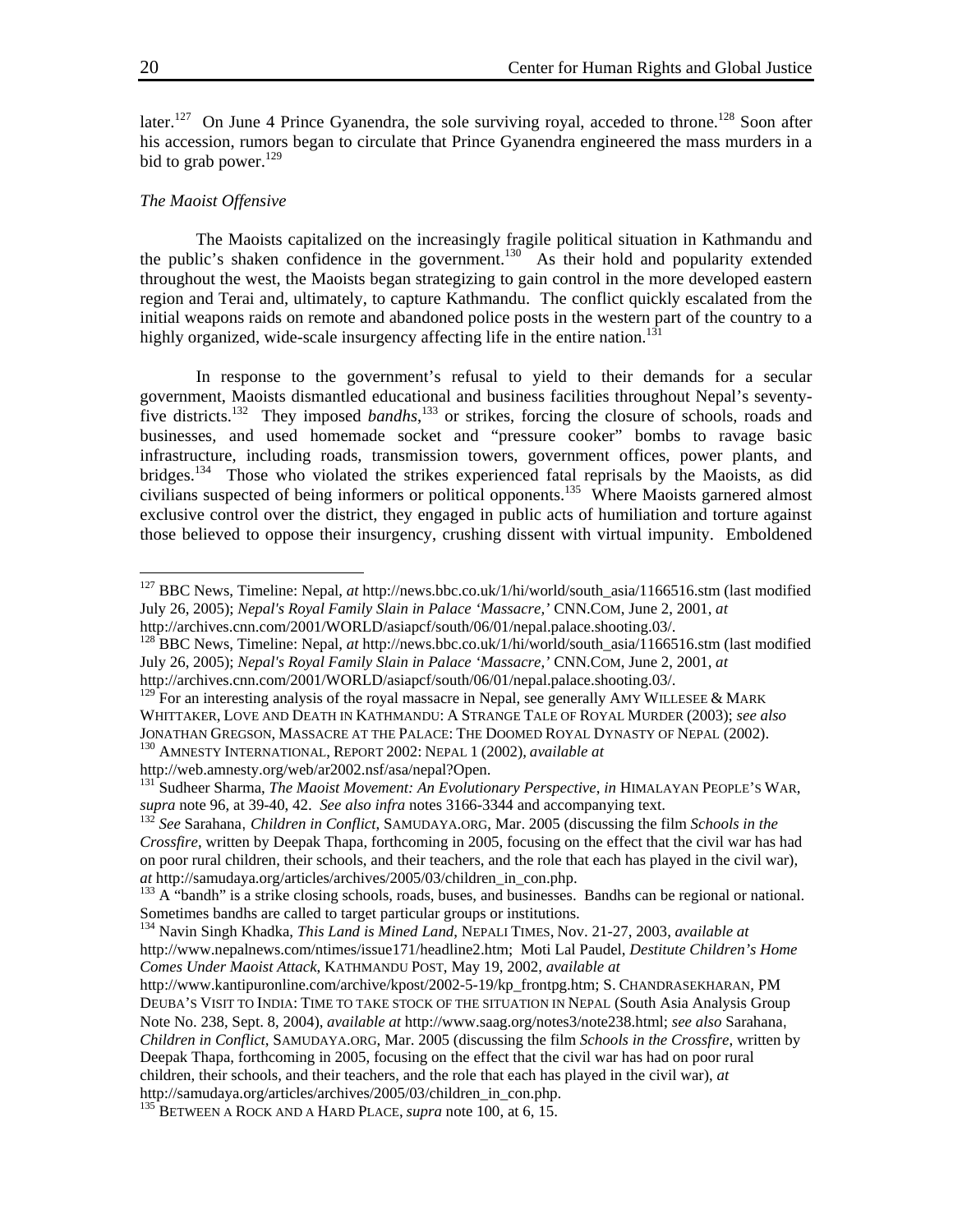by the extent of their political and arms control, the Maoists executed a coordinated and otherwise unprecedented attack on a Nepali army installation. On November 23, 2001, Maoists killed over eighty members of the security forces in forty-two districts in a single day.<sup>136</sup> In the days that followed, around 250 people were killed on both sides, signaling a definitive escalation of violence in the conflict. $<sup>1</sup>$ </sup>

# **"War on Terror": Enter the Army**

The Nepalese government quickly responded to the Maoist attacks, strategically characterizing its intensified struggle against the Maoist insurgency as part of the "global war on terror." On November 26, 2001, a state of emergency was declared pursuant to Article 115 of the Constitution; basic rights and freedoms were suspended.<sup>138</sup> On the same day, a Terrorist and Disruptive Activities (Prevention and Control) Ordinance (TADO) was promulgated, the CPN-Maoists were declared "terrorists," and the army was deployed.<sup>139</sup>

Prior to November 2001, the primary force used to resist the Maoists was the police. Armed only with patrol sticks and 1941 .303 Lee Enfield bolt-action rifles, the police forces were ill-equipped for counter-insurgency operations<sup>140</sup> and simply could not restrain the growing strength of the Maoist army. Following the November 2001 Maoist offensive, the government moved to reinforce an overwhelmed police force by committing 54,000 troops from the RNA.<sup>141</sup> The RNA also availed itself of the Terrorist and Disruptive Activities (Control and Punishment) Act (TADA), which was enacted into law in April 2002.<sup>142</sup> According to Human Rights Watch:

TADA grants sweeping discretionary powers to the security forces in dealing with anyone deemed to be a terrorist, and provides immunity from prosecution for "any act or work performed or attempted to be performed in good faith while undertaking their duties." Such a broad grant of immunity has fostered a climate of impunity among the Nepali security forces, in clear violation of Nepal's international obligation to investigate and punish human rights violations. $143$ 

<sup>136</sup> *Id.* at 12.

<sup>137</sup> Judith Pettigrew, Living Between the Maoists and the Army in Rural Nepal, *in* HIMALAYAN PEOPLE'<sup>S</sup> WAR, *supra* note 96, at 264-265.

<sup>&</sup>lt;sup>138</sup> Article 115(1) of the Nepalese Constitution states: "If a grave crisis arises in regard to the sovereignty or integrity of the Kingdom of Nepal or the security of any part thereof, whether by war, external aggression, armed rebellion or extreme economic disarray, His Majesty may, by Proclamation, declare or order a State of Emergency in respect of the whole of the Kingdom of Nepal or of any specified part thereof." CONST. OF THE KINGDOM OF NEPAL 2047 (1990) art. 115(1).

<sup>139</sup> AMNESTY INTERNATIONAL, REPORT 2002: NEPAL, *supra* note 130, at 1.

<sup>&</sup>lt;sup>140</sup> A bolt-action rifle is a single-shot, manually operated fire arm—the archetypical hunting rifle. As a combat weapon, the bolt-action rifle was last used by most modern forces, in a limited role, during World War II. Thomas A. Marks, *Insurgency in Nepal*, FAULTLINES, Feb. 2004, *available at* http://www.satp.org/satporgtp/publication/faultlines/volume15/Article1.htm.

 $^{141}$ *Id.* 

<sup>&</sup>lt;sup>142</sup> Although TADA was initially enacted for a two-year period, it was renewed by royal proclamation. BETWEEN A ROCK AND A HARD PLACE, *supra* note 100, at 13 n.27. BETWEEN A ROCK AND A HARD PLACE, *supra* note 100, at 13 n.27.<br><sup>143</sup> *Id.* at 13.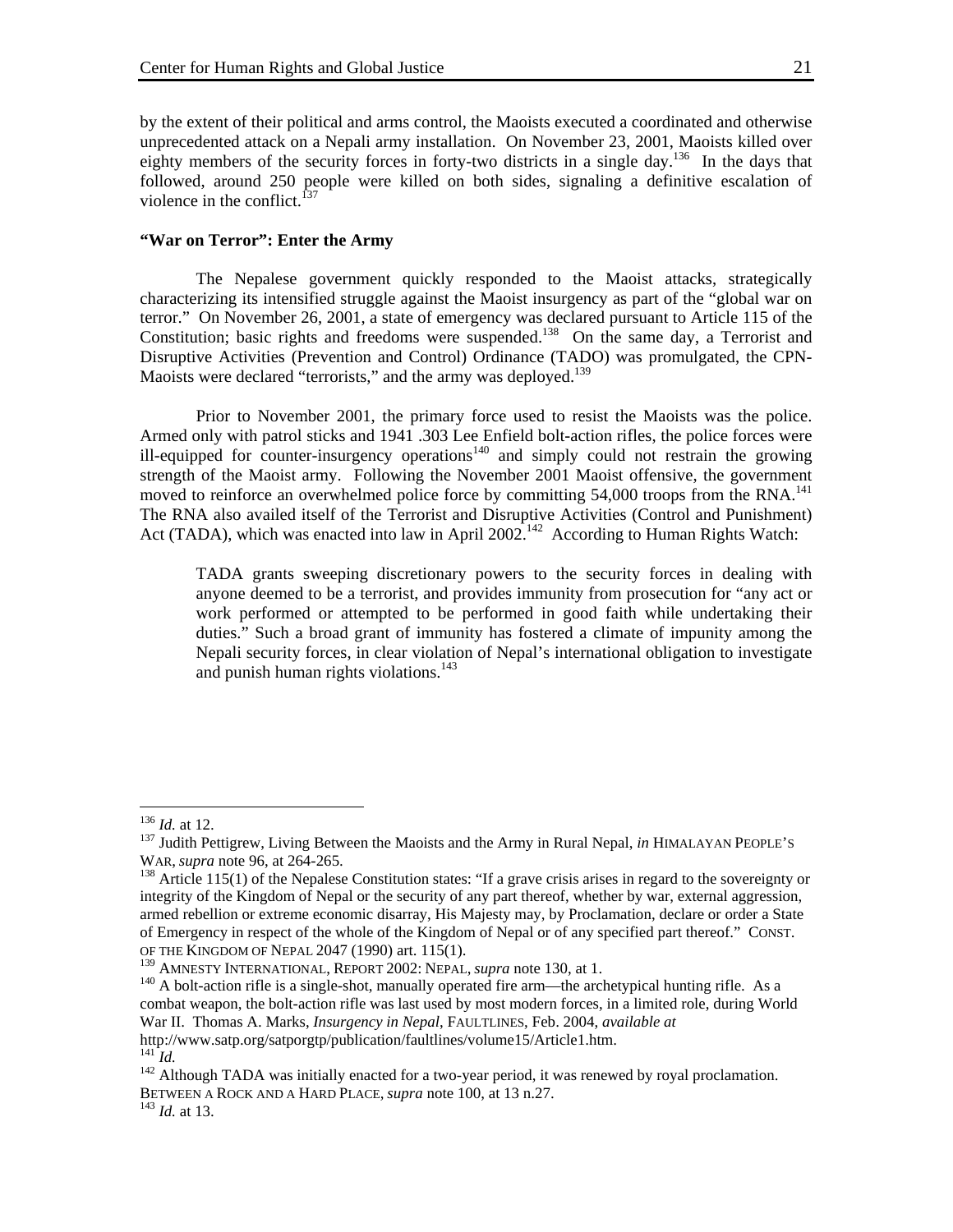# *Extrajudicial Killings and Forced "Disappearances"*

The introduction of the RNA, and the declaration of the state of emergency (which remained in effect for nine months)<sup>144</sup> led to a dramatic escalation of human rights abuses in Nepal.<sup>145</sup> According to the National Human Rights Commission of Nepal, government security forces have engineered roughly 2,000 extrajudicial killings since  $2001$ .<sup>146</sup> The scale of executions reflects the State's unofficial policy to kill all individuals suspected of taking part in the Maoist insurgency without leaving opportunity for further investigation.<sup>147</sup>

According to Human Rights Watch, the summary execution of detained civilians is also "troublingly common" in Nepal.<sup> $148$ </sup> This state of lawlessness has infiltrated both the police force and the RNA,<sup>149</sup> and has fostered an environment in which suspected Maoists were, and continue to be, routinely arrested and killed, and then simply listed as  $\cdot$  disappeared."<sup>150</sup> Unrestrained by whatever modest legal protections existed before the state of emergency,<sup>151</sup> and equipped with TADA's extraordinary powers of arrest and detention,<sup>152</sup> State forces have made widespread use of this practice. Suspected Maoists are not the only victims: lawyers, human rights activists, political opponents, journalists, academics and even ordinary civilians have been "disappeared."<sup>153</sup>

Despite the prevalence of forced "disappearances,"<sup>154</sup> not a single soldier, policeman or state official has been held accountable for these abuses,<sup>155</sup> and the State has generally denied all

<sup>&</sup>lt;sup>144</sup> The state of emergency was lifted on August 28, 2002. U.S. DEPT. OF STATE, COUNTRY REPORTS ON HUMAN RIGHTS PRACTICES-2002: NEPAL (2003), *available at* 

http://www.state.gov/g/drl/rls/hrrpt/2002/18313.htm.

<sup>145</sup> Judith Pettigrew, Living Between the Maoists and the Army in Rural Nepal, *in* HIMALAYAN PEOPLE'<sup>S</sup> WAR, *supra* note 96, at 264-265.

<sup>146</sup> BETWEEN A ROCK AND A HARD PLACE, *supra* note 100, at 27.

<sup>&</sup>lt;sup>147</sup> AMNESTY INTERNATIONAL, AMNESTY INTERNATIONAL'S VISIT TO NEPAL: OFFICIAL STATEMENT 6 (2004) ("The Amnesty International delegation concluded that there is strong evidence to suggest that the security forces, under the unified command of the army, are operating a policy of killing all those suspected of being active Maoists or supporters, even if they are unarmed, or have surrendered or been taken into custody."), *available at* http://web.amnesty.org/library/index/engasa310142004. <sup>148</sup> BETWEEN A ROCK AND A HARD PLACE, *supra* note 100, at 27.

<sup>149</sup> *Id.* at 26, 29.

<sup>150</sup> HUMAN RIGHTS WATCH, CLEAR CULPABILITY: "DISAPPEARANCES" BY SECURITY FORCES IN NEPAL 43 (2005) [hereinafter CLEAR CULPABILITY], *available at*

http://hrw.org/reports/2005/nepal0205/nepal0205.pdf.

<sup>&</sup>lt;sup>151</sup> AMNESTY INTERNATIONAL, NEPAL: WIDESPREAD "DISAPPEARANCES" IN THE CONTEXT OF ARMED CONFLICT 3 (2003) [hereinafter WIDESPREAD DISAPPEARANCES], *available at* 

http://web.amnesty.org/library/pdf/ASA310452003ENGLISH/\$File/ASA3104503.pdf.

<sup>152</sup> BETWEEN A ROCK AND A HARD PLACE, *supra* note 100, at 64; CLEAR CULPABILITY, *supra* note 150, at 3-4; WIDESPREAD DISAPPEARANCES, *supra* note 151, at 3.

<sup>153</sup> WIDESPREAD DISAPPEARANCES, *supra* note 151, at 3. According to the United Nations, Nepal earned the dubious distinction of having the highest number of reported new "disappearances" in the world in both 2003 and 2004. *Nepal: Danger of "Disappearances" Escalates*, HUMAN RIGHTS NEWS, Feb. 9. 2005, *available at* http://www.hrw.org/english/docs/2005/02/09/nepal10152.htm.

<sup>&</sup>lt;sup>154</sup> See CIVIL AND POLITICAL RIGHTS, INCLUDING THE QUESTIONS OF: DISAPPEARANCES AND SUMMARY EXECUTIONS, QUESTION OF ENFORCED OR INVOLUNTARY DISAPPEARANCES, Report of the Working Group on Enforced or Involuntary Disappearances, U.N. Doc. E/CN.4/2005/65, 23 Dec. 2004, *available at* http://daccessdds.un.org/doc/UNDOC/GEN/G04/169/65/PDF/G0416965.pdf?OpenElement (last visited August 5, 2005), paras. 238-249.

<sup>155</sup> CLEAR CULPABILITY, *supra* note 150, at 1.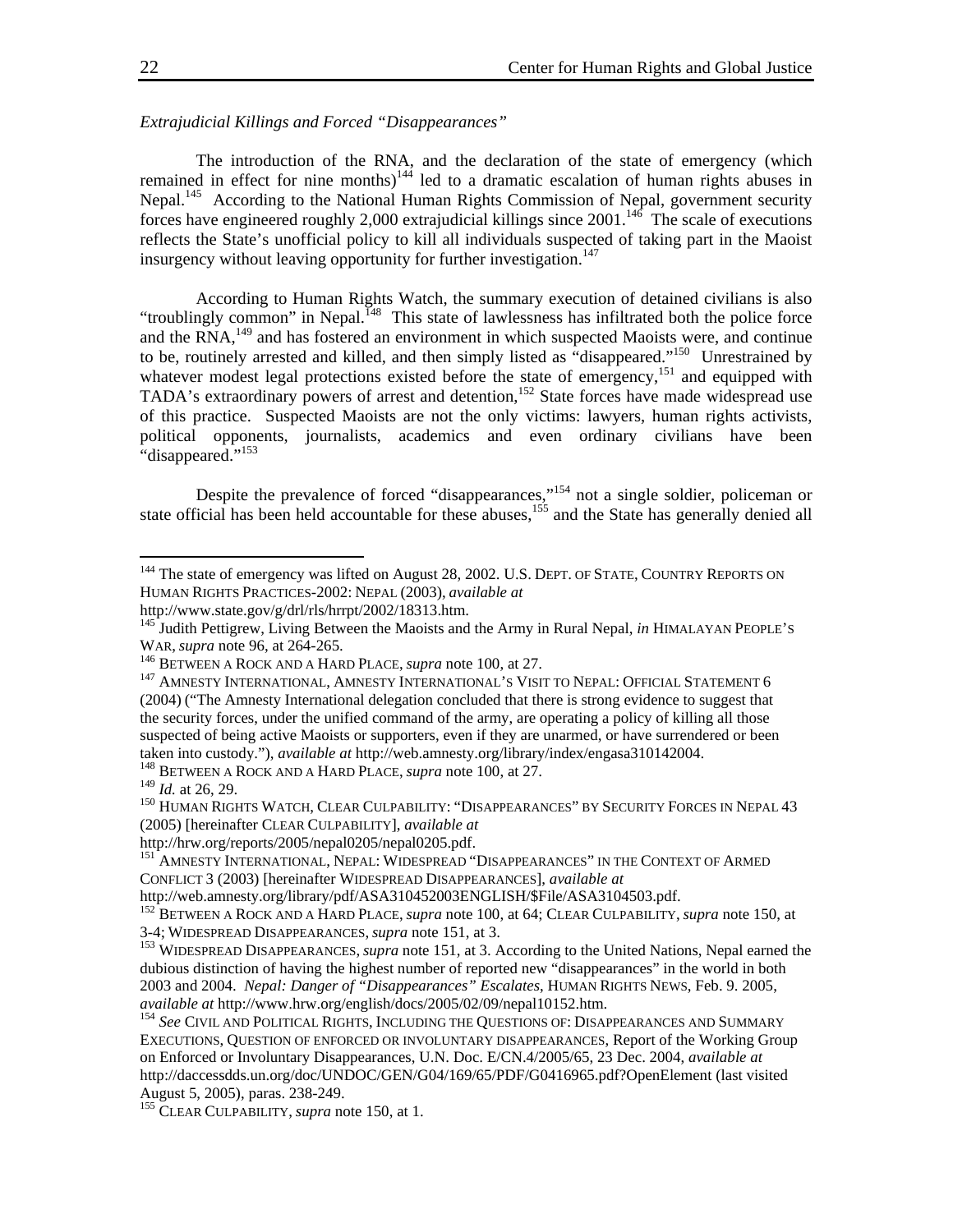knowledge and responsibility in connection with the killings.<sup>156</sup> Even where the evidence strongly indicates otherwise, the State has consistently asserted that the individuals were Maoist insurgents who were killed in an exchange of fire with security forces.<sup>157</sup> In contrast, individual members of the security forces have been unexpectedly candid about how they treat suspected Maoists, openly declaring that suspects are taken to jail and killed.<sup>158</sup>

## **The Maoists Consolidate Control: 2003 - 2005**

In January 2003, after two years of intense fighting, the government of Nepal and the Maoists agreed to their third ceasefire,  $159$  and both parties pledged to engage in peace talks.<sup>160</sup> The ceasefire broke down in August 2003 after the government refused to agree to key Maoist demands.<sup>161</sup> According to the International Crisis Group, the end of the ceasefire was marked by a dramatic upsurge in violence. At least 1,000 people were killed in the ensuing four-month period.<sup>162</sup> Over the next year and a half, the insurgency intensified and protests and other manifestations of intense opposition to the government spread even to Kathmandu. Throughout 2003 and 2004 the Maoists made significant territorial gains and continued to promote their system as a viable alternative to an autocratic king and ineffective political parties.<sup>163</sup>

#### *Maoist Campaign of Public Torture*

 $\overline{a}$ 

As the level of abuse by the RNA continued to rise, the Maoists remained equally culpable in terrorizing the civilian population with a campaign of brutal public torture and persecution. Maoists and security forces reportedly took turns patrolling villages—each side accusing villagers of supporting the other and torturing and killing innocent civilians in order to deter sympathy for the other side.<sup>164</sup>

http://edition.cnn.com/2003/WORLD/asiapcf/south/01/29/nepal.ceasefire/.

<sup>156</sup> BETWEEN A ROCK AND A HARD PLACE, *supra* note 100, at 28.

<sup>157</sup> *Id.* at 28; CLEAR CULPABILITY, *supra* note 150, at 46.

<sup>&</sup>lt;sup>158</sup> *Id.* at 47-48. A policeman questioned by Human Rights Watch about the treatment of detained Maoists stated, "[W]e take them to jail and then we kill their asses." *Id.* at 47-48.

<sup>&</sup>lt;sup>159</sup> AMNESTY INTERNATIONAL, NEPAL: KILLING WITH IMPUNITY (2005) [hereinafter KILLING WITH IMPUNITY], *available at* http://web.amnesty.org/library/index/ENGASA310012005. The first cease-fire lasted from December 1999 to October 2000 and the second from July to November 2001. *Id*.

<sup>160</sup> Suman Pradhan, *Nepal Cease-Fire Declared*, CNN.COM, Jan. 29, 2003, *at* 

<sup>161</sup> KILLING WITH IMPUNITY, *supra* note 159, at 2.

<sup>162</sup> INTERNATIONAL CRISIS GROUP, NEPAL: MAOIST INSURGENCY, *at* 

http://www.crisisgroup.org/home/index.cfm?id=2929&l=1 (last visited Aug. 2, 2005).

<sup>163</sup> Will Tuladhar-Douglas, *This Turbulent Monarchy: Nepal and the Shah Dynasty*, ASIAMEDIA, Feb. 17, 2005, *at* http://www.asiamedia.ucla.edu/article.asp?parentid=20866.

<sup>164</sup>BETWEEN A ROCK AND A HARD PLACE, *supra* note 100, at 54 (demonstrating that executions and torture are clearly intended to intimidate communities into supporting Maoists); Open Letter from Catherine Baber, Deputy Program Director of Asian & Pacific Regional Program, Amnesty International, to Lt. Colonel Raju Nepali, Head of Royal Nepal Army Human Rights Cell (June 18, 2004) (discussing reports that the RNA humiliated an UML party member in order to intimidate villagers), *available at* http://web.amnesty.org/library/Index/ENGASA311342004?open&of=ENG-NPL); Online Discussion with Julia Todd, Amnesty International USA Country Specialist for Nepal (June 22, 2005) (describing state's use of torture to intimidate captives), *available at*

http://www.amnestyusa.org/askamnesty/live/display.php?topic=37; U.S. DEPT. OF STATE, COUNTRY REPORTS ON HUMAN RIGHTS PRACTICES-2000: NEPAL (2001) (stating that human rights groups allege state has used arbitrary arrest and detention to intimidate communities considered sympathetic to the Maoists), *available at* http://www.state.gov/g/drl/rls/hrrpt/2000/sa/711.htm.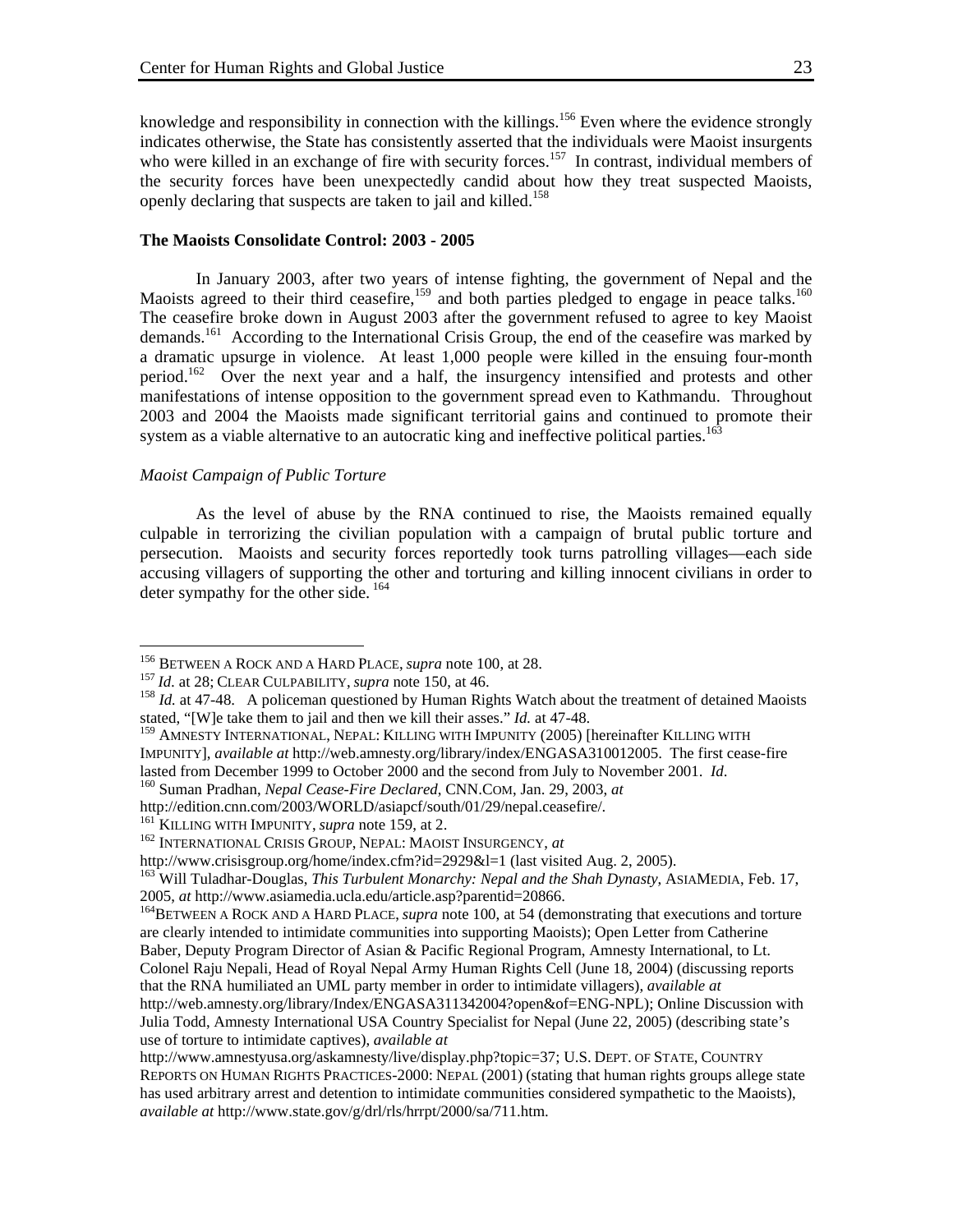In contrast to State forces that detain and abuse their victims in secret, Maoists commit summary executions and brutal forms of torture in full public view. By exposing the range of violence and brutality that they are willing and able to commit, Maoists effectively ensure a community's full cooperation while simultaneously eliminating active opponents who would otherwise challenge the movement.<sup>165</sup> As such, Maoists have primarily targeted suspected informants, non-Maoist political activists and officials, academics and teachers, government officials and civil servants, and, occasionally, civilians who have refused extortion demands or have otherwise failed to cooperate.<sup>166</sup> Their intimidation tactics are so effective that these attacks are rarely reported to State officials, making it increasingly difficult to determine the scale and extent of Maoist killings. $167$ 

Ultimately, civilians in Nepal are trapped powerless in the middle of a conflict: caught between extrajudicial killings, forced disappearances, and a virtual lack of accountability on the part of security forces<sup>168</sup> and parallel abuses by the Maoists. Their vulnerability is further exploited by the practice of extracting forced confessions. Maoist insurgents are known to physically torture civilians until they admit to being supportive of the State, while security forces utilize the same methods to extract confessions of Maoist sympathies. State forces often "disappear" or execute suspected Maoists after they have questioned them.<sup>169</sup> Similarly, the Maoists often kill those they detain after they have finished torturing them.<sup>170</sup> Acutely aware that even assuming a neutral stance on the conflict will not ensure against such threats and violence, peaceful villages have been thrust into a constant state of fear and anxiety.<sup>171</sup>

Children, too, are caught in the middle. Both the Maoists and the security forces have intentionally killed children.<sup>172</sup> According to an Amnesty International Report, the security forces often detain for questioning, and sometimes torture, "disappear" or execute, children they believe to be Maoists or Maoist sympathizers (or who come from Maoist or Maoist sympathizer families).<sup>173</sup> For their part, Maoists have reportedly targeted the children of security force members in addition to killing and maiming those they suspect to be informers.<sup>174</sup>

# **The Royal Takeover, February 1, 2005**

While Maoists were consolidating control over the countryside—and running "people's governments" in 45 of Nepal's 75 districts<sup>175</sup>—the government was falling into chaos. In May 2004, then-Prime Minister Thapa, who had been appointed by the King in June 2003, resigned

<sup>165</sup> BETWEEN A ROCK AND A HARD PLACE, *supra* note 100, at 54.

<sup>166</sup> *Id.* at 53, 63.

<sup>&</sup>lt;sup>167</sup> *Id.* at 53-55. An increasingly difficult dimension of the conflict has been the emergence of so called "fake Maoists" – or petty thieves and other criminals who dress and act like Maoists in order to capitalize on the reputation of the insurgents to extort money from villagers. *Extortionists posing as Maoists arrested*, HINDUSTAN TIMES, Apr. 26, 2005.

<sup>168</sup> *See generally* CLEAR CULPABILITY, *supra* note 150.

<sup>169</sup> *Id.* at 29, 43; WIDESPREAD DISAPPEARANCES, *supra* note 151, at 5, 6, 37, 38; AMNESTY INTERNATIONAL, NEPAL: A SPIRALING HUMAN RIGHTS CRISIS 24 (2002).

<sup>170</sup> BETWEEN A ROCK AND A HARD PLACE, *supra* note 100, at 53-55.

<sup>171</sup> CLEAR CULPABILITY, *supra* note 150.

<sup>&</sup>lt;sup>172</sup> AMNESTY INTERNATIONAL, NEPAL: CHILDREN CAUGHT IN THE CONFLICT (July 6, 2005) [hereinafter CHILDREN CAUGHT IN THE CONFLICT], *available at* http://web.amnesty.org/library/index/engasa310542005. <sup>173</sup> *Id.*

<sup>174</sup> *Id.* 

<sup>175</sup> Aniket Alam, *Abductions, a political message by Maoists?*, THE HINDU, Jan. 23, 2005, *available at* http://www.hindu.com/2005/01/23/stories/2005012303061200.htm.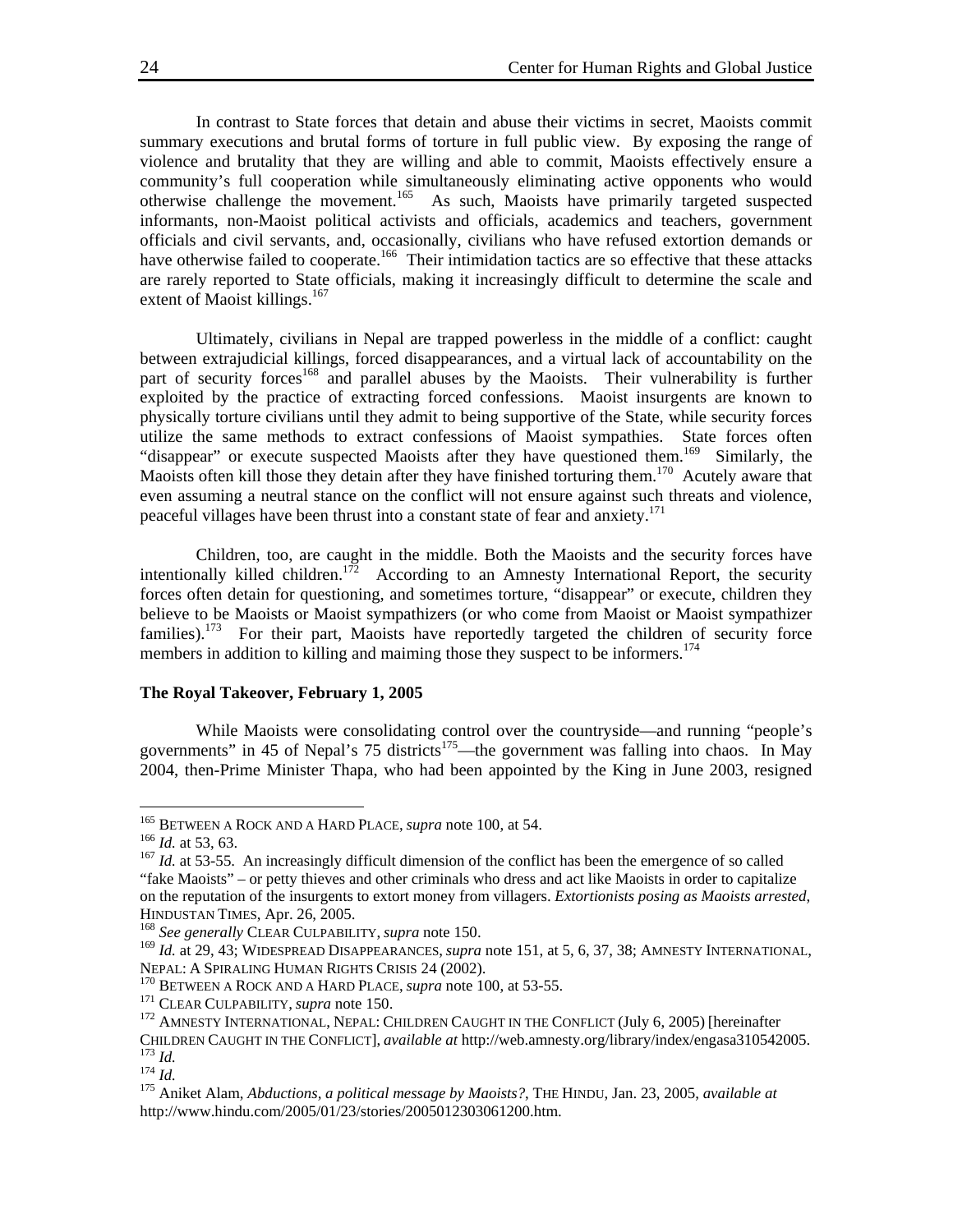following weeks of massive street protests.<sup>176</sup> The King appointed Sher Bahadur Deuba—whom the King had dismissed 19 months earlier—as Thapa's replacement. In August 2004, the Maoists blockaded Kathmandu for a week, effectively blocking supplies from reaching the city.<sup>177</sup> By January 2005, by the government's own admission, the Maoists controlled the majority of the country outside of Kathmandu,<sup>178</sup> setting the stage for the February 2005 royal takeover.

On February 1, 2005, King Gyanendra dismissed the country's government, effectively banned political party activity and arrested political leaders. A state of emergency was declared as the King vested all executive authority in the monarchy.<sup>179</sup> In a televised address the King cited the former government's poor handling of the Maoist insurgency and the government's inability to meet a deadline for holding national elections as the impetus for the takeover.<sup>180</sup> To preempt any form of resistance, the King shut down all modes of communication, effectively preventing the opposition and the media from publicizing developments internally or internationally. Army trucks lined the streets, flights to the capital were stopped, and phone and internet lines were cut.<sup>181</sup>

The army surrounded publishing houses and transmission towers to censor any "direct or indirect" criticism of the royal takeover. Within a half an hour of the King's television appearance, twenty RNA soldiers shut down operations at Kantipur Publications, Nepal's largest newspaper and television company.<sup>182</sup> On February 2, the media was given notice that it would no longer be permitted to report news that might lower the morale of the security forces or conflict with the "spirit" of the royal takeover.<sup>183</sup>

Activists, journalists, and other critics of the government were detained for questioning. <sup>184</sup> The use of force was also exercised against private citizens and students. Protests on

<sup>176</sup> BBC News, Timeline: Nepal, *at* http://news.bbc.co.uk/1/hi/world/south\_asia/1166516.stm (last modified July 26, 2005).

 $^{177}$  *Id.* 

<sup>&</sup>lt;sup>178</sup> Dee Aker, Deputy Director of the Joan B. Kroc Institute for Peace and Justice (IPJ), University of San Diego, *IPJ Editorial Statement on Nepal Crisis* (Feb. 10, 2005) (stating that the Maoists control at least 85% of the country), *at* http://peace.sandiego.edu/programs/Nepal/nepalcrisis.html; Aniket Alam, *Abductions, a political message by Maoists?*, THE HINDU, Jan. 23, 2005, *available at*

http://www.hindu.com/2005/01/23/stories/2005012303061200.htm (On January 23, 2005 then Deputy Prime Minister Madhav Kumar Nepal was reported as agreeing that there was hardly any district outside Kathmandu where the Maoists had not "terrorized the people into submission.")

<sup>179</sup> *Nepal's King Declares Emergency*, BBC NEWS, Feb. 1, 2005, *at*

http://news.bbc.co.uk/2/hi/south\_asia/4224855.stm. Press Release, Human Rights Watch, Nepal: Human Rights Concerns for the 61st Session of the U.N. Commission on Human Rights (Mar. 10, 2005), *at* http://hrw.org/english/docs/2005/03/10/nepal10297.htm.

<sup>180</sup> KRISTINE YIGEN, DANISH INSTITUTE FOR HUMAN RIGHTS, ROYAL COUP IN NEPAL (2005), *at*  http://www.humanrights.dk/news/featureuk/nepal\_gyanendra/.

<sup>181</sup> *Id.*; *Nepal's King Declares Emergency*, BBC NEWS, Feb. 1, 2005, *at*

http://news.bbc.co.uk/2/hi/south\_asia/4224855.stm.

<sup>182</sup> Rita Manchanda, *Royal Coup*, FRONTLINE, Feb. 12-25, 2005, *available at*

http://www.frontlineonnet.com/fl2204/stories/20050225005612700.htm.

<sup>&</sup>lt;sup>183</sup> NEPAL COALITION OF HUMAN RIGHTS DEFENDERS, SITUATION UPDATE: HUMAN RIGHTS IN NEPAL 4 (2005), *available at* http://insn.org/wp-content/050322HumanRightsinNepal.pdf.

<sup>&</sup>lt;sup>184</sup>ASIAN CENTER FOR HUMAN RIGHTS, NEPAL: NO TO 100 DAYS OF SOLITUDE- BRIEFING PAPER ON KEY HUMAN RIGHTS CONCERNS IN NEPAL FROM 11-16 FEBRUARY 2005 (2005) (detailing arrests of journalists, human rights activists, academics, and politicians in first two weeks following the royal takeover), *available at* http://www.achrweb.org/briefingpapers/Nepal-BP-0205\_HTML.htm.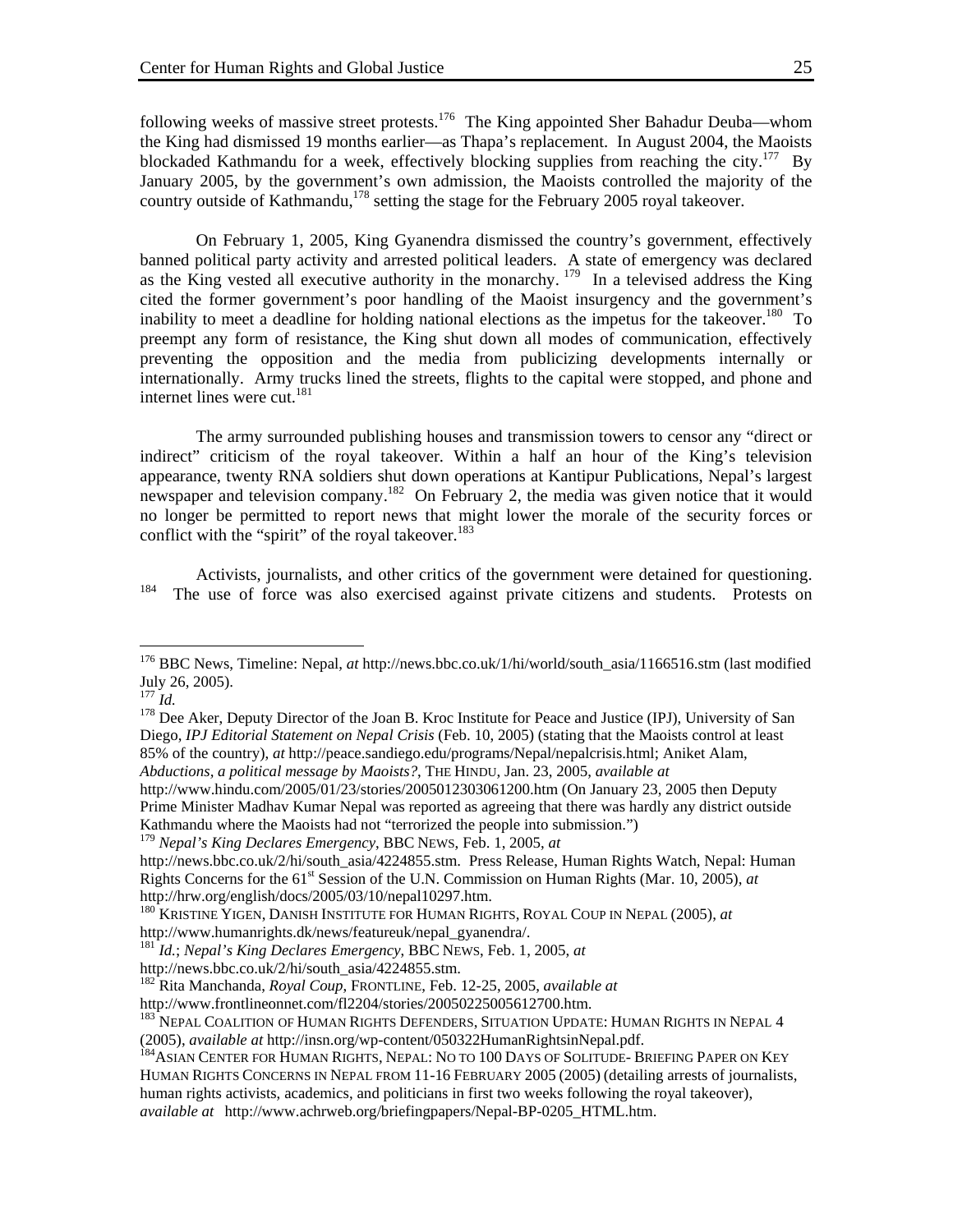campuses and in western Nepal were quickly stifled by armed forces<sup>185</sup> and received little coverage in the censored media. In the resort city of Pokhara, the RNA barred local reporters from reporting on a State attack on student protestors at Prithwi Narayan University in which one student was shot and 58 were detained and beaten.<sup>186</sup>

Aggressive control over public dissent became routine in the weeks and months following the King's announcement. On March 1, the Ministry of Information and Communication barred the media from publishing any information on the security situation not specifically approved by State censors.<sup>187</sup> In Kathmandu, the military shut down radio stations, eliminating the primary source of news for most of the population, and issued strict guidelines that have severely restricted newspapers' autonomy.<sup>188</sup> In Nepalganj, the largest city in western Nepal, the military directed civilian authorities to issue the "Twelve Point Guidelines," which prohibit any media criticism of the monarchy or the state of emergency and ban the reporting of any information intended to "demoralize" civil servants.<sup>189</sup>

While phone lines, internet connections and flights were restored within a week's time,<sup>190</sup> at this writing, the media continued to be censored.<sup>191</sup> The imposition of media restrictions has been accompanied by the unfettered use of state force against protesters or anyone publicizing human rights violations, including abuses by the military.<sup>192</sup> In February 2005 alone, 227 conflict-related deaths were reported, nearly double the monthly average for the conflict.<sup>193</sup> According to one estimate, security forces killed an average of six civilians each day that month. $194$ <sup>-194</sup>

Hundreds of journalists, human rights activists and students have also been detained and placed in the custody of the government since the takeover.<sup>195</sup> A number of political activists and

 $\overline{a}$ 

<sup>186</sup> *Nepal: Media Blackout Heightens Risk of Abuses*, HURPEC REPORTER, Feb. 17, 2005, *at*

http://news.bbc.co.uk/2/hi/south\_asia/4245411.stm. As of May 2005, mobile phone services had only been partially restored. Authorities suspect that Maoists have been using mobile phones as part of their insurgency operations. As a result, mobile phone users have had to register their details with authorities. *Communist Leader Freed in Nepal*, BBC NEWS, May 2, 2005, *at*

193 NEPAL COALITION OF HUMAN RIGHTS DEFENDERS, *supra* note 183, at 3.

<sup>194</sup> *Id.* at 3.

<sup>185</sup> Manchanda, *supra* note 182.

http://hurpeconline.com/?page=news&id=252; Manchanda, *supra* note 182.

<sup>&</sup>lt;sup>187</sup> NEPAL COALITION OF HUMAN RIGHTS DEFENDERS, *supra* note 183, at 4.

<sup>188</sup> *Nepal: Media Blackout Heightens Risk of Abuses*, *supra* note 186.

<sup>189</sup> *Nepal: Media Blackout Heightens Risk of Abuse*, HRW HUMAN RIGHTS NEWS, Feb. 16, 2005, *available at* http://hrw.org/english/docs/2005/02/16/nepal10180.htm.

<sup>190</sup> *Communications Restored in Nepal*, BBC NEWS, Feb. 8, 2005, *at*

http://news.bbc.co.uk/1/hi/world/south\_asia/4504777.stm.

 $191$  From July 10 – 16, 2005, nine international media organizations sent delegates to Nepal to try and dialogue with the government and highlight problems facing journalists in the country. Press Release, World Association of Newspapers, International Media Rights Mission Heads to Nepal (Jul. 8, 2005), *at* http://www.wan-press.org/article7679.html. The delegation concluded that repression of the press was still prevalent and expressed particular concern about the State's treatment of community radio stations. Press Release, World Association of Newspapers, International Media Group Calls for Press Freedom in Nepal (July 18, 2005), *at* http://www.wan-press.org/article7725.html?var\_recherche=nepal.

<sup>192</sup> *Nepal: Media Blackout Heightens Risk of Abuse*, HRW HUMAN RIGHTS NEWS, Feb. 16, 2005, *available at* http://hrw.org/english/docs/2005/02/16/nepal10180.htm.

<sup>&</sup>lt;sup>195</sup> Press Release (Statement), Asian Human Rights Commission, Immediate Intervention Needed to Save Human Lives in Nepal (Feb. 1, 2005), *at* 

http://www.ahrchk.net/statements/mainfile.php/2005statements/255/.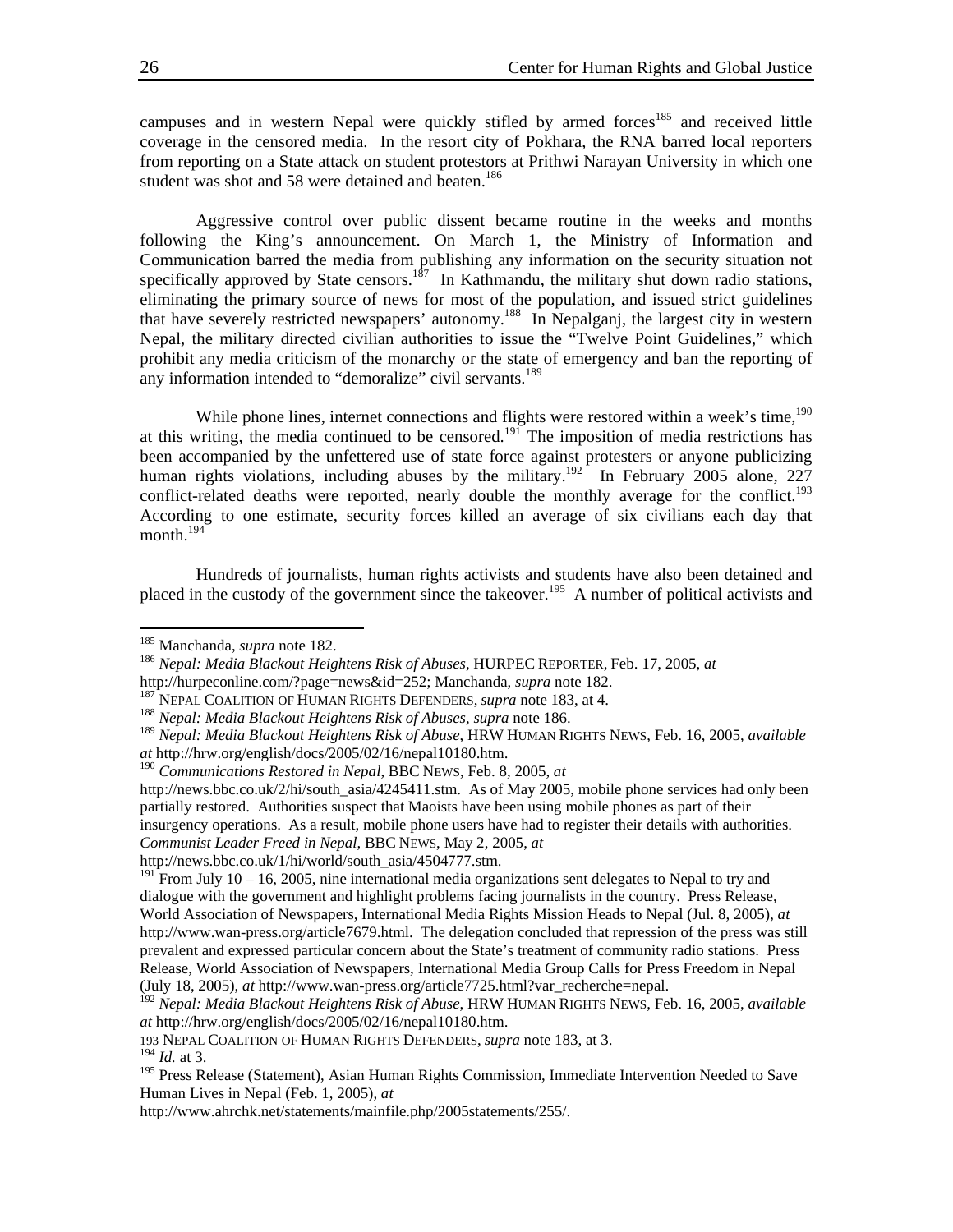human rights defenders have been "disappeared" by State security forces.<sup>196</sup> According to Front Line, an NGO dedicated to the protection of human rights defenders, the capacity of human rights organizations and other associations to function has been severely curtailed "and there is a widespread sense of fear that makes the work of human rights monitoring and reporting difficult if not impossible." <sup>197</sup> Reportedly, "phone lines are routinely tapped and there is a general assumption that e-mail traffic is also monitored."<sup>198</sup> Those who try to take action against the regime face reprisals. A lawyer in Surket district, for example, was arrested after filing a torture  $case.$ <sup>199</sup>

The State's determination to repress all forms of criticism by any means necessary has bred deep fear and insecurity among activists, journalists, and concerned citizens. In the words of one activist, "The whole country is like a prison. Nobody knows what is happening. When colleagues leave in the morning, we have no idea if they are going to come back."<sup>200</sup> Nicholas Howen, Secretary General of the International Commission of Jurists (ICJ), gave a similar characterization: "Through very selective arrests, selective surveillance, selective late night calls, selective warnings that the King's proclamation should be read carefully, through selective restrictions banning criticism of the royal proclamation or the actions of the Royal Nepalese Army, the message is very clear that there will be no democratic space."<sup>201</sup>

Six weeks after the takeover, the Nepal Coalition of Human Rights Defenders reported that 1,481 individuals had been detained—1,436 politicians and 45 journalists and activists<sup>202</sup> while police vans continued to be filled on an almost daily basis with protestors who voiced their dissent against the King. Many activists left the country and others went into hiding.<sup>203</sup> After international pressure by the U.N. Commission on Human Rights,<sup>204</sup> the government pledged in early April to end travel restrictions and allow human rights activists to meet detainees.<sup>205</sup> Soon thereafter, both promises were broken.<sup>206</sup>

<sup>&</sup>lt;sup>196</sup>Press Release (Urgent Appeal), Asian Human Rights Commission, Welcomed Release of Persons Arbitrarily Arrested and Detained by Nepal's Security Forces, But Much More Must be Done (July 12, 2005), *at* http://www.ahrchk.net/ua/mainfile.php/2005/1165/.

<sup>&</sup>lt;sup>197</sup> Frontlinedefenders.org, Nepal: Human Rights Defenders Detained, Censored, Harassed and Intimidated, *at* http://www.frontlinedefenders.org/news/2008 (last updated May 17, 2005). <sup>198</sup> *Id.* 

<sup>&</sup>lt;sup>199</sup> AMNESTY INTERNATIONAL, NEPAL: A LONG IGNORED HUMAN RIGHTS CRISIS IS NOW ON THE BRINK OF CATASTROPHE: REPORT OF AMNESTY INTERNATIONAL MISSION TO THE COUNTRY, 10 – 16 FEBRUARY 2005 (2005) [hereinafter AMNESTY MISSION FEB. 2005], *available at*

http://web.amnesty.org/library/index/engasa310222005.

<sup>&</sup>lt;sup>200</sup> Amrit Dhillon, *King's Coup Puts Royal Future of Nepal in Doubt*, SUNDAY TIMES (London), Feb. 6, 2005, *available at* http://www.timesonline.co.uk/article/0,,2089-1471923,00.html.

<sup>201</sup> *Royal Coup Emboldening Maoists in Nepal, Says International Jurists Body*, ASIAN NEWS INTERNATIONAL, Mar. 17, 2005, *available at* 

http://news.webindia123.com/news/showdetails.asp?id=73728&cat=India.

<sup>&</sup>lt;sup>202</sup> NEPAL COALITION OF HUMAN RIGHTS DEFENDERS, *supra* note 183, at 3. The Nepal Coalition of Human Rights Defenders was formed after the February 1, 2005 royal takeover. The group is comprised of numerous prominent human rights organizations.

<sup>203</sup> AMNESTY MISSION FEB. 2005, *supra* note 199.

<sup>204</sup> *See infra* notes 2455-2555 and accompanying text.

<sup>&</sup>lt;sup>205</sup> AMNESTY INTERNATIONAL, NEPAL: HUMAN RIGHTS ABUSES ESCALATE UNDER THE STATE OF EMERGENCY 8 (2005) (documenting the government's refusal to allow a senior academic travel to the U.S. on April 10 or to allow a human rights activist to visit a CPN leader under house arrest), *available at*

http://web.amnesty.org/library/Index/ENGASA310362005?open&of=ENG-NPL.

<sup>206</sup> *Id.* at 8.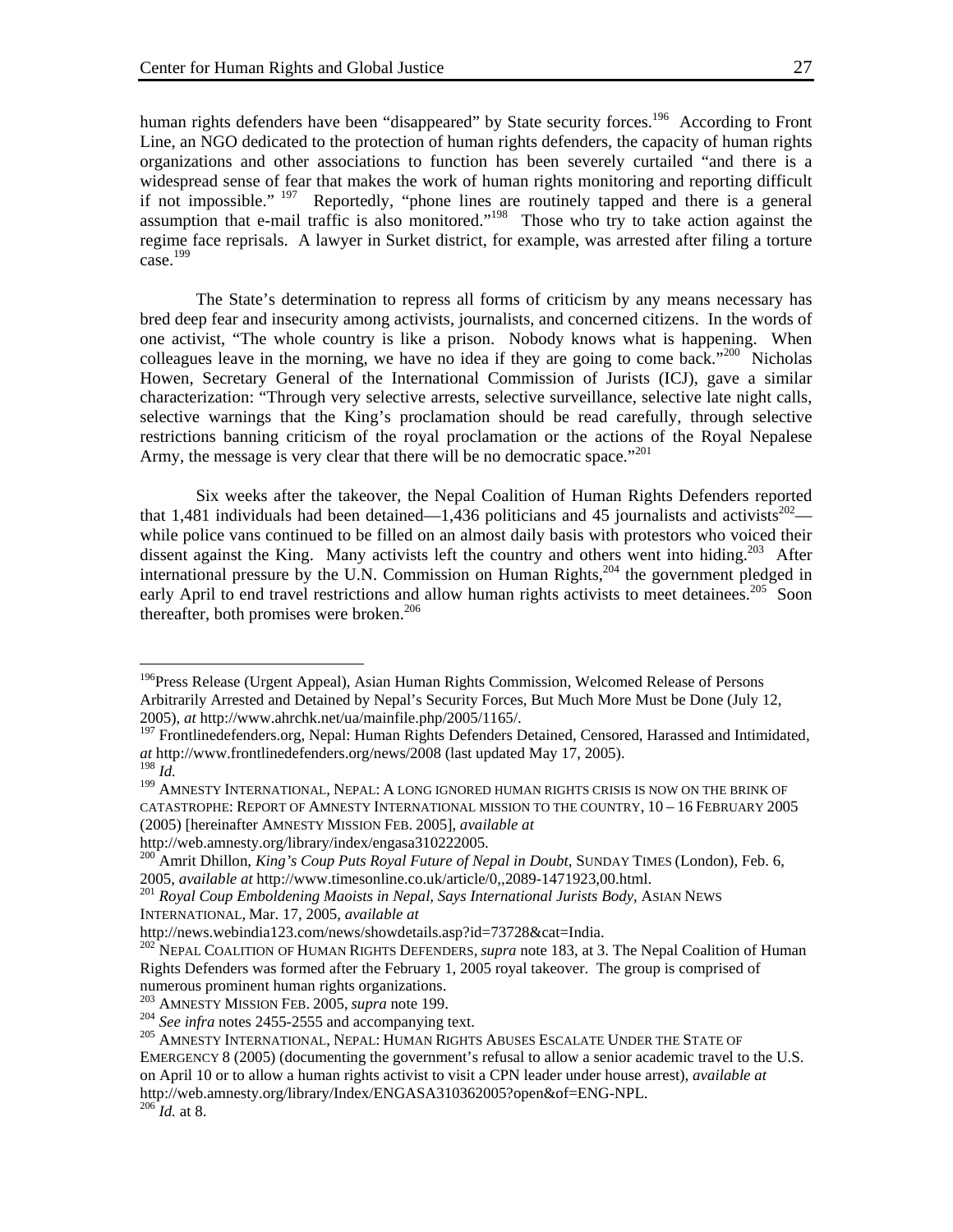Despite domestic and international condemnation of the royal takeover, the King moved slowly to restore basic rights. On April 30, 2005, a full three months after the takeover, the state of emergency was lifted through a short statement issued by the palace.<sup>207</sup> The move was viewed by many as a political gesture, aimed at garnering some legitimacy for the government with the international community.<sup>208</sup>

 Though the state of emergency had been lifted, basic civil liberties were not restored. Restrictions on civil society have continued past the lifting of the emergency.<sup>209</sup> Prominent human rights activists in the Kathmandu valley have reportedly been restricted from leaving the area.<sup>210</sup> While some detainees were released in July 2005, according to the Asian Human Rights Commission, more than 3,400 political activists and human rights defenders continue to be detained in facilities across the country.<sup>211</sup> On July 25, in defiance of a ban on protests, a range of civil society actors, including doctors, lawyers, engineers, writers, and artists in Kathmandu demonstrated against the persistent crackdown on civil liberties. Twenty protesters, including two prominent journalists were arrested.<sup>212</sup>

 At the same time, NGO activity is being increasingly restricted. On July 15, 2005, the Nepalese cabinet passed an ordinance to amend the Social Welfare Council Act. According to the amendment, the Social Welfare Council reportedly will soon introduce a new code of conduct to regulate NGOs. Among the many restrictions, the new code of conduct would prohibit NGOs from organizing political programs,<sup>213</sup> and would make it even more difficult for NGOs to criticize the government. Against this backdrop of restrictions on the media, all forms of protest, and NGOs, human rights violations have accelerated without any corresponding increase in internal monitoring.<sup>214</sup>

#### **The International Community's Response**

Immediately after the royal takeover, international and regional NGOs began calling for U.N. intervention to help prevent further State-sponsored violence, extrajudicial killings, illegal detention, and torture.<sup>215</sup> The appeals were quickly followed by a condemnation of the The appeals were quickly followed by a condemnation of the

(Pakistan), May 1, 2005, *available at* http://nation.com.pk/daily/may-2005/1/international1.php.

<sup>207</sup> BBC News, Timeline: Nepal, *at* http://news.bbc.co.uk/1/hi/world/south\_asia/1166516.stm (last modified July 26, 2005).

<sup>208</sup> *Nepal's State of Emergency Ended*, BBC NEWS, Apr. 30, 2005, *at*

http://news.bbc.co.uk/2/hi/south\_asia/4500291.stm; *Nepal Lifts State of Emergency*, THE NATION

<sup>209</sup> NEPAL COALITION OF HUMAN RIGHTS DEFENDERS, *supra* note 183, at 2.

<sup>210</sup> *See* Asian Human Rights Commission (AHRC), Nepal: Restriction of Movement of Activists can Prevent Human Rights Monitoring, UA-106-2005 (June 24, 2005).

<sup>211</sup> Press Release, Asian Human Rights Commission, Urgent Appeal: Welcomed Release of Persons Arbitrarily Arrested and Detained by Nepal's Security Forces, But Much More Must be Done (July 12, 2005), *at* http://www.ahrchk.net/ua/mainfile.php/2005/1165/.

<sup>212</sup> *Arrests at Nepal Demonstration*, BBC NEWS, July 25, 2005, *at* 

http://news.bbc.co.uk/2/hi/south\_asia/4716009.stm.

<sup>213</sup> Ghanashyam Ojha, *Govt Tightens Screws on HR NGOs*, KATHMANDU POST, July 16, 2005, *available at*  http://www.kantipuronline.com/kolnews.php?&nid=45920. *See also* NEPAL COALITION OF HUMAN RIGHTS DEFENDERS, SITUATION UPDATE: HUMAN RIGHTS IN NEPAL 2 (2005), *available at* http://insn.org/wpcontent/050322HumanRightsinNepal.pdf.

<sup>214</sup> *Nepal: Media Blackout Heightens Risk of Abuse*, HRW HUMAN RIGHTS NEWS, Feb. 16, 2005, *available at* http://hrw.org/english/docs/2005/02/16/nepal10180.htm.

<sup>215</sup> *See, e.g.*, Press Release, Asian Human Rights Commission, Statement: Immediate Intervention Needed to Save Human Lives in Nepal (Feb. 1, 2005), *at* 

http://www.ahrchk.net/statements/mainfile.php/2005statements/255/.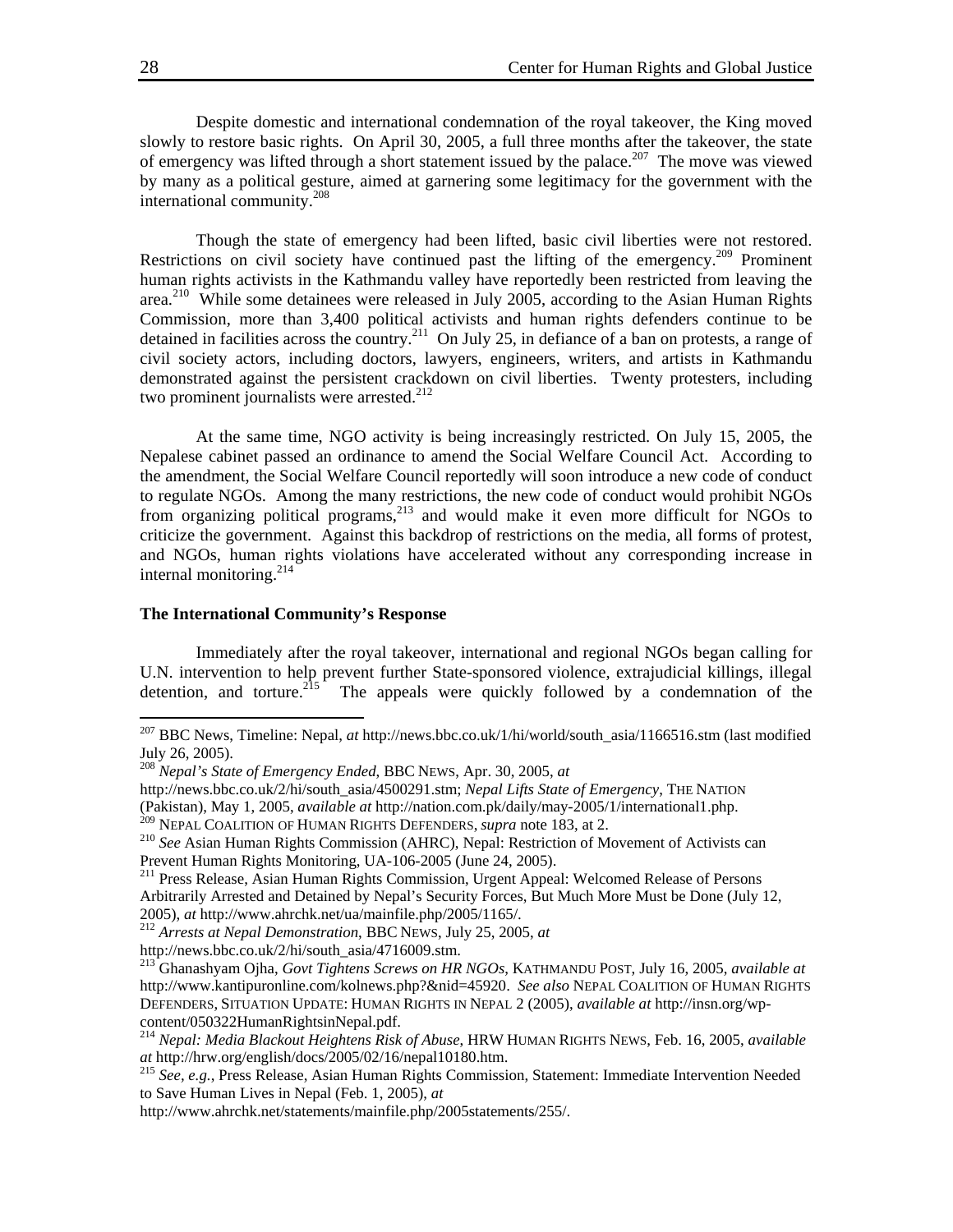emergency by the European Union, which called for the immediate restoration of multiparty democracy in Nepal.<sup>216</sup> India responded by suspending all military aid, including rifles, helicopters, and mine-protected vehicles,<sup>217</sup> while European, Indian, and U.S. ambassadors were called back to their countries as a sign of protest.<sup>218</sup> As discussed below, some of the international community's response has been tempered by the "war on terror" and by other political considerations. Even limited interventions have failed to address caste discrimination as a major cause and consequence of the conflict.

#### *United States, India and China*

Until the royal takeover in February 2005, the United States had been uncritically supportive of the Nepalese government. The Bush administration has joined hands with Nepal in placing the Maoist insurgency within the broader context of the global "war on terror,"<sup>219</sup> and has even suggested that those countries that have expressed reservations about the conduct of Nepal's security forces are soft on terrorism.<sup>220</sup> Unlike India and the U.K., it did not suspend its military  $\frac{1}{2}$  assistance program after the royal coup,<sup>221</sup> and only temporarily pulled its ambassador from Kathmandu.

Within the international arena, the U.S. has not only refused to join international condemnations of State-sponsored violence in Nepal, but has also actively campaigned against and undermined efforts to address the violence in Nepal.<sup>222</sup> It has failed to recognize and support Nepal's National Human Rights Commission, and blocked efforts to address the civil war at the  $60<sup>th</sup>$  Session of the U.N. Commission on Human Rights in 2004.<sup>223</sup> The U.S. explains its refusal to cooperate in international efforts on Nepal by claiming that it has "very good access with the government. So we raise issues privately at various levels, including the highest levels."<sup>224</sup>

The U.S. Department of State, however, does continue to detail human rights abuses in Nepal, including violence against Dalits, in its annual Country Report on Human Rights Practices, $225$  and the government tempered its support for Nepal in November 2004, when it passed an appropriations bill that placed general human rights conditions on its military aid.<sup>226</sup>

http://www.eu2005.lu/en/actualites/pesc/2005/02/02nepal/.

 $\overline{a}$ 

http://web.amnesty.org/library/Index/ENGASA310472005.

<sup>&</sup>lt;sup>216</sup> Press Release, Luxembourg Presidency of the Council of the European Union, Declaration of the European Union on the Royal Takeover in Nepal (Feb. 2, 2005), *available at*

<sup>217</sup> The suspension was announced on February 20, 2005. *Nepal Defiant on Military Aid Cut*, BBC NEWS, Feb. 23, 2005, *at* http://news.bbc.co.uk/2/hi/south\_asia/4289765.stm.

<sup>218</sup> Ray Marcelo, *West Recalls Envoys from Nepal*, FINANCIAL TIMES (UK), Feb. 15, 2005, at 8.

<sup>219</sup> BETWEEN A ROCK AND A HARD PLACE, *supra* note 100, at 20, 79.

<sup>220</sup> *Id.* at 80.

<sup>&</sup>lt;sup>221</sup> AMNESTY INTERNATIONAL, NEPAL: MILITARY ASSISTANCE CONTRIBUTING TO GRAVE HUMAN RIGHTS VIOLATIONS 1 (2005) [hereinafter MILITARY ASSISTANCE], *available at*

<sup>222</sup> BETWEEN A ROCK AND A HARD PLACE, *supra* note 100, at 79, 81.

<sup>223</sup> CLEAR CULPABILITY, *supra* note 150, at 75.

<sup>224</sup> BETWEEN A ROCK AND A HARD PLACE, *supra* note 100, at 80 (quoting Patricia Mahoney, first Secretary at the U.S. Embassy in Nepal).

<sup>225</sup> U.S. DEPT. OF STATE, COUNTRY REPORTS ON HUMAN RIGHTS PRACTICES-2004: NEPAL (2005), *available at* http://www.state.gov/g/drl/rls/hrrpt/2004/41742.htm.

<sup>226</sup> MILITARY ASSISTANCE, *supra* note 221, at 10-11. The bill stipulated that future U.S. military assistance provided to Nepal through the Foreign Military Financing (FMF) program could be made available upon the U.S. Secretary of State's certification that the Government of Nepal was: (a) identifying and making substantial progress in complying with habeas corpus orders issued by the Supreme Court of Nepal; (b) cooperating with the National Human Rights Commission (NHRC) to identify and resolve all security-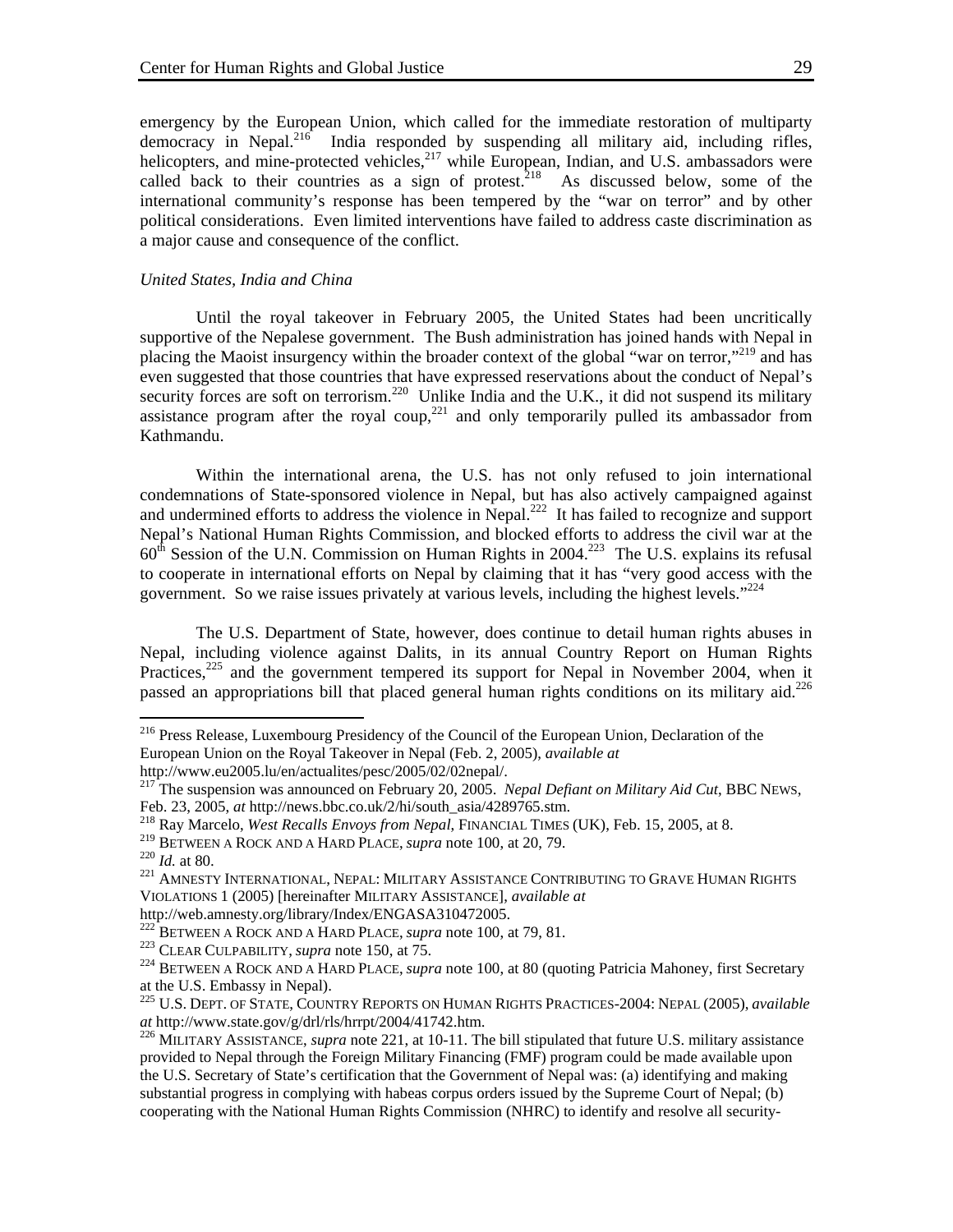The bill also contains a provision which allows the U.S. Secretary of State to waive the conditions for national security reasons.<sup>227</sup> As of June 14, 2005, the State Department had yet to determine whether these conditions had been met, or whether it would suspend the conditions irrespective of Nepal's progress on human rights.<sup>228</sup> The U.S. also continued to provide military assistance out of the Fiscal Year 2004 budget, as opposed to the Fiscal Year 2005 budget.<sup>229</sup>

India represents Nepal's other critical backer. Motivated partly by concern for a burgeoning Maoist presence within its own borders, and cautious that international intervention in Nepal's human rights situation might prompt similar intervention in Kashmir, India has long maintained that the international community should not intervene in Nepal's civil war.<sup>230</sup> India has offered strong and consistent support to Nepal,<sup>231</sup> and is suspected of being Nepal's largest supplier of weapons and military training.<sup>232</sup> Although India suspended its military assistance program to Nepal following the takeover in February 2005, the program was reinstated three months later in May  $2005$ <sup>233</sup> A number of other countries have also directly supplied arms and military equipment to the Nepalese government or have authorized their domestic companies to do so. $^{234}$ 

Nepal was also on the agenda of a meeting between President Bush and Indian Prime Minister Manmohan Singh on July 21, 2005. According to a White House press release, "Both the United States and India remain committed to seeing a peaceful, prosperous, and democratic Nepal and both firmly believe the government of Nepal needs to reach out to the legitimate political parties to unite on a common agenda to return to democracy and to combat the Maoist insurgency."<sup>235</sup>

 China has taken a similar approach to India. Publicly, it has assumed a "noninterventionist" stance, characterizing the King's actions as "an internal matter."<sup>236</sup> Since the

<sup>227</sup> MILITARY ASSISTANCE, *supra* note 221, at 9.

 $\overline{a}$ 

<sup>232</sup> *Id.* at 92.

<sup>236</sup> S. CHANDRASEKHARAN, NEPAL TWO WEEKS AFTER THE ROYAL COUP: A REVIEW (South Asia Analysis Group Note No. 254, Feb. 14, 2005), *available at* http://www.saag.org/%5Cnotes3%5Cnote254.html.

related cases involving individuals in government custody; (c) granting the NHRC unimpeded access to all places of detention; and (d) taking effective steps to end torture by security forces and prosecute members of the forces who are responsible for gross human rights violations. The Secretary of State may waive the certification if he determines and reports that it is in the interest of the United States' national security to do so. Consolidated Appropriations Act of 2005, Pub. L. No. 108-447, 118 Stat. 3036.

<sup>228</sup> *Id.* at 9-10.

<sup>229</sup> *Id.* at 9.

<sup>230</sup> BETWEEN A ROCK AND A HARD PLACE, *supra* note 100, at 92.

<sup>231</sup> *Id.* at 20, 92.

<sup>233</sup> MILITARY ASSISTANCE, *supra* note 221, at 1.

<sup>&</sup>lt;sup>234</sup> Governments that have directly provided aid include: the United Kingdom (which supplied extensive "non-lethal" equipment including helicopters and in-country military training; Israel (which supplied guns); Belgium (which supplied guns potentially in violation of the EU Code of Conduct); South Africa (which supplied communications equipment although a new law prohibits the government from providing arms if they will be used to perpetuate human rights violations); Kyrgystan (which supplied weapons); and Poland (which supplied tactical support aircraft). Governments that authorized private companies to sell weapons and military equipment to Nepal include: the United Kingdom (which has issued 17 licenses to private companies to sell weapons); France, which issued two licenses to private companies to sell weapons); and Austria (which issued a single license to a private company to sell weapons). MILITARY ASSISTANCE, *supra*  note 221, at 4, 6; BETWEEN A ROCK AND A HARD PLACE, *supra* note 100, at 96.

<sup>235</sup> Press Release, U.S. Embassy- Kathmandu, Bush and Singh Discuss Nepal (July 21, 2005), *available at*  http://kathmandu.usembassy.gov/pr\_07-21-2005.html.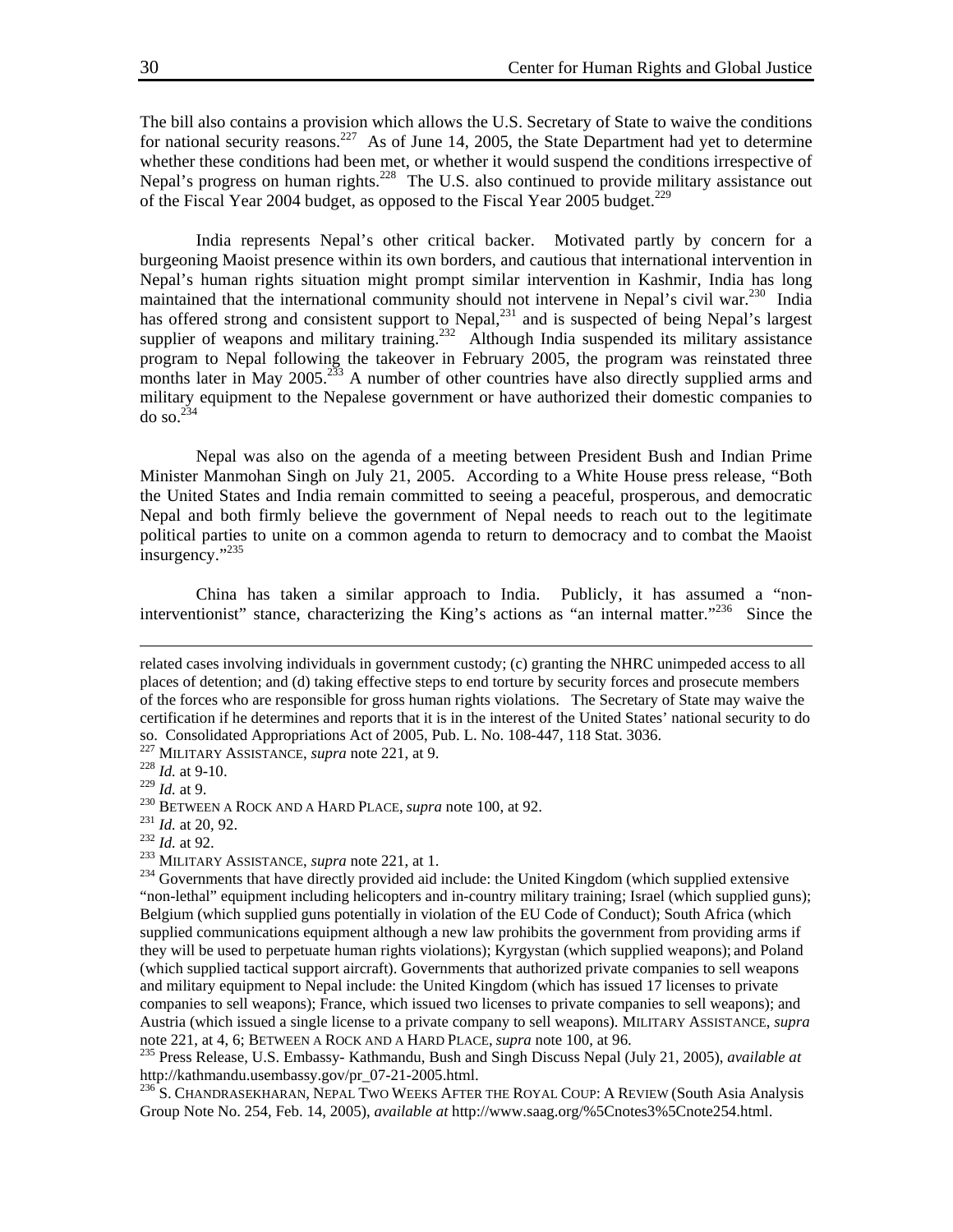royal takeover, however, there has been increased evidence of strengthened ties and relations between Beijing and Kathmandu. Four days after the takeover, the King announced a plan to create a second road to China,<sup>237</sup> and on June 16, 2005, the *Himalayan Times* in Kathmandu reported that China had supplied Nepal with five armored personnel carriers.<sup>238</sup> China's support has been linked to the King's decision to close the Office of the Dalai Lama's Representative and the Tibetan Refugee Welfare Office in Kathmandu on January 21, 2005. China had long complained about the presence of the two offices, which worked to assist the approximately 30,000 Tibetan refugees living in Nepal. $^{239}$ 

#### *The European Union*

 The European Union's record on Nepal could reasonably be considered to be the strongest in the international community—it involved itself in Nepal more forcefully, and at an earlier date, than any other nation or body. While Belgium independently provided Nepal with military support, the EU as a whole rejected Nepali requests for military assistance six times in  $2002$  alone.<sup>240</sup> Moreover, in cooperation with Australia, the EU has been Nepal's National Human Rights Commission's primary financial and diplomatic supporter.<sup>241</sup>

The EU has also used forceful diplomacy to compel Nepal to adequately investigate and deal with some of its more severe human rights violations.<sup>242</sup> In particular, the EU convinced Nepal to acknowledge that its soldiers massacred nineteen people at Doramba<sup>243</sup> and to court martial an RNA Major involved in the killings. $^{244}$  In 2004, EU criticisms and direct diplomatic overtures, combined with its threat to force through a strongly worded U.N. Commission on Human Rights resolution, prompted Nepal to pledge to uphold human rights and abide by international law. The resolution was ultimately downgraded into a Chairperson's Statement that, in addition to condemning Maoist violence, appealed to the government to increase efforts to fulfill its human rights obligations.<sup>245</sup> In response, Nepal made a public commitment, spelled out in a twenty-five point plan, to respect human rights. $246$ 

 $\overline{a}$ 

<sup>242</sup> *Id.* at 82.

<sup>237</sup> S.D. Muni, *The Coup that Confused the World*, THE PIONEER (New Delhi), Feb. 19, 2005, *available at* http://www.observerindia.com/analysis/A382.htm.

<sup>238</sup> *Chinese Arms 'Supplied to Nepal,'* BBC NEWS, June 17, 2005, *available at* http://news.bbc.co.uk/2/hi/south\_asia/4105036.stm.

<sup>&</sup>lt;sup>239</sup> *Nepal Orders Closing of Dalai Lama's Office in Kathmandu*, ASIAN POLITICAL NEWS, Jan. 31, 2005; Praful Bidwai, *After Nepal's Royal Coup*, COUNTERCURRENTS.ORG NEWSLETTER, Feb. 18, 2005. http://www.countercurrents.org/nepal-bidwai180205.htm.

<sup>&</sup>lt;sup>240</sup> BETWEEN A ROCK AND A HARD PLACE, *supra* note 100, at 95.

<sup>241</sup> *Id.* at 81.

<sup>&</sup>lt;sup>243</sup> On August 17, 2003, RNA soldiers reportedly surrounded a house where a group of suspected Maoists was meeting in Doramba village. One man was shot dead at the scene while 19 others, including five women, are believed to have been executed at Dandakateri, a hill outside the village. Amnesty International, Nepal: Human rights abuses rise as conflict continues, Feb. 2, 2004, *available at* http://news.amnesty.org/index/ENGASA31300320042004 (last visited August 5, 2005).

<sup>&</sup>lt;sup>244</sup> BETWEEN A ROCK AND A HARD PLACE, *supra* note 100, at 82.

<sup>245</sup> CLEAR CULPABILITY, *supra* note 150, at 75.

<sup>246</sup> MILITARY ASSISTANCE, *supra* note 221. In its 25-point 'commitment paper,' the government pledged to safeguard the rights of its people and effectively implement humanitarian laws. When announcing the plan, the government stated that its main focus "will be to protect the rights of all" and to "ensure that nobody is discriminated on grounds of caste, creed, sex, language, ethnicity, physical ability or economic conditions." Among other things, the government committed to: (1) refraining from arbitrarily arresting and detaining anyone; (2) refraining from mentally or physically torturing detainees; (3) abiding by court orders; (4) treating captives and those who surrender in accordance with Article 3 of the Geneva Conventions; (5)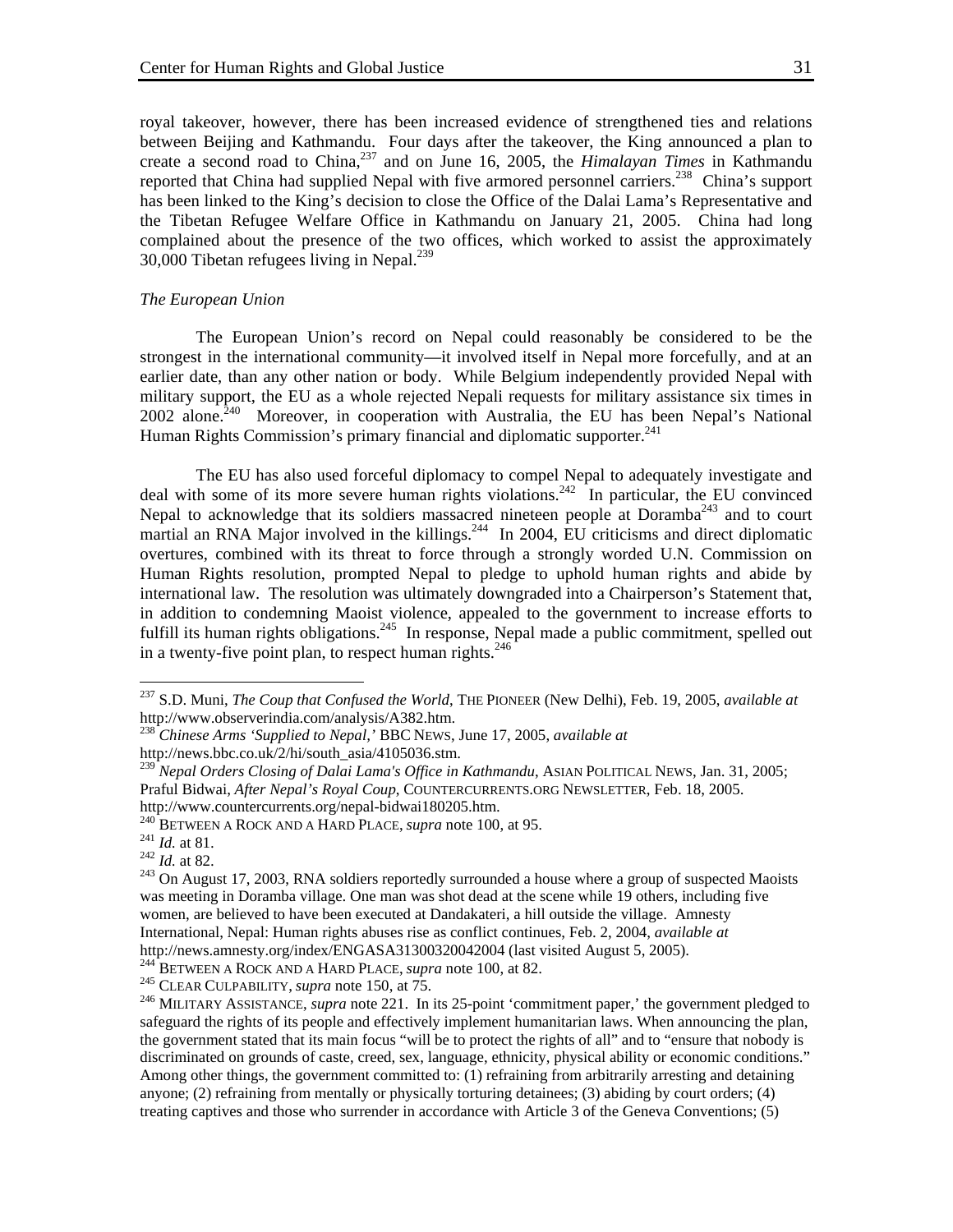#### *The United Nations*

Due in part to the forceful positions of the American and Indian governments, the U.N. failed to instigate any significant action on Nepal until  $2004.<sup>247</sup>$  Since that time, the U.N. has taken numerous measures to address the deteriorating situation in Nepal, although notably none of its public statements have ever included commentary on the unique effects of the conflict on Dalit communities.

In December 2004, the U.N. Working Group on Enforced and Involuntary Disappearances visited Nepal<sup>248</sup> and met with Nepalese authorities and communicated dozens of complaints and calls for action to the State.<sup>249</sup> At the conclusion of its visit, the Working Group expressed its concern at the State's failure to address forced "disappearances."<sup>250</sup> The Working Group visit was followed by the High Commissioner for Human Rights' visit in January 2005.<sup>251</sup>

By April 2005 Nepal had yet to implement its twenty-five point plan, and the U.N. Commission on Human Rights adopted a resolution that called upon the authorities "to immediately reinstate all civil and political rights; to cease all State of Emergency related and other arbitrary arrests; to lift the far-reaching censorship; to restore freedom of opinion, expression and the press as well as the freedom of association; to immediately release all detained political leaders and activists, human rights defenders, journalists and others; to allow citizens to enter and exit the country freely and to respect all international and national obligations as well as the 25 points of the commitment of 26 March 2004."<sup>252</sup> The resolution also demanded that Nepal clarify the condition and whereabouts of all disappeared individuals; amend security legislation to bring it in line with international law; end the impunity enjoyed by its security forces through immediate and impartial investigations; and initiate criminal prosecutions of security force members where appropriate.<sup>253</sup>

 Most significantly, in April 2005 Nepal signed a "Memorandum of Understanding" with the Office of the High Commissioner for Human Rights (OHCHR) in which it agreed to set up a U.N. monitoring mission in Nepal, with a mandate to monitor human rights and international law

<sup>250</sup> CLEAR CULPABILITY, *supra* note 150, at 76.

permitting the International Committee of the Red Cross to visit detention centers; and (6) introducing special programs to protect the rights of women and children. *Government Unveils Dossier on Commitment to Human Rights*, NEPAL NEWS, Mar. 26, 2004, *available at* 

http://www.nepalnews.com.np/archive/2004/mar/arc\_mar04\_29.htm.

<sup>247</sup> MILITARY ASSISTANCE, *supra* note 221, at 9.

<sup>&</sup>lt;sup>248</sup> CIVIL AND POLITICAL RIGHTS, INCLUDING THE QUESTIONS OF: DISAPPEARANCES AND SUMMARY EXECUTIONS, QUESTION OF ENFORCED OR INVOLUNTARY DISAPPEARANCES, Report of the Working Group on Enforced or Involuntary Disappearances, U.N. Doc. E/CN.4/2005/65, 23 Dec. 2004, *available at* http://daccessdds.un.org/doc/UNDOC/GEN/G04/169/65/PDF/G0416965.pdf?OpenElement (last visited August 5, 2005), para. 238-249; *see also* MILITARY ASSISTANCE, *supra* note 221, at 9.

<sup>&</sup>lt;sup>249</sup> CIVIL AND POLITICAL RIGHTS, INCLUDING THE QUESTIONS OF: DISAPPEARANCES AND SUMMARY EXECUTIONS, QUESTION OF ENFORCED OR INVOLUNTARY DISAPPEARANCES, Report of the Working Group on Enforced or Involuntary Disappearances, U.N. Doc. E/CN.4/2005/65, 23 Dec. 2004, *available at* http://daccessdds.un.org/doc/UNDOC/GEN/G04/169/65/PDF/G0416965.pdf?OpenElement (last visited August 5, 2005), para. 238-249; *see also* CLEAR CULPABILITY, *supra* note 150.

<sup>251</sup> MILITARY ASSISTANCE, *supra* note 221, at 9.

<sup>252</sup> *Id.* at 9. <sup>253</sup> *Id.* at 9.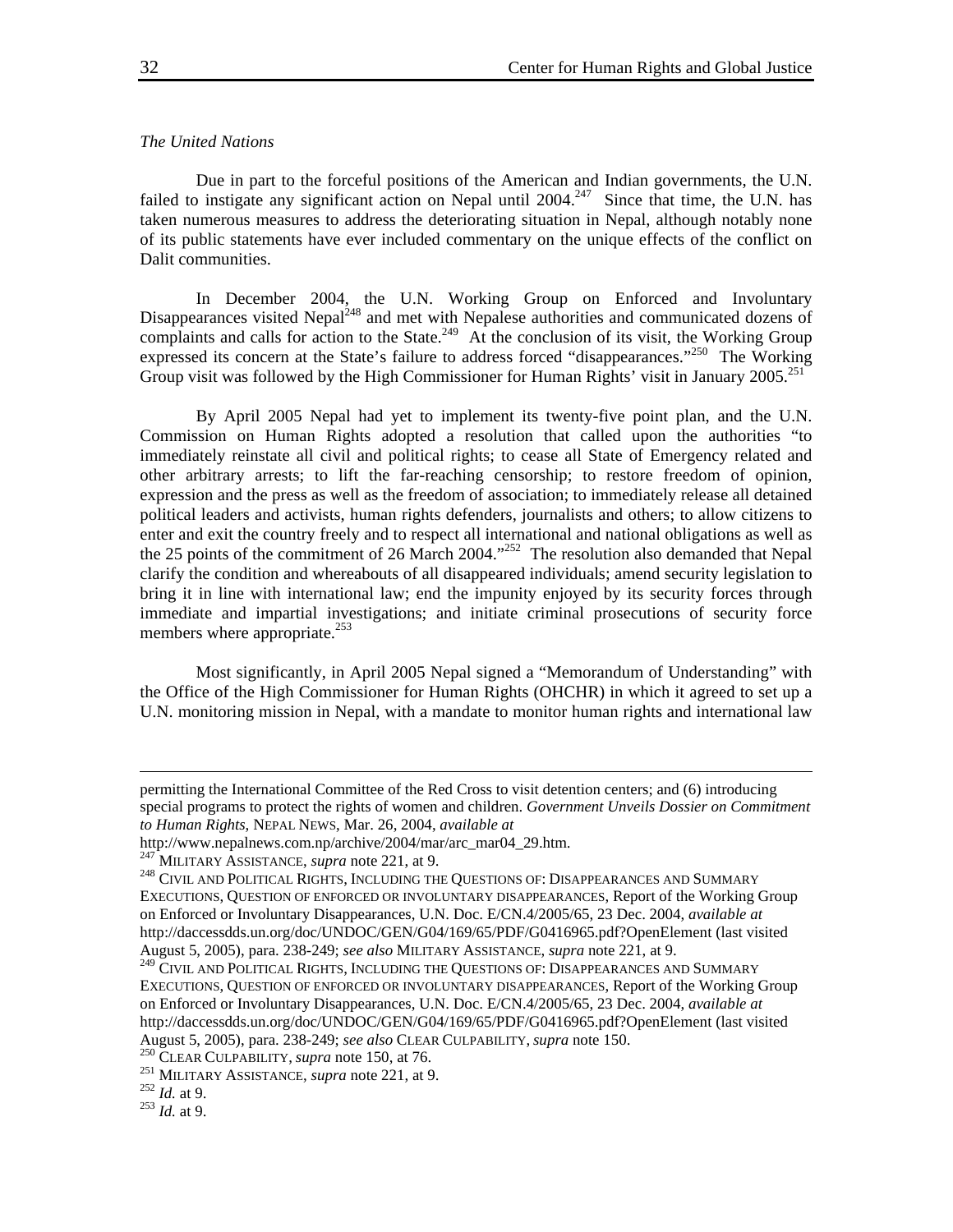violations.<sup>254</sup> Since the office began operations in May 2005, it has worked with local human rights groups to actively monitor the human rights situation in the country.<sup>255</sup>

 While there has clearly been increased attention to human rights in Nepal—through the efforts of the U.N. and the EU in particular—the international community's response to the crisis has failed to address caste discrimination as a root cause and consequence of the conflict. The caste-based dimensions of the conflict are also largely absent from international NGO reports. The sections below begin to fill these missing pieces of the larger puzzle.

#### **IV. ABUSES AGAINST DALITS BY POLICE AND SECURITY FORCES**

#### **Caste Dynamics in the Army**

The militarization of the conflict has exacerbated caste dynamics and the resulting abuses against Dalits in Nepal. Historically, the Nepalese army was built around caste lines. In 1768, Nepal's first monarch, King Prithvinarayan Shah, built an army whose senior ranks were composed almost entirely of "upper-caste" *Chetris* – the warrior caste. "Lower-caste" community members, including Dalits, were excluded. Building on these origins, caste structures persist in the modern army and serve to reinforce discriminatory caste-based practices. The overwhelming majority of senior officers in the RNA continue to hail from the "upper-caste" *Chetri* community.<sup>256</sup> Only lower service units contain Dalits. According to one estimate, the "upper castes," who form only thirty five percent of the general population, constitute 98 percent of all army officers.<sup>257</sup> Within this context, Dalits are extremely vulnerable to human rights abuses. *Chetri* officers may be more likely to trust information provided by villagers of their own caste and may be inherently suspicious of and abusive toward Dalit villagers.

# **Collective Punishment: Attacks on Dalit Communities**

Police and security forces regularly assume that Dalit civilians unilaterally support the Maoists. This assumption stems partly from the rhetoric of the Maoist themselves—who, in claiming that they strive to end caste discrimination, also foster the belief that Dalits are natural supporters of the Maoist insurgency. While individual Dalit men and women have actively joined Maoist forces, Dalit communities as a whole are collectively and summarily punished by

<sup>&</sup>lt;sup>254</sup> *Id.* at 9; Press Release, United Nations, Office of High Commissioner for Human Rights Set to Monitor Situation in Nepal (Apr. 11, 2005), *available at*

http://www.unhchr.ch/huricane/huricane.nsf/0/A1515914E258F19AC1256FE000439AC5?opendocument. The OHCHR field office is charged with: engaging with relevant actors to ensure observance with international human rights and humanitarian law; assisting the National Human Rights Commission in fulfilling its mandate; and submitting detailed reports to the U.N. Commission on Human Rights, the Secretary General, and the General Assembly. Office of the United Nations High Commissioner for Human Rights, Human Rights Field Presence in Nepal, *at* http://www.ohchr.org/english/countries/field/nepal.htm (last viewed July 23, 2005).

<sup>&</sup>lt;sup>255</sup> Ian Martin, former Secretary General to Amnesty International, heads the office. Press Release, United Nations, UN High Commissioner for Human Rights Appoints Chief for Nepal Monitoring Operation (Apr. 29, 2005), *available at* http://www.un.org/News/Press/docs/2005/hr4832.doc.htm.

<sup>&</sup>lt;sup>256</sup>NEPAL COALITION OF HUMAN RIGHTS DEFENDERS, *supra* note 183, at 4. Northern tribes, such as Gurungs, Magars, Rais, and Limbus, are also well represented in the army, though not in the senior ranks. Center for Human Rights and Global Justice communication with Kathmandu-based expert on caste discrimination [name withheld] (July 2005).

<sup>257</sup> Marks, *supra* note 140, at n.8.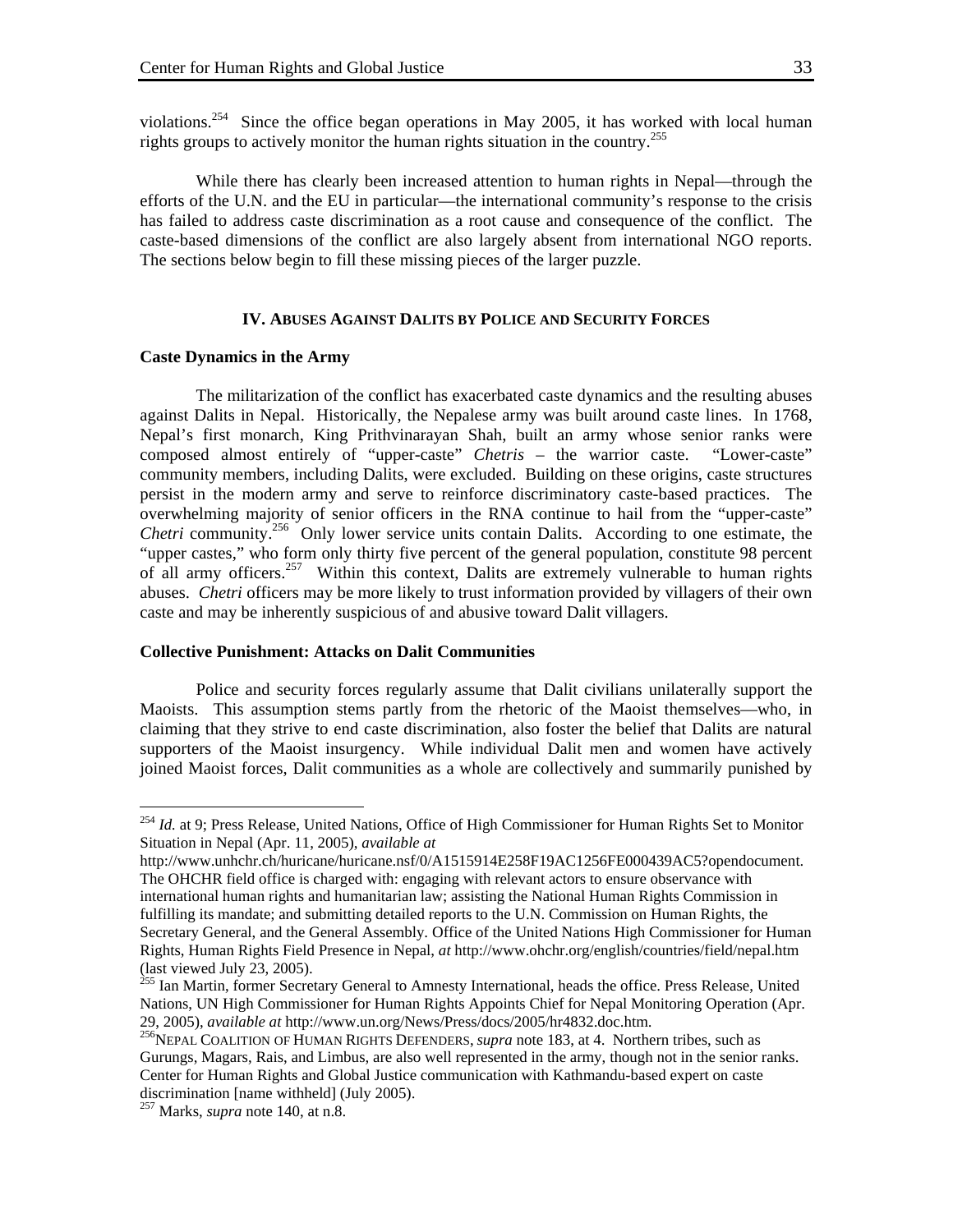State agents, even when there is no evidence of their involvement in the insurgency. Dalit homes are also targeted by security forces following forced home stays by Maoists demanding food and shelter for the night. $258$ 

 As a result, security forces will seek out Dalit communities and unleash heightened violence and brutality on those sites. This type of targeting is facilitated by the fact that villages with high percentages of Dalit residents are designated as such with a Dalit name. For example, villages with a high population of Dalit tailors will be called "Damai Tol" or "Dalit Tailor Community." Those villages with a high concentration of Dalit shoe smiths are often called "Sarki Tol" or "Dalit Shoe Smith Community,"<sup>259</sup> making it easy for State forces to identify which Dalit-dominated villages.

Dalit homes may also be more vulnerable to confiscation by security forces. In November 2005, for example, in Dullu village, Dailekh district, 18 Dalit families were forced to abandon their homes so that a security base could be set up on their property. Although the government had initially planned to set up the base on the outskirts of the village, local community members reportedly pressured them to take over the Dalit land instead. At this writing, the families had yet to be compensated for their loss.<sup>260</sup>

# **Caste-Based Profiling at Security Check Posts**

 The imposition of the emergency also led to the proliferation of security check posts throughout the country,<sup>261</sup> and rapidly accelerated the level of interrogations and violence in all aspects of civilian life. Passengers on board buses were often required to get off at each checkpoint and submit to searches of their person and their belongings.<sup>262</sup> As the contents of bags were searched, passengers were subject to probing questions in a serious and intimidating manner about their background and purpose in traveling.<sup>263</sup> Sometimes, rather than force people to disembark, an armed police officer or member of the army boards the vehicle and walks slowly down the aisle, making eye contact with each individual and questioning those who seem suspicious. Security forces are usually able to discern a person's caste from his or her last name or village; and although no groups have extensively documented the rate of incidence, Dalits may face more intrusive questioning at these check posts,<sup>264</sup> likely because of their presumed sympathy towards the Maoist movement.

Interrogations are not limited to checkpoints and security posts. RNA officials are a constant presence throughout Nepali villages in Maoist-dominant districts, and residents have

<sup>258</sup> *See infra* notes 3066-3099 and accompanying text.

<sup>&</sup>lt;sup>259</sup> Center for Human Rights and Global Justice communication with Kathmandu-based Dalit human rights defender [name withheld] (July 2005).

<sup>260</sup> *18 Dalit Families Homeless*, KATHMANDU POST, July 23, 2005, *available at* 

http://www.kantipuronline.com/kolnews.php?&nid=46580.

<sup>&</sup>lt;sup>261</sup> Hotel Association of Nepal (HAN), News and Bulletins (internet bulletin board for individuals intending to travel to Nepal), *at*

http://www.hotelassociation.org.np/news\_detail.php?newsid=1031&news\_type=association, last updated March 29, 2004 (last visited August 2, 2005).

<sup>262</sup> Mobilisation, Nepal: Winter Outreach Underway!, *at* http://www.om.org/features/feature19.jsp (last visited August 2, 2005).

<sup>&</sup>lt;sup>263</sup>Center for Human Rights and Global Justice communication with Kathmandu-based expert on caste discrimination [name withheld] (July 2005).

<sup>264</sup> *Consequences of Conflict on Dalit Community Mulled*, KATHMANDU POST, Dec. 9, 2003 (quoting Durga Sob), *available at* http://www.nepalnews.com.np/contents/englishdaily/ktmpost/2003/dec/dec10/local.htm.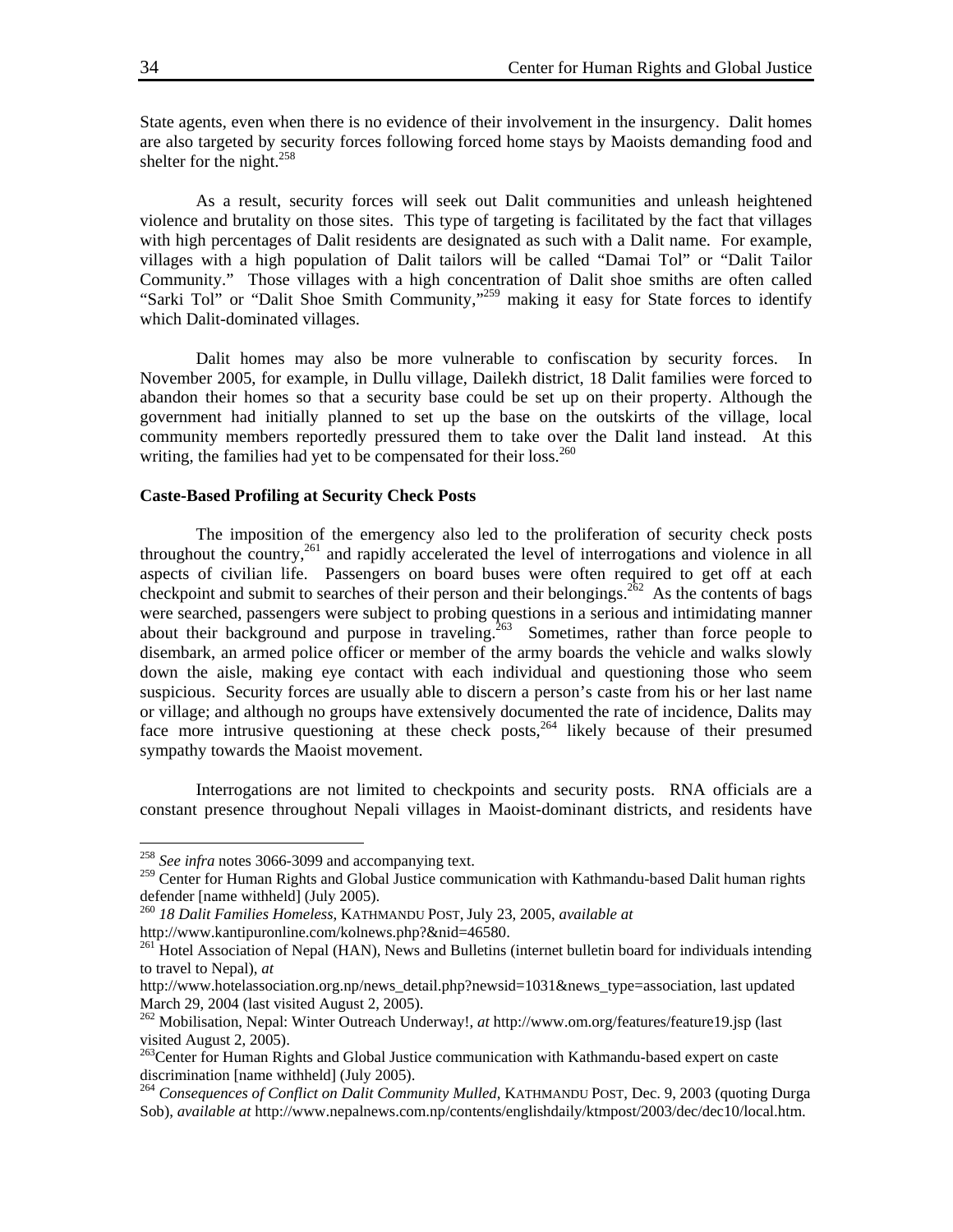become accustomed to security forces taking them to camps and barracks for questioning.<sup>265</sup> Although removal to the barracks is often veiled as a polite request for the villagers' cooperation, numerous reports have documented extensive human rights violations, including physical and sexual abuse during these interrogations and searches.<sup>266</sup> Caste dynamics exacerbate the interrogation experience. Because most officer-level positions are filled by "upper-caste" *Chetris*, Dalits may be intimidated by simply being addressed by them. Yet any indication of undue fear can be interpreted to mean involvement in the Maoist movement, while acting with over confidence may engender resentment by security forces who expect Dalits to submissively adhere to the caste system hierarchy.<sup>267</sup> As described in more detail below, Dalit women may be disproportionately affected because they are even more vulnerable to abuse at the hands of "upper-caste" men.<sup>268</sup>

Dalits are also profiled on the basis of their physical appearance. As detailed above, Dalits are forced into professions that involve rigorous labor or regular contact with human waste and dead animals and lack access to healthcare.<sup>269</sup> As a result, they are more likely to succumb to physical injuries and display open sores, cuts, and infections on their person. The presence of physical wounds and scars is often interpreted by security forces as evidence of engagement in combat as part of the Maoist militia.<sup>270</sup> Dalit women may also be marked as Maoists based on their appearance and dress.<sup>271</sup> Maoist women tend to wear simple *kurtas,*<sup>272</sup> without *tikkas*<sup>273</sup> or glass bangles.<sup>274</sup> In contrast to "upper-caste" women, Dalits dress in a manner similar to the Maoists because they cannot afford adornments or fancier clothing, and as a result, may appear to be Maoists to security forces.<sup>275</sup>

#### **Sexual Violence against Dalit Women by the Police and Army**

Late night intrusion into Dalit homes and sexual abuse by intoxicated police officers was a common experience for many Dalit women even before the Maoist insurgency was officially declared.<sup>276</sup> The burgeoning presence of the police and army in the villages since the insurgency, and the subsequent power of the security forces to detain, question, and intimidate rural villagers at will has led to even greater sexual abuse and exploitation.<sup>277</sup> In the wake of State resistance to the insurgency, armed forces are unrestrained in entering Dalit homes and victimizing Dalit women. According to a 2005 Amnesty International report, there have been a number of reports

<sup>&</sup>lt;sup>265</sup> Center for Human Rights and Global Justice communication with Kathmandu-based Dalit Human Rights defender [name withheld] (July 2005).

<sup>266</sup> AMNESTY MISSION FEB. 2005, *supra* note 199; KILLING WITH IMPUNITY, *supra* note 159.

<sup>&</sup>lt;sup>267</sup> Center for Human Rights and Global Justice communication with Kathmandu-based expert on caste discrimination [name withheld] (July 2005).

<sup>268</sup> *See infra* notes 2766-28080 and accompanying text.

<sup>269</sup> *See supra* notes 277-31 and accompanying text.

<sup>&</sup>lt;sup>270</sup> Center for Human Rights and Global Justice communication with Kathmandu-based expert on caste discrimination [name withheld] (July 2005).

<sup>271</sup> Judith Pettigrew, Living Between the Maoists and the Army in Rural Nepal, *in* HIMALAYAN PEOPLE'<sup>S</sup> WAR, *supra* note 96, at 273-275.

<sup>272</sup> Punjabi style, long simple shirts.

<sup>&</sup>lt;sup>273</sup> Red vermillion power applied to the forehead by practicing Hindu women.

<sup>274</sup> Also worn by Hindu women.

<sup>&</sup>lt;sup>275</sup> Center for Human Rights and Global Justice communication with Kathmandu-based expert on caste discrimination [name withheld] August 2005.

<sup>276</sup> SOWING THE WIND, *supra* note 110.

<sup>&</sup>lt;sup>277</sup> Center for Human Rights and Global Justice communication with Kathmandu-based expert on caste discrimination [name withheld] July 2005.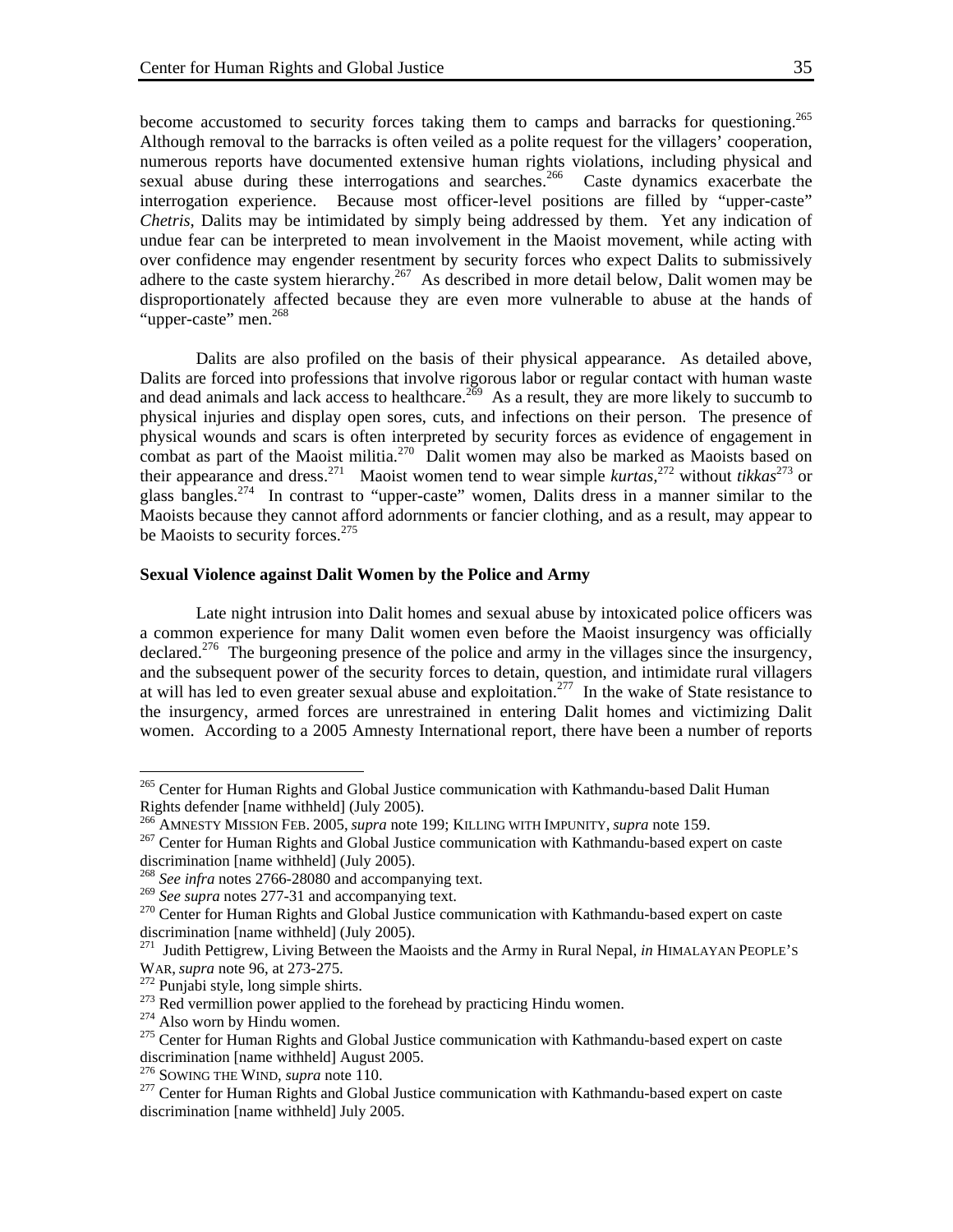of security forces raping girls during "searches" of villagers' homes.<sup>278</sup> Girls belonging to marginalized communities are particularly vulnerable to attack by the "upper-caste" members of the security forces. $279$ 

Women and girls are also abused at security check posts. According to one observer, "The checks are so intrusive that little heed is paid even to the ordinary protocols that govern the public interaction between men and women. The militarisation of the country has gone so far that it now routinely invades the modesty of the village woman."<sup>280</sup> Within a climate that legitimizes violence against anyone believed to be a Maoist sympathizer, sexually abused Dalit women are unable to bring these perpetrators of abuse and sexual violence to justice. Complaints against State forces may be perceived as forms of dissent against the government and the monarchy and may result in further violence and exploitation, both by State authorities and by "upper-caste" civilians. In effect, Dalit women are doubly punished; as "low-caste" women they continue to be easy targets of both sexual abuse and violence. Within the specific context of the conflict, any effort to expose State abuses may result in Dalits being mislabeled as Maoists and ultimately would only invite more abuse.

## **Attacks by Government-Sponsored Militias: The Village Defense Committees**

State forces have also come to rely on "upper-caste" villagers, many of whom are only too cooperative and willing to charge Dalits as Maoist sympathizers, and aid security forces in identifying Dalit homes.<sup>281</sup> Their support and cooperation extends to explicit coordination with State officials in rooting out "suspected Maoists," most especially through the use of Village Defense Committees.<sup>282</sup>

Village Defense Committees were first introduced by then Prime Minister Sher Bahadur Deuba on November 4, 2003.<sup>283</sup> In an effort to counter the strength of the Maoists, Deuba equipped villagers, most of whom are "upper-caste," with weapons and ammunition to use against Maoists trying to infiltrate their villages. These armed "village militias" first formed in Sudama village, Sarlahi district,<sup>284</sup> and soon emerged in several districts with government support and assistance.<sup>285</sup> In Bhajo, in the eastern district of Ilam, for example, a Village Defense Committee was reportedly formed by giving weapons to 30 children, who then underwent training with the  $\tilde{RNA}$ .<sup>286</sup>

Between February 17 and 24, 2005, Village Defense Committees unleashed coordinated attacks in villages throughout Kapilvastu district. On February 18 and 19, villagers in Jabamari

<sup>&</sup>lt;sup>278</sup> AMNESTY INTERNATIONAL, NEPAL: CHILDREN CAUGHT IN THE CONFLICT (July 6, 2005) [hereinafter CHILDREN CAUGHT IN THE CONFLICT], *available at* http://web.amnesty.org/library/index/engasa310542005. <sup>279</sup> *Id.* 

<sup>280</sup> Hari Roka, *Militarisation and Democratic Rule in Nepal*, HIMĀL, Nov. 2003, *available at*  http://www.himalmag.com/2003/november/perspective\_1.htm.

<sup>&</sup>lt;sup>281</sup>Center for Human Rights and Global Justice communication with Kathmandu-based expert on caste discrimination [name withheld] (July 2005).

<sup>282</sup> NEPAL COALITION OF HUMAN RIGHTS DEFENDERS, *supra* note 183, at 3. Village Defense Committees are sometimes referred to as Village Defense Councils.

<sup>&</sup>lt;sup>283</sup> HUMAN RIGHTS TREATY MONITORING COORDINATION COMMITTEE (HRTMCC), NEPAL: FACT-FINDING REPORT OF KAPILVASTU INCIDENTS (March 2005).

<sup>&</sup>lt;sup>284</sup> Id.; INTERNATIONAL CRISIS GROUP, NEPAL: DANGEROUS PLACE FOR VILLAGE MILITIAS 2 (2004), *available at* http://www.reliefweb.int/library/documents/2004/icg-npl-17feb.pdf.

<sup>285</sup> HRTMCC, *supra* note 283.

<sup>286</sup> *Id.*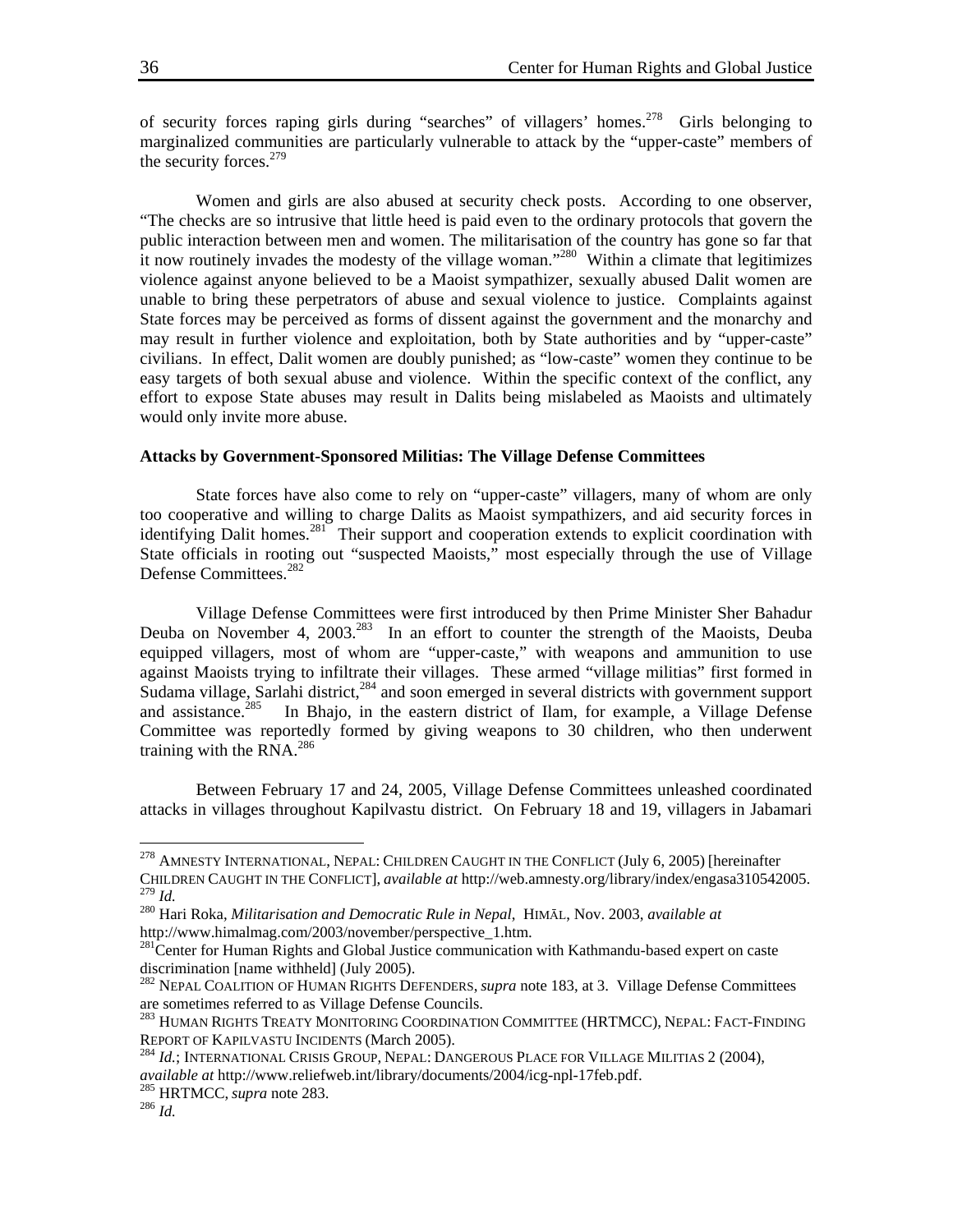village were beaten to death by armed anti-Maoist groups,<sup>287</sup> while on February 23 twenty homes of "Maoist sympathizers" were destroyed in Singokhor, Parshoia and Lalbani.<sup>288</sup> Ultimately, thirty-one people were killed – some of whom were burned alive – and 680 homes were burned down by the vigilante groups.<sup>289</sup> In retaliation, the Maoists returned to these villages and killed 11 individuals suspected of perpetrating the attacks. $290$ 

Inter-caste and inter-religious tensions underlie the use of vigilante violence. "Uppercaste" Hindu villagers armed by the government may be targeting religious minorities and Dalits without any real basis to suspect that they are aligned with the Maoists. The International Crisis Group has warned against this very danger, noting that, "[n]ot only will village militias intensify the civil war, but given the class and ethnic tensions in Nepalese society, weapons in undisciplined villagers' hands will be misused for personal reasons."<sup>291</sup> In Nawalparasi district, members of a village defense committee cut off a Dalit man's left arm, forced him to eat it, and then shot him.<sup>292</sup> The villages attacked in Kapilvastu contained mostly Dalit and Muslim residents, many of whom claimed that they were living there after fleeing from the Maoists.<sup>293</sup> According to a report in the *Nepali Times*, "The… attacks had sinister communal and ethnic overtones against hill settlers. Activists fear the vigilante violence could turn into a… caste war."<sup>294</sup>

Despite the violence that has been perpetrated by village defense committees, the State continues to support them, financially and otherwise. Following the Kapilvastu attacks, three senior government officials traveled to Ganeshpur in Kapilvastu to praise the actions of the village defense committees.<sup>295</sup> Government spokesperson and Minister for Information and Communications, Kamal Thapa, stated that the government would continue to provide weapons and training to the villagers. $^{29\bar{6}}$ 

 $\overline{a}$ 

http://www.crisisgroup.org/home/index.cfm?id=2520&l=1&m=1.

<sup>293</sup> Aarti Basnyat, *Hope in Kapilbastu*, NEPALI TIMES, June 24-30, 2005, *available at*

<sup>287</sup> NEPAL COALITION OF HUMAN RIGHTS DEFENDERS, *supra* note 183, at 3.

<sup>288</sup> *Id.* at 3.

<sup>289</sup> *Id.* at 3.

<sup>&</sup>lt;sup>290</sup> Press Release, AdvocacyNet, Death Squad Warning as Repression in Nepal Deepens (Apr. 25, 2005), *available at* http://www.advocacynet.org/pr\_view/pr\_40.html.

<sup>&</sup>lt;sup>291</sup> Press Release, International Crisis Group (ICG), Nepal: Dangerous Plans for Village Militias (Feb. 17, 2004) ((quoting Robert Templer, Director of Asia Program, ICG), *available at* 

<sup>&</sup>lt;sup>292</sup> Press Release, AdvocacyNet, Death Squad Warning as Repression in Nepal Deepens (Apr. 25, 2005), *available at* http://www.advocacynet.org/pr\_view/pr\_40.html.

http://www.nepalitimes.com/issue253/nation.htm. *See also* Naresh Newar, *"We Will Flush Them Out*," NEPALI TIMES, Mar. 25-31, 2005, *available at* http://www.nepalitimes.com/issue240/.

<sup>294</sup> Naresh Newar, *"We Will Flush Them Out,"* NEPALI TIMES, Mar. 25-31, 2005, *available at*  http://www.nepalitimes.com/issue240/headline.htm.

<sup>295</sup> Thomas Bell, a freelance reporter with London's *Daily Telegraph*, provided the following account after visiting the area in March 2005:

On 21 Feb, 3 government ministers arrived in Ganeshpur by helicopter and addressed the mob. They were Dan Bdr Shahi (Home, Law and Justice), Ram Narayan Singh (Labour and Transport) and Radha Krishna Mainali (Education and Sport). People present say that they congratulated and encouraged the crowd. Maj Ghale says they received the events of the previous days "in a positive way." He said the ministers agreed to consider a request by the mob to arm them with shotguns.

E-mail from Thomas Bell, Freelance Journalist, The Daily Telegraph (London), to various recipients (Mar. 12, 2005), *available at* http://insn.org/wp-content/BellKapilvastu.pdf.

<sup>296</sup> HRTMCC, *supra* note 283.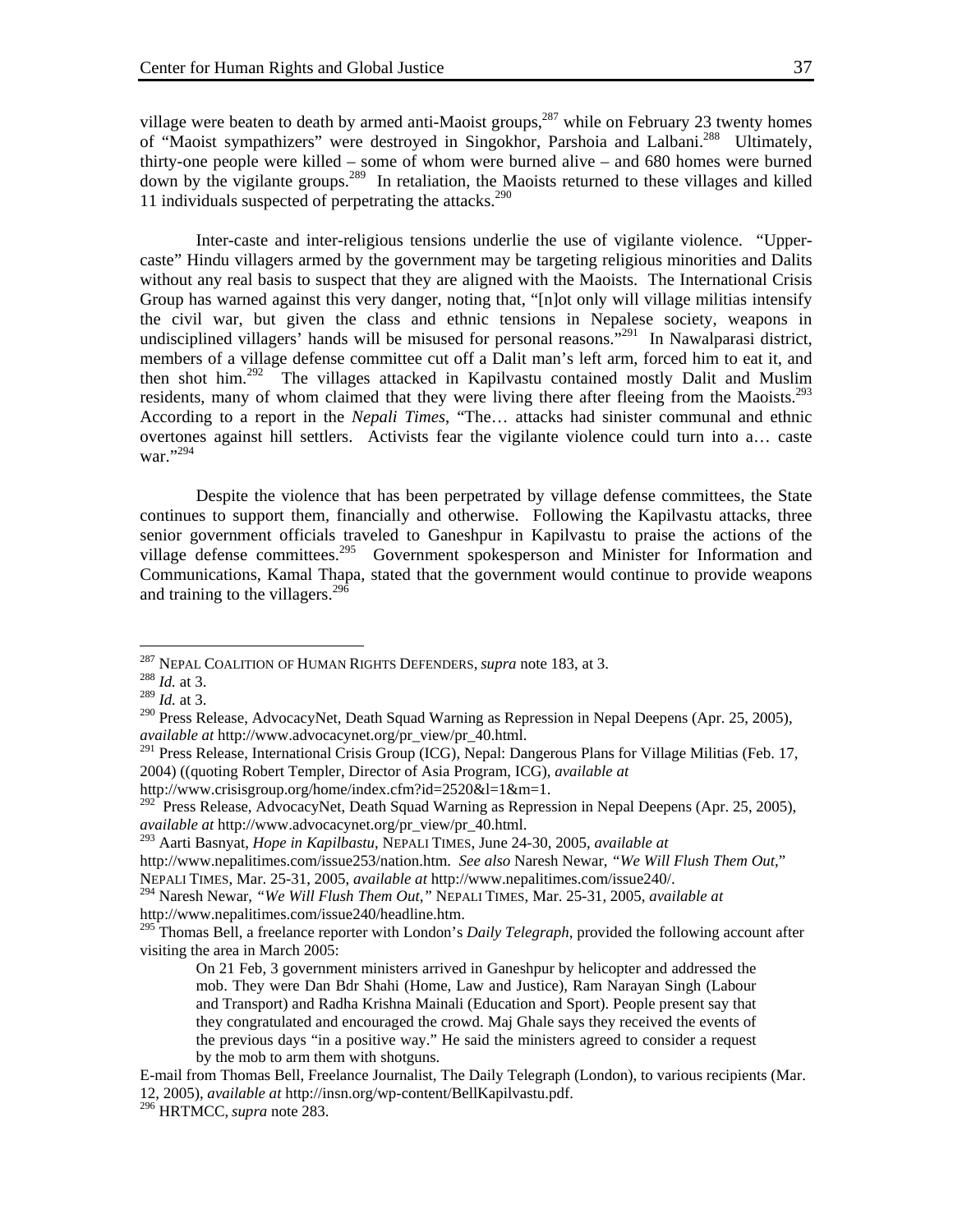#### **V. ABUSES AGAINST DALITS BY MAOIST FORCES**

## **The "People's Militia": Dalits on the Frontlines**

According to government estimates from 2003, the Maoist "People's Militia" was composed of approximately 5,500 combatants, 8,000 militia members, 4,500 cadres, and 33,000 followers.<sup>297</sup> As noted above, Maoists have recruited heavily among Dalits and women to fill the lower ranks of their army. Dalit men and women, who endure extreme marginalization under the caste system, may experience a feeling of unprecedented authority, control, and empowerment when armed with a weapon. Once drawn in, they are deployed on the frontlines of battle. While it is difficult to assess the number of Dalit deaths from the conflict, a disproportionate number of Dalits may be dying on the frontlines in clashes with security forces as very few assume positions of authority or decision-making in the insurgency.

Although the Maoists claim political empowerment of Dalits and women as a central tenet of their agenda, within the Maoist leadership, all three principals are men and none are Dalit.<sup>298</sup> In fact, the chief architects of the movement, Baburam Bhattarai and Pushpa Kamal Dahal (alias "Prachanda"), are both "upper-caste" Brahmin men, <sup>299</sup> while the leader of the military wing, Ram Bahadur Thapa (alias "Badal"), is of *Magar* origin. Maoists have borrowed the three-tier Chinese model of central leadership, incorporating a Central Committee, Politburo, and a Standing Committee.<sup>300</sup> The Central Committee, which ranges in size from eleven to fifty members, makes all high level and strategic decisions. According to a 2001 estimate, only two of the thirty-seven members of the Maoist Central Committee were believed to be Dalit.<sup>301</sup>

The absence of Dalit leaders has also fostered the belief that the Maoist leadership is adopting the same Brahmin-dominated leadership model used by mainstream political parties.<sup>302</sup> Coupled with reports that the practice of "untouchability" persists even within the ranks of the Maoist movement, some speculate that Dalits have begun to feel extremely alienated and underserved by the very movement that purports to liberate them.<sup>303</sup>

<sup>297</sup> South Asian Terrorism Portal, *Nepal Terrorist Groups - Communist Party of Nepal-Maoist*, *at*  http://www.satp.org/satporgtp/countries/nepal/terroristoutfits/index.html (last visited August 2, 2005).

<sup>&</sup>lt;sup>298</sup> PRADHAN & SHRESTHA, *supra* note 10, at 12 n.25 (stating that reports indicate the Maoists are dominated by Brahmins); SOWING THE WIND, *supra* note 110, at 32; Com. Parvati, *Women's Leadership and the Revolution in Nepal*, MONTHLY REVIEW, Feb. 2003 (critique by a female member of CPN addressing male dominance of the party), *available at* http://www.monthlyreview.org/0203parvati.htm; Celia Dugger, *As Maoist Revolt Grows, Nepal Fears for Its Democracy*, N.Y. TIMES, Apr. 24, 2002, at A3 (observing that the Maoists are led by two Brahmin men).

<sup>&</sup>lt;sup>299</sup> B. RAMAN, NEPAL MAOISTS, INDIA AND CHINA (South Asia Analysis Group Paper No. 446, Apr.18, 2002), *available at* http://www.saag.org/papers5/paper446.html; Celia Dugger, *As Maoist Revolt Grows, Nepal Fears for Its Democracy*, N.Y TIMES, Apr. 24, 2002, at 3 (documenting that the Maoists are led by two Brahmin men).

<sup>300</sup> Sudheer Sharma, *The Maoist Movement: An Evolutionary Perspective*, *in* HIMALAYAN PEOPLE'S WAR, *supra* note 96, at 39.

<sup>301</sup> SOWING THE WIND, *supra* note 110, at 32.

<sup>&</sup>lt;sup>302</sup> It should be noted that Maoists estimate at least ten percent of their people's government is comprised of Dalits – significantly more inclusive than Nepal's present government structure which has no Dalit representation in its judiciary or ministry. Additionally, Maoist inclusion of Dalits in its Central Committee spurred both the CPN-UML party and the Rasthriya Prajathantra Party (RPP) to include Dalits in their own central committees. Aniket Alam, *A Dalit Backlash*, FRONTLINE, Feb. 12-25, 2005, *available at* http://www.flonnet.com/fl2204/stories/20050225006213400.htm.

<sup>303</sup> SOWING THE WIND, *supra* note 110, at 32.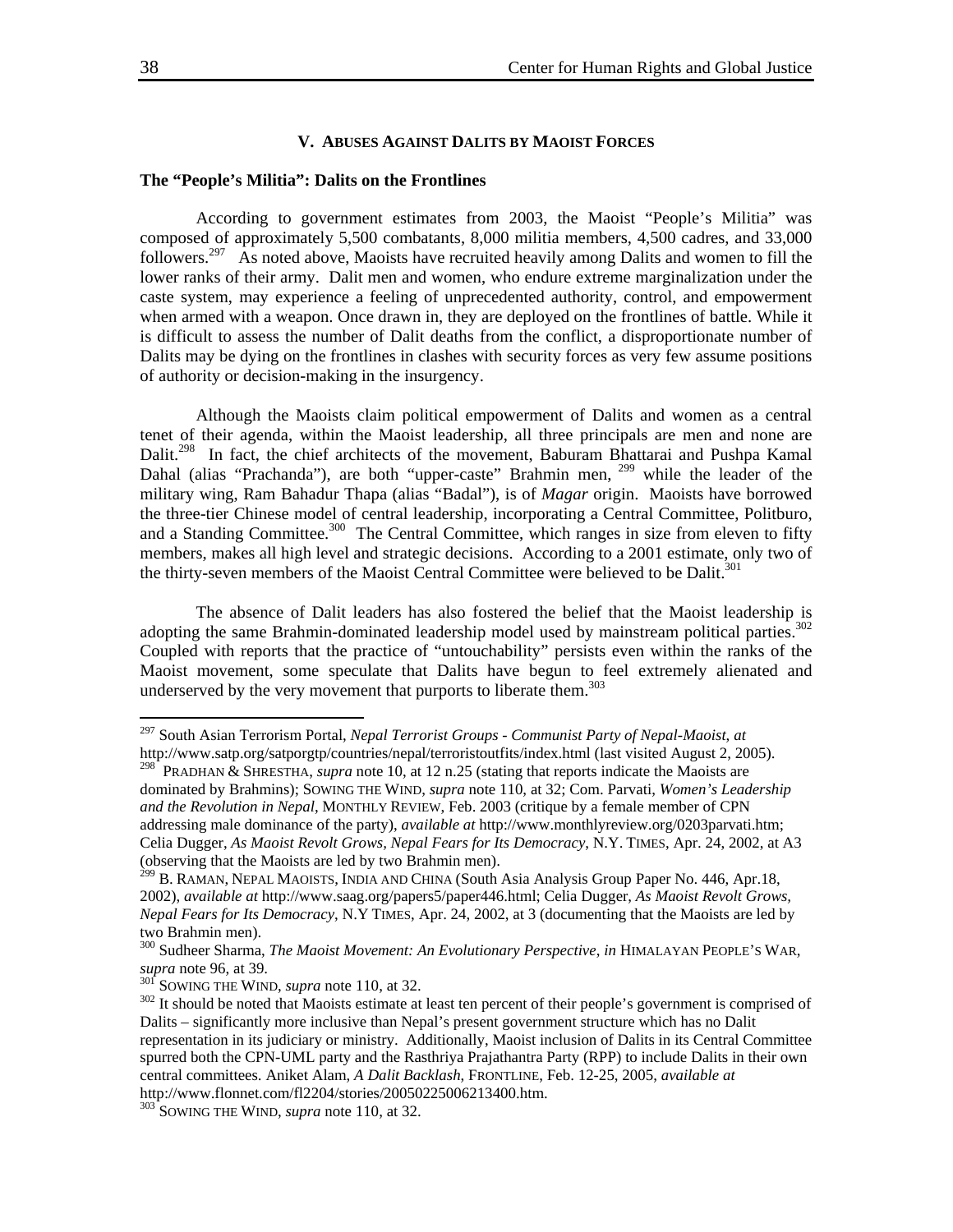When juxtaposed against the Maoists' expressed political rhetoric of Dalit empowerment, the lack of real Dalit representation in the movement is striking. In effect, Dalits are serving as dispensable persons who can literally take the bullets for the Maoist insurgency. Nowhere is this imbalance more starkly reflected than in Dalit women's participation in the movement. The 2003 National Women's Commission's report indicates that women account for 33 to 50 percent of the Maoist militia in various districts and constitute 50 percent of the cadres at the lower level.<sup>304</sup>

#### **Economic Effects of the Insurgency on Dalit Communities**

The Maoist insurgency has crippled Dalit communities into a state of constant fear and economic deterioration. Already living on the brink of starvation and destitution, Dalit community members have been further pushed into grinding poverty.<sup>305</sup> Although dismantling caste discrimination was cited by the Maoist leadership as one of the central causes for their insurgency, Dalits often face discrimination and egregious abuses at the hands of Maoists themselves.<sup>306</sup> Under cover of resisting "untouchability," Maoist soldiers make heavy use of Dalits' private homes for their overnight stays. These stays can be particularly burdensome in certain parts of the country. In the remote west, food and water are simply not readily available and housing ten or twelve soldiers for even a single night often requires Dalit families to starve for days in order to compensate for lost rations. Whereas "upper-caste" villagers can avail of traditional age, caste, and seniority customs to limit exploitation by Maoists, Dalits cannot leverage similar concepts to taper abuses by Maoist soldiers who demand too much of their limited resources.<sup>307</sup> Dalits, who average a per capita income of only US\$39 a year, are also not exempt from paying the Maoist-imposed "people's tax."<sup>308</sup> Not only do overnight stays deplete food and water supplies, they can also result in a fierce backlash by security forces. "Uppercaste" villagers will regularly report that Maoists stayed in a Dalit home, prompting security forces to target those families with violent attacks and intimidation tactics.<sup>309</sup>

#### **Sexual Exploitation of Dalit Women**

 $\overline{a}$ 

Where Maoists impose themselves on homes for nightly food and shelter, there have been reports of resident women being raped. The risk to women only increases if the family fails to

<sup>304</sup> Kamala Sarup, *Conflict and Nepali Women* (2003), *at* 

http://www.peacewomen.org/resources/Peace\_Negotiations/WomenPeaceAgrNepal.html.

<sup>305</sup> CHILDREN CAUGHT IN THE CONFLICT, *supra* note 278. Increased poverty, food shortages, and health crises at least partially attributable to the conflict have had a dramatic effect on villagers. The war has badly damaged infrastructure, disrupting trade and impeding the provision of relief. Amnesty International reports that both the Maoists and the security forces have intentionally "restricted supplies of food and other essential goods to certain areas as part of their military strategies." *Id.* According to a Nepalese NGO report, as a result of the conflict, even more Dalit women and girls have been forced into sex work to make ends meet for themselves and their families. DURGA SOB, DALIT WOMEN, *supra* note 63, at 3.

<sup>306</sup> Anita Pariyar, *National Dalit Commission Dismissed*, MANAV ASTITWA, Mar. 11, 2004, *available at* http://www.ahrchk.net/ma/mainfile.php/0206/79/.

<sup>&</sup>lt;sup>307</sup> Center for Human Rights and Global Justice communication with Kathmandu-based expert on caste discrimination [name withheld] (August 2005).

<sup>308</sup> *See supra* note 123 and accompanying text.

<sup>&</sup>lt;sup>309</sup> Center for Human Rights and Global Justice communication with Kathmandu-based expert on caste discrimination [name withheld] (July 2005). *See also* notes 281-296 and accompanying text.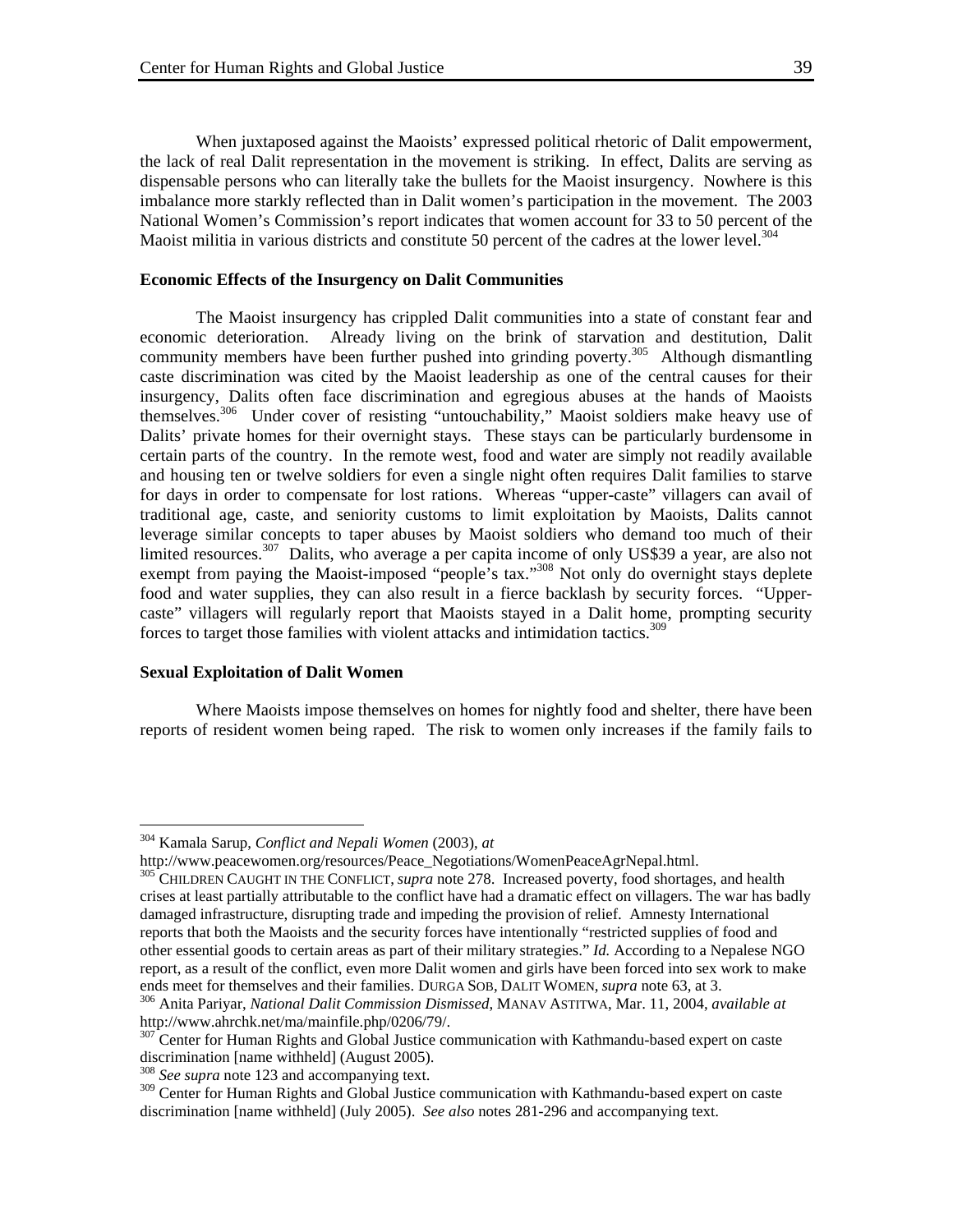cooperate with the insurgents.<sup>310</sup> Underage girls abducted into the Maoist movement also report being sexually abused while in captivity.<sup>311</sup> Since the collapse of the 2003 ceasefire Maoists have increased their efforts to recruit young women and girls.<sup>312</sup> Limited, though credible, anecdotal reports suggest that at least some of these women and girls have been physically and sexually attacked by their "comrades."<sup>313</sup> One 19-year old member of the Maoists' all Nepal Women's Organization described her experiences as follows:

Not only high-ranking leaders or activists, but sometime we have to fulfill the sexual desire of our own level's activists and the militia. This is against the party rule and moral duty, but this is the fact of many women like me in this party. Sometimes this happens by chance…but, sometimes the party policy forces us. Most of the women like us are the temporary wives of male militia. Sometimes…the militia forces us to have sex with them. Sometimes we are forced to satisfy about a dozen per night. When I had gone to another region for party work, I had to have sex with seven militia [men] and this was the worst day of my life.<sup>314</sup>

Already disposed to being victimized by sexual violence, Dalit women are even more vulnerable to Maoist abuse.  $315$ 

## **Dismantling Education: Schools in the Crossfire**

As their movement has grown, Maoists have heavily targeted students and teachers using intimidation tactics, including the forcible closure of schools.<sup>316</sup> Gunfire is routinely exchanged on school premises.<sup>317</sup> Teachers are often forced to contribute one quarter of their salary to the Maoists and may be harassed under suspicion that they are undercover informants to the police and army.<sup>318</sup> Private schools in particular have come under attack. Maoists allege that these schools only educate privileged children and thereby contribute to social and economic inequality.<sup>319</sup> The Maoists have also regularly demanded that Sanskrit not be taught in schools<sup>320</sup>

 $^{310}$  WATCHLIST ON CHILDREN IN ARMED CONFLICT, CAUGHT IN THE MIDDLE: MOUNTING VIOLATIONS AGAINST CHILDREN IN NEPAL'S ARMED CONFLICT 28 (2005) [hereinafter CAUGHT IN THE MIDDLE], *available at* http://www.watchlist.org/reports/nepal.report.20050120.pdf.

<sup>311</sup> HUMAN RIGHTS WATCH, CHILD SOLDIER USE 2003: A BRIEFING FOR THE 4TH U.N. SECURITY COUNCIL OPEN DEBATE ON CHILDREN AND ARMED CONFLICT 30 (2004) [hereinafter CHILD SOLDIER USE], *available at* http://hrw.org/reports/2004/childsoldiers0104/childsoldiers.pdf.

<sup>312</sup> CAUGHT IN THE MIDDLE, *supra* note 310, at 38.

<sup>313</sup> *Id.* at 38.

<sup>314</sup> *Id.* at 38-39.

<sup>&</sup>lt;sup>315</sup> Center for Human Rights and Global Justice communication with Kathmandu-based expert on caste discrimination [name withheld] (July 2005).

<sup>&</sup>lt;sup>316</sup> In August 2004, for example, Maoists' threats of violence lead authorities in Argakhanchi to close the district's 17 private schools. Maoists reportedly contended that the schools helped perpetuate inequality by only educating the rich. Charles Haviland, *Harsh Lessons of Nepal's Insurgency*, BBC NEWS, Nov. 15, 2004, *available at* http://news.bbc.co.uk/1/hi/world/south\_asia/3992539.stm.

<sup>317</sup> Rajaram Gautam, *Education at the Mercy of Political Violence*, MS-NEPAL NEWSLETTER, Issue 3, 2003 ("Things have now reached the point where schools in the countryside are commonplaces for clashes between rebels and the army"), *available at* 

http://www.msnepal.org/reports\_pubs/ekchhin/2003\_issue3/11.htm. *See also*, Press Release, Watchlist on Children in Armed Conflict, Nepal's Children Devastated by Nepal's Raging Conflict (Jan. 26, 2005), *available at* http://www.essex.ac.uk/armedcon/story\_id/000248.html.

<sup>318</sup> Gautam, *supra* note 317; CAUGHT IN THE MIDDLE, *supra* note 310, at 25-26.

<sup>319</sup> CHILDREN CAUGHT IN THE CONFLICT, *supra* note 278.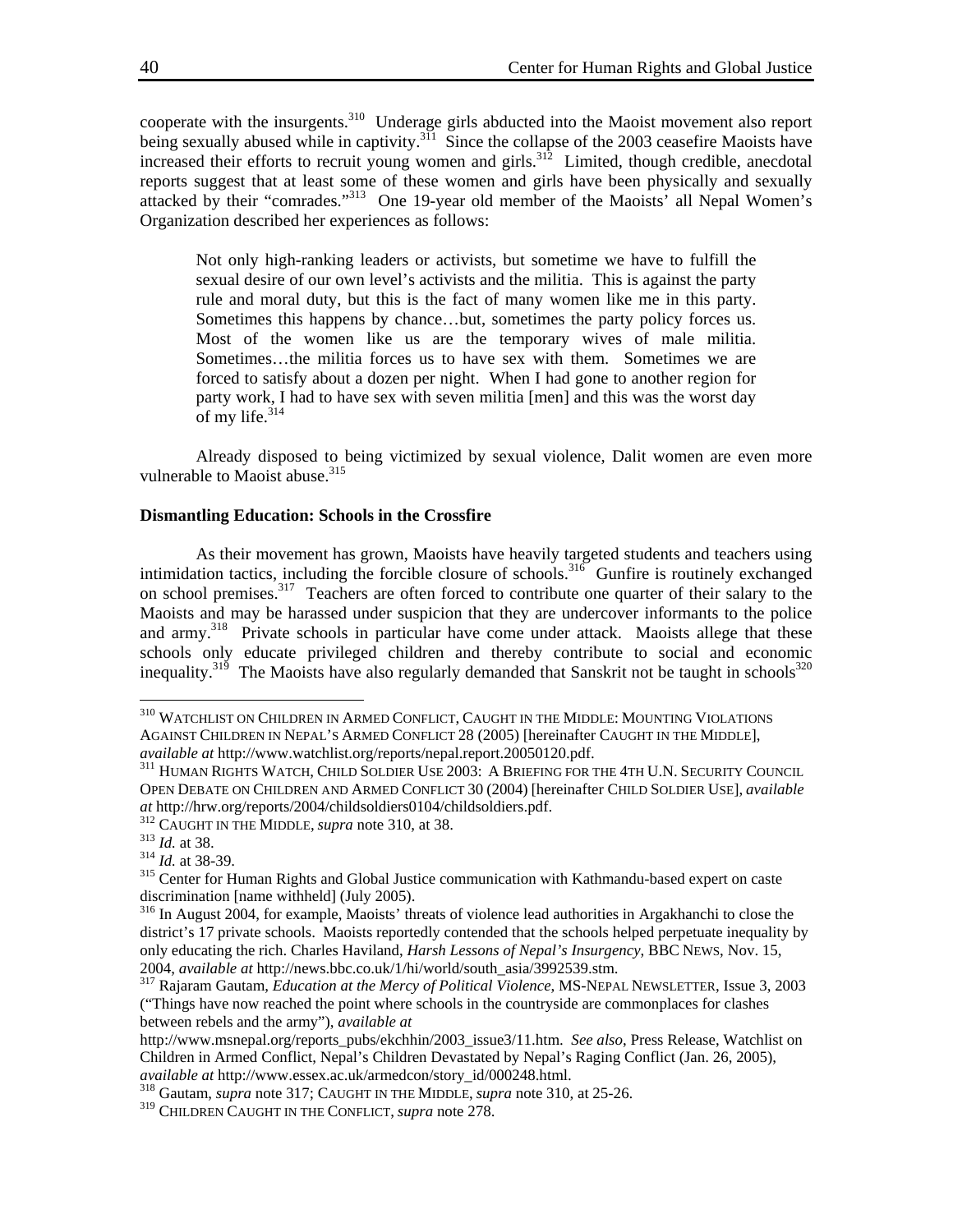and have prohibited the singing of the national anthem, as it praises the King. $321$  Principals and teachers who defy the ban may be subject to severe penalties, including death. $322$ 

Simply acquiescing to Maoist demands does not ensure the teachers' safety. Teachers and administrators who obey Maoist mandates are in turn subject to harassment and interrogation by security forces and by the Department of Education. Security forces reportedly target and attack teachers they perceive to be "enemies."<sup>323</sup> The military and the police regularly bring teachers into district government security offices for interrogation, disrupting the school environment,<sup>324</sup> and will often target Dalit teachers, who are particularly vulnerable to false accusations made by their non-Dalit peers.<sup>325</sup> Students also fall victim to abuses by both sides: reports of children being killed on their way to school by both Maoists and security forces have become common place, $326$  as have reports of students being abducted en masse by Maoists. $327$ Reports suggest that tens of thousands of children have been abducted and subjected to some form of "political education" since the start of the Maoists' campaign.<sup>328</sup>

Maoists have also taken a more direct approach to shutting down schools through the imposition of *bandhs* or strikes.<sup>329</sup> Under threat of violence, the imposition of a *bandh* requires all area schools and educational institutes to close their doors to students and teachers. *Bandhs* are often imposed just before schools hold their district level exams and the School Leaving Certificate (SLC) exam – the latter being compulsory for students hoping to advance to higher education.<sup>330</sup> Teachers and students often remain fearful of returning to schools even after a *bandh* has been lifted, leaving schools effectively closed down for months at a time.<sup>331</sup> A report issued by a Danish NGO states that in 2003 alone Maoists torched and destroyed at least fortyone educational establishments including teacher training and educational resource centers.<sup>332</sup> The cumulative effect of these intimidation tactics and mistreatment is that teachers abandon their school posts and students cease going to school.<sup>333</sup> Families have also taken their children out of school or married off their daughters at very young ages in an effort to prevent Maoist abduction and recruitment.<sup>334</sup>

<sup>&</sup>lt;sup>320</sup> Maoist opposition to the teaching of Sanskrit, an ancient South Asian language, "is based on the grounds that it assists in perpetuating the predominance of the Brahmin community and disadvantages children from ethnic minorities." A SPIRALING HUMAN RIGHTS CRISIS, *supra* note 169, at 6.

 $321$  A popular nationalistic poem written by Madav Ghimire has been used as the new people's national anthem. RAMAN, *supra* note 115.

<sup>322</sup> CAUGHT IN THE MIDDLE, *supra* note 310, at 25.

<sup>323</sup> CHILDREN CAUGHT IN THE CONFLICT, *supra* note 278.

<sup>324</sup> CAUGHT IN THE MIDDLE, *supra* note 310, at 25.

<sup>&</sup>lt;sup>325</sup> Center for Human Rights and Global Justice communication with Kathmandu-based expert on caste discrimination [name withheld] (July 2005).

<sup>326</sup> Gautam, *supra* note 317.

<sup>&</sup>lt;sup>327</sup> Press Release, Watchlist on Children in Armed Conflict, Nepal's Children Devastated by Nepal's Raging Conflict (Jan. 26, 2005), *available at* http://www.essex.ac.uk/armedcon/story\_id/000248.html. <sup>328</sup> CHILDREN CAUGHT IN THE CONFLICT, *supra* note 278.

<sup>329</sup> Gautam, *supra* note 317.

<sup>330</sup> *Id.* 

 $331$  *Id.* 

 $332$   $\frac{1}{1}$ .

 $333$  *Id.* 

<sup>334</sup> CHILDREN CAUGHT IN THE CONFLICT, *supra* note 278.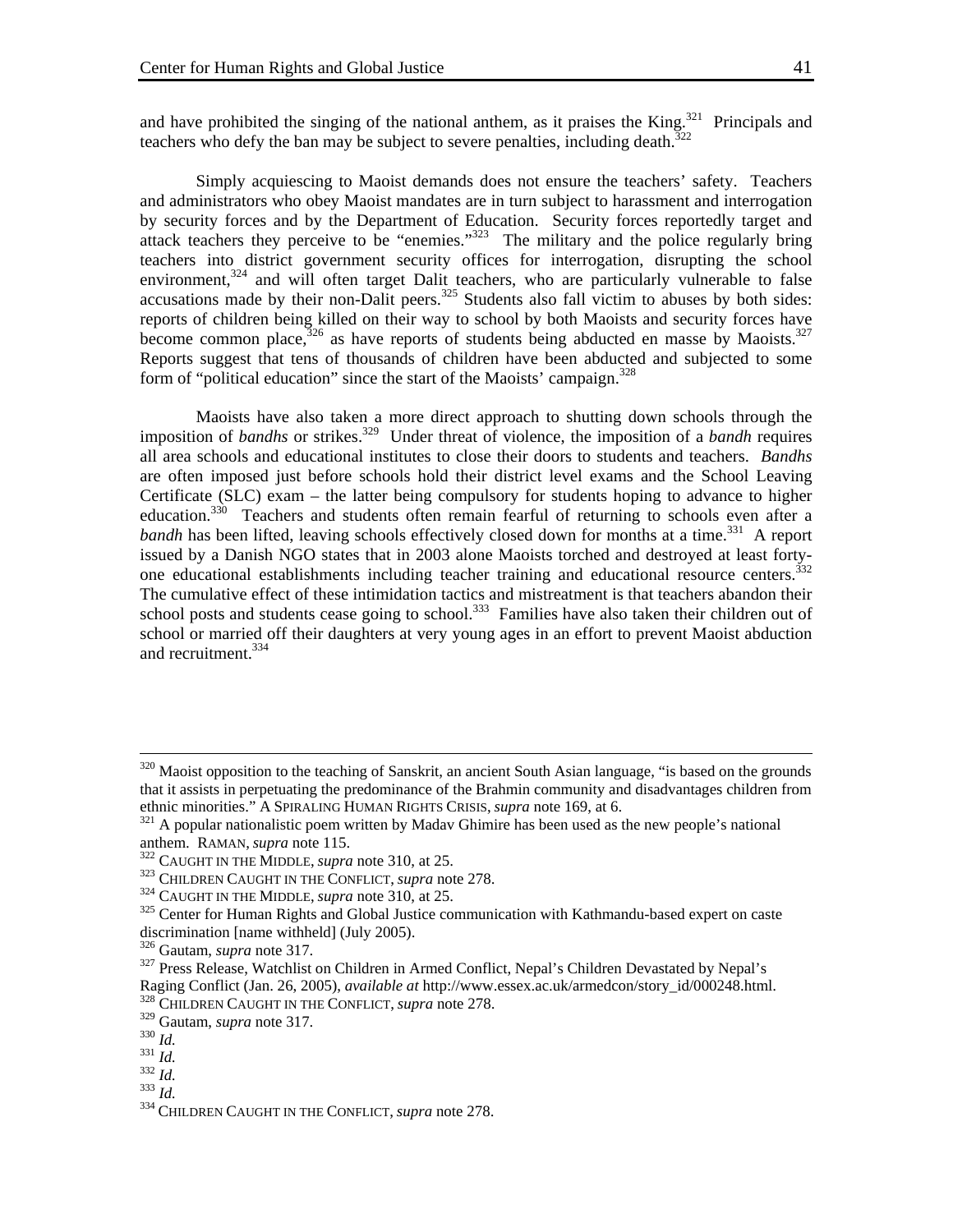#### **Maoist Recruitment of Child Soldiers**

The dismantling of the educational system by the Maoists has fed large numbers of children into the People's Militia. $335$  As schools are systematically closed and children's education regularly disrupted, Maoists have more easily recruited children into the insurgency.<sup>336</sup> The imposition of *bandhs* has made it impossible for children to take the School Leaving Certificate (SLC) exam, setting them back from advancing their education and ultimately their professional opportunities.<sup>337</sup> Lagging far behind in all indexes for education and literacy, Dalit children are even more prone to joining the Maoist movement. The mere promise of food is sometimes enough to attract a young Dalit child to join the Maoist army.<sup>338</sup>

In addition to using conventional recruiting methods, the Maoists have also abducted and indoctrinated children in order to get them to join their movement.<sup>339</sup> One method of indoctrination combines lectures on history and current political events with cultural programs, such as Maoist-themed songs and dances. $340$  This method, particularly when directed at marginalized Dalit children, has proven effective at least in part because it addresses real social problems. Recent reports indicate that Maoist education often includes a special emphasis on societal discrimination and oppression of the lower castes, as well as the Maoists' alleged role in liberating them.<sup>341</sup> A Dalit child who had been abducted and educated by the Maoists stated, "I never tried to run away from the Maoists. I learned we are all Dalits and everyone is discriminating against us, so I felt that to be a Maoist was good."<sup>342</sup>

In certain circumstances the Maoists also use more visceral emotional approaches. Victimized children, and particularly children whose Maoist parents have been killed by the security forces, are often subjected to specific forms of indoctrination targeted at stoking the children's desire for revenge. A number of reports indicate that child recruits often cite retribution as their primary reason for joining the movement.<sup>343</sup> The All Nepal National Independent Students' Union-Revolutionary (ANNISU-R), a group that is intimately allied with,

<sup>335</sup> Gautam, *supra* note 317.

<sup>336</sup> *See* Sarahana, *Children in Conflict*, SAMUDAYA.ORG, Mar. 2005 (discussing the film *Schools in the Crossfire*, written by Deepak Thapa, forthcoming in 2005, focusing on the effect that the civil war has had on poor rural children, their schools, and their teachers, and the role that each has played in the civil war), *at* http://samudaya.org/articles/archives/2005/03/children\_in\_con.php.

<sup>337</sup> *Students, Parents Demand Withdrawal of Nepal Bandh*, THE RISING NEPAL, Mar. 30, 2002, *available at* http://www.nepalnews.com.np/contents/englishdaily/trn/2002/mar/mar30/index1.htm. *See also* note 68 and accompanying text.

<sup>338</sup> Charles Haviland, *Meeting Nepal's Maoists*, BBC NEWS, Apr. 12, 2005, *available at* http://news.bbc.co.uk/2/hi/south\_asia/4434197.stm. Rights groups have reported that Maoists often prey upon vulnerable, poor children by effectively bribing or blackmailing them into the movement with promises of food and protection. CAUGHT IN THE MIDDLE, *supra* note 310, at 39.

<sup>&</sup>lt;sup>339</sup> Louise Arbour, United Nations High Commissioner for Human Rights, Address at the Launch of the Watchlist Report on Children in Armed Conflict in Nepal (Jan. 26, 2005) (stating that Maoists have abducted, indoctrinated and recruited thousands of children into the movement) (transcript available at http://www.unhchr.ch/huricane/huricane.nsf/0/5AAB526E1F25CEAEC1256FA50054D8CF?opendocumen t).

<sup>340</sup> BETWEEN A ROCK AND A HARD PLACE, *supra* note 100, at 42.

<sup>341</sup> John Lancaster, *Concern Grows Over Nepal's Child Fighters; "Untouchables" Used by Rebels in Brutal War*, WASH. POST, June 14, 2005, at A18.

<sup>342</sup> *Id.* at A18.

<sup>343</sup> CAUGHT IN THE MIDDLE, *supra* note 310, at 39.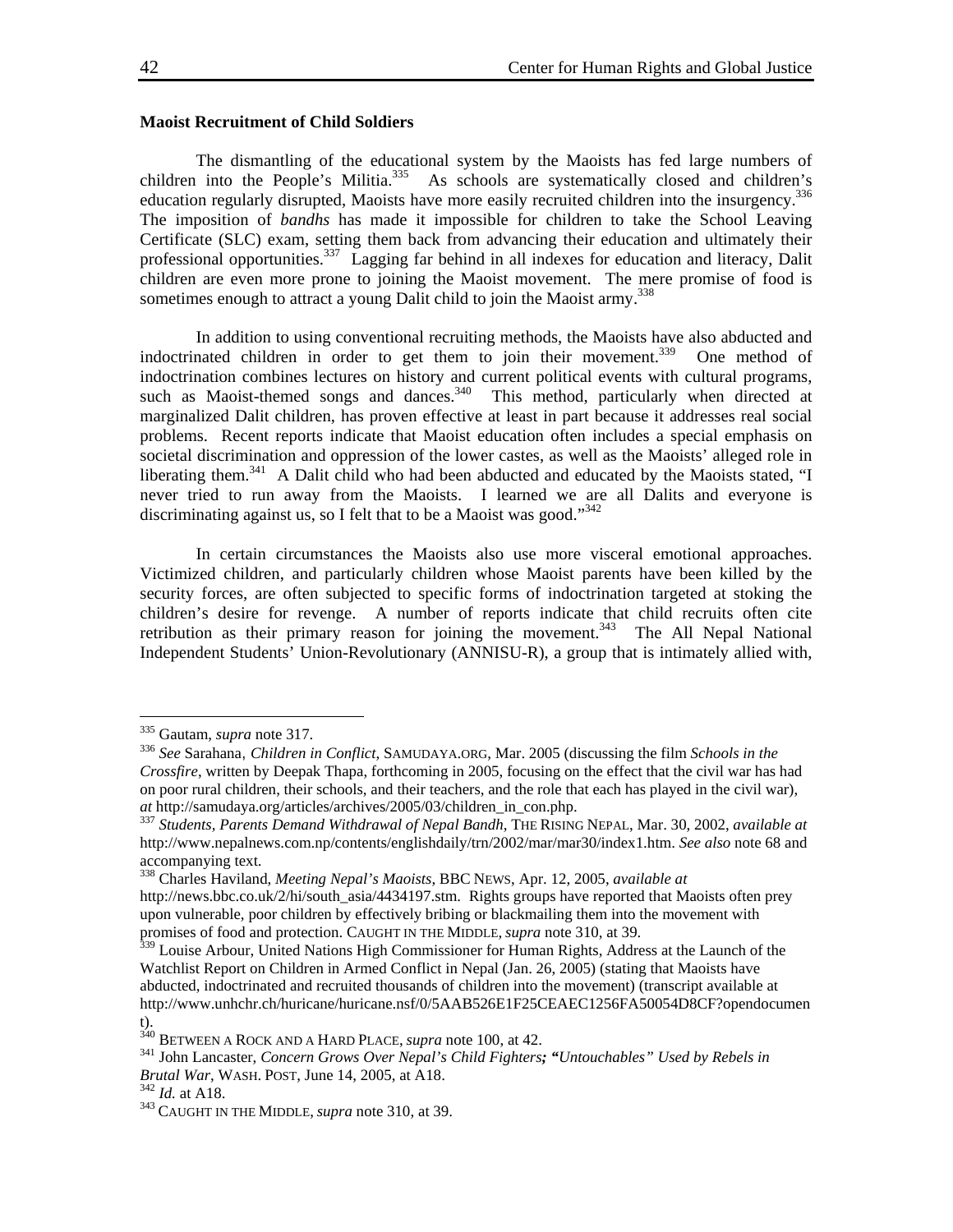if not controlled by, the Maoists, uses a more overtly coercive approach in its recruitment, using intimidation tactics to force students into joining their ranks and silencing their opponents.<sup>344</sup>

 On the basis of these recruitment tactics, the Maoists have enlisted several hundred children into their ranks,  $345$  most of whom range from age 15 to 18 years old  $346$ —although a small number of children under 15 and as young as ten years have also been recruited.<sup>347</sup> Once children are brought into the movement, they are either deployed in frontline combat cohorts, tasked with carrying arms and supplies, or become part of the non-combat support staff as cooks and porters.<sup>348</sup> Children have also been used as spies and informers. Although the majority of child soldiers do not engage in direct combat, many children receive military training.<sup>349</sup> Inevitably, some children go on to fight as guerillas or serve in combat roles.<sup>350</sup> NGOs report that Maoists have used children as young as ten as armed sentries.<sup>351</sup> Some sources even indicate that children have been used as human shields.<sup>352</sup>

A statement published on the Maoists' official website in August of 2003 approvingly observed: "the increasing participation of women in the People's War has had another bonanza . . . [namely] the drawing of children into the process of war and their politicization."<sup>353</sup> On February 23, 2004, a leading member of the ANNISU-R claimed that the Maoists were committed to raising a 50,000-strong child militia in order counteract a developing shortage of soldiers due to civilians' increasing reluctance to be drawn into the conflict.<sup>354</sup>

#### **VI. INTERNATIONAL HUMAN RIGHTS OBLIGATIONS**

In the face of a spiraling human rights crisis in Nepal, international human rights NGOs have issued numerous recommendations addressed to the government of Nepal, the CPN-Maoist leadership, and the international community to observe and uphold international human rights and humanitarian law.<sup>355</sup> These recommendations must be heeded by all parties to the conflict. In addition, it is imperative that the Nepalese government fulfill its obligations to end caste-based discrimination. The CPN-Maoist must also undertake to respect applicable international standards regarding protection of Dalit human rights. Meaningful and lasting reform cannot be sustained in

<sup>344</sup> CHILD SOLDIER USE, *supra* note 311, at 30.

<sup>345</sup> A SPIRALING HUMAN RIGHTS CRISIS, *supra* note 169, at 41.

<sup>346</sup> CHILD SOLDIER USE, *supra* note 311, at 30.

<sup>347</sup> *See* CAUGHT IN THE MIDDLE, *supra* note 310, at 40.

<sup>348</sup> BETWEEN A ROCK AND A HARD PLACE, *supra* note 100, at 60.

<sup>349</sup> CAUGHT IN THE MIDDLE, *supra* note 310, at 37-40; CHILDREN CAUGHT IN THE CONFLICT, *supra* note 278 (reporting that, in areas they control, Maoists impose a "people's education" curriculum on local schools that includes "military-style" training).

<sup>350</sup> CAUGHT IN THE MIDDLE, *supra* note 310, at 37.

<sup>351</sup> *Id.* at 40.

<sup>352</sup> *Id.* at 37.

<sup>353</sup> *Reprinted in* BETWEEN A ROCK AND A HARD PLACE, *supra* note 100, at 60-61.

<sup>354</sup> *Id.* at 61.

<sup>355</sup> *See, e.g.*, CLEAR CULPABILITY, *supra* note 150 (containing recommendations to the government of Nepal regarding ceasing, investigating and establishing accountability for "disappearances," as well as to the United Nations, the United States, the United Kingdom and other countries providing military aid to Nepal). *See also* BETWEEN A ROCK AND A HARD PLACE, *supra* note 100 (containing recommendations regarding the need to respect human rights and humanitarian laws, addressed to the government of Nepal, the CPN-Maoist leadership, the King, states providing military aid to Nepal, and to the international community). *See also* AMNESTY MISSION FEB. 2005, *supra* note 199 (for recommendations regarding respect for human rights addressed to the government of Nepal, the CPN-Maoist and the international community).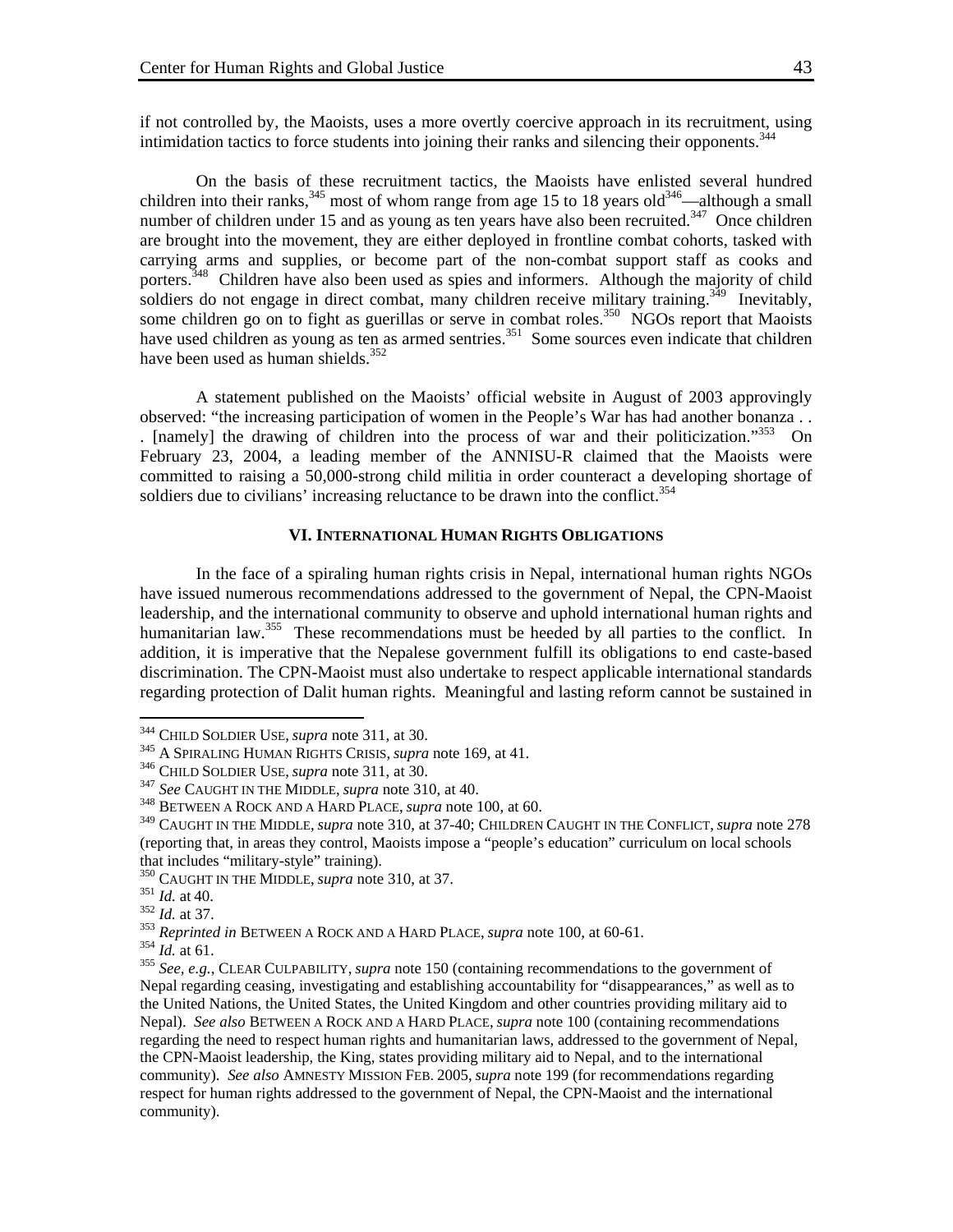the absence of the rule of law and real democratic governance. The Nepalese government must also move quickly to restore all fundamental rights formally suspended under the state of emergency.

#### **Nepal's Obligations to End Caste-Based Discrimination**

The caste-based abuses documented in this report are in violation of a number of international human rights treaties to which Nepal is a party. Nepal acceded to the International Covenant on Civil and Political Rights (ICCPR) and to the International Covenant on Economic, Social and Cultural Rights (ICESCR) in  $1991<sup>356</sup>$  As a result, Nepal is bound by ICCPR's provisions guaranteeing civil and political rights for all individuals "within its territory and subject to its jurisdiction . . . , without distinction of any kind, such as race, colour, sex, language, religion, political or other opinion, national or social origin, property, birth or other status."<sup>357</sup> Nepal is also bound by the ICESCR's provision guaranteeing economic, social and cultural rights "without discrimination of any kind."<sup>358</sup> As a signatory to the International Convention on the Elimination of all Forms of Racial Discrimination (ICERD),<sup>359</sup> Nepal is additionally obligated to eliminate caste- and other descent-based discrimination. As a signatory to the Convention on the Elimination of All Forms of Discrimination Against Women (CEDAW), Nepal is obligated to pursue a "policy of eliminating discrimination against women."<sup>360</sup>

Since 1987 the U.N. Committee on the Elimination of Racial Discrimination (CERD) has continuously expressed concern over caste-based discrimination in Nepal and has pressed the government for information on measures taken to eliminate *de jure* and *de facto* caste discrimination in the State.<sup>361</sup> In its most recent concluding observations, CERD expressed its concern over "de facto caste-based discrimination and the culture of impunity that apparently permeates the higher strata of a hierarchical social system,"<sup>362</sup> and recommended that Nepal eliminate all forms of segregation and social exclusion based on caste.<sup>363</sup> In its consideration of

 $^{356}$  Office of the U.N. High Comm. for Hum. Rts., Status of ratification of the Principal INTERNATIONAL HUMAN RIGHTS TREATIES 8 (as of June 3, 2005), *available at*

http://www.ohchr.org/english/bodies/docs/RatificationStatus.pdf

<sup>357</sup> International Covenant on Civil and Political Rights, *opened for signature* Dec. 19, 1966, art. 2, 999 U.N.T.S. 171 (acceded to by Nepal Aug. 14, 1991).

<sup>358</sup> International Covenant on Economic, Social and Cultural Rights, *opened for signature* Dec. 16, 1966, art. 2, 993 U.N.T.S. 3 (acceded to by Nepal Aug. 14, 1991).

<sup>359</sup> International Convention on the Elimination of All Forms of Racial Discrimination, *opened for signature* Dec. 21, 1965, 660 U.N.T.S. 195 (acceded to by Nepal Mar. 1, 1971).

<sup>360</sup> International Convention on the Elimination of All Forms of Discrimination Against Women, *opened for signature* Dec. 18, 1979, 1249 U.N.T.S. 13 (ratified by Nepal Apr. 22, 1991). Nepal is also party to the Convention against Torture and Other Cruel, Inhuman or Degrading Treatment or Punishment. United Nations Convention Against Torture and Other Cruel, Inhuman or Degrading Treatment or Punishment, *opened for signature* Dec. 10, 1984, 1465 U.N.T.S. 85 (acceded to by Nepal May 14, 1991).

<sup>361</sup> *See, e.g., Review of Nepal's Periodic Report*, *Report of the Committee on the Elimination of Racial Discrimination*, U.N. GAOR, 42d Sess., Supp. No. 18 ¶ 519, U.N. Doc. A/42/18 (1987); *Concluding Observations of the Committee on the Elimination of Racial Discrimination: Nepal*, 53d Sess. ¶¶ 10, 13, 14, U.N. Doc. CERD/C/304/Add.61 (1999); *Concluding Observations of the Committee on the Elimination of Racial Discrimination: Nepal*, 57th Sess. ¶¶ 6, 11, U.N. Doc. CERD/C/304/Add.108 (2001); *Concluding* 

*Observations of the Committee on the Elimination of Racial Discrimination: Nepal*, 64th Sess. ¶¶ 12, 16, U.N. Doc. CERD/C/64/CO/5 (2004).

<sup>362</sup> *Concluding Observations of the Committee on the Elimination of Racial Discrimination: Nepal*, 64th Sess. ¶ 12, 299, U.N. Doc. CERD/C/64/CO/5 (2004).

<sup>363</sup> *Concluding Observations of the Committee on the Elimination of Racial Discrimination: Nepal*, 64th Sess. ¶ 12, 299, U.N. Doc. CERD/C/64/CO/5 (2004).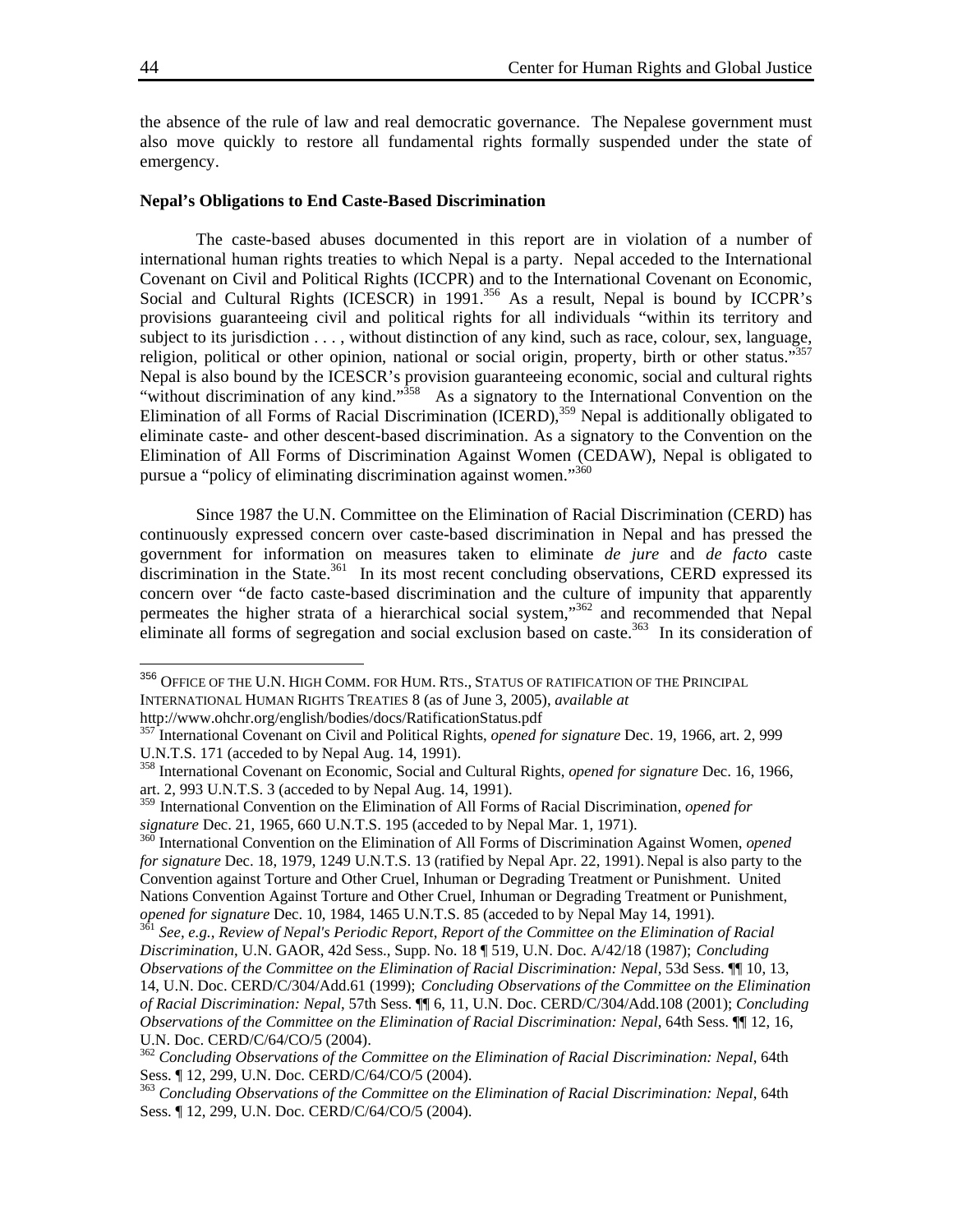$\overline{a}$ 

Nepal's initial report, the Committee on the Elimination of All Forms of Discrimination Against Women (CEDAW) condemned discrimination based on caste status as a traditional practice harmful to women and girls.<sup>364</sup> CEDAW urged the government to work together with civil society to implement policies and programs to eliminate discriminatory cultural attitudes directed towards women and girls.<sup>365</sup> Despite pressure to act from both CERD and CEDAW, Nepal has yet to demonstrate a substantive commitment to uplifting and bettering the lives of Dalits throughout the country.

Though Nepal has made caste discrimination unconstitutional<sup>366</sup> and punishable by various laws,  $367$  these laws are rarely enforced. The adoption of the 1997 Compensation for Torture Act, the adoption of Decision of 17 July 2000 on the emancipation of bonded laborers, and the adoption of the Ninth Plan, which *inter alia* seeks to eradicate racial discrimination against disadvantaged groups,<sup>368</sup> are all positive steps towards eliminating *de jure* discrimination. Still, and as detailed throughout this report, *de facto* discrimination remains the order of the day.

In its 2003 report to CERD, Nepal referred to existing legal measures to combat discrimination, including the enactment of the 1998 Legal Aid Act, which, according to the government, seeks to "enforce the principle of State obligation to improve access to justice to the economically underprivileged and other disadvantaged groups like Dalit, women and other ethnic groups;" and the enactment of the Local Self-Governance Act of 1999, which seeks to enhance the representation of ethnic communities, indigenous groups, and "downtrodden people" in local government institutions.<sup>369</sup> In addition, the government claimed that it is "committed to implementing special socio-economic measures to achieve the objective of social equality and development enshrined in the various legal measures and instruments with the means and resources at its disposal."<sup>370</sup> Specifically, the government pointed to the establishment of a National Committee for the Upliftment of the Depressed, Oppressed and Dalit Community.<sup>371</sup> In

<sup>364</sup> *See Concluding Observations of the Committee on the Elimination of All Forms of Discrimination Against Women: Nepal*, 21st Sess., Rev. 1 ¶ 153, U.N. Doc. A/54/38 (1999).

<sup>365</sup> *See Concluding Observations of the Committee on the Elimination of All Forms of Discrimination Against Women: Nepal*, 21st Sess., Rev. 1 ¶ 154, U.N. Doc. A/54/38 (1999).

 $366$  Nepal's Constitution, adopted in 1990, guarantees basic human rights to every citizen. Article 11(4) provides that "No person shall, on the basis of caste, be discriminated against as untouchable, be denied access to any public place, or be deprived of the use of public utilities. Any contravention of this provision shall be punishable by law."CONST. OF THE KINGDOM OF NEPAL 2047 (1990) art. 11(4).

<sup>&</sup>lt;sup>367</sup> The Civil Liberties Act of 1954, for example, prohibits unequal treatment of Dalits by the government. Section 10A of the Civil Code also prohibits some forms of discrimination against Dalits, but excludes places of religious practice from the scope of the act. HRW, DISCRIMINATION AGAINST DALITS, *supra* note 22.

<sup>368</sup> Concluding *Observations of the Committee on the Elimination of Racial Discrimination: Nepal*, 57th Sess. ¶¶ 5, 6, U.N. Doc. CERD/C/304/Add.108 (2001).

<sup>&</sup>lt;sup>369</sup> United Nations, Committee on the Elimination of Racial Discrimination, Consideration of Reports Submitted by States Parties Under Article 9 of the Convention, Sixteenth Periodic Reports of States Parties due in 2002, Addendum: Nepal, at 5, U.N. Doc. CERD/C/452/Add.2 (2003).

<sup>&</sup>lt;sup>370</sup> United Nations, Committee on the Elimination of Racial Discrimination, Consideration of Reports Submitted by States Parties Under Article 9 of the Convention, Sixteenth Periodic Reports of States Parties due in 2002, Addendum: Nepal, at 5, U.N. Doc. CERD/C/452/Add.2 (2003).

<sup>&</sup>lt;sup>371</sup> United Nations, Committee on the Elimination of Racial Discrimination, Consideration of Reports Submitted by States Parties Under Article 9 of the Convention, Sixteenth Periodic Reports of States Parties due in 2002, Addendum: Nepal, at 24, U.N. Doc. CERD/C/452/Add.2 (2003) (noting that the National Committee is undertaking various activities related to research, advocacy, income-generation, literacy, scholarships, capacity-building, and legal awareness). *But see* UNITED NATIONS, ECONOMIC AND SOCIAL COUNCIL, COMMISSION ON HUMAN RIGHTS, STATEMENT SUBMITTED BY THE ASIAN LEGAL RESOURCE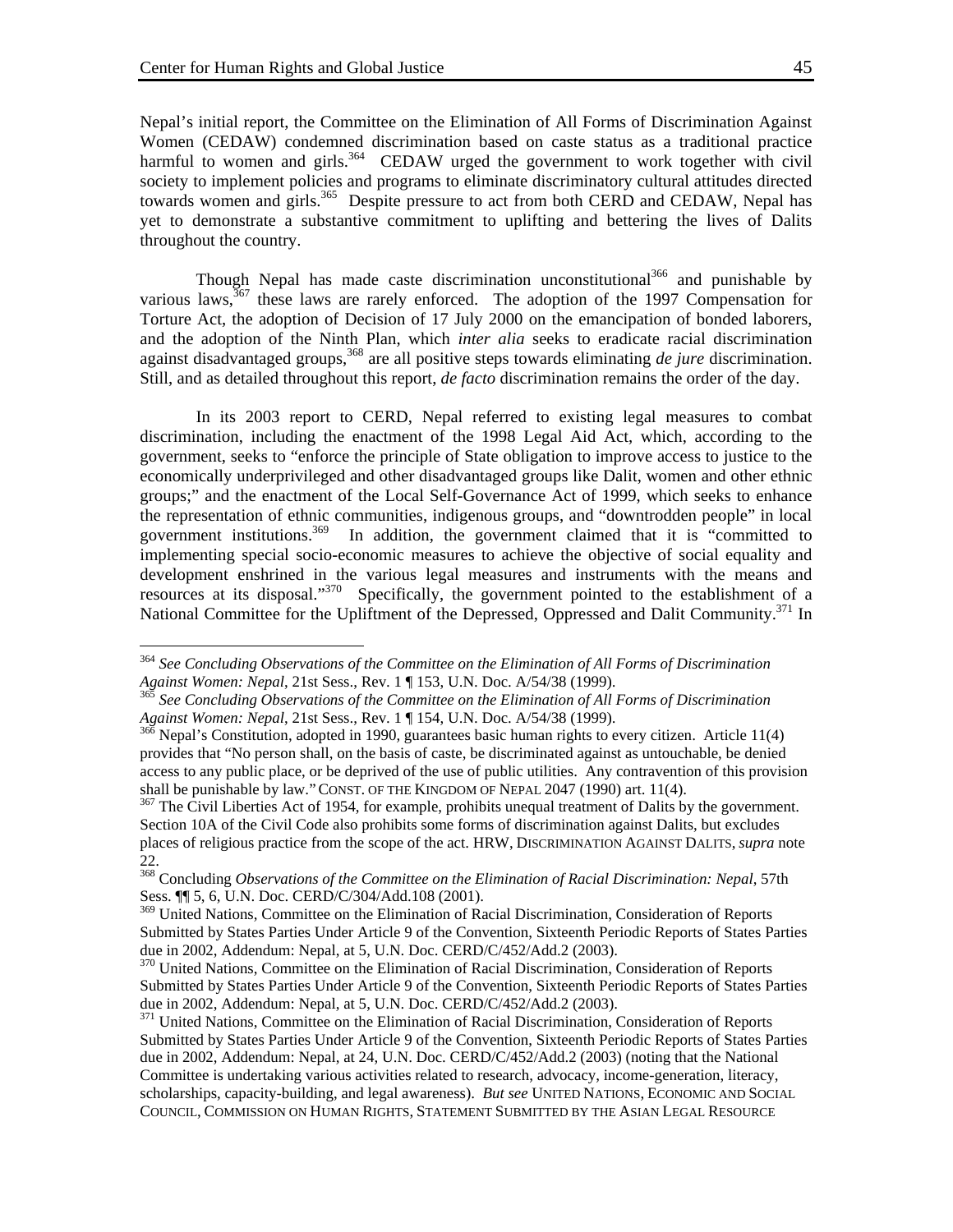its 2003 report to CERD the government also announced that it was preparing a draft bill on "Upliftment and Protection of [the] Dalit Community" that incorporated the recommendations of Dalit and human rights NGOs.<sup>372</sup> At this writing, however, no progress had been made on the bill.

In a March 2005 statement to the  $61<sup>st</sup>$  Session of the U.N. Commission on Human Rights, Ambassador Gyan Chandra Achraya of Nepal noted that, in recognition of the prevalence of racism and xenophobia, effective implementation of the Durban Declaration and Programme of Action is a priority for Nepalese government.<sup>373</sup> Through his statement, Nepalese government once again pointed to legal and statutory instruments that have been enacted to protect and promote the rights of Nepal's citizens, such as the Legal Aid Act, 1998 and the Local Self-Governance Act, 1999.<sup>374</sup> Commentators, however, note that the Legal Aid Act has not been implemented in all spheres and does not speak of Dalits as beneficiaries of the Act.<sup>375</sup> Moreover, the Local Self-Governance Act only mentions the nominal representation of Dalits in the councils of local governance mechanisms and does not mandate substantive participation of minority groups.<sup>376</sup>

# **A Slow Pace of Progress**

A growing and politically-unaligned Dalit NGO movement has begun to take root in Nepal. The movement's efforts have resulted in increased attention to the plight of Dalits by the government and political parties. In March 2002 the government formed the National Dalit Commission and the National Women's Commission. However, two years later, in March 2004, both Commissions' terms came to an end and were not renewed.<sup>377</sup> Although a new National

CENTRE ON ITEM SIX OF THE PROVISIONAL AGENDA OF THE SIXTIETH SESSION: RACISM, RACIAL DISCRIMINATION, XENOPHOBIA AND ALL FORMS OF DISCRIMINATION, ¶2, U.N. Doc. E/CN.4/2004/NGO/26 (2004) ("In its alternative report to the sixteenth periodic report of Nepal to the Committee on the Elimination of Racial Discrimination, the Asian Legal Resource Centre has pointed out that although a number of institutions exist ostensibly to address caste-based discrimination there, none of them are effective or independent. Among these, the National Committee for the Upliftment of the Depressed, the Oppressed and Dalit Community has been a complete failure. It is a body consisting of political appointees whose sole purpose seems to be to silence opposition to the government within the Dalit community."). <sup>372</sup> United Nations, Committee on the Elimination of Racial Discrimination, Consideration of Reports Submitted by States Parties Under Article 9 of the Convention, Sixteenth Periodic Reports of States Parties due in 2002, Addendum: Nepal, U.N. Doc. CERD/C/452/Add.2 (2003).

<sup>&</sup>lt;sup>373</sup> Ambassador Gyan Chandra Acharya of Nepal, Statement to the 61<sup>st</sup> Session of the Human Rights Commission under Agenda Item Six: Racism, Racial Discrimination, Xenophobia and all forms of Racial Discrimination (Mar. 21, 2005) (transcript on file with the author). The Durban Declaration and Programme of Action came out of the World Conference against Racism, Racial Discrimination, Xenophobia and Related Intolerance, 2001. *Report of the World Conference against Racism, Racial Discrimination, Xenophobia, and Related Intolerance, Durban, 31 August – 8 September 2001*, U.N. Doc. A/CONF.189/12 (2002).

<sup>&</sup>lt;sup>374</sup> Ambassador Gyan Chandra Acharya of Nepal, Statement to the 61<sup>st</sup> Session of the Human Rights Commission under Agenda Item Six: Racism, Racial Discrimination, Xenophobia and all forms of Racial Discrimination (Mar. 21, 2005) (transcript on file with the author).

<sup>&</sup>lt;sup>375</sup> Tek Tamraka, President of Dalits, Development and Law (Nepal), Comments to the Statement by Ambassador Gyan Chandra Achraya of Nepal to the 61<sup>st</sup> Session of the Human Rights Commission (Mar. 28, 2005) (transcript on file with author).

<sup>376</sup> *Id.*

<sup>377</sup> Anita Pariyar, *National Dalit Commission Dismissed*, MANAV ASTITWA, Mar. 11, 2004, *available at* http://www.ahrchk.net/ma/mainfile.php/0206/79/.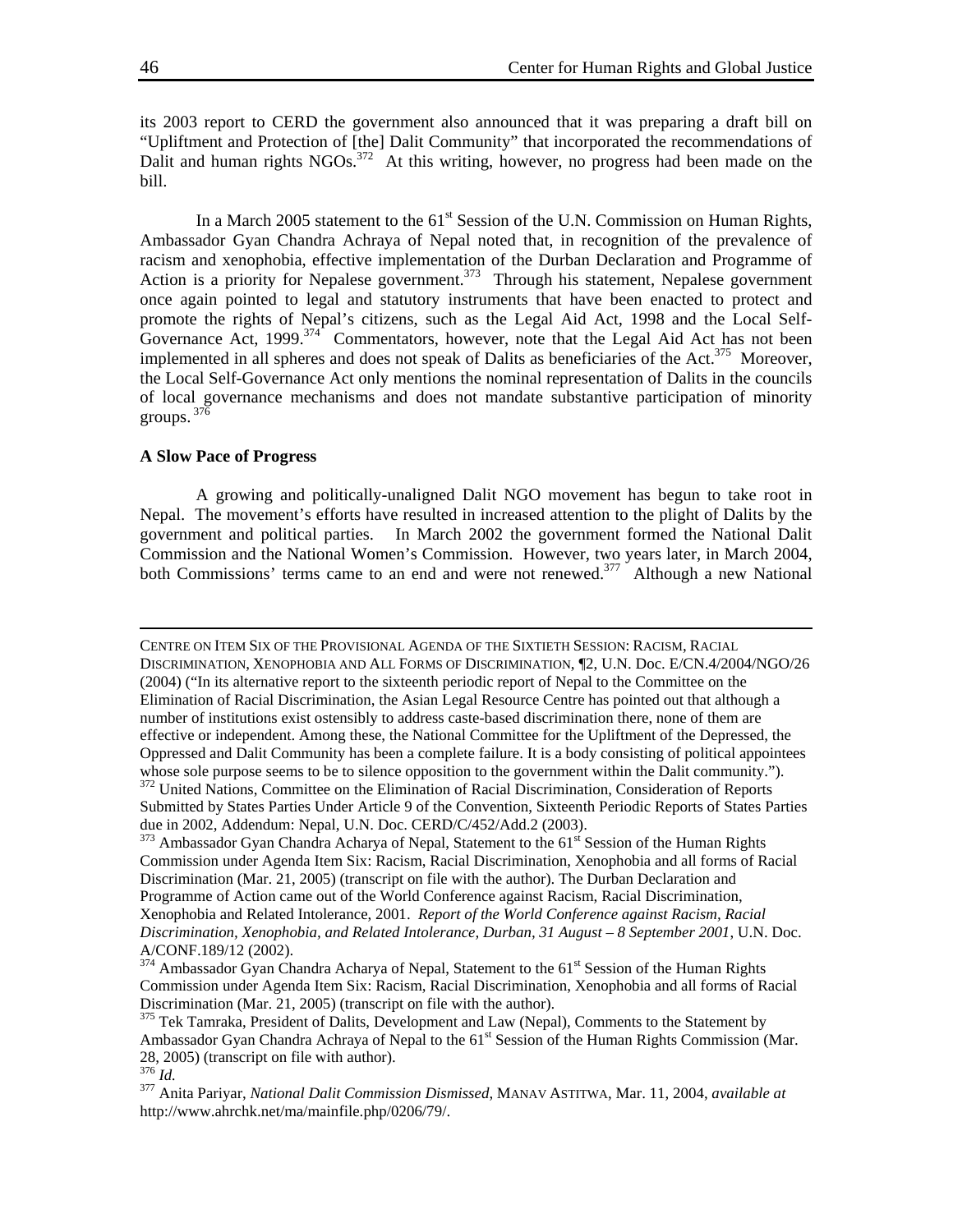$\overline{a}$ 

Dalit Commission was formed in January 2005, the National Women's Commission has yet to be reconstituted.<sup>378</sup>

On December 31, 2004, leaders of 13 political parties in Nepal came together and signed a "White Paper for Elimination of Untouchability." The document proclaims 2005 as the "Year of Elimination of Untouchability" and 2005-2015 as the "Decade of Elimination of Caste Based Untouchability." The White Paper further declares that all members, officials or volunteers of the respective parties are obliged to take action against the practice of untouchability and other forms of caste-based discrimination.<sup>379</sup>

The judiciary too has made some effort to address the rights of Dalits. As recently as April 21, 2005, the Supreme Court of Nepal directed the government to enact relevant laws that would address problems faced by Dalits in accordance with Article 11(4) of Nepal's Constitution.<sup>380</sup>

Despite these positive steps, the practice of untouchability remains rampant and violence against Dalit continues with impunity. The government itself acknowledges that "[d]espite the numerous efforts by the Government to eliminate discriminations and to provide equitable participation, discrimination still persists in Nepalese society. The representation of the underprivileged communities in decision-making bodies is not adequate.<sup> $381$ </sup> CERD too has expressed concern over the existence of "segregated residential areas for Dalits, social exclusion of inter-caste couples, restriction to certain types of employment, and denial of access to public spaces, places of worship and public sources of food and water, as well as at allegations that public funds were used for the construction of separate water taps for Dalits."<sup>382</sup> CERD also noted with concern allegations of ill-treatment and ineffective protection of Dalits by law enforcement officials, especially the police. $383$ 

CERD's concerns echo statements made by human rights organizations in their shadow reports to CERD and in other forums, and support the assertions that Nepal's government has by and large failed to live up to its obligations under international human rights law towards the Dalit communities.

<sup>&</sup>lt;sup>378</sup> Center for Human Rights and Global Justice communication with Kathmandu-based expert on caste discrimination [name withheld] (July 2005).

<sup>&</sup>lt;sup>379</sup> White Paper for Elimination of Untouchability, 2004: A Common Signature of the Political Leaders of the Major Political Parties (Dec. 31, 2004), *available at* http://www.idsn.org/WhitePaper.doc.

<sup>380</sup> *SC Directs Govt to Enact Laws on Untouchability*, THE RISING NEPAL, Apr. 21, 2005, *available at*  http://www.gorkhapatra.org.np/pageloader.php?file=2005/04/22/topstories/main7. *See also* text of Article 11(3), *supra* note 366.

<sup>&</sup>lt;sup>381</sup> United Nations, Committee on the Elimination of Racial Discrimination, Consideration of Reports Submitted by States Parties Under Article 9 of the Convention, Sixteenth Periodic Reports of States Parties due in 2002, Addendum: Nepal, U.N. Doc. CERD/C/452/Add.2 (2003).

<sup>&</sup>lt;sup>382</sup> United Nations, Committee on the Elimination of Racial Discrimination, Consideration of Reports Submitted by States Parties Under Article 9 of the Convention, Sixteenth Periodic Reports of States Parties due in 2002, Addendum: Nepal, U.N. Doc. CERD/C/452/Add.2 (2003).

<sup>&</sup>lt;sup>383</sup> United Nations, Committee on the Elimination of Racial Discrimination, Consideration of Reports Submitted by States Parties Under Article 9 of the Convention, Sixteenth Periodic Reports of States Parties due in 2002, Addendum: Nepal, U.N. Doc. CERD/C/452/Add.2 (2003).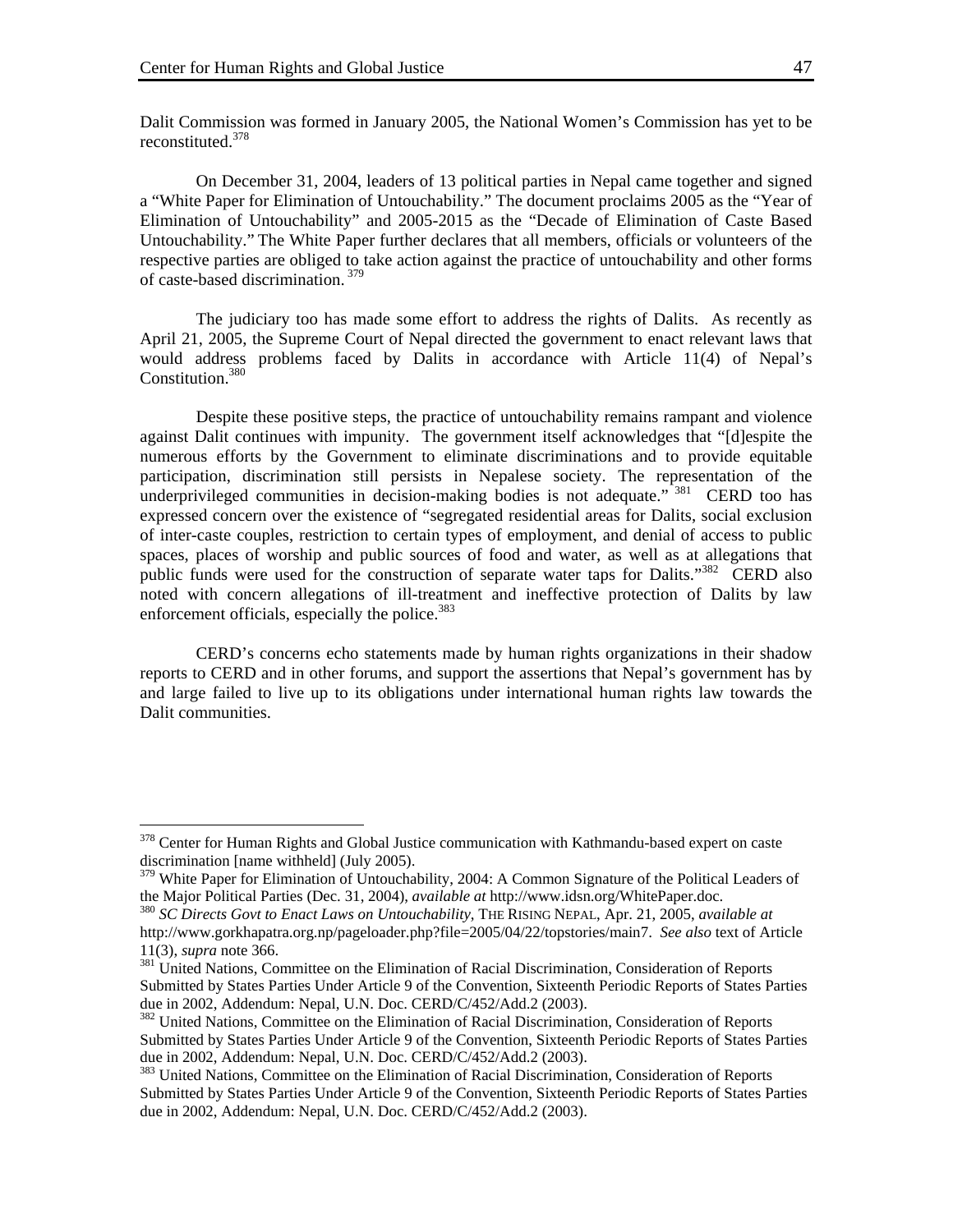#### **VII. RECOMMENDATIONS**

Caste-based discrimination and violence is not unique to Nepal.<sup>384</sup> As the global nature of caste discrimination is increasingly recognized, the international community has become more explicit about States' obligations to protect and secure equality for "lower-caste" communities. Often these obligations are couched within the rubric of eliminating all forms of "work and descent based discrimination." Using this formulation, the U.N. Sub-Commission on the Promotion and Protection of Human Rights passed a resolution in August 2000 reaffirming that discrimination based on work and descent is prohibited under international human rights law.<sup>385</sup> In his 2001 report commissioned by that same resolution, Sub-Commission expert R.K.W. Goonesekere underscored that caste systems are inherently economic and social in their consequences and represent a deeply oppressive form of work and descent based discrimination.<sup>386</sup>

In 2002, CERD passed General Recommendation XXIX to ICERD, which explicitly includes caste based systems within discrimination based on descent.<sup>387</sup> In 2004, the Sub-Commission appointed two Rapporteurs to undertake "a comprehensive study on discrimination based on work and descent." The Rapporteurs were tasked with: determining the impact that the practices and policies of governments, local authorities, private sector entities, schools, religious institutions and the media have had on discrimination based on work and descent; obtaining information on existing measures taken by governments, national human rights groups, the U.N. and NGOs to combat discrimination based on work and descent; and drafting a set of principles or guidelines setting forth the measures necessary to effectively eliminate discrimination based on work and descent. The appointment of the Rapporteurs was approved by the U.N. Commission on Human Rights at its  $61<sup>st</sup>$  Session in April 2005.<sup>388</sup>

These international legal developments underline what is clear from the situation on the ground: without a sustained commitment to addressing caste discrimination as both a root cause and insidious consequence of the insurgency, the conflict will remain unresolved. For this

<sup>384</sup> *See generally* , CASTE DISCRIMINATION, *supra* note 5.

<sup>385</sup> *See Discrimination Based on Work and Descent*, Sub-Comm. on Promotion & Protection of Hum. Rts. Res. 2000/4, 52d Sess., U.N. Doc. E/CN.4/SUB.2/RES/2000/4 (2000). *See also* , CASTE DISCRIMINATION, *supra* note 5.

<sup>386</sup> *Prevention of Discrimination and Protection of Indigenous Peoples and Minorities: Working Paper by Mr. Rajendra Kalidas Wimala Gooneskere on the Topic of Discrimination Based on Work and Descent, Submitted Pursuant to Sub-Commission Resolution 2000/4*, Sub-Comm. on Promotion & Protection of Hum. Rts., 53d Sess., U.N. Doc. E/CN.4/Sub.2/2001/16 (2001) (indicating that "Discrimination based on work and descent is a long-standing practice in many societies throughout the world and affects a large portion of the world's population. Discrimination based on descent manifests itself most notably in caste- (or tribe-) based distinctions. These distinctions, determined by birth, result in serious violations across the full spectrum of civil, cultural, economic, political and social rights" and providing numerous examples of such violations)

 $387$  "The Committee on the Elimination of Racial Discrimination . . . [s] trongly reaffirming that discrimination based on "descent" includes discrimination against members of communities based on forms of social stratification such as caste and analogous systems of inherited status which nullify or impair their equal enjoyment of human rights." *General Recommendation No. XXIX, Article 1, Paragraph 1 of the Convention (Descent)*, Committee on the Elimination of Racial Discrimination, 61st Sess. (2002).

<sup>388</sup> *Discrimination Based on Work and Descent*, Sub-Comm. on Promotion & Protection of Hum. Rts. Res. 2004/17, 56th Sess., U.N. Doc. E/CN.4/Sub.2/2004/L.8 (2004) (reaffirming Resolution 2000/4 and appointing two Special Rapporteurs to prepare "a comprehensive study on discrimination based on work and descent"), *approved by* U.N. Comm. on Hum. Rts., 61<sup>st</sup> Sess. (2005).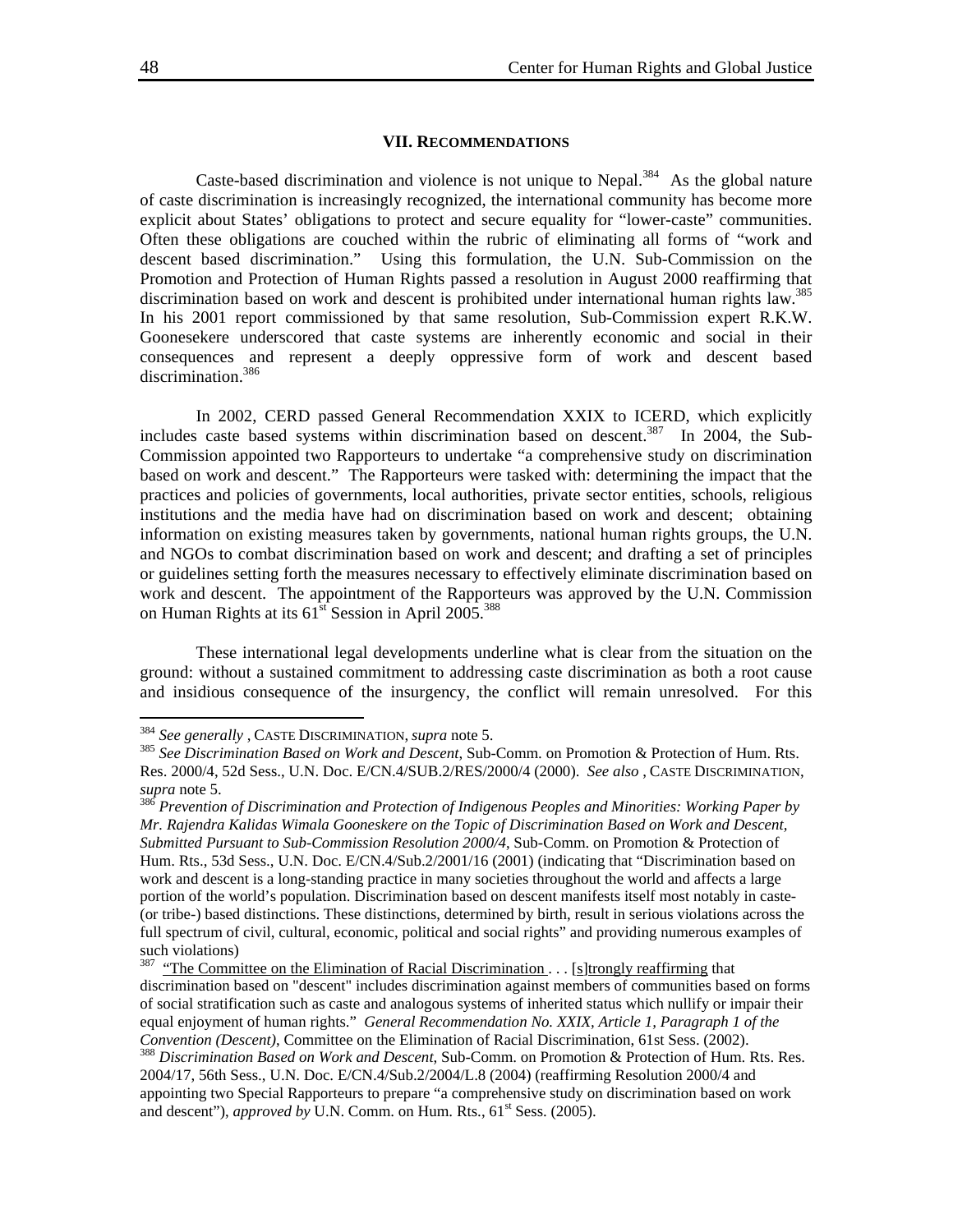reason, attention must be paid to the recommendations made by CERD, CEDAW and the Sub-Commission, and to the commitments made during the *International Consultation on Caste-Based Discrimination*, which was held in Kathmandu from November 29 – December 1, 2004. The Kathmandu Consultation brought together a number of actors from around the world to explore measures to promote implementation of relevant laws, regulations, policies and recommendations to end caste-based discrimination as a key human rights responsibility of governments, civil society, and the international community. Participants included: Dalit human rights defenders from several South Asian countries; representatives of communities suffering similar forms of discrimination (such as the Burakumin of Japan); U.N. human rights experts; representatives of U.N., bilateral, and multilateral agencies; Nepalese NGOs and government officials; and private sector representatives.<sup>389</sup>

The armed conflict in Nepal was "at the forefront of consideration throughout the Consultation," with participants acknowledging that "caste discrimination is both a cause and a consequence of the civil war, with Dalits being the primary victims."<sup>390</sup> As one participant surmised, "[r]esolving the conflict is a precondition for poverty reduction in Nepal, and addressing exclusion is a key conflict reduction priority."<sup>391</sup>

The Consultation culminated in the adoption of the *Kathmandu Dalit Declaration*, attached to this report as appendix A. The Declaration provides a comprehensive set of recommendations for governments, national human rights institutions, U.N. agencies and human rights mechanisms, NGOs, international donors, international financial institutions, and the private sector, to work toward the goal of eliminating caste-based discrimination in Nepal and other caste-affected countries throughout the world. The Center for Human Rights and Global Justice urges the government of Nepal and the international community to implement these recommendations.

 $^{389}$  International Dalit Solidarity Network & the Dalit NGO Federation of Nepal, Report of THE INTERNATIONAL CONSULTATION ON CASTE-BASED DISCRIMINATION, ESTABLISHING DALIT RIGHTS IN THE CONTEMPORARY WORLD: THE ROLE OF GOVERNMENTS, THE UNITED NATIONS AND THE PRIVATE SECTOR 8 (2005). The full report of the Consultation is available at http://www.idsn.org/ICCBD.html. <sup>390</sup> *Id.* at 8. 391 *Id.*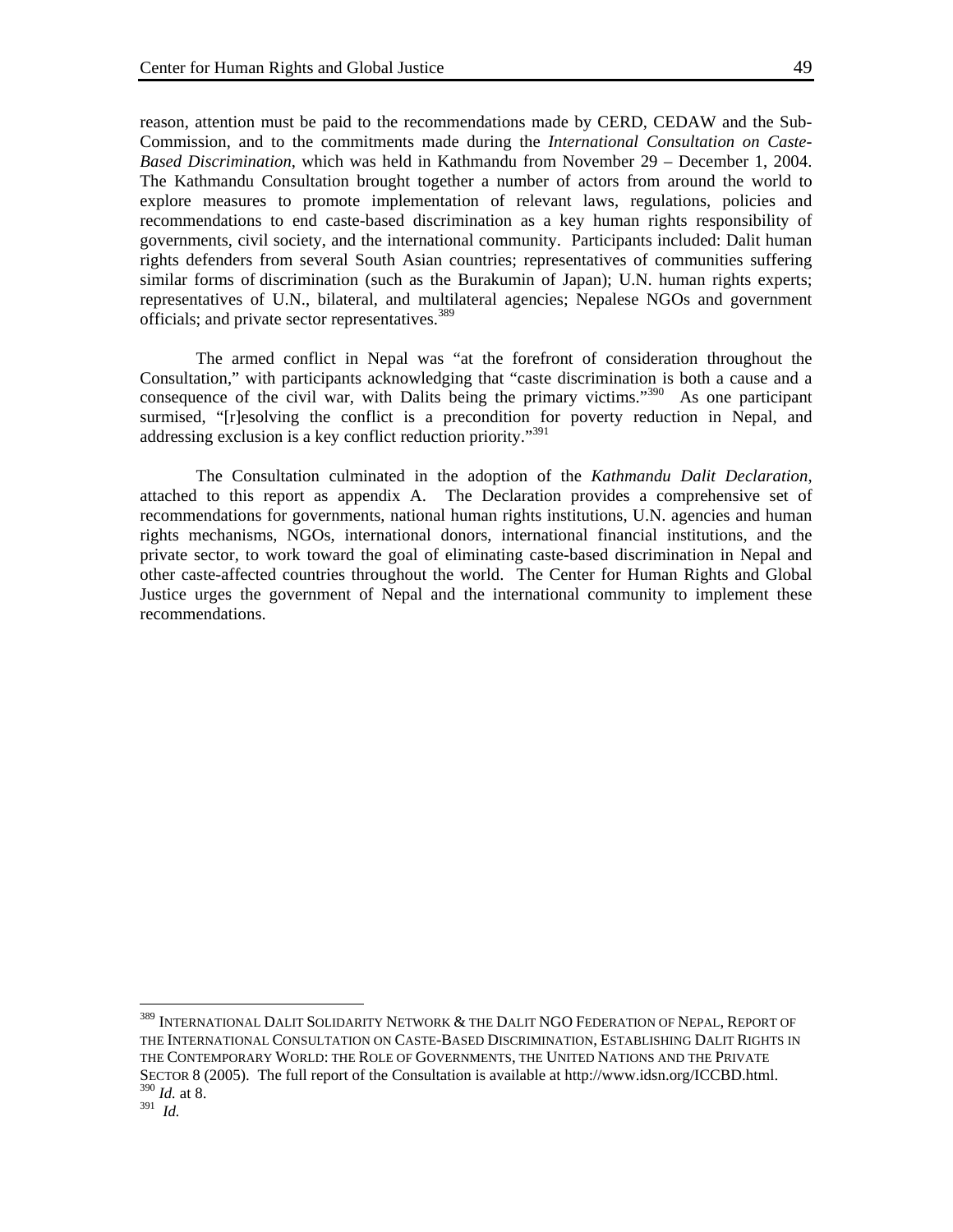## **Appendix A**

# **KATHMANDU DALIT DECLARATION**

# INTERNATIONAL CONSULTATION ON CASTE-BASED DISCRIMINATION

Establishing Dalit Rights in the Contemporary World; the Role of Governments, the United Nations and the Private Sector November 29 – December 1 2004 Kathmandu, Nepal

The Participants to the International Consultation on Caste-Based Discrimination:

RECOGNIZING that caste discrimination<sup>1</sup> affects, in its most severe forms, at least 260 million people worldwide and is particularly acute in South Asia, Africa, and Japan,

RECALLING the terms of the Universal Declaration of Human Rights according to which all human beings are born free and equal in dignity and rights and are entitled to the rights and freedoms therein without distinction of any kind, including race, colour, sex, language, religion, social origin, birth or other status,

RECALLING the terms of the Vienna Declaration and Programme of Action of the World Conference on Human Rights according to which it is the duty of States, regardless of political, economic and cultural system, to promote and protect all human rights and fundamental freedoms,

RECALLING the condemnation of discrimination against persons of Asian and African descent and indigenous and other forms of descent in the Durban Declaration and Programme of Action of the World Conference against Racism, Racial Discrimination, Xenophobia and Related Intolerance,

RECALLING also General Recommendation XXIX on descent-based discrimination of the Committee on the Elimination of Racial Discrimination,

RECOGNIZING the relevance of the Discrimination (Employment and Occupation) Convention, 1958 and its accompanying Recommendation (No. 111) for Dalit<sup>2</sup> Human Rights,

HIGHLIGHTING the reinforcing relationship between poverty, landlessness, and caste discrimination.

AFFIRMING the need for the full implementation of the Millennium Development Goals as key mechanisms for the elimination of extreme poverty and the fulfilment of other rights-based human needs.

<sup>&</sup>lt;sup>1</sup> The term "caste discrimination" as used in the Declaration, is meant to cover discrimination based on work and descent and analogous forms of discrimination.

<sup>&</sup>lt;sup>2</sup> The term "Dalit", as used in this Declaration, is meant to encompass Dalits, outcasts and other communities discriminated against on the basis of work and descent.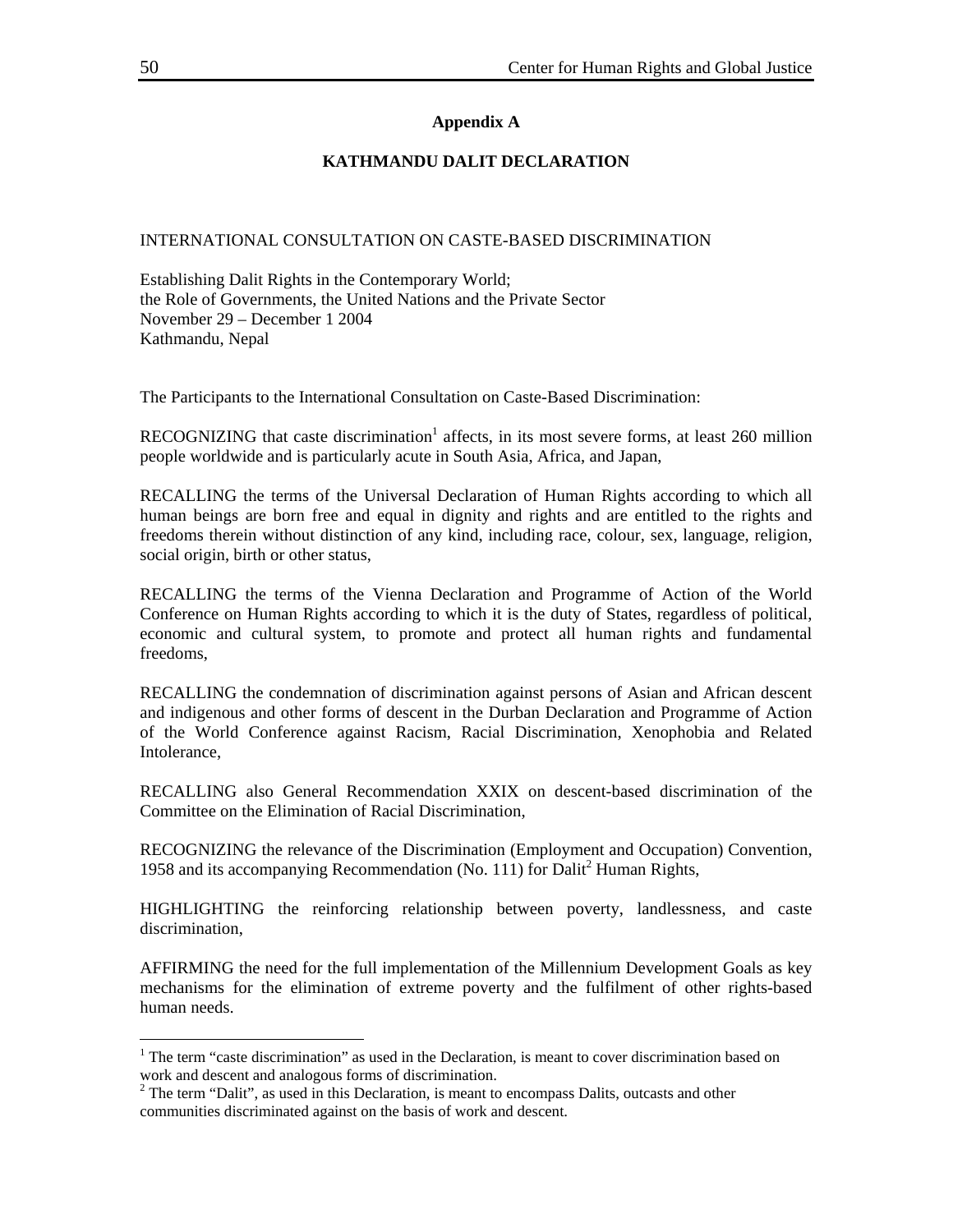FULLY SUPPORTING Resolution 2004/17 of the U.N. Sub-Commission on the Promotion and Protection of Human Rights to appoint two Rapporteurs with the task of preparing a comprehensive study on discrimination based on work and descent,

SUPPORTING also the U.N. Sub-Commission Norms on the Responsibilities of Transnational Corporations and Other Business Enterprises with Regard to Human Rights,

CONSCIOUS OF the difficulties faced by Nepal's Dalits who represent a significant sector of Nepal's population and economy, and who are being caught in the crossfire of the conflict being waged in the country,

RECOMMEND that concerned governments, international and national human rights bodies, U.N. and aid agencies, the European Union, donor countries, international financial institutions, the private sector, and non-governmental organisations adopt the following measures:

# **1. To Governments in Caste-Affected Countries:**

CONCERNED GOVERNMENTS MUST ACT TO UPHOLD THEIR CONSTITUTIONAL PRINCIPLES AND INTERNATIONAL TREATY OBLIGATIONS AND WORK TOWARD THE FULL ENJOYMENT OF RIGHTS BY ALL CITIZENS, REGARDLESS OF CASTE OR DESCENT.

In particular, we call on concerned governments to:

# *Constitutional, Legislative and Judicial Measures*

1. Ensure that all necessary constitutional, legislative and administrative measures, including appropriate forms of affirmative action and public education programs, are in place to prevent, prohibit and redress caste-based discrimination, and that such measures are respected and implemented by all state authorities at all levels.

2. Establish a program and timetable to enforce the abolition of "untouchability", segregation, manual scavenging and similar practices. In both public and private sectors, Dalits and other outcaste communities should have full access to employment opportunities; agricultural land; credit; adequate housing; health; and common property resources, such as forest and water resources. Similar programs should also be established to counter existing cultural exclusion and social discrimination, such as the separation of Dalit children in schools and the social exclusion of inter-caste couples. National surveys should be conducted on a regular basis to assess the effectiveness of such programs.

3. Ensure that, where they exist, national human rights institutions, women's commissions, minority commissions and Dalit commissions can act independently and effectively in protecting the interests of all people affected by caste discrimination by providing adequate financial, statutory and personnel support. Establish such institutions in caste-affected countries where they do not already exist.

4. Take special measures to guarantee that members of Dalit and other outcaste communities enjoy the rights to vote, stand for election and have due representation in government and legislative bodies, revenue administration, the police, and the judiciary. Dalit women should be proportionally represented.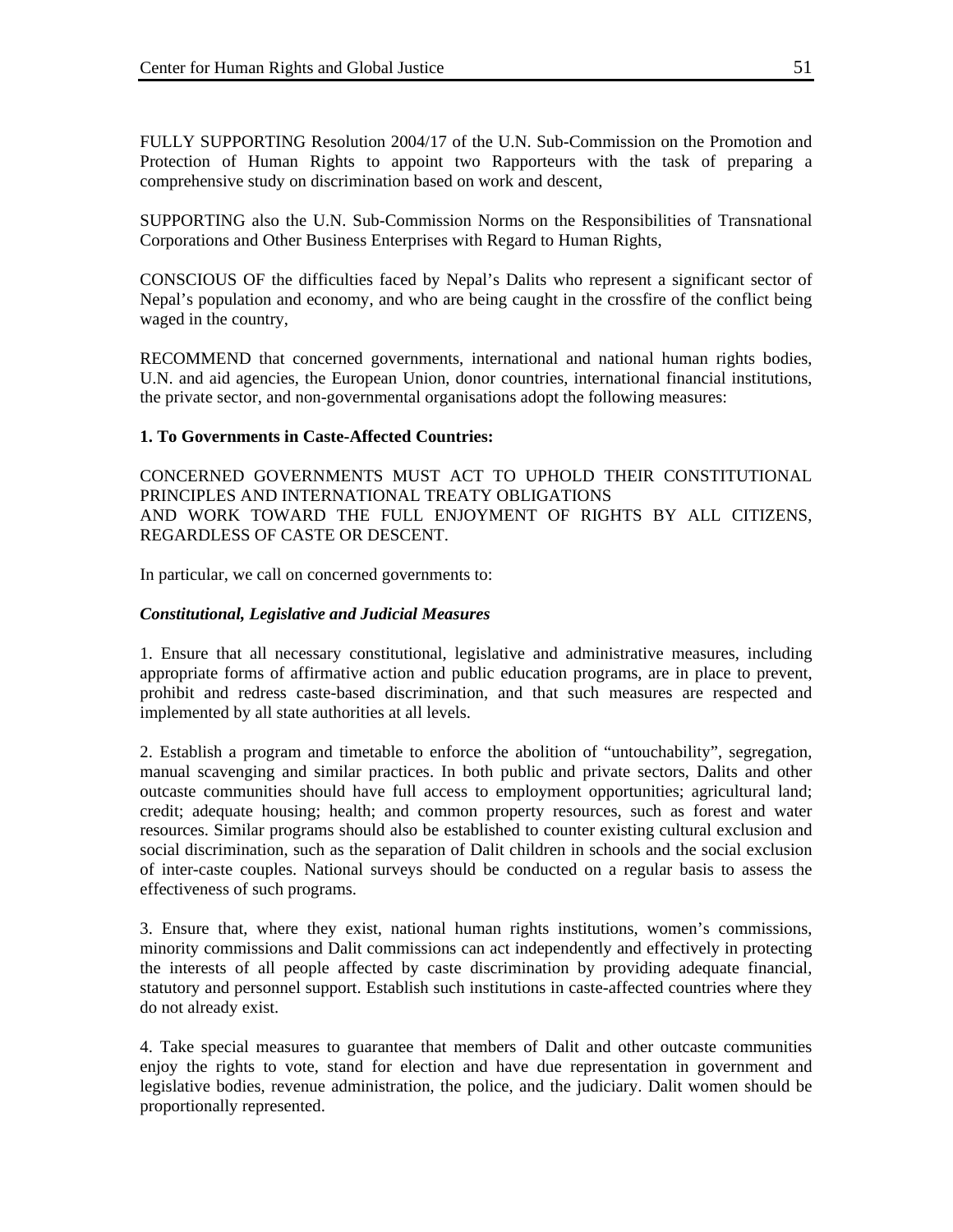5. Ensure greater participation by Dalits in civil administration. Priority should be given to the administration of justice, particularly in key institutions such as the police and the judiciary.

6. End the culture of impunity for atrocities against Dalits through strict enforcement of relevant penal codes and legislation. Prosecute and condemn those responsible for incidents of caste-based discrimination, segregation, exploitation and violence.

7. Monitor and publicize the extent to which existing laws and rulings to end caste discrimination, including untouchability, have been implemented.

8. Repeal national security and anti-terrorism laws that are contrary to the due process norms of international law. Ensure that anti-terrorism measures do not discriminate against anyone on any ground, including caste, and are not used against human rights defenders, including Dalit rights activists.

9. Uphold human rights obligations, even in the face of national security concerns. In particular, cease diversion of state resources away from social and development programs for vulnerable communities.

10. Ensure that Dalit human rights defenders are able to carry out their mandates effectively without any illegal or arbitrary interference or intimidation by the government or other forces in society.

11. Take the necessary steps to secure equal access to the justice system for all members of descent-based communities, including by providing legal aid, facilitating of group claims and encouraging non-governmental organisations to defend individual and peoples' rights.

12. Reform criminal justice systems to ensure that Dalits at the local level have an independent complaints mechanism freely available to them in cases of police torture, other abuses or general failures to uphold justice.

13. Implement the recommendations of national HR institutions and other relevant national commissions on measures to eliminate caste-based discrimination.

### *Gender Equity and Violence against Women*

14. Take adequate measures to address abuses particular to Dalit women and girls who suffer multiple discrimination on the basis of caste, class and gender. Ensure the representation of Dalit women in relevant institutions referenced in this Declaration and evolve a comprehensive development policy focused on Dalit women as a special category.

15. Take action to eradicate trafficking, forced and ritual prostitution of Dalit girls and women; take measures to address sexual exploitation and domestic violence, including early marriage and sexual violence in marriage, against Dalit women and girls.

16. Amend discriminatory laws regarding birth and marriage registration, and citizenship laws that confer citizenship to children solely on the basis of their father's identity.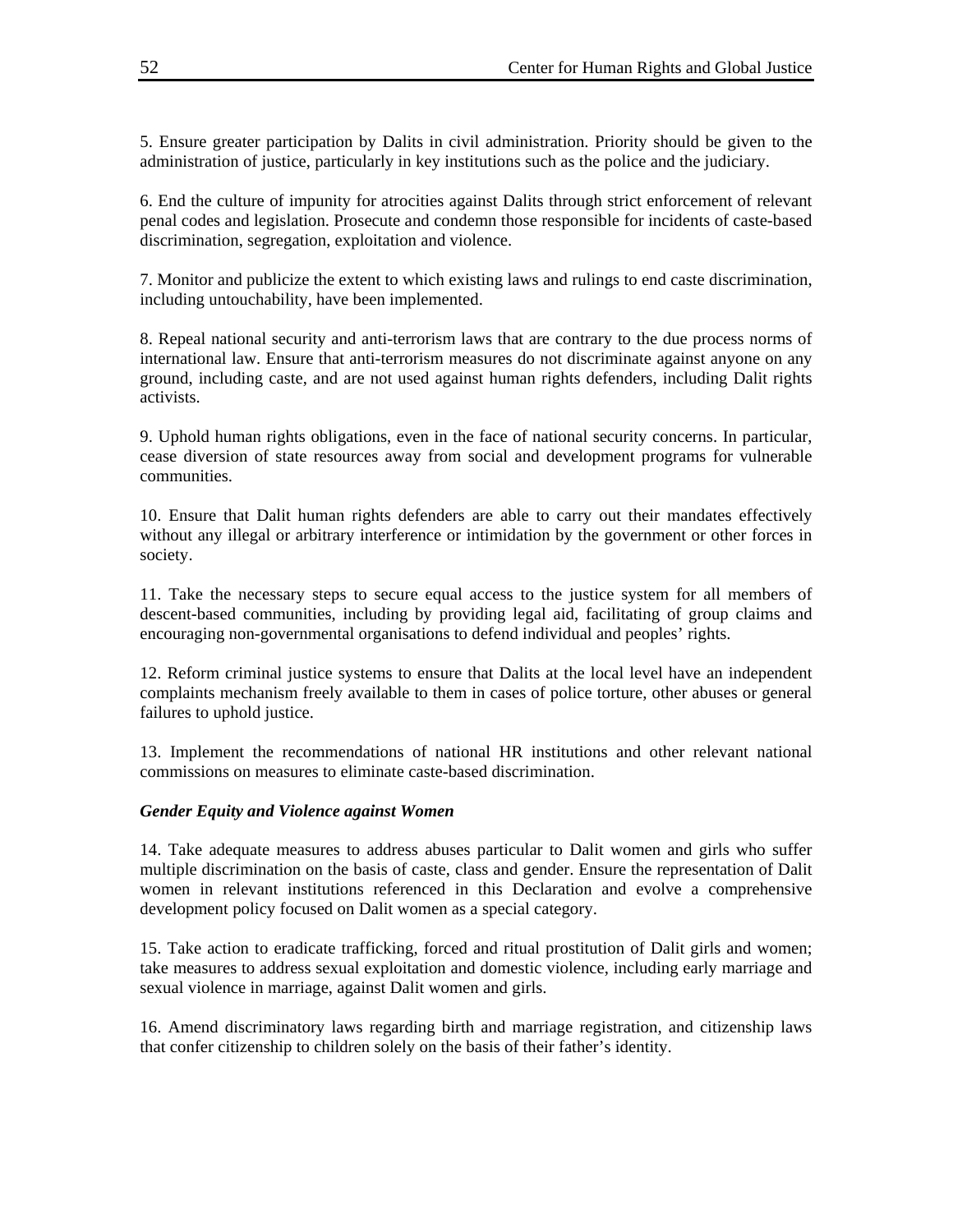#### *Media and Public Awareness*

17. Take special affirmative measures to promote due representation in the mass media of members of Dalits and other disadvantaged groups, including women.

18. Carry out sensitisation campaigns and awareness-raising programs with media representatives.

19. Liaise with media outlets to profile and publicize abuses faced by caste-affected communities, including acts of violence, discriminatory social and customary practices and exploitation of labour.

# *Policy Reform and Access to Land, Education, Health, Housing and Common Resources*

20. Enact land reform legislation that includes land distribution clauses to counter the pervasive landlessness of Dalits, a majority of whom are dependent on agriculture for their livelihood.

21. Amend and enforce existing land reform legislation to prevent land alienation and ensure development of land belonging to Dalits through, among other things, greater access to credit and markets.

22. Introduce measures to combat homelessness and discrimination in tenancy, particularly in urban areas.

23. With the involvement of and input from civil society organisations, launch nationwide public awareness campaigns regarding legal prohibitions on caste discrimination. These campaigns should explain in simple terms what actions are legally prohibited and what recourse is available to victims of such discrimination and abuse. Enlist the support of civil society groups in such campaigns. Ensure removal of prejudicial content from textbooks and other teaching resources and methodologies.

24. Enlist the support of school teachers, social workers, law enforcement officials, government employees, the private sector and other relevant actors to undertake active training and sensitization programs against caste discrimination. Include a social justice education component in the curricula from primary to tertiary levels as well as in all teacher training programs. Implement the U.N.'s World Program on Human Rights Education in primary and secondary schools with a particular focus on caste discrimination.

25. Ensure the inclusion of all Dalit children in free, full-time formal quality education from primary level until the completion of elementary level. All working and other out-of-school children up to 15 years of age, including Dalit children, should have the right and opportunities to enter and finish a formal elementary education through the provision of transitional educational support such as bridging classes and courses.

26. Introduce mid-day meal schemes in all public schools and ensure non-discriminatory access. Where meal schemes exist, ensure that Dalit children are not denied access to these meals and that Dalit cooks are employed by the schools in the preparation of the meals.

27. Ensure greater participation by Dalits and other outcaste communities in educational institutions after finishing elementary education.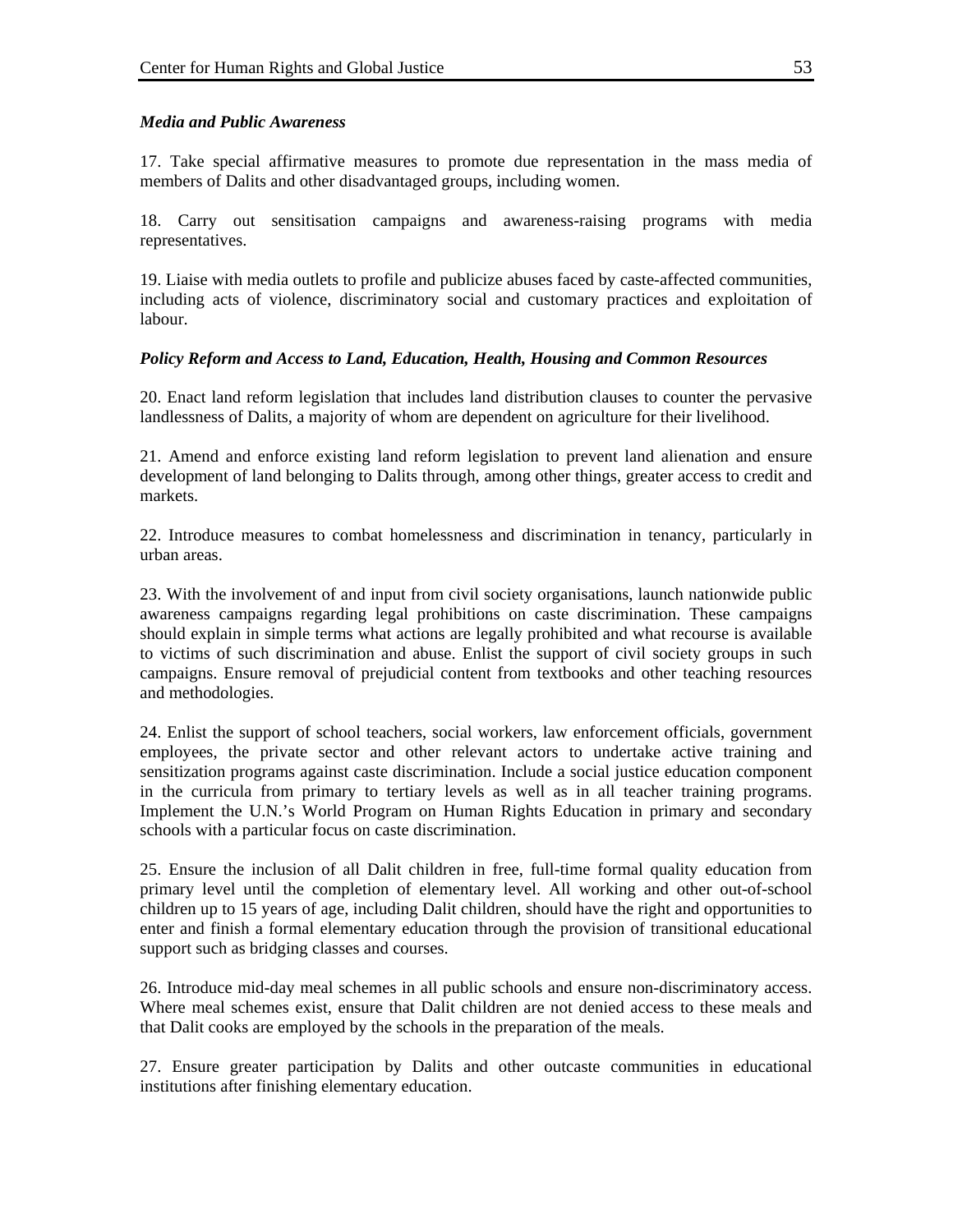28. Introduce social justice and human rights education, including principles of nondiscrimination, in public schools

## *Employment*

29. Enact equality laws that prohibit public and private employer discrimination on the basis of caste. Require affirmative action programmes in the public and private sector and set up appropriate monitoring and reporting systems.

30. Take necessary steps to remove the customary constraints on leaving traditional caste-based occupations and promote more gainful alternative employment opportunities for Dalits. Increase access to finance and marketing to enable Dalits to set up enterprises. Improve functional literacy, for Dalit women and girls in particular, so they may engage in both skilled labour and entrepreneurship.

31. Enact and enforce legislation guaranteeing decent work, a living wage, labour rights, and access to land for Dalits and other exploited or oppressed communities, particularly in the informal economy

## *Development Planning and Implementation*

32. Ensure that government programs are designed in consultation with Dalits and other marginalized communities at both the state and central government levels. In particular, infrastructure projects in the areas of water and sanitation, irrigation, rural roads and electricity should actively involve Dalit community members to ensure access to basic services.

33. Pay particular attention to the needs of Dalit and other outcaste communities in the devising and implementation of strategies nd plans to achieve the Millennium Development Goals (MDGs). To this end, disaggregate the data on progress achieved on each and every MDG for Dalits.

34. Include Dalit groups and other civil society groups in discussions on priorities for engagement with the World Bank and Asian Development Bank.

35. Allocate adequate funding for programs for the socio-economic and educational support of communities that have faced discrimination on the basis of caste or descent. Actively involve caste-affected communities in the formulation and monitoring of these programs.

### *International*

36. Strongly support initiatives to promote and enhance the fight against caste discrimination in all relevant United Nations and related fora, including U.N. human rights bodies, the International Labour Organisation (ILO), the United Nations Development Programme (UNDP), the United Nations Fund for Women (UNIFEM), the United Nations Children's Fund (UNICEF), the World Bank, the Asian Development Bank and the International Monetary Fund.

37. Support efforts at the 61st session of the U.N. Commission on Human Rights in 2005 to adopt the draft decision contained in resolution 2004/17 of the Sub-Commission on the Promotion and Protection of Human Rights to appoint two Rapporteurs with the task of preparing a comprehensive study on discrimination based on work and descent. Cooperate fully with the appointed Rapporteurs.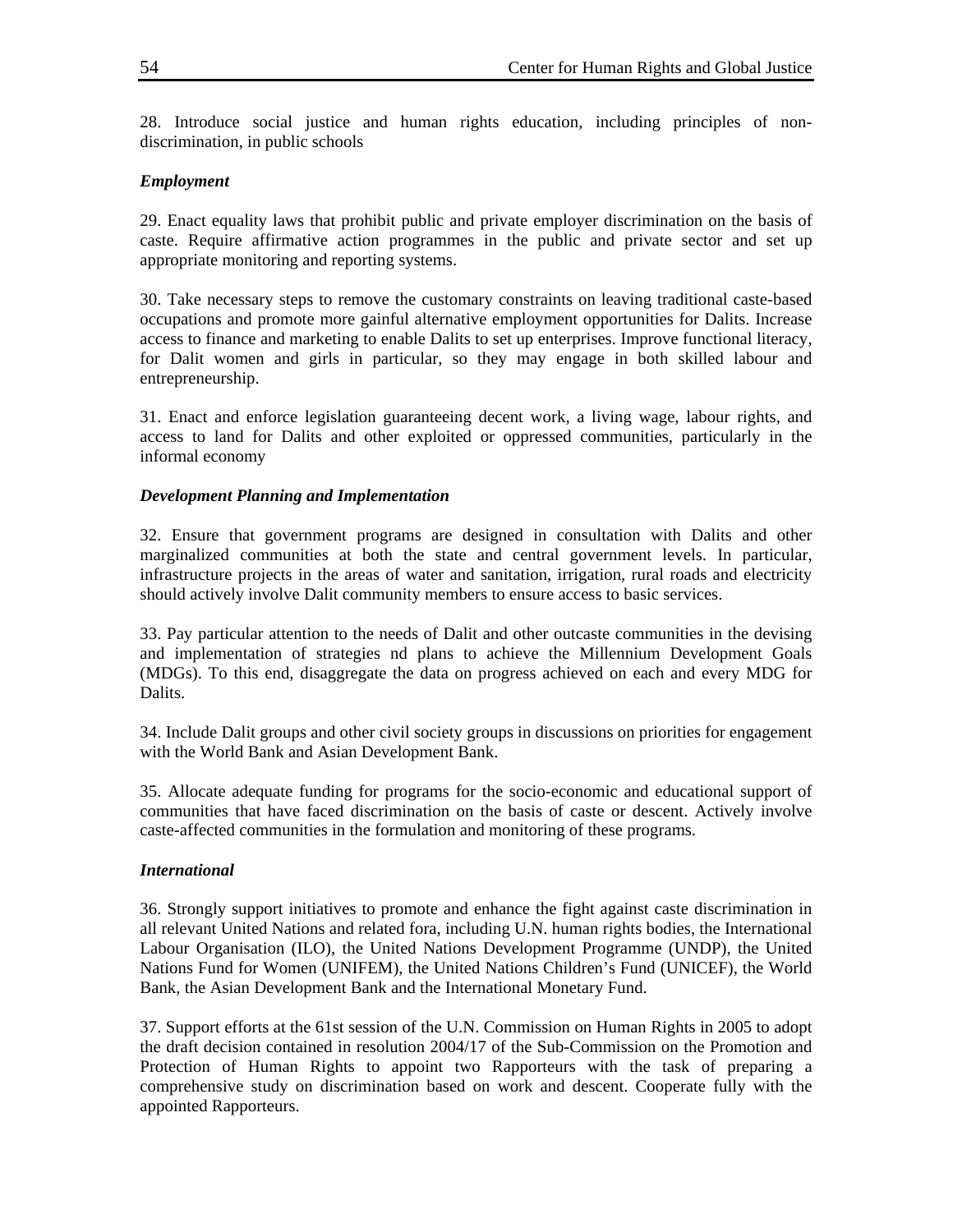38. Ratify (or accede to) and fully implement provisions of the U.N. International Convention on the Elimination of All Forms of Racial Discrimination (ICERD). Make a declaration under Article 14 of the Convention recognizing the jurisdiction of the Committee on the Elimination of Racial Discrimination (CERD) over individual and group complaints regarding violations of any rights under the Convention committed by a State party. Ensure timely submission of state reports to the Committee.

39. Implement without delay recommendations contained in CERD's General Recommendation XXIX on descent-based discrimination, including those on the administration of justice, civil and political rights, economic and social rights, the right to education, and the dissemination of hate speech.<sup>3</sup> Duly implement recommendations on descent-based discrimination addressed to governments by CERD following consideration of state reports due under the Convention. Include in periodic reports all followup measures taken to implement CERD's General Recommendation XXIX.

40. Promote the call for the appointment of a Special Rapporteur on Caste Discrimination by the U.N. Commission on Human Rights. Extend invitations to and cooperate with all relevant Special Rapporteurs to investigate caste-based abuses specific to their respective mandates.

41. Ratify and implement the provisions of the International Covenant on Civil and Political Rights (including its Optional Protocol), the International Covenant on Economic, Social and Cultural Rights (ICESCR), the U.N. Convention against Torture and Other Cruel, Inhuman or Degrading Treatment or Punishment (including its Optional Protocol), the Convention on the Elimination of All Forms of Discrimination Against Women (including its Optional Protocol), and the Convention on the Rights of the Child. Cooperate fully with the treaty bodies set up to monitor these covenants and conventions.

42. Review and make effective time-bound action plans for the implementation of all ILO Conventions and domestic laws pertaining to labour rights, bonded and child labour, and manual scavenging.

# **2. To National Human Rights Institutions and Other National Commissions**

43. Ensure affected community representation, including women, in the membership and staff of national human rights institutions, women's commissions, minority commissions, and Dalit commissions. Where relevant, establish state-level branches for these institutions and commissions.

44. Create a core group of NGOs to assist in the commissions' work and ensure Dalit NGO representation in this group.

45. Ensure that the Asia Pacific Forum of National Human Rights Institutions (APFNHRI) discusses specific strategies to fight caste discrimination. The NGO Forum of the APFNHRI should include representation from caste-affected communities.

 $3$  See Appendix B.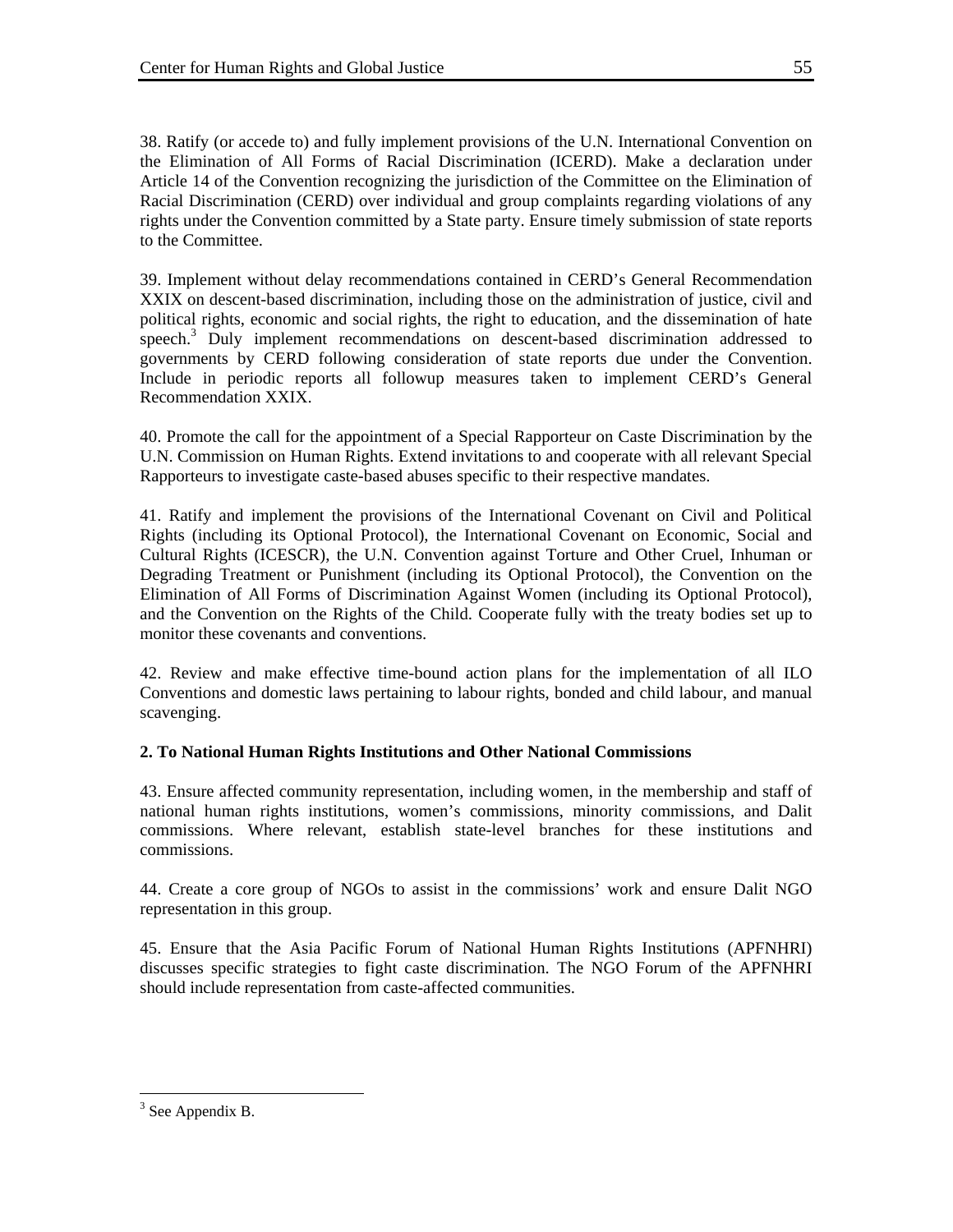# **3. To U.N. Human Rights Bodies**

46. Take every opportunity to raise the issue of caste and descent-based discrimination with relevant governments and encourage enactment and implementation of laws against the violations of human rights of members of Dalit communities, including laws prohibiting manual scavenging, bonded labour, caste-based violence and other abusive practices.

# *Commission on Human Rights and its Special Procedures*

47. The Commission on Human Rights should adopt the draft decision contained in the resolution 2004/17 of the Sub-Commission on the Promotion and Protection of Human Rights to appoint two Rapporteurs with the task of preparing a comprehensive study on discrimination based on work and descent, and call upon States to extend all necessary cooperation to the Rapporteurs.

48. The Special Rapporteur on Contemporary Forms of Racism should continue to raise the issue of caste discrimination in their reports, make specific recommendations to concerned governments, and continue to request government invitations for official visits to the respective countries.

49. All relevant Special Rapporteurs should pay particular attention to the plight of Dalits in a manner relevant to their respective mandates.

50. The Commission on Human Rights should appoint a Special Rapporteur on Caste Discrimination and declare in a resolution that caste-based discrimination is prohibited by international law, and call upon all concerned States to the take necessary measures for its elimination.

51. Support the U.N. Norms on the Responsibilities of Transnational Corporations and Other Business Enterprises with Regard to Human Rights and promote its development into an international instrument that is binding on companies in order to ensure, within their sphere of influence, their accountability and liability with regard to the realisation of human rights.

# *Sub-Commission on the Promotion and Protection of Human Rights*

52. The Sub-Commission's prospective Rapporteurs on discrimination based on work and descent should be provided with all the necessary support and resources required to carry out their mandate.

53. Subject to confirmation of the Rapporteurs' mandate by the Commission on Human Rights, priority should be given to the formulation of the requested Principles and Guidelines for the Elimination of Discrimination Based on Work and Descent.

# *Human Rights Treaty Monitoring Bodies*

54. Treaty monitoring bodies - in particular the Committee on the Elimination of Racial Discrimination, the Committee on the Rights of the Child, the Committee on Economic, Social and Cultural Rights, the Committee on the Elimination of Discrimination Against Women, the Human Rights Committee, and the Committee Against Torture - should pay particular attention to human rights violations against Dalits when examining the periodic reports of concerned countries, and should take into account the recommendations contained in this Declaration when formulating their Concluding Observations, Comments and Recommendations.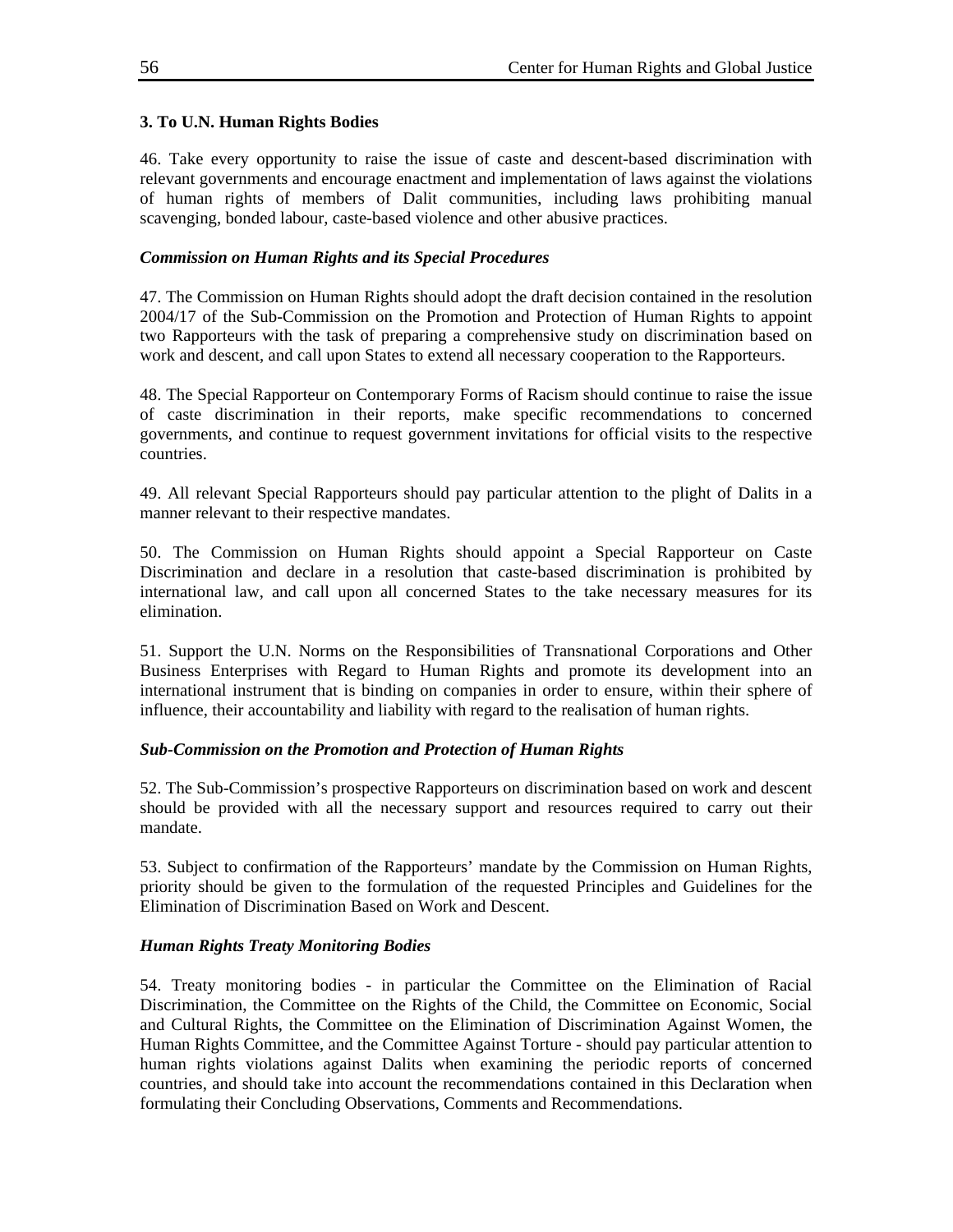## **4. To the United Nations and its Specialized Agencies**

55. The Secretary-General of the United Nations and the United Nations High Commissioner for Human Rights should help ensure that all U.N. agencies working in caste-affected countries pay particular attention to the issue of caste violence and discrimination.

56. Assess the impact of existing programs in caste-affected countries with regard to caste discrimination. Develop social, economic, educational and health programs and strategies designed to curb abuse and encourage accountability.

57. All U.N. agencies should build partnerships with Dalit organisations and establish consultative mechanisms to seek Dalit NGO input into project design and evaluation. All U.N. agencies should incorporate an analysis of caste into poverty reduction strategies and ensure that all data is disaggregated on the basis of caste and gender.

58. In its programs on HIV/AIDS, the UNDP should ensure that Dalit children are not discriminated against in their access to health and education. UNDP Annual Development Reports should include caste disaggregated data and analyses on patterns of discrimination.

59. All U.N. agencies should implement affirmative action measures in order to proportionately employ Dalits, including women, in all development activities.

60. In its forthcoming Global Report on non-discrimination as one the four fundamental labour rights, the ILO should conduct a thorough analysis of the impact of caste discrimination on labour. The report should include a specific plan of action to address and eradicate caste discrimination in the labour force, forced and bonded labour, and child labour, including a gender analysis. The ILO should work closely with its social partners to eradicate caste discrimination at the national level.

61. Undertake assessments of UN recruitment policy and practice in relevant country offices to ensure non-discrimination of Dalits and other caste affected and marginalised groups.

### **5. To Bilateral Aid Agencies**

62. Promote the inclusion of marginalized groups such as Dalits into the consultation and design of programs.

63. Provide political and financial support for programs of the United Nations and regional bodies to assist countries seeking to eradicate caste discrimination.

64. Provide assistance for Dalit groups at the community level to participate in the planning of infrastructure and other government programs to ensure equal access by Dalits.

65. Take every opportunity to raise the issue of caste discrimination with caste-affected country officials, and encourage enactment and implementation of relevant laws against caste-based abuses.

66. Support civil society initiatives, including those led by Dalit organisations, that seek to eliminate caste-based discrimination.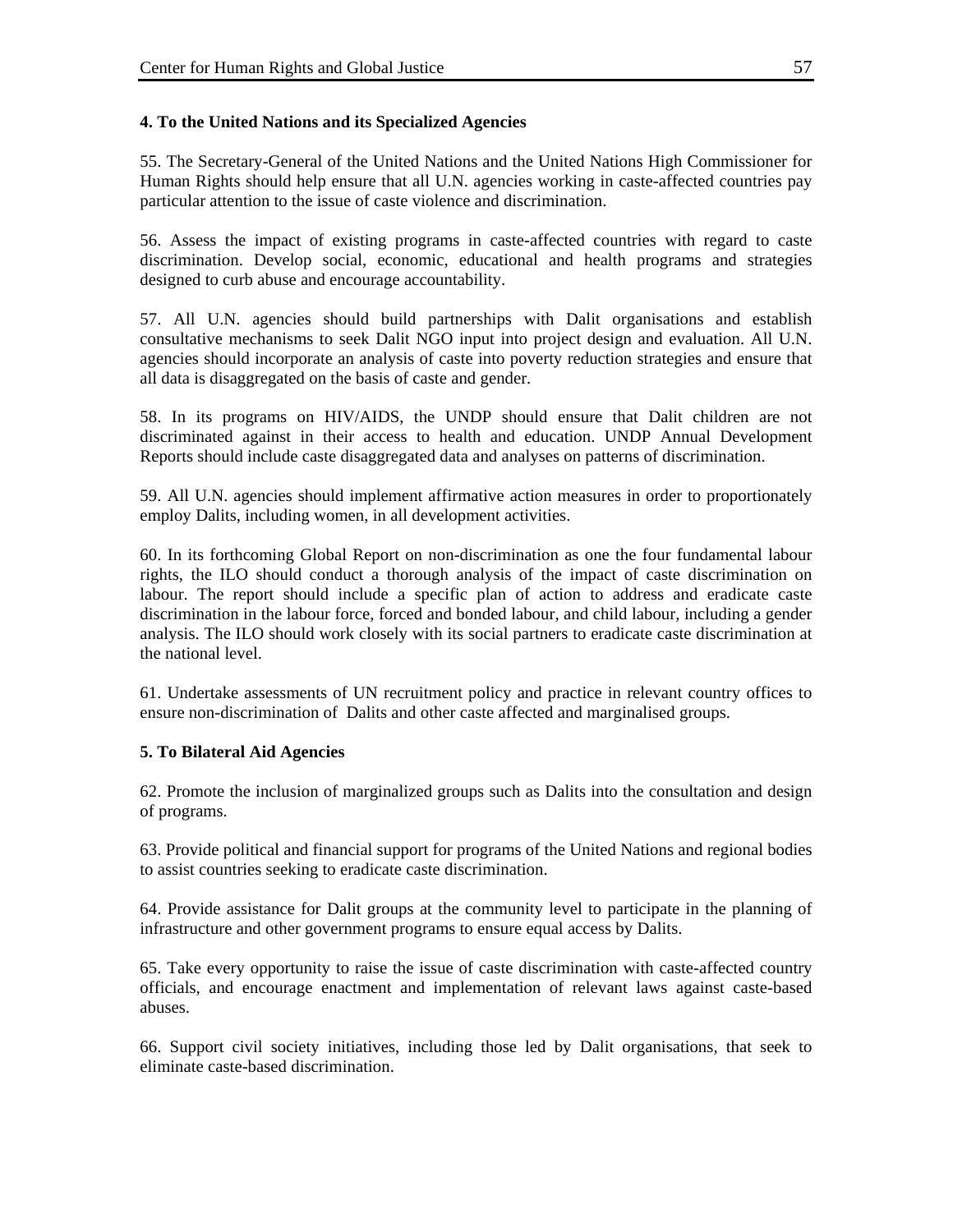67. Implement affirmative action measures in order to proportionately employ Dalits, including women, in all development activities.

# **6. To the European Union (Member States, the Council, the Commission and the Parliament)**

68. Open up political and human rights dialogue with caste-affected countries on caste discrimination and ensure the effectiveness of EU Human Rights policy in this respect by ensuring that the issue forms a central part of Ministerial-level dialogues.

69. Ensure that caste-discrimination and its consequences are effectively analyzed and included in EU country strategy papers, reports, recommendations, resolutions, mid-term reviews and communications on affected countries.

70. Ensure that EU development programmes in affected countries are designed to assist national Governments to counter existing inequalities and specifically eradicate caste discrimination, and monitor the results.

71. The EU must promote and support initiatives to address caste-based discrimination in all relevant United Nations fora, including the adoption of the U.N. Sub-Commission's resolution 2004/17 by the U.N. Commission on Human Rights at its forthcoming session in March/April 2005.

72. Include references to and recommendations for the elimination of caste-based discrimination in all relevant EU statements, resolutions, working papers, declarations and programs of action pertaining to relevant agenda items in the United Nations Commission on Human Rights, the General Assembly's Third Committee, and in the follow up to the World Conference against Racism, Racial Discrimination, Xenophobia and Related Intolerance.

73. As part of its policies on corporate social responsibility, encourage and provide incentives for private companies with EU origin operating in caste-affected countries to adopt and implement the Ambedkar Principles.<sup>4</sup>

74. Assess the impact of trade, investment relations, and cooperation programs between EU and caste-affected countries on those suffering from caste discrimination. Formulate recommendations to make these programmes non-detrimental and more beneficial to Dalits.

# **7. To Donor Countries**

 $\overline{a}$ 

75. Fulfil commitments made under Millennium Development Goal 8 to build a global partnership for development. Specifically work with national governments to address the elimination of caste discrimination as pivotal to the achievement of the MDGs 1 to 7 in casteaffected countries and undertake regular reporting.

76. Fulfil the human rights obligations of international cooperation as found in the Universal Declaration of Human Rights, the U.N. Charter and the ICESCR, toward the promotion of economic, social and cultural rights in developed and developing countries. In this regard,

<sup>&</sup>lt;sup>4</sup> The Ambedkar Principles: Employment Principles to Assist Foreign Investors to Address Caste Discrimination in South Asia, are attached as Appendix A.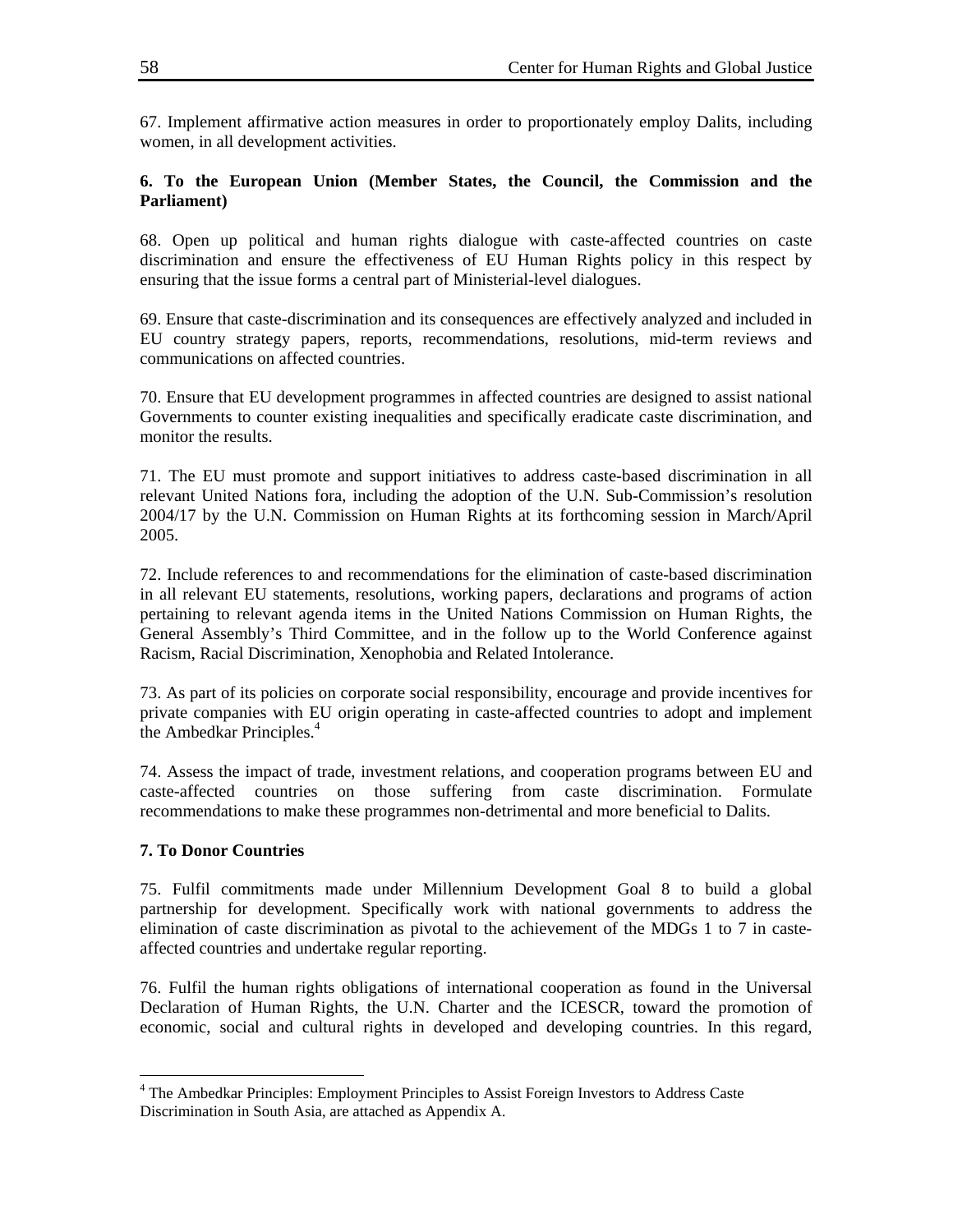provide financial support to the U.N. World Program on Human Rights Education in primary and secondary schools and promote inclusion of caste discrimination in the curricula.

77. Be mindful that the obligation of States to protect economic, social and cultural rights extend also to their participation in international organisations, where they act collectively, such as the World Trade Organisation and international financial institutions. It is particularly important for States to use their influence to ensure that violations and discrimination such as castebased discrimination do not result from the programmes and policies of the organisations of which they are members.

# **8. To the World Bank and Asian Development Bank**

78. Incorporate an analysis of caste exclusion into Corporate Social Development Strategies. For policy-based lending ensure that Poverty and Social Assessments (PSIA), carried out before loans are approved, include investigations of how the proposed policy changes will affect Dalit men and women, and their livelihoods. For sector investments or project loans ensure that the social analysis covers Dalit issues, and that measures to ensure equal benefits to Dalits - as well as women, indigenous peoples and other disadvantaged groups - are included in the Vulnerable Communities Development Plan (VDCP).

79. As part of their commitment to good governance, the World Bank and Asian Development Bank, as well as other international lending institutions, should, together with the governments concerned, establish an ongoing dialogue with Dalit NGOs and representatives of other marginalized groups at all stages of the decision-making process, i.e. before a loan is released, whilst a project is being implemented, and in the course of any post-project evaluation.

80. In the design of infrastructure programs, the World Bank and Asian Development Bank should ensure that concerned governments consult with Dalit and other marginalized groups, particularly women, to promote access to water, food, sanitation, land, rural transport, irrigation and social infrastructure.

81. With regard to basic services in health and education, the World Bank and Asian Development Bank should design an accountability framework that allows Dalit and other civil society groups to monitor access to these services.

# **9. To the Private Sector including Transnational Corporations**

82. All companies investing in or operating in caste-affected countries should support and implement the U.N. Norms on the Responsibilities of Transnational Corporations and Other Business Enterprises with Regard to Human Rights, as well as sign the more general Global Compact, and implement changes in their business practices consistent with its principles.

83. Companies from OECD countries, should also implement the OECD (Organisation for Economic Co-operation and Development) Guidelines for Multinationals and other Enterprises, whilst all companies should implement the principles contained in the ILO Tripartite Declaration.

84. Adopt specific policies pertaining to human rights and ensure that, within your sphere of influence, these principles are also implemented by all suppliers and business partners.

85. Ensure that infrastructure investments are carried out in consultation with marginalized groups, including Dalits, and prioritise access of these groups to the fruits of these investments.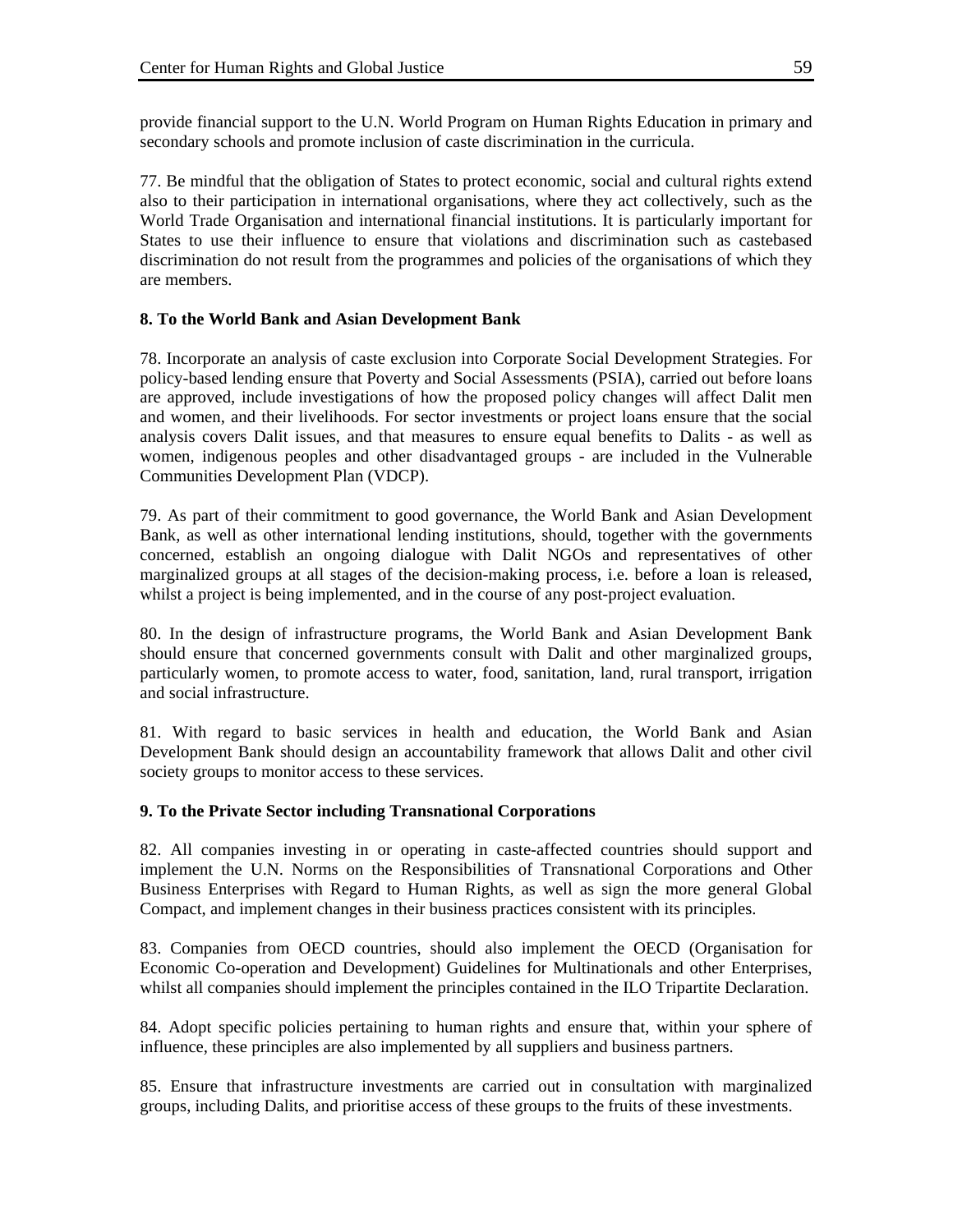86. Ensure compliance with nationally mandated affirmative action programs. Where no such programs exist, companies should voluntarily institute and implement affirmative action programs for Dalits.

87. As a specific development of the above, adopt and implement the Ambedkar Principles (see Appendix A). The Ambedkar Principles are employment principles to assist foreign investors to address caste discrimination in South Asia. They are intended to acknowledge and compensate for historic injustices against Dalits through affirmative action and the norms of nondiscrimination and labour rights that are in line with international human rights standards

# **10. To Non-Governmental Organisations**

88. Include documentation on caste-based abuses and analysis of caste-based discrimination in reporting on caste-affected countries. Where appropriate, include critical assessments of the effectiveness of national policies and legislation addressing caste discrimination. Documentation of the plight of communities discriminated against on the basis of work and descent in Africa, Latin America, Pakistan, Bangladesh and Sri Lanka is sorely lacking and much needed.

89. Pay particular attention to the intersection of gender, class and caste discrimination as it affects Dalit and other outcaste women.

90. Give due attention to the nexus between caste discrimination and other forms of human rights violations such as torture, gender-based violence, modern forms of slavery including child and bonded labour, denial of equal treatment before the law, and deprivations of livelihood, food, water, healthcare, education, housing and land.

91. Plan for the reduction and elimination of caste-based discrimination and violence through development programming and monitor the impact of such programs.

92. Implement public awareness-raising and education campaigns to promote positive change in public attitudes and practices vis-à-vis members of communities affected by caste discrimination.

93. Lobby and provide information to relevant U.N. bodies (including the Sub-Commission on the Promotion and Protection of Human Rights, CERD and all relevant Special Rapporteurs) to increase their attention to the plight of Dalits and other caste-affected communities, and encourage the creation of social, economic, cultural and political programs to help overcome historic discrimination.

94. Lobby governments to implement CERD General Recommendation XXIX as well as recommendations addressed to them following consideration of state reports by CERD.

95. Translate into national languages and disseminate widely CERD General Recommendation XXIX and CERD's country-specific recommendations. Provide CERD's Coordinator on Followup with information on the measures taken at the national level to implement CERD's countryspecific recommendations on descent-based discrimination.

96. Provide CERD and other relevant human rights treaty bodies with information on caste-based discrimination and encourage them to review the implementation of ICERD and other relevant instruments even when governments fail to comply with their reporting obligations.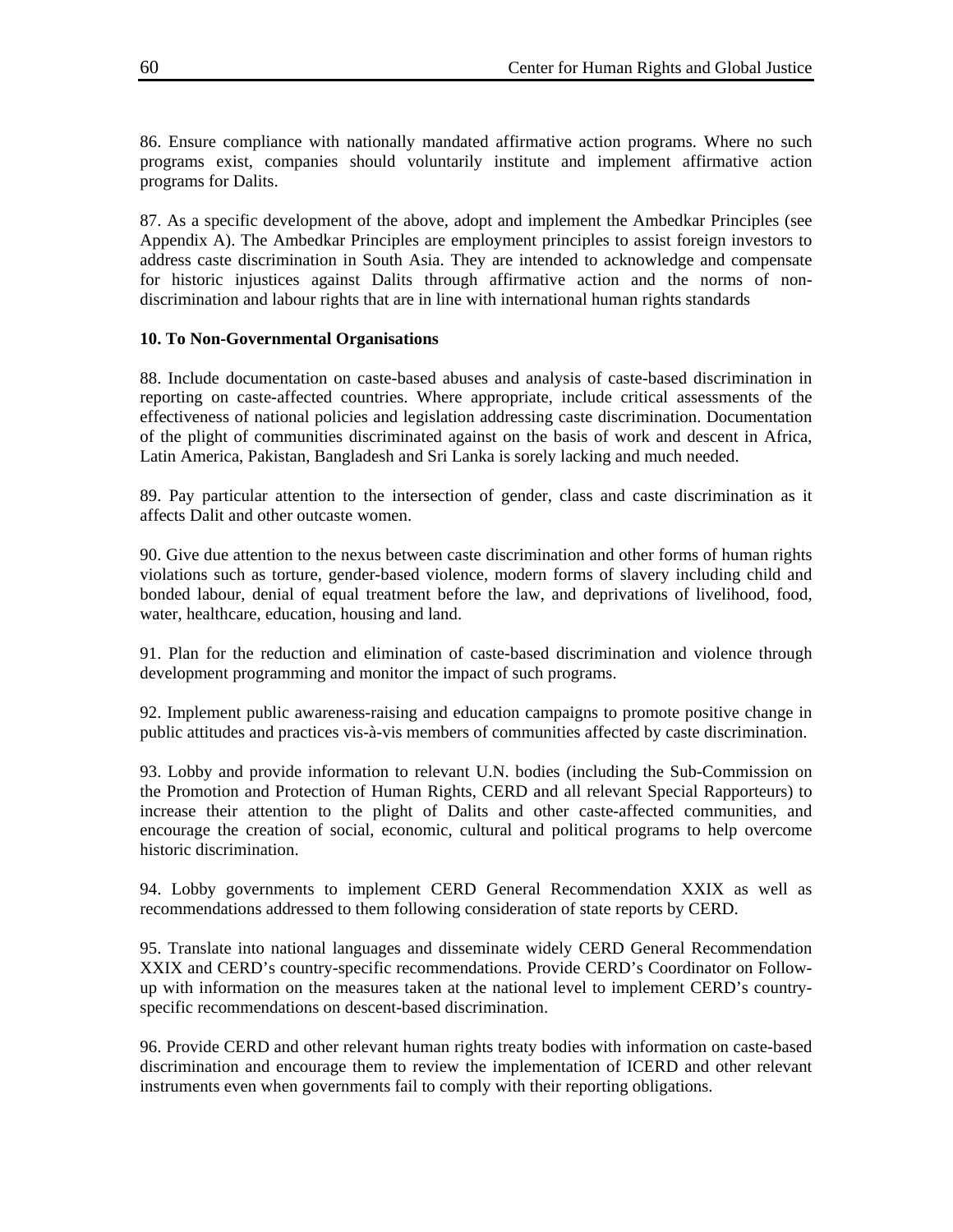97. Raise awareness among international aid agencies, the private sector, transnational corporations, and governments on the prevalence of caste discrimination and recommend appropriate interventions similar to those outlined in this document.

98. Develop and implement staff policies that will ensure the maximum participation of Dalits at all levels within domestic and international NGOs. Ensure that Dalits, including women, are involved in all stages of relevant projects, including planning, implementation, monitoring and evaluation.

## **Appendix A (of the Kathmandu Dalit Declaration)**

# **THE AMBEDKAR PRINCIPLES<sup>5</sup>**

 $\overline{a}$ 

Employment Principles to Assist Foreign Investors to Address Caste Discrimination in South Asia

The Signatories of these Principles, building on existing national anti-discrimination laws and policies and in the spirit of internationally recognized human rights will:

Include in any statement of employment policy a reference to the unacceptability of caste discrimination and a commitment to seeking to eliminate it;

Develop and implement a plan of affirmative action, where appropriate with specific reference to Dalit women, particularly where Dalits are under-represented as employees in relation to the local population;

Avoid any form of bonded or indentured labour and, as the victims of these are mostly Dalits, pay specific attention to the role that caste relations might play in legitimising or covering up such forms of labour;

Use fair recruitment, selection and career development processes, with clear objective criteria, and ensure that these processes are open to scrutiny from Dalit themselves as well as other civil society groups;

Take full responsibility for their workforce, both direct and sub-contracted, seeking to detect and remedy any caste discrimination in employment conditions, wages, benefits or job security;

Evolve comprehensive training opportunities for employees and potential recruits from Dalit communities, integrated with other staff where appropriate but separate if not, and with the aim of enabling them to fulfil their potential;

Designate a manager at appropriate level to carry out the policy, aimed at meeting business needs, maximising the benefits of a diverse workforce, and ensuring the policy, its monitoring and the related practices are carried through;

<sup>&</sup>lt;sup>5</sup> These Principles were presented in draft form to the International Consultation on Caste-Based Discrimination held in Kathmandu between November 29 and December 1, 2004. The International Dalit Solidarity Network hopes to receive comments and suggested amendments over a six-month period and to adopt the Principles in final form in mid-2005.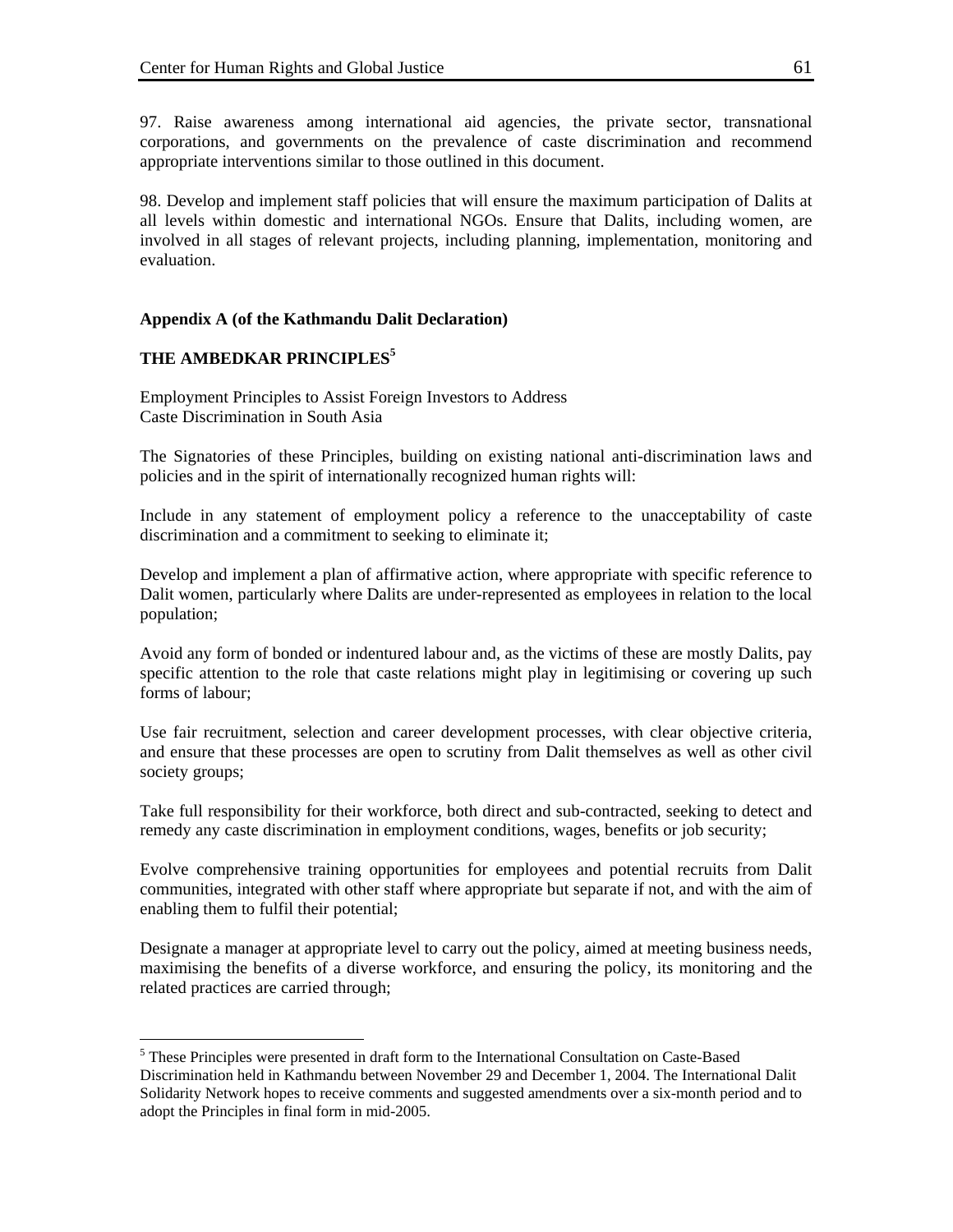Develop effective monitoring and verification mechanisms of progress with effect to the above at the level of the individual company, and also co-operate in monitoring at the levels of sector and the state, involving Dalit representatives, including women, in these mechanisms;

Publish annually a report on progress in implementing these Principles – preferably in relation to an appropriate section of the Annual Report and appoint a specific board member with responsibility for oversight of this policy area.

Ensure that all corporate support to community development programmes and other charitable activities in caste-affected countries or areas includes the participation of Dalits and assures their at least equal share in any benefits.

#### **Appendix B (of the Kathmandu Dalit Declaration)**

**General Recommendation XXIX on descent-based discrimination adopted by the Committee on the Elimination of Racial Discrimination General Recommendation XXIX Article 1, paragraph 1, (Descent) (Sixty-first session, 2002)** 

The Committee on the Elimination of Racial Discrimination,

RECALLING the terms of the Universal Declaration of Human Rights according to which all human beings are born free and equal in dignity and rights and are entitled to the rights and freedoms therein without distinction of any kind, including race, colour, sex, language, religion, social origin, birth or other status,

RECALLING also the terms of the Vienna Declaration and Programme of Action of the World Conference on Human Rights according to which it is the duty of States, regardless of political, economic and cultural system, to promote and protect all human rights and fundamental freedoms,

REAFFIRMING its general recommendation XXVIII in which the Committee expresses wholehearted support for the Durban Declaration and Programme of Action of the World Conference against Racism, Racial Discrimination, Xenophobia and Related Intolerance,

REAFFIRMING ALSO the condemnation of discrimination against persons of Asian and African descent and indigenous and other forms of descent in the Durban Declaration and Programme of Action,

BASING its action on the provisions of the International Convention on the Elimination of All Forms of Racial Discrimination which seeks to eliminate discrimination based on race, colour, descent, or national or ethnic origin,

CONFIRMING the consistent view of the Committee that the term "descent" in article 1, paragraph 1, the Convention does not solely refer to "race" and has a meaning and application which complement the other prohibited grounds of discrimination,

STRONGLY REAFFIRMING that discrimination based on "descent" includes discrimination against members of communities based on forms of social stratification such as caste and analogous systems of inherited status which nullify or impair their equal enjoyment of human rights,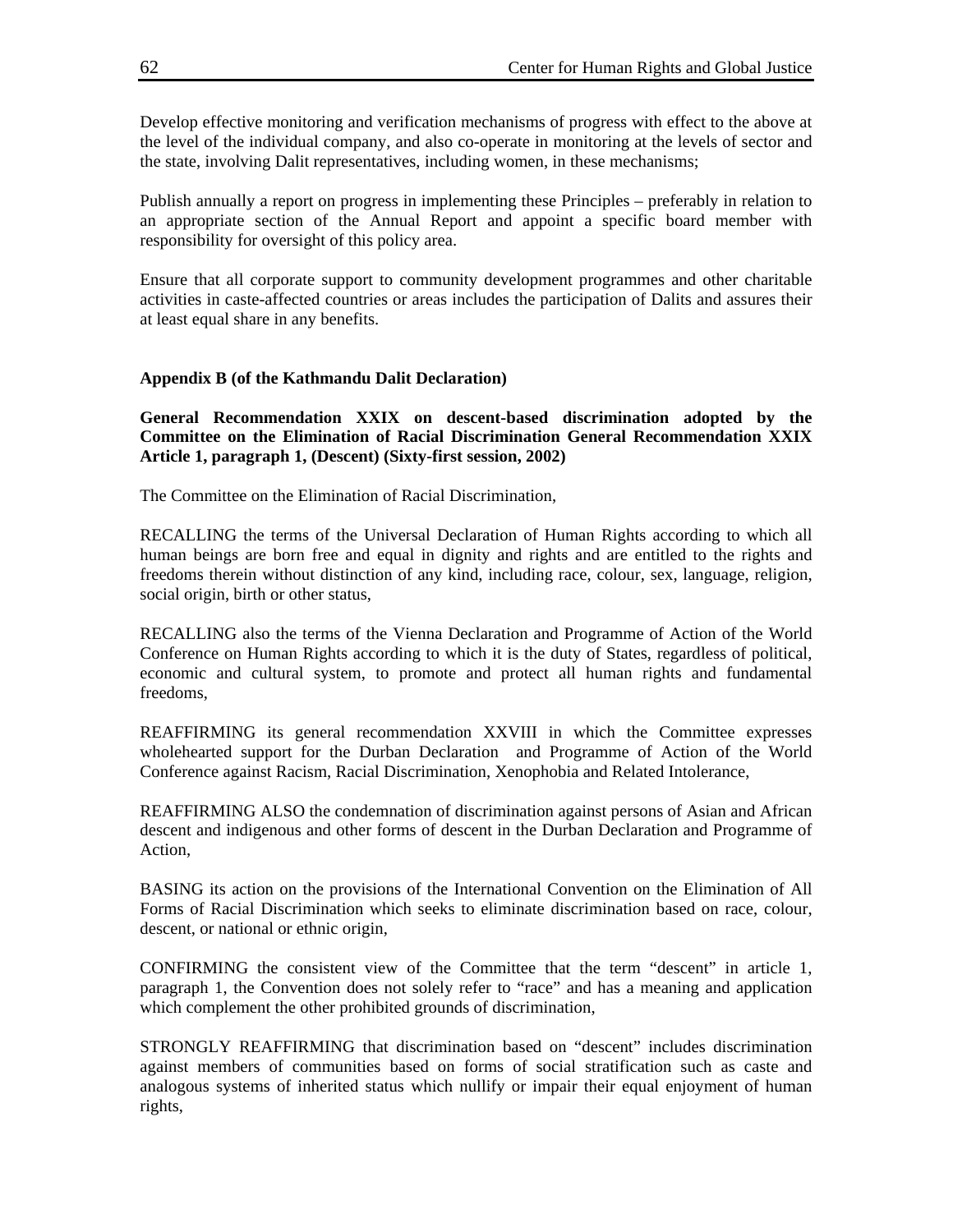NOTING that the existence of such discrimination has become evident from the Committee's examination of reports of a number of States parties to the Convention,

HAVING ORGANIZED a thematic discussion on descent-based discrimination and received the contributions of members of the Committee, as well as contributions from some Governments and members of other United Nations bodies, notably experts of the SubCommission for the Promotion and Protection of Human Rights,

HAVING RECEIVED contributions from a great number of concerned non-governmental organisations and individuals, orally and through written information, providing the Committee with further evidence of the extent and persistence of descent-based discrimination in different regions of the world,

CONCLUDING that fresh efforts need to be made as well as existing efforts intensified at the level of domestic law and practice to eliminate the scourge of descent-based discrimination and empower communities affected by it,

COMMENDING the efforts of those States that have taken measures to eliminate descent-based discrimination and remedy its consequences,

STRONGLY ENCOURAGING those affected States that have yet to recognize and address this phenomenon to take steps to do so,

RECALLING the positive spirit in which the dialogues between the Committee and Governments have been conducted on the question of descent-based discrimination and anticipating further such constructive dialogues,

ATTACHING THE HIGHEST IMPORTANCE to its ongoing work in combating all forms of descent-based discrimination,

STRONGLY CONDEMNING descent-based discrimination, such as discrimination on the basis of caste and analogous systems of inherited status, as a violation of the Convention,

RECOMMENDS that the States parties, as appropriate for their particular circumstances, adopt some or all of the following measures:

# **1. Measures of a general nature**

1. Steps to identify those descent-based communities under their jurisdiction who suffer from discrimination, especially on the basis of caste and analogous systems of inherited status, and whose existence may be recognized on the basis of various factors including some or all of the following: inability or restricted ability to alter inherited status; socially enforced restrictions on marriage outside the community; private and public segregation, including in housing and education, access to public spaces, places of worship and public sources of food and water; limitation of freedom to renounce inherited occupations or degrading or hazardous work; subjection to debt bondage; subjection to dehumanizing discourses referring to pollution or untouchability; and generalized lack of respect for their human dignity and equality;

2. Consider the incorporation of an explicit prohibition of descent-based discrimination in the national constitution;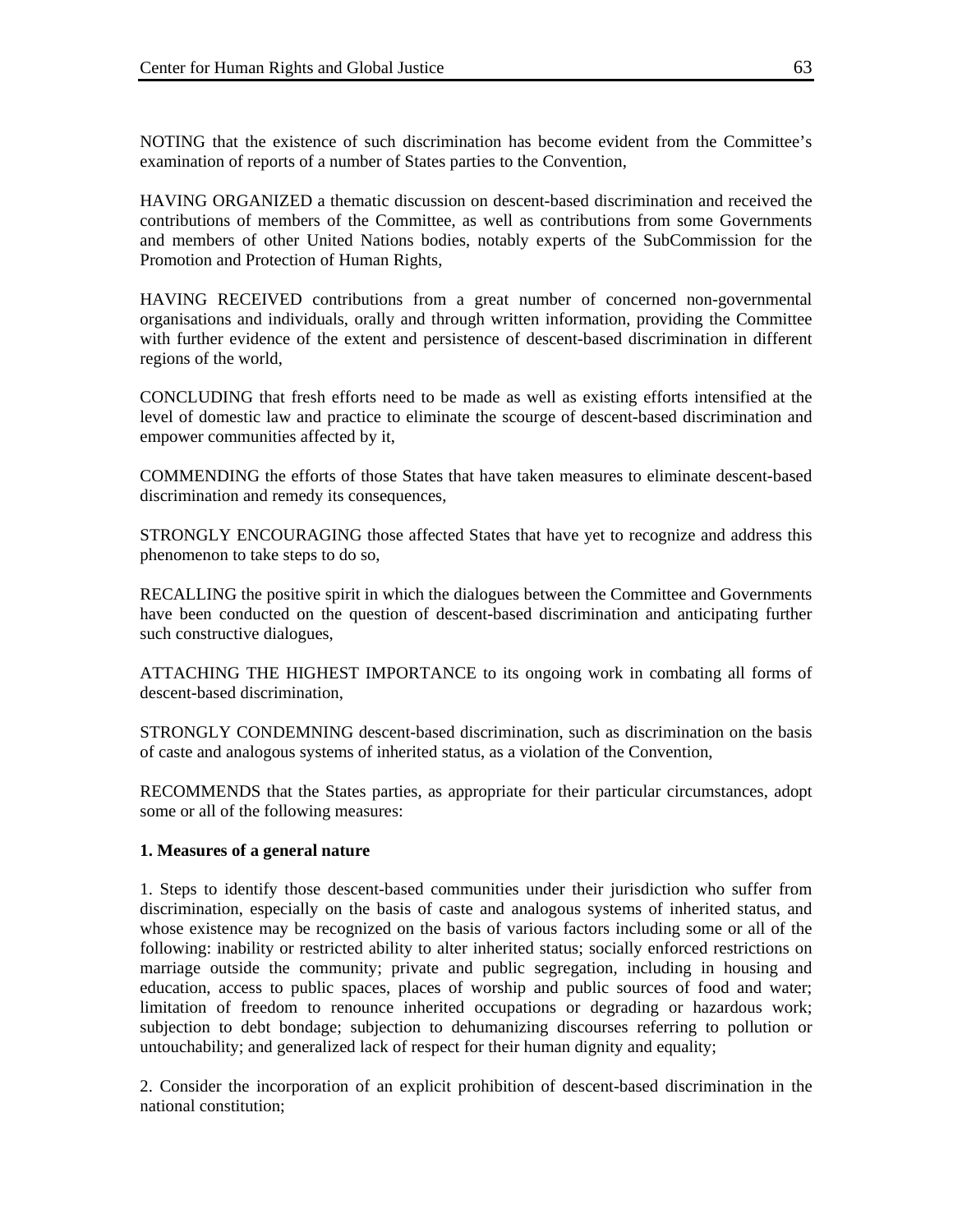3. Review and enact or amend legislation in order to outlaw all forms of discrimination based on descent in accordance with the Convention;

4. Resolutely implement legislation and other measures already in force;

5. Formulate and put into action a comprehensive national strategy with the participation of members of affected communities, including special measures in accordance with articles 1 and 2 of the Convention, in order to eliminate discrimination against members of descent-based groups;

6. Adopt special measures in favour of descent-based groups and communities in order to ensure their enjoyment of human rights and fundamental freedoms, in particular concerning access to public functions, employment and education;

# **2. Multiple discrimination against women members of descent-based communities**

11. Take into account, in all programmes and projects planned and implemented and in measures adopted, the situation of women members of the communities, as victims of multiple discrimination, sexual exploitation and forced prostitution;

12. Take all measures necessary in order to eliminate multiple discrimination including descentbased discrimination against women, particularly in the areas of personal security, employment and education;

13. Provide disaggregated data for the situation of women affected by descent-based discrimination;

# **3. Segregation**

14. Monitor and report on trends which give rise to the segregation of descent-based communities and work for the eradication of the negative consequences resulting from such segregation;

15. Undertake to prevent, prohibit and eliminate practices of segregation directed against members of descent-based communities including in housing, education and employment;

16. Secure for everyone the right of access on an equal and non-discriminatory basis to any place or service intended for use by the general public;

17. Take steps to promote mixed communities in which members of affected communities are integrated with other elements of society and ensure that services to such settlements are accessible on an equal basis for all;

# **4. Dissemination of hate speech including through the mass media and the Internet**

18. Take measures against any dissemination of ideas of caste superiority and inferiority or which attempt to justify violence, hatred or discrimination against descent-based communities;

19. Take strict measures against any incitement to discrimination or violence against the communities, including through the Internet;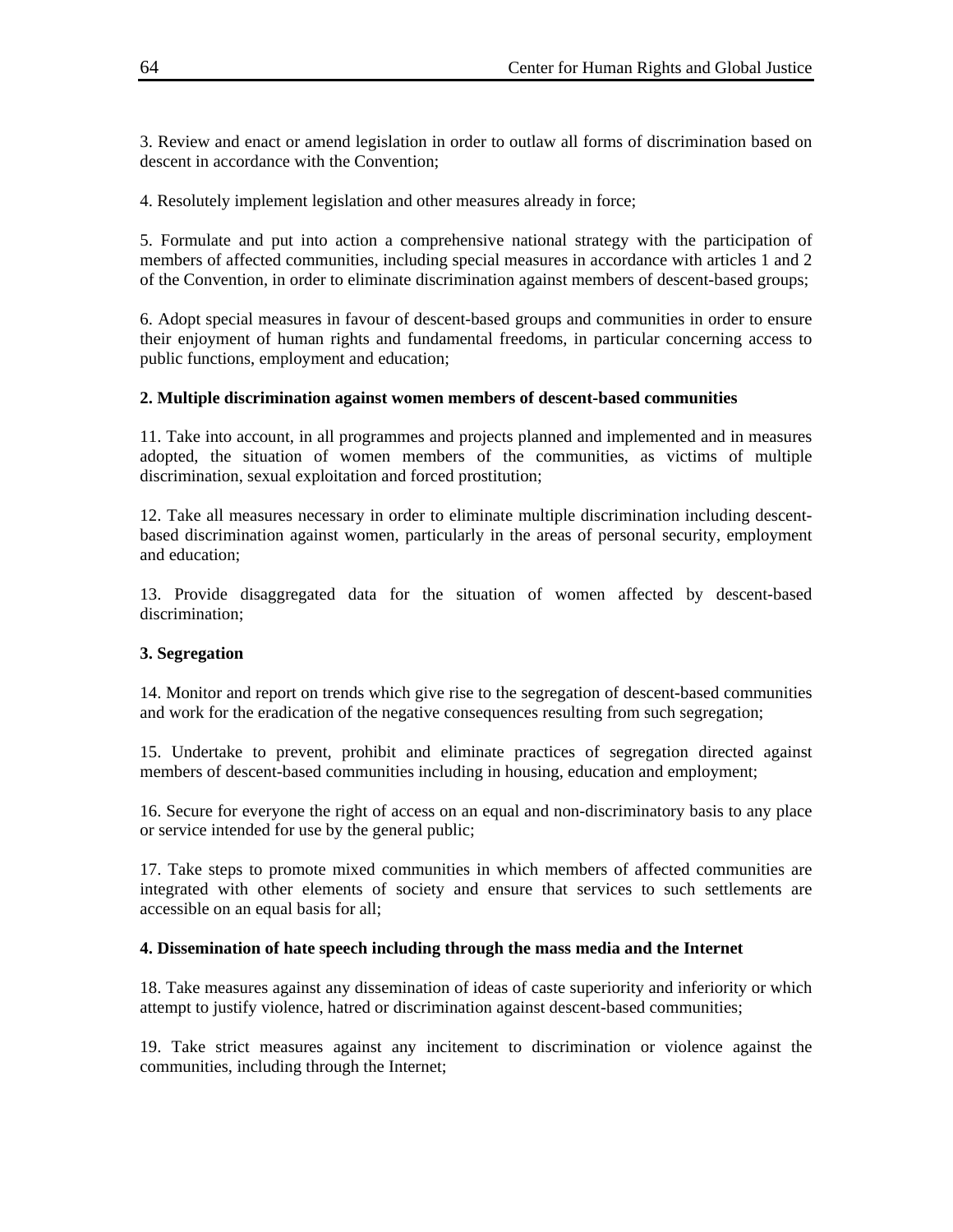20. Take measures to raise awareness among media professionals of the nature and incidence of descent-based discrimination;

# **5. Administration of justice**

21. Take the necessary steps to secure equal access to the justice system for all members of descent-based communities, including by providing legal aid, facilitating of group claims and encouraging non-governmental organisations to defend community rights;

22. Ensure, where relevant, that judicial decisions and official actions take the prohibition of descent-based discrimination fully into account;

23. Ensure the prosecution of persons who commit crimes against members of descent-based communities and the provision of adequate compensation for the victims of such crimes;

24. Encourage the recruitment of members of descent-based communities into the police and other law enforcement agencies;

25. Organize training programmes for public officials and law enforcement agencies with a view to preventing injustices based on prejudice against descent-based communities;

26. Encourage and facilitate constructive dialogue between the police and other law enforcement agencies and members of the communities;

# **6. Civil and political rights**

27. Ensure that authorities at all levels in the country concerned involve members of descentbased communities in decisions which affect them;

28. Take special and concrete measures to guarantee to members of descent-based communities the right to participate in elections, to vote and stand for election on the basis of equal and universal suffrage, and to have due representation in Government and legislative bodies;

29. Promote awareness among members of the communities of the importance of their active participation in public and political life, and eliminate obstacles to such participation;

30. Organize training programmes to improve the political policy-making and public administration skills of public officials and political representatives who belong to descent-based communities;

31. Take steps to identify areas prone to descent-based violence in order to prevent the recurrence of such violence;

32. Take resolute measures to secure rights of marriage for members of descent-based communities who wish to marry outside the community;

# **7. Economic and social rights**

33. Elaborate, adopt and implement plans and programmes of economic and social development on an equal and non-discriminatory basis;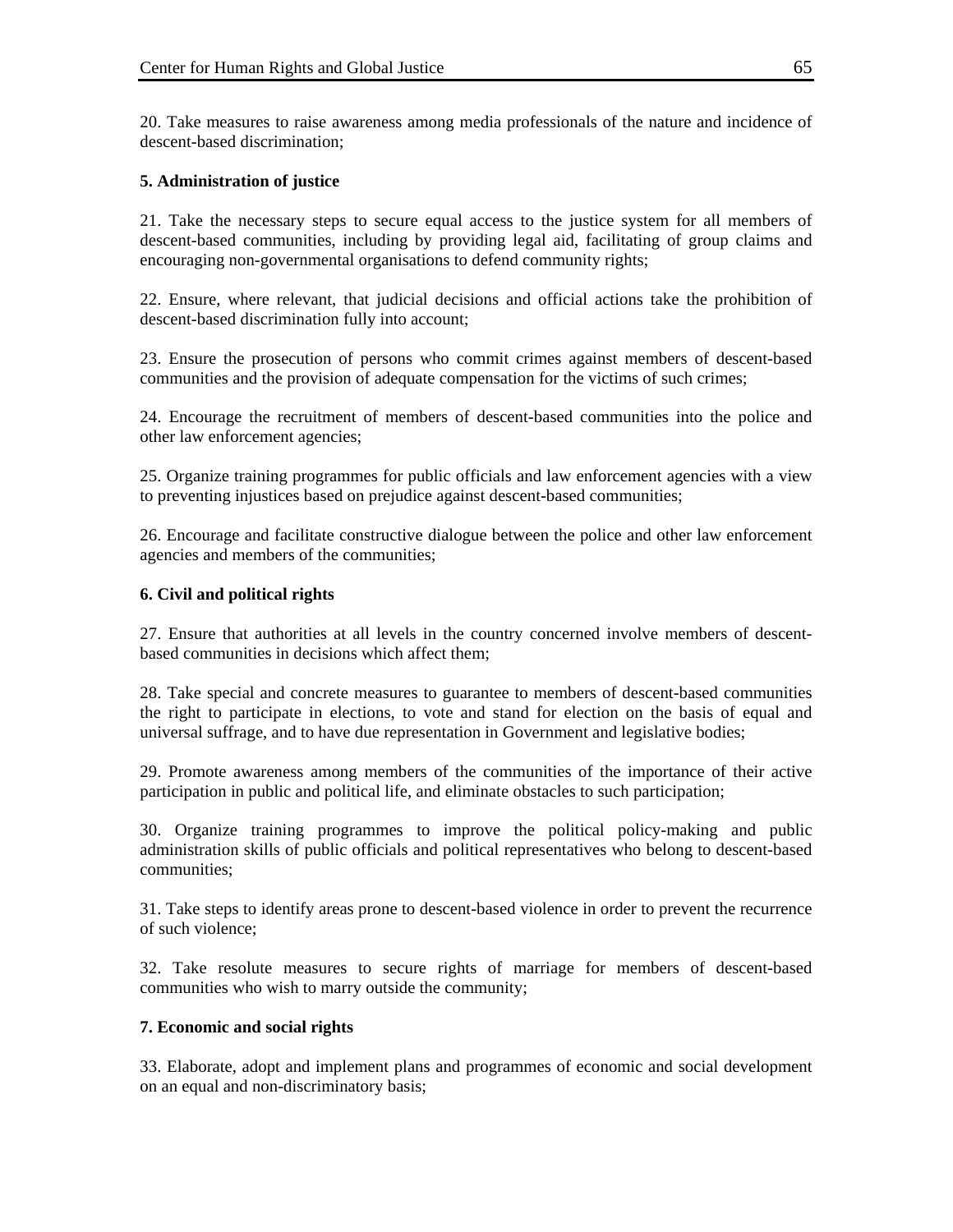34. Take substantial and effective measures to eradicate poverty among descent-based communities and combat their social exclusion or marginalization;

35. Work with intergovernmental organisations, including international financial institutions, to ensure that development or assistance projects which they support take into account the economic and social situation of members of descent-based communities;

36. Take special measures to promote the employment of members of affected communities in the public and private sectors;

37. Develop or refine legislation and practice specifically prohibiting all discriminatory practices based on descent in employment and the labour market;

38. Take measures against public bodies, private companies and other associations that investigate the descent background of applicants for employment;

39. Take measures against discriminatory practices of local authorities or private owners with regard to residence and access to adequate housing for members of affected communities;

40. Ensure equal access to health care and social security services for members of descent-based communities;

41. Involve affected communities in designing and implementing health programmes and projects;

42. Take measures to address the special vulnerability of children of descent-based communities to exploitative child labour;

43. Take resolute measures to eliminate debt bondage and degrading conditions of labour associated with descent-based discrimination;

### **8. Right to education**

44. Ensure that public and private education systems include children of all communities and do not exclude any children on the basis of descent;

45. Reduce school drop-out rates for children of all communities, in particular for children of affected communities, with special attention to the situation of girls;

46. Combat discrimination by public or private bodies and any harassment of students who are members of descent-based communities;

47. Take necessary measures in cooperation with civil society to educate the population as a whole in a spirit of non-discrimination and respect for the communities subject to descent-based discrimination;

48. Review all language in textbooks which conveys stereotyped or demeaning images, references, names or opinions concerning descent-based communities and replace it by images, references, names and opinions which convey the message of the inherent dignity of all human beings and their equality of human rights.